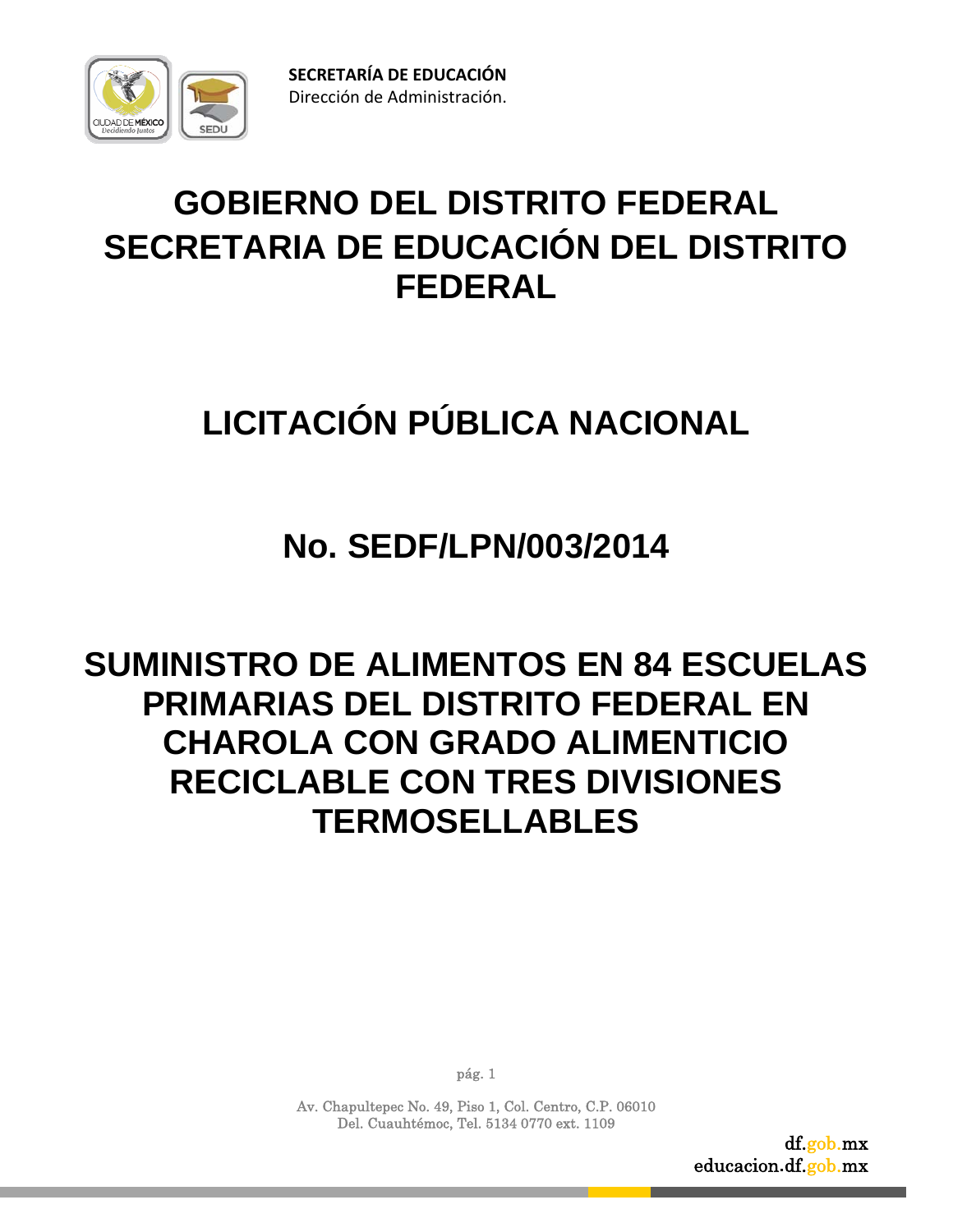

EL GOBIERNO DEL DISTRITO FEDERAL A TRAVÉS DE LA SECRETARÍA DE EDUCACIÓN DEL DISTRITO FEDERAL, POR CONDUCTO DE LA DIRECCIÓN DE ADMINISTRACIÓN EN DICHA DEPENDENCIA, EN ADELANTE **LA CONVOCANTE**, UBICADA EN AVENIDA CHAPULTEPEC No. 49, PRIMER PISO, COLONIA CENTRO, DELEGACIÓN CUAUHTÉMOC, C.P. 06010 MÉXICO, D. F., TEL. 51 34 07 70 EXTENSIÓN 1105; EN CUMPLIMIENTO A LO DISPUESTO EN EL ARTÍCULO 134 DE LA CONSTITUCIÓN POLÍTICA DE LOS ESTADOS UNIDOS MEXICANOS, 26, 27 INCISO A), 28, 30 FRACCIÓN I, 32, 33, 34, 43, 58 Y 63 FRACCIÓN I DE LA LEY DE ADQUISICIONES PARA EL DISTRITO FEDERAL Y 101-G FRACCIONES IX, X Y XIV DEL REGLAMENTO INTERIOR DE LA ADMINISTRACIÓN PÚBLICA DEL DISTRITO FEDERAL, ASÍ COMO A LO ESTABLECIDO EN EL ACUERDO POR EL QUE SE DELEGAN EN LA DIRECCIÓN DE ADMINISTRACIÓN DE LA SECRETARÍA DE EDUCACIÓN DEL DISTRITO FEDERAL, LAS FACULTADES QUE SE INDICAN PUBLICADO EN LA GACETA OFICIAL DEL DISTRITO FEDERAL EL DÍA 26 DE NOVIEMBRE DE 2008, CONVOCA A PERSONAS FÍSICAS Y MORALES A PARTICIPAR EN LA LICITACIÓN PÚBLICA NACIONAL NÚMERO SEDF/LPN/003/2014, PARA LA CONTRATACIÓN DEL SUMINISTRO DE ALIMENTOS EN 84 ESCUELAS PRIMARIAS DEL DISTRITO FEDERAL EN CHAROLA CON GRADO ALIMENTICIO RECICLABLE CON TRES DIVISIONES TERMOSELLABLES, CONFORME A LAS SIGUIENTES:

# **B A S E S**

#### **1.- CALENDARIO DE ACTOS.**

| Fechas para adquirir<br>bases | Junta de<br>aclaraciones | Presentación de<br>proposiciones y apertura<br>técnica y económica | Acto de Fallo         |
|-------------------------------|--------------------------|--------------------------------------------------------------------|-----------------------|
| 14, 17 y 18 de febrero de     | 19 de febrero de 2014    | 24 de febrero de 2014                                              | 27 de febrero de 2014 |
| 2014                          | $11:00$ hrs.             | $11:00$ hrs                                                        | $11:00$ hrs           |

#### **2.- INFORMACIÓN SOBRE EL SUMINISTRO A CONTRATAR OBJETO DE ESTA LICITACIÓN.**

# **2.1. DESCRIPCIÓN ESPECÍFICA DEL SUMINISTRO.**

 SUMINISTRO DE ALIMENTOS EN 84 ESCUELAS PRIMARIAS DEL DISTRITO FEDERAL, CONFORME A LAS CARACTERÍSTICAS QUE SE DETALLAN EN LOS **ANEXOS 1 Y 2**.

#### **2.2 GRADO DE INTEGRACIÓN.**

 POR TRATARSE DE UNA LICITACIÓN PÚBLICA NACIONAL LOS BIENES OFERTADOS DEBERÁN CONTAR POR LO MENOS CON 50% DE INTEGRACIÓN NACIONAL.

#### **2.3. PLAZO DEL SUMINISTRO.**

 EL SUMINISTRO OBJETO DE ESTA LICITACIÓN SERÁ A PARTIR DEL 03 DE MARZO DEL 2014 Y HASTA EL 15 DE JULIO DEL MISMO AÑO. NO SE REALIZARÁ SUMINISTRO DE ALIMENTOS LOS DÍAS QUE SE ENCUENTRAN CONSIDERADOS COMO INHÁBILES CONFORME AL CALENDARIO ESCOLAR PARA EL CICLO ESCOLAR 2013-2014 PUBLICADO POR LA SECRETARÍA DE EDUCACIÓN PÚBLICA (SEP) Y LOS DÍAS ESTABLECIDOS COMO CONSEJO TÉCNICO ESCOLAR. **ANEXO 3**.

pág. 2

Av. Chapultepec No. 49, Piso 1, Col. Centro, C.P. 06010 Del. Cuauhtémoc, Tel. 5134 0770 ext. 1109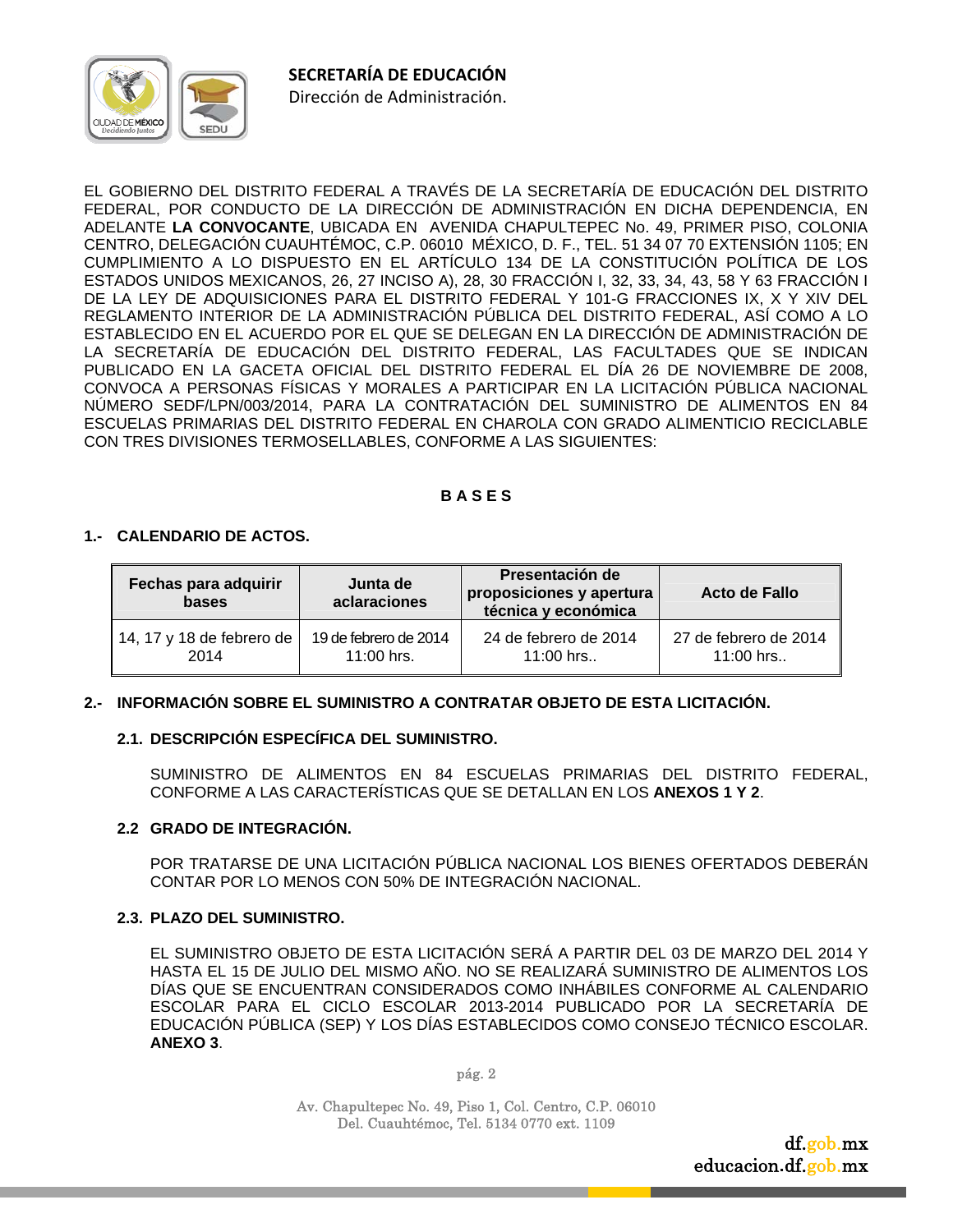

#### **2.4. LUGARES DEL SUMINISTRO.**

 LA PRESTACIÓN DEL SUMINISTRO DE ALIMENTOS EN 84 ESCUELAS PRIMARIAS DEL DISTRITO FEDERAL SE REALIZARÁ EN LOS PLANTELES QUE SE DETALLAN EN EL **ANEXO 4**, MISMO QUE SE REALIZARÁ CONFORME A LO ESTABLECIDO EN EL **ANEXO 2.** 

#### **2.5. TRANSPORTE.**

 EL PROVEEDOR ADJUDICADO TENDRÁ A SU CARGO Y BAJO SU RESPONSABILIDAD EL TRANSPORTE DE LOS ALIMENTOS HASTA SU RECEPCIÓN Y DISTRIBUCIÓN EN LOS DIFERENTES PLANTELES A ENTERA SATISFACCIÓN DE **LA CONVOCANTE**. ESTE SERVICIO NO TENDRÁ NINGÚN COSTO ADICIONAL PARA **LA CONVOCANTE**.

#### **2.6. CONDICIONES DEL SUMINISTRO.**

 EL SUMINISTRO SE REALIZARÁ EN LAS 84 ESCUELAS PRIMARIAS DEL DISTRITO FEDERAL QUE SE DETALLAN EN EL **ANEXO 4** EN ESTRICTA OBSERVANCIA DE LAS CONDICIONES TÉCNICAS ESTABLECIDAS EN EL **ANEXO 2** RESPECTO DEL ALMACENAMIENTO, ELABORACIÓN, EMPAQUE Y DISTRIBUCIÓN DE LOS ALIMENTOS. EL SUMINISTRO SE PROPORCIONARÁ DE LUNES A VIERNES, DEBIENDO INICIAR EL SERVICIO A LAS 14:30 Y CONCLUIR A LAS 15:30 HORAS.

 EL PERSONAL QUE SUMINISTRE LOS ALIMENTOS EN LOS DIFERENTES PLANTELES DEBERÁ ESTAR ASEADO, PORTAR GAFETE Y UNIFORME DE LA EMPRESA (PANTALÓN Y FILIPINA), COFIA, MANDIL, CUBRE BOCA, CALZADO CERRADO QUE NO SEA TENIS Y GUANTES DE PLÁSTICO, ADEMÁS TENER UÑAS CORTAS, LIMPIAS, SIN ESMALTE Y CABELLO RECOGIDO.

 DURANTE EL SUMINISTRO DE LOS ALIMENTOS QUEDA ESTRICTAMENTE PROHIBIDO PARA EL PERSONAL DEL PROVEEDOR ADJUDICADO COMER, BEBER, FUMAR, MASTICAR CHICLE Y VENDER ALIMENTOS.

#### **2.7. ABASTECIMIENTO SIMULTÁNEO.**

 EL PROCEDIMIENTO QUE SE UTILIZARÁ EN ESTA LICITACIÓN, SERÁ MEDIANTE ABASTECIMIENTO SIMULTÁNEO A TRAVÉS DE **1 A 3 FUENTES** CON BASE EN EL ARTÍCULO 58 DE LA LEY DE ADQUISICIONES PARA EL DISTRITO FEDERAL, ESTABLECIÉNDOSE LOS PORCENTAJES DE PARTICIPACIÓN EN EL **ANEXO 1** DEL PRESENTE INSTRUMENTO.

EL PORCENTAJE DIFERENCIAL EN PRECIO QUE SE CONSIDERARÁ PARA DETERMINAR A LOS PROVEEDORES SUSCEPTIBLES DE ADJUDICAR NO PODRÁ SER SUPERIOR AL 10% RESPECTO DE LA PROPUESTA SOLVENTE MÁS BAJA. AÚN Y CUANDO LAS SIGUIENTES PROPUESTAS ESTUVIESEN DENTRO DEL RANGO DEL PORCENTAJE ANTES SEÑALADO, SI ESTAS EXCEDEN EL PRECIO PROMEDIO DEL ESTUDIO DE MERCADO REALIZADO CON ANTERIORIDAD A ESTE PROCEDIMIENTO, NO SERÁN ADJUDICADAS.

#### **2.8. NORMAS DE CALIDAD.**

 EL SUMINISTRO OBJETO DE ESTA LICITACIÓN DEBERÁ CUMPLIR CON LAS NORMAS O ESTÁNDARES DE CALIDAD SEÑALADAS EN EL NUMERAL 6.3 Y EN EL **ANEXO 2** DE LAS

pág. 3

Av. Chapultepec No. 49, Piso 1, Col. Centro, C.P. 06010 Del. Cuauhtémoc, Tel. 5134 0770 ext. 1109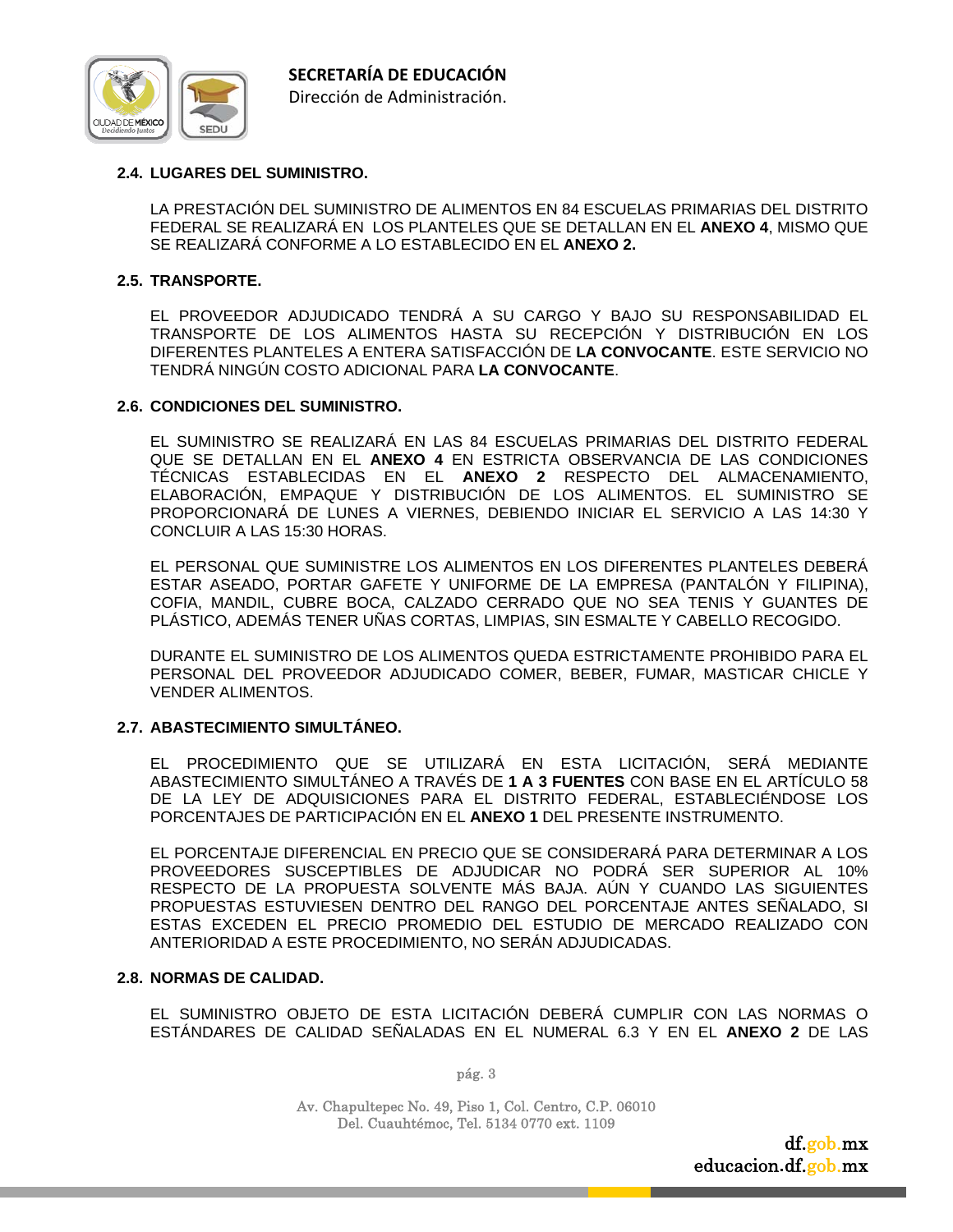

PRESENTES BASES DE LICITACIÓN, LAS CUALES SON DE APLICACIÓN OBLIGATORIA. LO QUE DEBERÁ SER MANIFESTADO POR EL LICITANTE BAJO PROTESTA DE DECIR VERDAD.

#### **2.9. SUPERVISIÓN.**

EL PERSONAL ASIGNADO POR LA DIRECCIÓN GENERAL DE EDUCACIÓN BÁSICA EN LA SECRETARÍA DE EDUCACIÓN PODRÁ SUPERVISAR EN CUALQUIER MOMENTO DEL PROCESO DESDE LA PROVISIÓN DE INSUMOS HASTA LA ENTREGA DE CHAROLAS. LAS EMPRESAS ADJUDICADAS DEBERÁN PRESTAR TODAS LAS FACILIDADES, EL EQUIPO Y VESTUARIO NECESARIO PARA GARANTIZAR LA INOCUIDAD DEL PROCESO DE ALIMENTACIÓN, SIEMPRE QUE SEA NECESARIO.

#### **2.9.1 DE LA ELABORACIÓN, ENVASADO Y TRANSPORTE.**

EL ALMACENAMIENTO, ELABORACIÓN, ENVASADO Y TRANSPORTE DE LOS ALIMENTOS SERÁ SUPERVISADO POR EL PERSONAL QUE DESIGNE **LA CONVOCANTE** A TRAVÉS DE LA DIRECCIÓN GENERAL DE EDUCACIÓN BÁSICA DE LA SECRETARIA DE EDUCACIÓN DEL DISTRITO FEDERAL, QUIEN VERIFICARÁ QUE DICHOS PROCEDIMIENTOS SE REALICEN CONFORME A LOS REQUERIMIENTOS ESTABLECIDOS EN EL ANEXO 2 DE LAS PRESENTES BASES, ASÍ COMO EN EL INSTRUMENTO LEGAL QUE AL EFECTO SE SUSCRIBA.

SI EL PROVEEDOR ADJUDICADO NO CUMPLIERA, LA DIRECCIÓN GENERAL DE EDUCACIÓN BÁSICA DEBERÁ NOTIFICAR POR ESCRITO AL PROVEEDOR ADJUDICADO A FIN DE QUE SUBSANE LAS DEFICIENCIAS OBSERVADAS; EN CASO DE QUE EL INCUMPLIMIENTO PUDIERA ALTERAR LA SEGURIDAD E INTEGRIDAD DE LAS PERSONAS, O AFECTE EL SUMINISTRO DE LOS ALIMENTOS DEBERÁ NOTIFICARLO POR ESCRITO A LA JEFATURA DE UNIDAD DEPARTAMENTAL DE RECURSOS MATERIALES Y SERVICIOS GENERALES, ANEXANDO EL SOPORTE DOCUMENTAL QUE ACREDITE LA FALTA COMETIDA, A FIN DE QUE ÉSTA APLIQUE LO ESTABLECIDO EN EL ARTÍCULO 42 DE LA LEY DE ADQUISICIONES PARA EL DISTRITO FEDERAL.

#### 2.9.2 **DEL SUMINISTRO.**

EL SUMINISTRO DE LOS ALIMENTOS SERÁ SUPERVISADO EN TODO MOMENTO POR EL PERSONAL QUE DESIGNE **LA CONVOCANTE** A TRAVÉS DE LA DIRECCIÓN GENERAL DE EDUCACIÓN BÁSICA DE LA SECRETARIA DE EDUCACIÓN DEL DISTRITO FEDERAL, DE CONFORMIDAD CON LAS OBLIGACIONES PACTADAS EN LAS BASES DE LICITACIÓN Y EN EL INSTRUMENTO LEGAL QUE AL EFECTO SE SUSCRIBA.

SI EL PROVEEDOR ADJUDICADO NO CUMPLIERA, LA DIRECCIÓN GENERAL DE EDUCACIÓN BÁSICA DE LA SECRETARÍA DE EDUCACIÓN DEL DISTRITO FEDERAL, DEBERÁ NOTIFICÁRSELO POR ESCRITO A FIN DE QUE SUBSANE LAS DEFICIENCIAS OBSERVADAS. EN CASO DE QUE DICHAS DEFICIENCIAS SE ENCUENTREN CONTEMPLADAS EN EL NUMERAL 17 DE LAS PRESENTES BASES DE LICITACIÓN, LA DIRECCIÓN GENERAL DE EDUCACIÓN BÁSICA DEBERÁ CERCIORARSE QUE LAS MISMAS HAYAN QUEDADO REGISTRADAS EN LA "CÉDULA DE SUPERVISIÓN DE ENTREGA DE ALIMENTOS" ELABORADA PARA TAL FIN POR LA PROPIA DIRECCIÓN GENERAL DE EDUCACIÓN BÁSICA; DICHA CÉDULA TENDRÁ QUE ESTAR DEBIDAMENTE REQUISITADA Y CONTENER EL NOMBRE Y FIRMA AUTÓGRAFA DE: 1) EL PERSONAL

pág. 4

Av. Chapultepec No. 49, Piso 1, Col. Centro, C.P. 06010 Del. Cuauhtémoc, Tel. 5134 0770 ext. 1109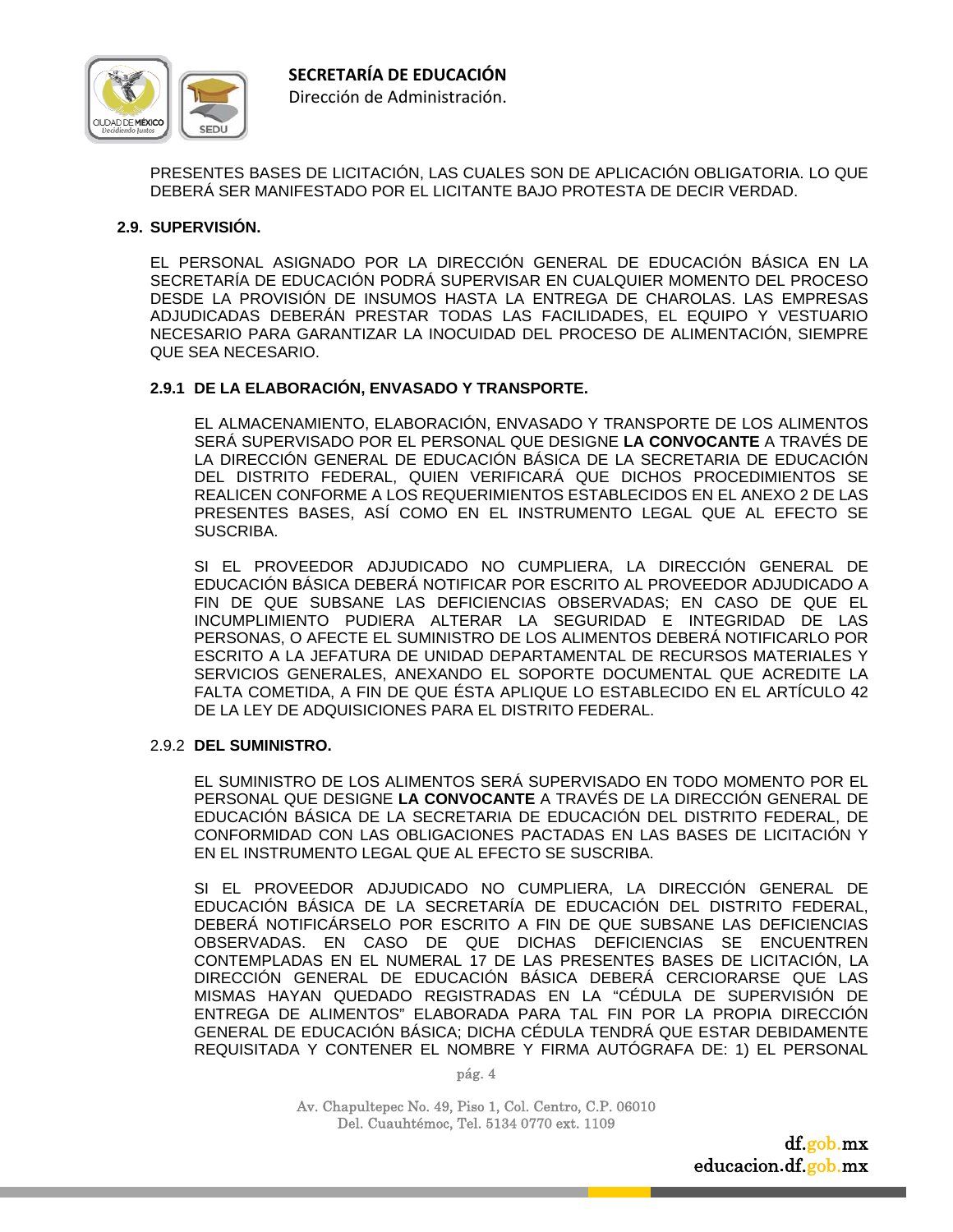

Dirección de Administración.

DESIGNADO POR LA DIRECCIÓN GENERAL DE EDUCACIÓN BÁSICA PARA SUPERVISAR EL SUMINISTRO DE ALIMENTOS, EN SU CARÁCTER DE ELABORADOR DE LA CÉDULA; 2) EL PERSONAL DESIGNADO POR EL PROVEEDOR ADJUDICADO PARA ENTREGAR EL SUMINISTRO DE ALIMENTOS, HACIENDO CONSTAR SU ACEPTACIÓN EN EL CONTENIDO DE LA CÉDULA Y 3) POR EL TITULAR DE LA DIRECCIÓN GENERAL DE EDUCACIÓN BÁSICA, DANDO VALIDEZ A LO ASENTADO EN LA CÉDULA. ESTA(S) "CÉDULA(S) DE SUPERVISIÓN DE ENTREGA DE ALIMENTOS" DEBERÁ(N) REMITIRSE JUNTO CON LA(S) FACTURA(S) CORRESPONDIENTE(S) A LA JEFATURA DE UNIDAD DEPARTAMENTAL DE RECURSOS MATERIALES Y SERVICIOS GENERALES EN LA SECRETARÍA DE EDUCACIÓN DEL DISTRITO FEDERAL PARA QUE ESTA DETERMINE EL MONTO DE LA SANCIÓN POR EL INCUMPLIMIENTO CONSIGNADO EN LA "CÉDULA DE SUPERVISIÓN DE ENTREGA DE ALIMENTOS".

LA SUPERVISIÓN QUE REALICE **LA CONVOCANTE** A CADA UNA DE LAS ETAPAS QUE INTEGRAN EL SUMINISTRO DE ALIMENTOS, LA PODRÁ REALIZAR EN COORDINACIÓN CON EL PERSONAL DE LA AGENCIA DE PROTECCIÓN SANITARIA DE LA SECRETARÍA DE SALUD DEL DISTRITO FEDERAL.

#### **2.10. MUESTRA FÍSICA**

 LOS LICITANTES DEBERÁN ENTREGAR UNA MUESTRA FÍSICA DE LAS CHAROLAS GRADO ALIMENTICIO QUE SERÁN UTILIZADAS PARA EMPACAR LOS ALIMENTOS OBJETO DE LA PRESENTE LICITACIÓN, MISMAS QUE DEBERÁN CUMPLIR CON LAS ESPECIFICACIONES TÉCNICAS CONTENIDAS EN EL **ANEXO 2**, EL DÍA 21 DE FEBRERO DE 2014, EN LA DIRECCIÓN GENERAL DE EDUCACIÓN BÁSICA DE LA SECRETARIA DE EDUCACIÓN DEL DISTRITO FEDERAL UBICADA EN AVENIDA CHAPULTEPEC No. 49, CUARTO PISO, COLONIA CENTRO, DELEGACIÓN CUAUHTÉMOC, C.P. 06010, MÉXICO, DISTRITO FEDERAL, EN UN HORARIO DE 9:00 A 13:00 HRS. EL RECIBO DE LA ENTREGA DE MUESTRAS DEBERÁ INTEGRARSE DENTRO DEL ÚNICO SOBRE A PRESENTAR Y QUE FORMA PARTE DE LA PROPUESTA TÉCNICA.

#### **2.11. RECORRIDO DE INSPECCIÓN A LAS INSTALACIONES DE LOS LICITANTES.**

LA CONVOCANTE DE CONFORMIDAD CON EL ARTÍCULO 37, FRACCIÓN V DEL REGLAMENTO DE LA LEY DE ADQUISICIONES PARA EL DISTRITO FEDERAL, REALIZARÁ LOS DÍAS **25 Y 26 DE FEBRERO** DEL PRESENTE AÑO, VISITAS A LOS ESTABLECIMIENTOS DE LOS LICITANTES, A FIN DE CONSTATAR LA EXISTENCIA FÍSICA DE LAS INSTALACIONES Y COMPROBAR QUE SON ADECUADAS Y SUFICIENTES PARA EL ALMACENAMIENTO, PREPARACIÓN, CONSERVACIÓN Y EMPACADO DE LOS ALIMENTOS, LAS CUALES DEBERÁN CUMPLIR CON LAS NORMAS OFICIALES AUTORIZADAS POR LA SECRETARIA DE SALUD Y NORMAS MEXICANAS PARA EL MANEJO DE LOS PRODUCTOS EN SU RECEPCIÓN, ALMACENAMIENTO, PRODUCCIÓN, RECALENTAMIENTO Y DISTRIBUCIÓN. TAMBIÉN SE VERIFICARÁN LAS CONDICIONES DE LOS VEHÍCULOS QUE SE UTILIZARÁN PARA EL TRASLADO DE LOS ALIMENTOS A LOS PUNTOS DE CONSUMO. ASIMISMO SE CONSTATARÁ LA EXISTENCIA DE UN DEPARTAMENTO DE CONTROL DE CALIDAD A CARGO DE PERSONA AUTORIZADA Y COMPETENTE, QUIEN DEBERÁ EXHIBIR LOS DOCUMENTOS QUE ASÍ LO PRUEBEN ADEMÁS DE PRESENTAR LOS SISTEMAS ESTABLECIDOS PARA GARANTIZAR LA CALIDAD DE LOS PRODUCTOS QUE AHÍ SE ELABORAN. EL RECORRIDO A LAS INSTALACIONES ES DE CARÁCTER OBLIGATORIO Y SE REALIZARÁ EN COMPAÑÍA DE UN REPRESENTANTE DE LA CONTRALORÍA INTERNA Y UN REPRESENTANTE DE LA CONTRALORÍA CIUDADANA; SE LEVANTARÁ UN ACTA DEL RECORRIDO EFECTUADO QUE DEBERÁN FIRMAR CADA UNO DE LOS ASISTENTES Y FORMARÁ PARTE DEL

pág. 5

Av. Chapultepec No. 49, Piso 1, Col. Centro, C.P. 06010 Del. Cuauhtémoc, Tel. 5134 0770 ext. 1109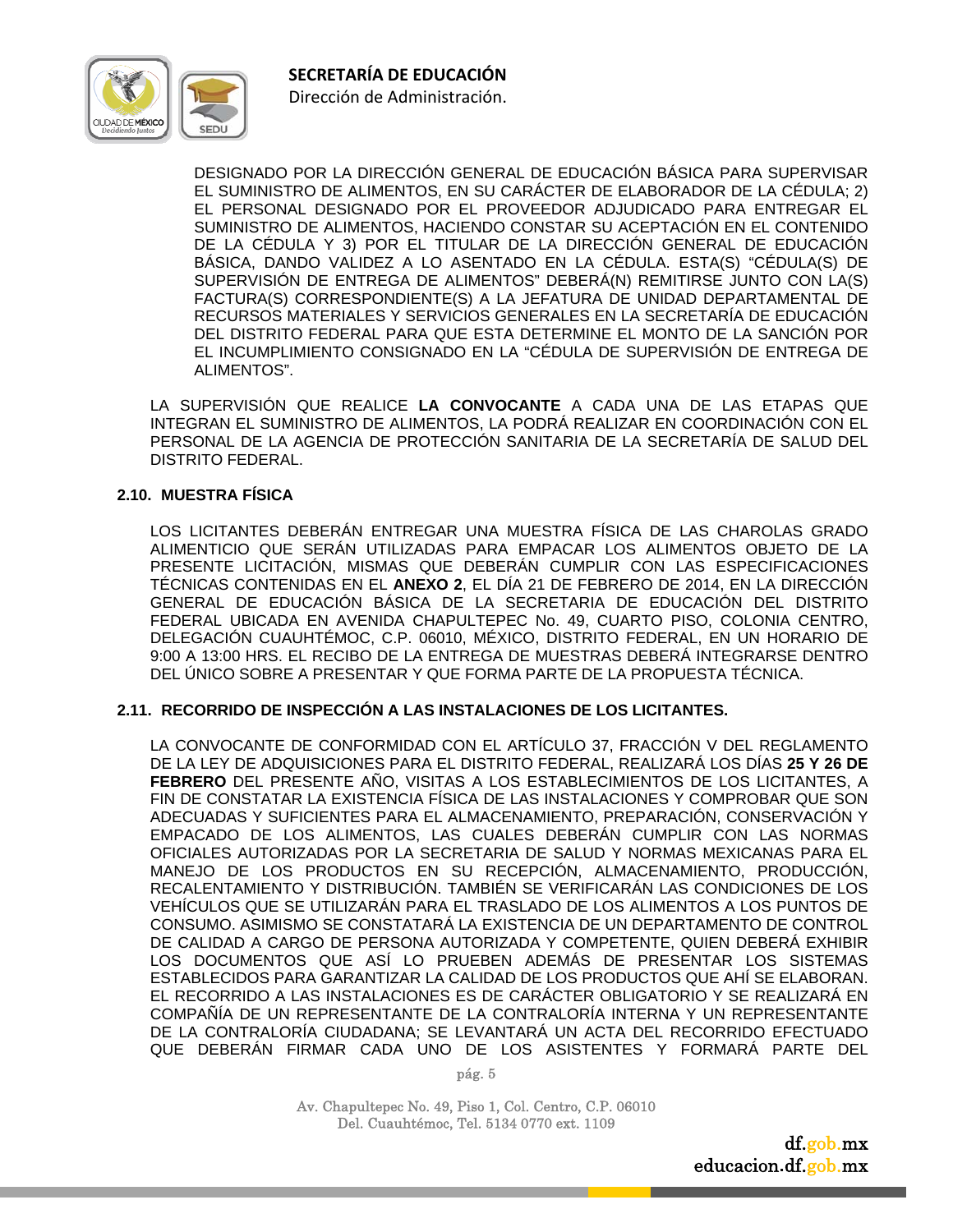

PROCEDIMIENTO. EN CASO DE QUE NO SE REALICE LA VISITA POR CAUSAS IMPUTABLES AL LICITANTE SERÁ MOTIVO DE DESCALIFICACIÓN.

# **3. INFORMACIÓN DEL SERVIDOR PÚBLICO RESPONSABLE DEL PROCEDIMIENTO DE LICITACIÓN.**

PARA ESTE PROCEDIMIENTO SE DETERMINA QUE LOS SERVIDORES PÚBLICOS RESPONSABLES DE LA PRESENTE LICITACIÓN EN LOS DIFERENTES ACTOS Y ETAPAS QUE CONFORMAN EL PROCEDIMIENTO SON LA DIRECTORA DE ADMINISTRACIÓN Y/O EL JEFE DE LA UNIDAD DEPARTAMENTAL DE RECURSOS MATERIALES Y SERVICIOS GENERALES.

 LA DIRECCIÓN DE ADMINISTRACIÓN Y/O LA JEFATURA DE LA UNIDAD DEPARTAMENTAL DE RECURSOS MATERIALES Y SERVICIOS GENERALES REALIZARÁN LA EVALUACIÓN CUANTITATIVA Y CUALITATIVA DE LA DOCUMENTACIÓN LEGAL Y ADMINISTRATIVA, PROPUESTA ECONÓMICA Y GARANTÍA DE LA FORMALIDAD DE LA PROPUESTA.

 LA DIRECCIÓN GENERAL DE EDUCACIÓN BÁSICA DE LA SECRETARIA DE EDUCACIÓN DEL DISTRITO FEDERAL REALIZARÁ LA EVALUACIÓN CUANTITATIVA Y CUALITATIVA DE LA PROPUESTA TÉCNICA.

#### **4. ORIGEN DE LOS RECURSOS**

LOS COMPROMISOS DE PAGO QUE DERIVEN DE ESTA LICITACIÓN AFECTARÁN LA PARTIDA PRESUPUESTAL 2211 "PRODUCTOS ALIMENTICIOS Y BEBIDAS PARA PERSONAS", MISMA QUE DE ACUERDO CON LA REQUISICIÓN No. 017 CUENTA CON SUFICIENCIA PRESUPUESTAL MEDIANTE OFICIO SEDU/DA/JUDRF/SUF. 014/2014

#### **5. CONSULTA Y VENTA DE LAS BASES.**

LOS INTERESADOS PODRÁN CONSULTAR Y ADQUIRIR LAS BASES EN LA JEFATURA DE UNIDAD DEPARTAMENTAL DE RECURSOS MATERIALES Y SERVICIOS GENERALES EN LA SECRETARIA DE EDUCACIÓN DEL DISTRITO FEDERAL, UBICADA EN AVENIDA CHAPULTEPEC No. 49, PRIMER PISO, COLONIA CENTRO, DELEGACIÓN CUAUHTÉMOC, CÓDIGO POSTAL 06010, EN MÉXICO DISTRITO FEDERAL, LOS DÍAS 14, 17 Y 18 DE FEBRERO DEL PRESENTE AÑO, DE 10:00 A 15:00 HORAS.

DE IGUAL FORMA SE PODRÁN CONSULTAR A TRAVÉS DE LA PÁGINA DE INTERNET DE LA SECRETARÍA DE EDUCACIÓN DEL DISTRITO FEDERAL, CON DIRECCIÓN ELECTRÓNICA: http://www.educacion.df.gob.mx EN EL APARTADO DENOMINADO LICITACIONES.

LAS BASES TENDRÁN UN COSTO DE \$ 1,300.00 (UN MIL TRESCIENTOS PESOS 00/100 M. N.) Y EL PAGO SE PODRÁ REALIZAR DE DOS MANERAS:

a) EN EL DOMICILIO DE **LA CONVOCANTE**: EN LA JEFATURA DE UNIDAD DEPARTAMENTAL DE RECURSOS MATERIALES Y SERVICIOS GENERALES DE LA SECRETARÍA DE EDUCACIÓN DEL DISTRITO FEDERAL, EN AVENIDA CHAPULTEPEC No. 49, PRIMER PISO, COLONIA CENTRO, DELEGACIÓN CUAUHTÉMOC, CÓDIGO POSTAL 06010, EN MÉXICO DISTRITO FEDERAL, MEDIANTE CHEQUE CERTIFICADO O DE CAJA A FAVOR DE LA SECRETARÍA DE FINANZAS DEL DISTRITO FEDERAL.

 **LA CONVOCANTE** EMITIRÁ UN "RECIBO DE PAGO DE BASES" Y EL LICITANTE DEBERÁ VERIFICAR QUE APAREZCA SU NOMBRE CORRECTO (PERSONA FÍSICA O MORAL EN SU CASO).

pág. 6

Av. Chapultepec No. 49, Piso 1, Col. Centro, C.P. 06010 Del. Cuauhtémoc, Tel. 5134 0770 ext. 1109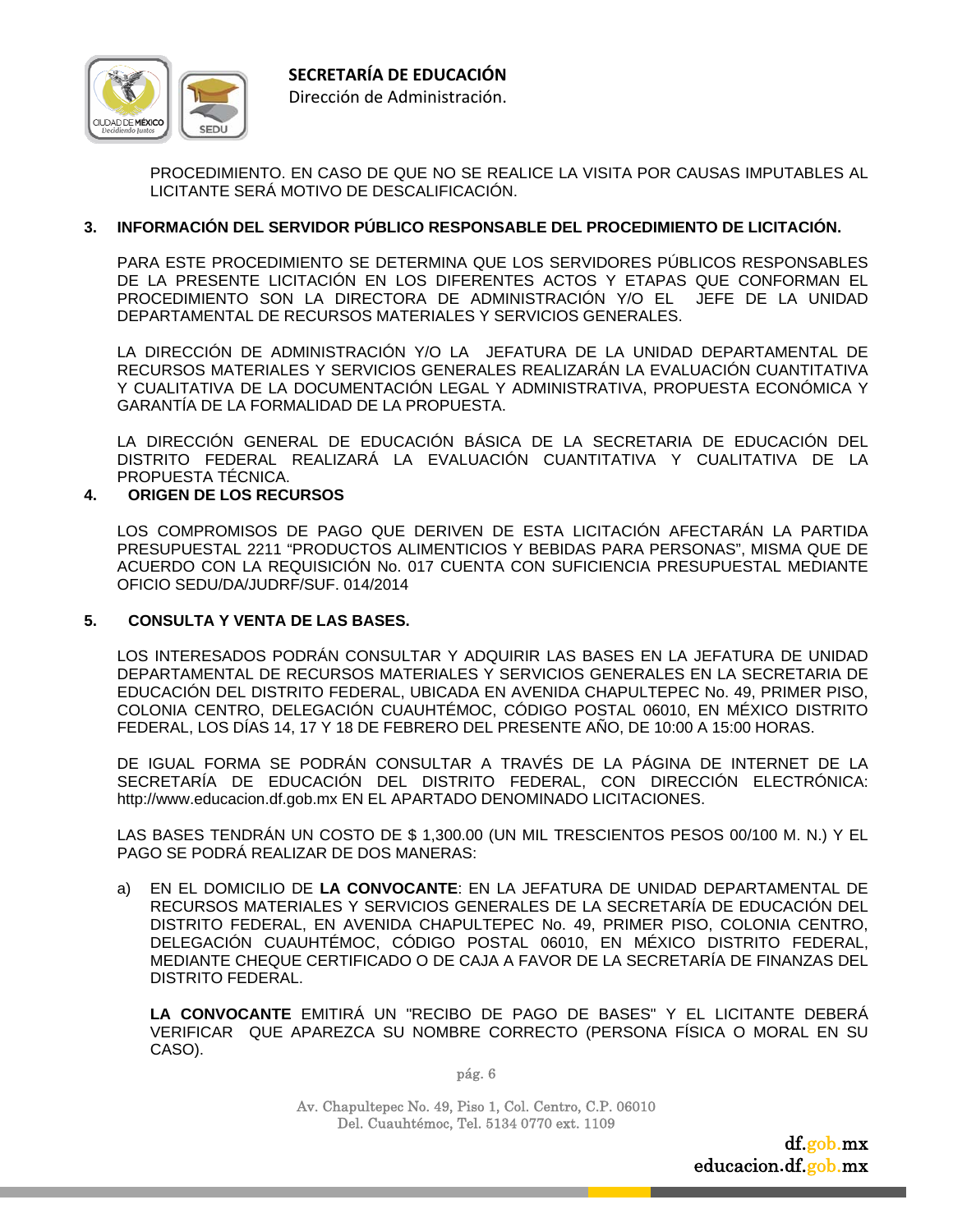

NO SE ACEPTARÁN PAGOS EN EFECTIVO.

O BIEN:

b) A TRAVÉS DE DEPOSITO BANCARIO: A LA CUENTA NÚMERO **00100911771**, REFERENCIA **28280519**, DE LA INSTITUCIÓN BANCARIA SCOTIABANK INVERLAT, SOCIEDAD ANÓNIMA (MÉXICO) A FAVOR DE LA SECRETARÍA DE FINANZAS DEL DISTRITO FEDERAL, INDICANDO EL NUMERO DE CONCURSO Y REGISTRO FEDERAL DE CONTRIBUYENTES DE LA EMPRESA PARTICIPANTE. SERÁ REQUISITO INDISPENSABLE QUE EL RECIBO EXPEDIDO EN LA VENTANILLA BANCARIA CONTENGA LA REFERENCIA **28280519**, CASO CONTRARIO NO SERÁ POSIBLE REALIZAR LA COMPRA DE LAS PRESENTES BASES. EL DEPOSITO EN EFECTIVO SE EFECTUARÁ ÚNICAMENTE EN LA SUCURSAL BANCARIA. NO SE ACEPTAN DEPÓSITOS Y/O PAGOS INTERBANCARIOS (BANCA ELECTRÓNICA).

 LOS PARTICIPANTES QUE OPTEN POR REALIZAR EL PAGO DE BASES A TRAVÉS DE DEPÓSITO BANCARIO, PREFERENTEMENTE DEBERÁN REALIZAR EL CANJE DE LA FICHA DE DEPÓSITO BANCARIO POR EL "RECIBO DE PAGO DE BASES" EMITIDO POR **LA CONVOCANTE** DENTRO DEL PERIODO DE VENTA DE BASES EN UN HORARIO DE 10:00 A 15:00 HORAS EN LA JEFATURA DE UNIDAD DEPARTAMENTAL DE RECURSOS MATERIALES Y SERVICIOS GENERALES DE LA SECRETARÍA DE EDUCACIÓN DEL DISTRITO FEDERAL, EN AVENIDA CHAPULTEPEC No. 49, PRIMER PISO, COLONIA CENTRO, DELEGACIÓN CUAUHTÉMOC, CÓDIGO POSTAL 06010, EN MÉXICO DISTRITO FEDERAL.

#### **6. REQUISITOS PARA PARTICIPAR EN ESTA LICITACIÓN.**

LOS INTERESADOS EN PARTICIPAR EN ESTA LICITACIÓN DEBERÁN CUMPLIR CON LOS SIGUIENTES REQUISITOS:

#### **6.1. DE LAS PROPUESTAS.**

#### **6.1.1. PRESENTACIÓN**

CON FUNDAMENTO EN EL ARTÍCULO 38 DE LA LEY DE ADQUISICIONES PARA EL DISTRITO FEDERAL, LOS LICITANTES DEBERÁN PRESENTAR SUS PROPUESTAS EN UN SOLO SOBRE CERRADO DE MANERA INVIOLABLE, QUE CONTENDRÁ LA DOCUMENTACIÓN LEGAL Y ADMINISTRATIVA (PUNTOS 6.1.3 Y 6.2). LA PROPUESTA TÉCNICA (PUNTO 6.3) Y LA PROPUESTA ECONÓMICA (PUNTO 6.4), INCLUYENDO, LA GARANTÍA DE FORMALIDAD DE LAS PROPUESTAS (PUNTO 10.1), ASÍ COMO TODOS LOS DOCUMENTOS SOLICITADOS EN ORIGINAL Ó COPIA CERTIFICADA. EL SOBRE DEBERÁ ESTAR IDENTIFICADO PLENAMENTE EN SU PARTE EXTERNA.

PARA MEJOR CONTROL Y AGILIDAD DEL PROCEDIMIENTO DE LICITACIÓN, LA DOCUMENTACIÓN SOLICITADA DEBERÁ PRESENTARSE PREFERENTEMENTE FOLIADA, ORDENADA, ENGARGOLADA Y CON SEPARADORES, SEÑALANDO EL TIPO DE DOCUMENTACIÓN DE QUE SE TRATE (DOCUMENTACIÓN LEGAL, ADMINISTRATIVA, PROPUESTA TÉCNICA, PROPUESTA ECONÓMICA Y GARANTÍA). LO ANTERIOR ES CON EL OBJETO DE LA MEJOR CONDUCCIÓN DEL PROCESO Y NO PARA FINES DE DESCALIFICACIÓN.

#### **6.1.2. LAS PROPUESTAS DEBERÁN ELABORARSE DE ACUERDO A LO SIGUIENTE:**

pág. 7

Av. Chapultepec No. 49, Piso 1, Col. Centro, C.P. 06010 Del. Cuauhtémoc, Tel. 5134 0770 ext. 1109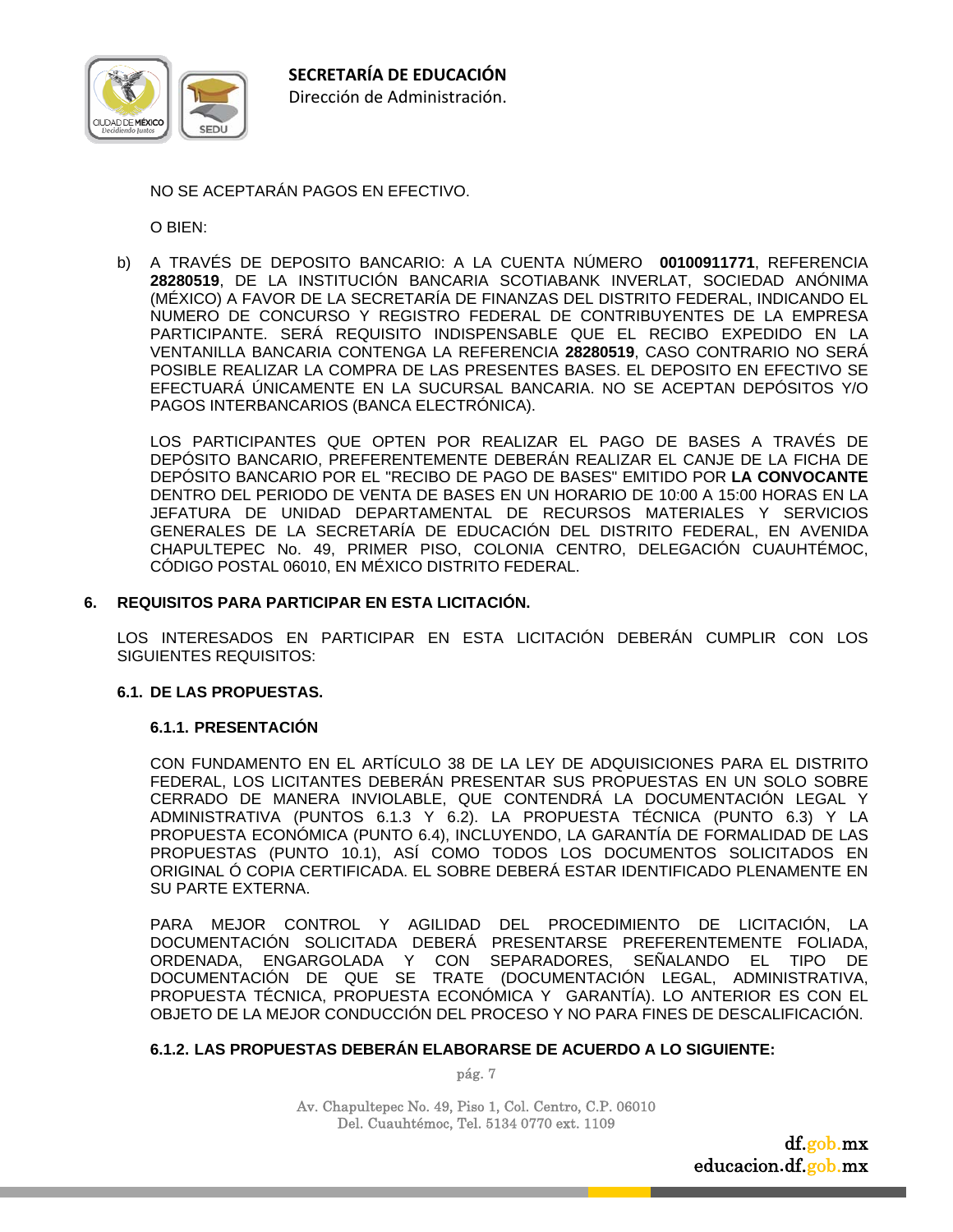

- A) DIRIGIDAS A **LA CONVOCANTE**; EN ATENCIÓN A LA LIC. BERTHA MARÍA ELENA GÓMEZ CASTRO, TITULAR DE LA DIRECCIÓN DE ADMINISTRACIÓN EN LA SECRETARÍA DE EDUCACIÓN DEL DISTRITO FEDERAL.
- B) IMPRESAS EN PAPEL CON MEMBRETE DEL PARTICIPANTE, SIN TACHADURAS, NI ENMENDADURAS, EN IDIOMA ESPAÑOL Y NO UTILIZAR EL LOGOTIPO DE **LA CONVOCANTE.**
- C) FIRMADAS AL CALCE Y RUBRICADAS EN TODAS Y CADA UNA DE SUS HOJAS POR LA PERSONA QUE TENGA PODER LEGAL PARA TAL EFECTO.
- D) INDICAR EL REGISTRO FEDERAL DE CAUSANTES DEL PARTICIPANTE, NÚMERO Y NOMBRE DE LA LICITACIÓN.

#### **6.1.3 DOCUMENTACIÓN LEGAL Y ADMINISTRATIVA**

#### **TODA LA DOCUMENTACIÓN LEGAL Y ADMINISTRATIVA QUE SE ENUNCIA A CONTINUACIÓN, DEBERÁ SER ENTREGADA DENTRO DEL ÚNICO SOBRE CERRADO A QUE SE REFIERE EL PUNTO 6.1.1 EN COPIA SIMPLE Y EN ORIGINAL O COPIA CERTIFICADA PARA SU COTEJO LA CUAL SERA DEVUELTA AL TÉRMINO DE SU REVISIÓN:**

A) PERSONAS MORALES: ACTA CONSTITUTIVA DE LA EMPRESA Y SU ÚLTIMA MODIFICACIÓN, DEBIDAMENTE PROTOCOLIZADAS E INSCRITAS EN EL REGISTRO PÚBLICO DE LA PROPIEDAD Y DEL COMERCIO, EN LA QUE CONSTE QUE SU OBJETO SOCIAL ES EL SUMINISTRO DE LOS BIENES OBJETO DE ESTA LICITACIÓN.

 PERSONAS FÍSICAS: ACTA DE NACIMIENTO, CÉDULA ÚNICA DE REGISTRO DE POBLACIÓN (CURP) Y ALTA ANTE LA SECRETARÍA DE HACIENDA Y CRÉDITO PÚBLICO, EN LA QUE CONSTE QUE SU ACTIVIDAD ES EL SUMINISTRO DE LOS BIENES OBJETO DE ESTA LICITACIÓN.

- B) EN CASO DE PERSONAS MORALES DEBERÁN PRESENTAR PODER NOTARIAL QUE ACREDITE LA PERSONALIDAD DEL REPRESENTANTE LEGAL, Y EN CASO DE LAS PERSONAS FÍSICAS CUANDO ASÍ SE REQUIERA.
- C) EN AMBOS CASOS DEBERÁN PRESENTAR CÉDULA DE IDENTIFICACIÓN FISCAL.
- D) PERSONAS MORALES Y PERSONAS FÍSICAS: DECLARACIÓN ANUAL DEL IMPUESTO SOBRE LA RENTA (ISR), IMPUESTO EMPRESARIAL A TASA ÚNICA (IETU) E IMPUESTO AL VALOR AGREGADO (IVA) DEL EJERCICIO 2012 ASÍ COMO LOS PAGOS PROVISIONALES DEL IMPUESTO SOBRE LA RENTA (ISR), IMPUESTO EMPRESARIAL A TASA ÚNICA (IETU) E IMPUESTO AL VALOR AGREGADO (IVA) DE AGOSTO A DICIEMBRE DE 2013. **BASTARÁ CON PRESENTAR UNA IMPRESIÓN DE LAS DECLARACIONES SOLICITADAS, MISMAS QUE DEBERÁN CONTENER CADENA ORIGINAL Y SELLO DIGITAL.**
- E) IDENTIFICACIÓN OFICIAL DEL REPRESENTANTE LEGAL DE LA EMPRESA O DE LA PERSONA FÍSICA (CREDENCIAL PARA VOTAR, PASAPORTE VIGENTE O CÉDULA PROFESIONAL).

pág. 8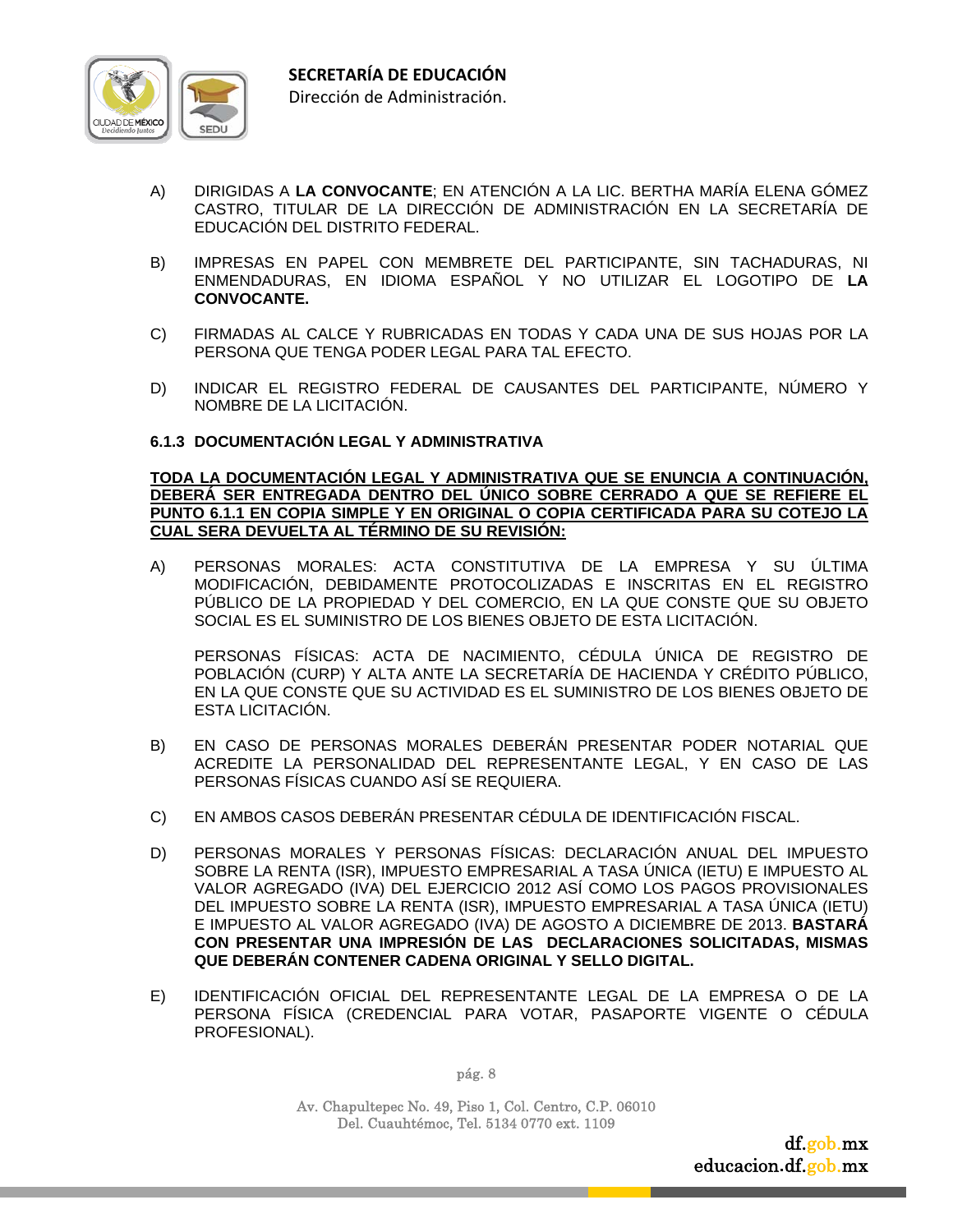

F) RECIBO DE PAGO DE BASES EMITIDO POR **LA CONVOCANTE** O FICHA DE DEPÓSITO BANCARIO, FECHADO A MÁS TARDAR EL ÚLTIMO DÍA DE VENTA DE LAS MISMAS.

#### **6.2. DOCUMENTOS QUE SE DEBERÁN ENTREGAR EN ORIGINAL:**

- A) CURRICULUM VITAE DE LA EMPRESA O DE LA PERSONA FÍSICA, EN EL QUE SE OBSERVE QUE CUENTA CON LA EXPERIENCIA Y CAPACIDAD NECESARIA PARA COMERCIALIZAR LOS BIENES OBJETO DE LA PRESENTE LICITACIÓN, MENCIONANDO AL MENOS TRES REFERENCIAS COMERCIALES. QUE CONTENGAN LOS DATOS NECESARIOS DE CONTACTO TALES COMO NOMBRE DE LA EMPRESA, NOMBRE DEL CONTACTO, DIRECCIÓN Y TELÉFONO.
- B) DEBERÁN PRESENTAR EL **ANEXO 5** DE ESTAS BASES, DEBIDAMENTE REQUISITADO EN QUE MANIFIESTE QUE HA CUMPLIDO EN DEBIDA FORMA CON LAS OBLIGACIONES FISCALES A SU CARGO EN EL CÓDIGO FISCAL DEL DISTRITO FEDERAL SEÑALANDO LAS OBLIGACIONES QUE LE SEAN APLICABLES O NO LE APLIQUEN.

 DE ACUERDO A LO MANIFESTADO EN EL **ANEXO 5** PARA LAS OBLIGACIONES DECLARADAS COMO APLICABLES DEBERÁN PRESENTAR LA CONSTANCIA DE ADEUDOS EXPEDIDA POR LA SECRETARIA DE FINANZAS DEL DISTRITO FEDERAL (TESORERÍA DEL DISTRITO FEDERAL) Y POR EL SISTEMA DE AGUAS DE LA CIUDAD DE MÉXICO, LA CUAL DEBERÁ TENER FECHA NO MAYOR A SEIS MESES ANTERIORES A LA FECHA DEL PRESENTE PROCEDIMIENTO, RESPECTO DE LAS SIGUIENTES CONTRIBUCIONES, EN LO QUE RESULTE APLICABLE: IMPUESTO PREDIAL, IMPUESTO SOBRE ADQUISICIÓN DE INMUEBLES, IMPUESTO SOBRE NÓMINA, IMPUESTO SOBRE TENENCIA O USO DE VEHÍCULOS, IMPUESTO POR LA PRESTACIÓN DE SERVICIOS DE HOSPEDAJE Y DERECHOS SOBRE SUMINISTROS DE AGUA. SI LA CAUSACIÓN DE LAS CONTRIBUCIONES O LAS OBLIGACIONES FORMALES ES MENOR A CINCO AÑOS, DEBERÁ VERIFICARSE SU CUMPLIMIENTO A PARTIR DE LA FECHA DE LA QUE SE GENERARON. EN EL CASO DE QUE DICHA CONSTANCIA SE ENCUENTRE EN TRÁMITE, DEBERÁN PRESENTAR EN COPIA SIMPLE LEGIBLE Y ORIGINAL PARA SU COTEJO EL ACUSE DE RECIBO DE LA SOLICITUD DE DICHA CONSTANCIA, ASÍ COMO ESCRITO BAJO PROTESTA DE DECIR VERDAD EN QUE MANIFIESTEN QUE, EN CASO DE RESULTAR ADJUDICADOS SE COMPROMETEN A PRESENTAR LA CONSTANCIA DE ADEUDOS PREVIAMENTE A LA FORMALIZACIÓN DEL CONTRATO RESPECTIVO.

- C) ESCRITO FIRMADO POR LA PERSONA FACULTADA, MANIFESTANDO BAJO PROTESTA DE DECIR VERDAD, DE NO ENCONTRARSE EN NINGUNO DE LOS SUPUESTOS DE IMPEDIMENTO QUE ESTABLECE EL ARTICULO 39 DE LA LEY DE ADQUISICIONES PARA EL DISTRITO FEDERAL, ASÍ COMO TAMPOCO EN LO CONTEMPLADO EN LA FRACCIÓN XXIII DEL ARTICULO 47 DE LA LEY FEDERAL DE RESPONSABILIDADES DE LOS SERVIDORES PÚBLICOS.
- D) ESCRITO FIRMADO POR LA PERSONA FACULTADA, MANIFESTANDO BAJO PROTESTA DE DECIR VERDAD, CONOCER Y HABER LEÍDO EL CONTENIDO DE TODAS Y CADA UNA DE LAS HOJAS DE LAS BASES INCLUYENDO SUS ANEXOS, ASÍ COMO DEL ACTA DERIVADA DE LA JUNTA DE ACLARACIONES; COMO CONSTANCIA DE SU ACEPTACIÓN A LO AHÍ EXPRESADO **ANEXO 6.**

pág. 9

Av. Chapultepec No. 49, Piso 1, Col. Centro, C.P. 06010 Del. Cuauhtémoc, Tel. 5134 0770 ext. 1109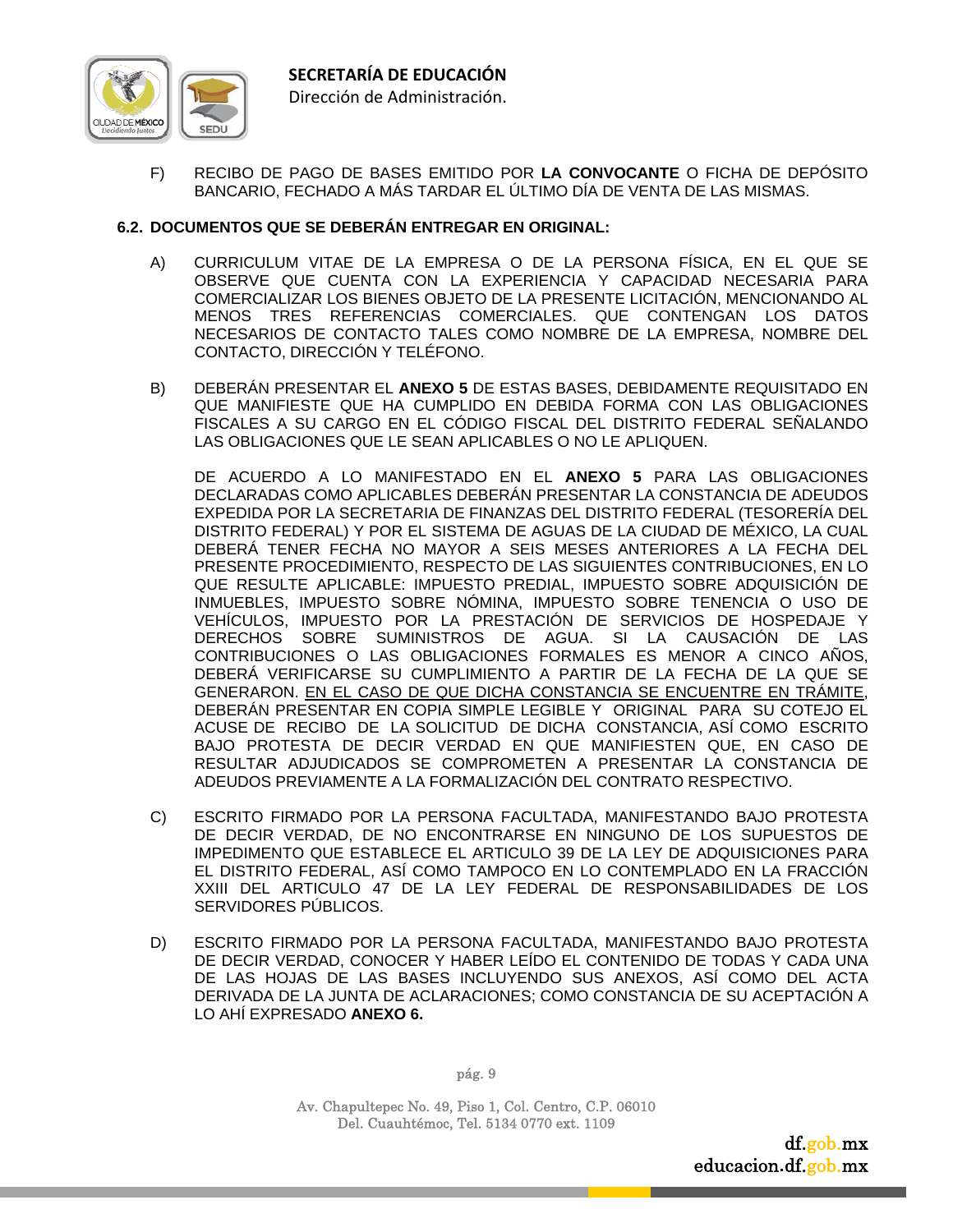

- E) ESCRITO FIRMADO POR LA PERSONA FACULTADA, MANIFESTANDO BAJO PROTESTA DE DECIR VERDAD, QUE CUENTA CON LOS RECURSOS TÉCNICOS, FINANCIEROS Y DEMÁS REQUISITOS QUE SE ESTABLECEN EN LAS PRESENTES BASES, ASÍ COMO LA CAPACIDAD DE RESPUESTA PARA ATENDER LOS COMPROMISOS QUE SE DERIVEN DE LA PRESENTE LICITACIÓN.
- F) ESCRITO FIRMADO POR LA PERSONA FACULTADA, MANIFESTANDO BAJO PROTESTA DE DECIR VERDAD, QUE EN CASO DE RESULTAR ADJUDICADO NO CEDERÁ NI SUBCONTRATARÁ LOS DERECHOS Y OBLIGACIONES QUE SE DERIVEN DEL CONTRATO RESPECTIVO. DE CONFORMIDAD CON EL ARTICULO 61 DE LA LEY DE ADQUISICIONES PARA EL DISTRITO FEDERAL
- G) ESCRITO FIRMADO POR LA PERSONA FACULTADA, MANIFESTANDO BAJO PROTESTA DE DECIR VERDAD, QUE SU REPRESENTADA TENDRÁ LA CALIDAD DE PATRÓN, RESPECTO AL PERSONAL QUE UTILICE PARA REALIZAR LA ENTREGA DE LOS BIENES, OBJETO DE LA PRESENTE LICITACIÓN, POR LO QUE **LA CONVOCANTE** NO PODRÁ CONSIDERARSE PATRÓN SOLIDARIO O SUSTITUTO DE CUALESQUIERA DE LAS OBLIGACIONES Y RESPONSABILIDADES QUE EL LICITANTE TENGA CON RESPECTO A SUS TRABAJADORES. EN CASO DE CONTROVERSIA LABORAL ENTRE EL LICITANTE Y ALGUNO O VARIOS DE SUS TRABAJADORES, DICHO LICITANTE ASUMIRÁ TOTALMENTE LA RESPONSABILIDAD LABORAL Y ECONÓMICA CON RESPECTO A SU PERSONAL**.**
- H) ESCRITO FIRMADO POR LA PERSONA FACULTADA, MANIFESTANDO BAJO PROTESTA DE DECIR VERDAD, EN LA QUE SE COMPROMETE A NO INCURRIR EN PRÁCTICAS NO ÉTICAS O ILEGALES DURANTE EL PROCEDIMIENTO DE LA LICITACIÓN PÚBLICA, ASÍ COMO EN EL PROCESO DE FORMALIZACIÓN Y VIGENCIA DEL CONTRATO Y EN SU CASO DE LOS CONVENIOS QUE SE CELEBREN, INCLUYENDO LOS ACTOS QUE DE ÉSTOS DERIVEN **ANEXO 7.**
- I) ESCRITO FIRMADO POR LA PERSONA FACULTADA, MANIFESTANDO BAJO PROTESTA DE DECIR VERDAD, QUE AUTORIZA A **LA CONVOCANTE** A VERIFICAR ANTE LAS INSTANCIAS CORRESPONDIENTES, LA VERACIDAD DE LOS DOCUMENTOS PRESENTADOS EN ESTA LICITACIÓN.
- J) EL LICITANTE CON DOMICILIO FISCAL EN EL INTERIOR DE LA REPÚBLICA (INCLUYENDO EL ESTADO DE MÉXICO), DEBERÁ PRESENTAR ESCRITO FIRMADO POR LA PERSONA FACULTADA, MANIFESTANDO BAJO PROTESTA DE DECIR VERDAD, EN EL QUE SEÑALE DOMICILIO PARA OÍR Y RECIBIR NOTIFICACIONES DENTRO DEL DISTRITO FEDERAL, ASÍ COMO LA(S) PERSONA(S) AUTORIZADA(S) PARA ESE EFECTO.
- K) ESCRITO FIRMADO POR LA PERSONA FACULTADA, MANIFESTANDO BAJO PROTESTA DE DECIR VERDAD, EN EL QUE MANIFIESTE QUE EN CASO DE QUE EL LICITANTE CAMBIE DE DOMICILIO FISCAL, ESTO SERÁ NOTIFICADO A **LA CONVOCANTE** DENTRO DE LOS 15 DÍAS POSTERIORES A DICHO CAMBIO, SEÑALANDO EL NUEVO DOMICILIO ASÍ COMO NÚMERO(S) TELEFÓNICO(S).
- L) ESCRITO FIRMADO POR LA PERSONA FACULTADA, MANIFESTANDO BAJO PROTESTA DE DECIR VERDAD, QUE NO TIENE INCUMPLIMIENTO DE CONTRATOS VIGENTES CON DEPENDENCIAS, ÓRGANOS DESCONCENTRADOS, DELEGACIONES O ENTIDADES EN LA ADMINISTRACIÓN PÚBLICA DEL DISTRITO FEDERAL **ANEXO 8.**

Av. Chapultepec No. 49, Piso 1, Col. Centro, C.P. 06010 Del. Cuauhtémoc, Tel. 5134 0770 ext. 1109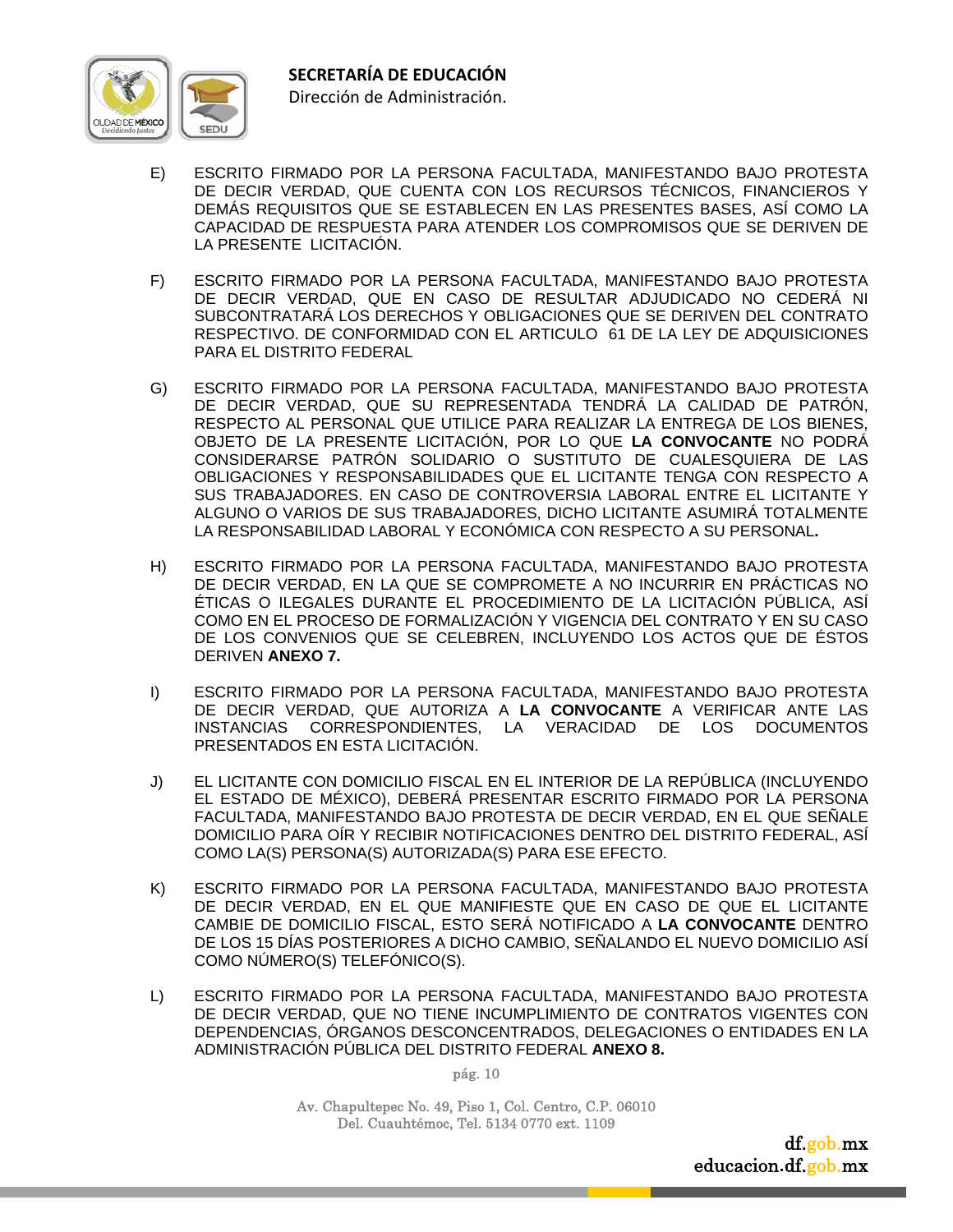

- M) ESCRITO FIRMADO POR LA PERSONA FACULTADA, MANIFESTANDO BAJO PROTESTA DE DECIR VERDAD, QUE NO LE HA SIDO RESCINDIDO ADMINISTRATIVAMENTE NINGÚN CONTRATO DE PRESTACIÓN DE SERVICIOS IGUALES O SIMILARES A LOS SOLICITADOS EN LAS BASES DE LA PRESENTE LICITACIÓN EN INSTITUCIONES PÚBLICAS O PRIVADAS.
- N) ESCRITO FIRMADO POR LA PERSONA FACULTADA, MANIFESTANDO BAJO PROTESTA DE DECIR VERDAD, QUE NO HA PROVOCADO ENFERMEDADES E INTOXICACIONES POR LA PRESTACIÓN DE SERVICIOS SIMILARES A LOS QUE SON OBJETO DE LA PRESENTE LICITACIÓN.
- O) ESCRITO FIRMADO POR LA PERSONA FACULTADA, MANIFESTANDO BAJO PROTESTA DE DECIR VERDAD, QUE EN CASO DE RESULTAR ADJUDICADO PRESENTARÁ LA PÓLIZA DE RESPONSABILIDAD CIVIL DE CUANDO MENOS EL 100% DEL MONTO MÁXIMO DEL CONTRATO PREVIO A LA FORMALIZACIÓN DEL CONTRATO RESPECTIVO. MISMA QUE SE HARÁ EFECTIVA EN EL CASO QUE SE CAUSE DAÑO O AFECTE A CUALQUIER PERSONA QUE CONSUMA EL BIEN ADQUIRIDO.
- P) EN SU CASO, CUMPLIR CON LO DISPUESTO EN LA REGLA QUINTA DE "LAS REGLAS PARA FOMENTAR Y PROMOVER LA PARTICIPACIÓN DE MICRO, PEQUEÑAS Y MEDIANAS EMPRESAS NACIONALES Y LOCALES EN LAS ADQUISICIONES, ARRENDAMIENTOS Y PRESTACIÓN DE SERVICIOS QUE REALICE LA ADMINISTRACIÓN PUBLICA DEL DISTRITO FEDERAL", PUBLICADAS EN LA GACETA OFICIAL DEL DISTRITO FEDERAL EL 13 DE NOVIEMBRE DE 2003, QUE A LA LETRA DICE:

*"…. QUINTA. LAS MICRO, PEQUEÑAS Y MEDIANAS EMPRESAS NACIONALES Y LOCALES PODRÁN PARTICIPAR EN LAS LICITACIONES PÚBLICAS NACIONALES E INTERNACIONALES QUE ESTABLECE LA LEY DE ADQUISICIONES, PRESENTANDO PROPUESTAS A CUMPLIR POR DOS O MÁS DE LAS EMPRESAS CITADAS, SIN NECESIDAD DE CONSTITUIR NUEVA SOCIEDAD.* 

 *EN EL CASO AL QUE SE REFIERE EL PÁRRAFO ANTERIOR, ADEMÁS DE LOS DOCUMENTOS Y REQUISITOS ESTABLECIDOS POR LA LEY DE ADQUISICIONES Y DEMÁS DISPOSICIONES QUE DE ELLA EMANEN, LAS MICRO, PEQUEÑAS Y MEDIANAS EMPRESAS NACIONALES Y LOCALES, PRESENTARAN, EN EL SOBRE QUE CONTENGA LA DOCUMENTACIÓN LEGAL Y ADMINISTRATIVA EL CONVENIO ENTRE LAS EMPRESAS PARTICIPANTES.* 

*EN EL CONVENIO A QUE SE REFIERE EL PÁRRAFO ANTERIOR, SE ESTABLECERÁ LO SIGUIENTE:* 

- *I. UN REPRESENTANTE COMÚN,*
- *II. LAS PROPORCIONES O PARTES DEL CONTRATO A CUMPLIR POR CADA UNA DE LAS EMPRESAS, Y*
- *III. LA MANERA EN QUE RESPONDERÁN CONJUNTAMENTE E INDIVIDUALMENTE POR EL INCUMPLIMIENTO DEL CONTRATO QUE SE LES ADJUDIQUE……"*

ADEMÁS, LAS EMPRESAS MENCIONADAS, DEBERÁN PRESENTAR LA DOCUMENTACIÓN LEGAL Y ADMINISTRATIVA EN COPIA SIMPLE Y ORIGINAL O COPIA CERTIFICADA PARA COTEJO, COMO SI CADA UNA DE ELLAS PARTICIPARA DE FORMA INDIVIDUAL. LA

pág. 11

Av. Chapultepec No. 49, Piso 1, Col. Centro, C.P. 06010 Del. Cuauhtémoc, Tel. 5134 0770 ext. 1109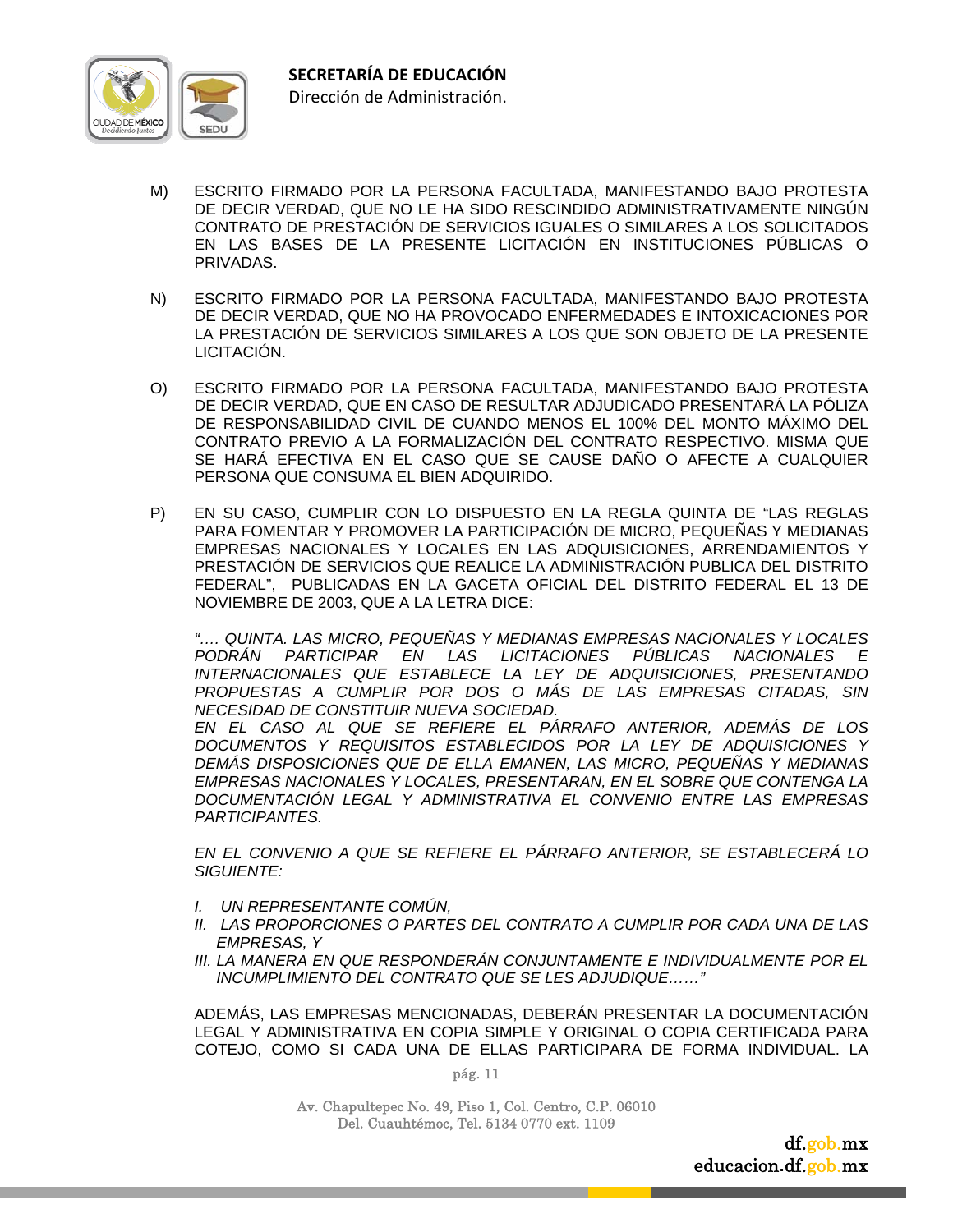

OMISIÓN DE DICHO REQUISITO SERÁ MOTIVO DE DESCALIFICACIÓN. LA PROPUESTA TÉCNICA Y ECONÓMICA DEBERÁ SER SUSCRITA POR EL REPRESENTANTE COMÚN DESIGNADO EN EL CONVENIO.

# **6.3 LA PROPUESTA TÉCNICA.**

LA PROPUESTA TÉCNICA SE CONFORMA DE LOS SIGUIENTES DOCUMENTOS:

#### **6.3.1 DE LA ELABORACIÓN.**

#### **I. DE LOS ALIMENTOS**

- A) COPIA SIMPLE Y ORIGINAL O COPIA CERTIFICADA PARA COTEJO DE LA CERTIFICADO TIPO INSPECCIÓN FEDERAL (TIF) VIGENTE DE SU ESTABLECIMIENTO.
- B) COPIA SIMPLE DEL CERTIFICADO TIF (TIPO INSPECCIÓN FEDERAL) VIGENTE DEL RASTRO O ESTABLECIMIENTO DEL PROVEEDOR DE *CÁRNICOS DE RES, CERDO Y POLLO* QUE UTILIZARÁ EN LA PREPARACIÓN DE LOS ALIMENTOS, EXPEDIDO POR LA SECRETARÍA DE AGRICULTURA, GANADERÍA, DESARROLLO RURAL, PESCA Y ALIMENTACIÓN (SAGARPA). COPIA SIMPLE Y ORIGINAL O COPIA CERTIFICADA PARA COTEJO DE POR LO MENOS TRES FACTURAS QUE CORRESPONDAN A LOS ÚLTIMOS TRES MESES PREVIOS A LA FECHA DEL ACTO DE PRESENTACIÓN Y APERTURA DE LA PROPUESTA A NOMBRE DEL LICITANTE EN LAS QUE SE ESPECIFIQUE CLARAMENTE LA DESCRIPCIÓN DE ESTOS PRODUCTOS. CARTA DE RESPALDO EN ORIGINAL EXPEDIDA POR EL PROVEEDOR, EN LA QUE INDIQUE EXPRESAMENTE QUE SE COMPROMETE CON EL LICITANTE A SUMINISTRARLE LA CANTIDAD Y CALIDAD DE LOS INSUMOS DE CÁRNICOS DE RES, CERDO Y POLLO REQUERIDOS PARA LA PREPARACIÓN DE LOS ALIMENTOS; ESTA CARTA DEBERÁ ESTAR FIRMADA POR LA PERSONA QUE TENGA EL PODER LEGAL PARA HACERLO, ADJUNTANDO COPIA DE DICHO PODER E IDENTIFICACIÓN OFICIAL VIGENTE DE LA PERSONA QUE FIRMA.
- C) RESULTADO DE ANÁLISIS MICROBIOLÓGICOS DE POR LO MENOS 10 ALIMENTOS PREPARADOS Y ELABORADOS EN SUS INSTALACIONES, CONFORME A SU NORMA CORRESPONDIENTE, REALIZADOS POR UN LABORATORIO DE ALIMENTOS ACREDITADO ANTE LA ENTIDAD MEXICANA DE ACREDITACIÓN A.C. (E.M.A.). CON UNA ANTIGÜEDAD NO MAYOR A TRES MESES PREVIOS A LA FECHA DEL ACTO DE PRESENTACIÓN Y APERTURA DE PROPUESTA. ANEXAR COPIA SIMPLE DE LA ACREDITACIÓN VIGENTE DEL LABORATORIO.
- D) RESULTADO DE ANÁLISIS MICROBIOLÓGICO DE POR LO MENOS 10 SUPERFICIES INERTES DE SUS INSTALACIONES, CONFORME A SU NORMA CORRESPONDIENTE, REALIZADOS POR UN LABORATORIO DE ALIMENTOS ACREDITADO ANTE LA ENTIDAD MEXICANA DE ACREDITACIÓN A.C. (E.M.A.). CON UNA ANTIGÜEDAD NO MAYOR A TRES MESES PREVIOS A LA FECHA DEL ACTO DE PRESENTACIÓN Y APERTURA DE PROPUESTA.
- E) RESULTADO DE ANÁLISIS MICROBIOLÓGICOS Y FÍSICO-QUÍMICOS DE AGUA DE LA LLAVE, FILTROS Y CISTERNA DE SUS INSTALACIONES. CONFORME A SU NORMA CORRESPONDIENTE, REALIZADOS POR UN LABORATORIO DE ALIMENTOS ACREDITADO ANTE LA ENTIDAD MEXICANA DE ACREDITACIÓN A.C. (E.M.A.). CON UNA ANTIGÜEDAD

pág. 12

Av. Chapultepec No. 49, Piso 1, Col. Centro, C.P. 06010 Del. Cuauhtémoc, Tel. 5134 0770 ext. 1109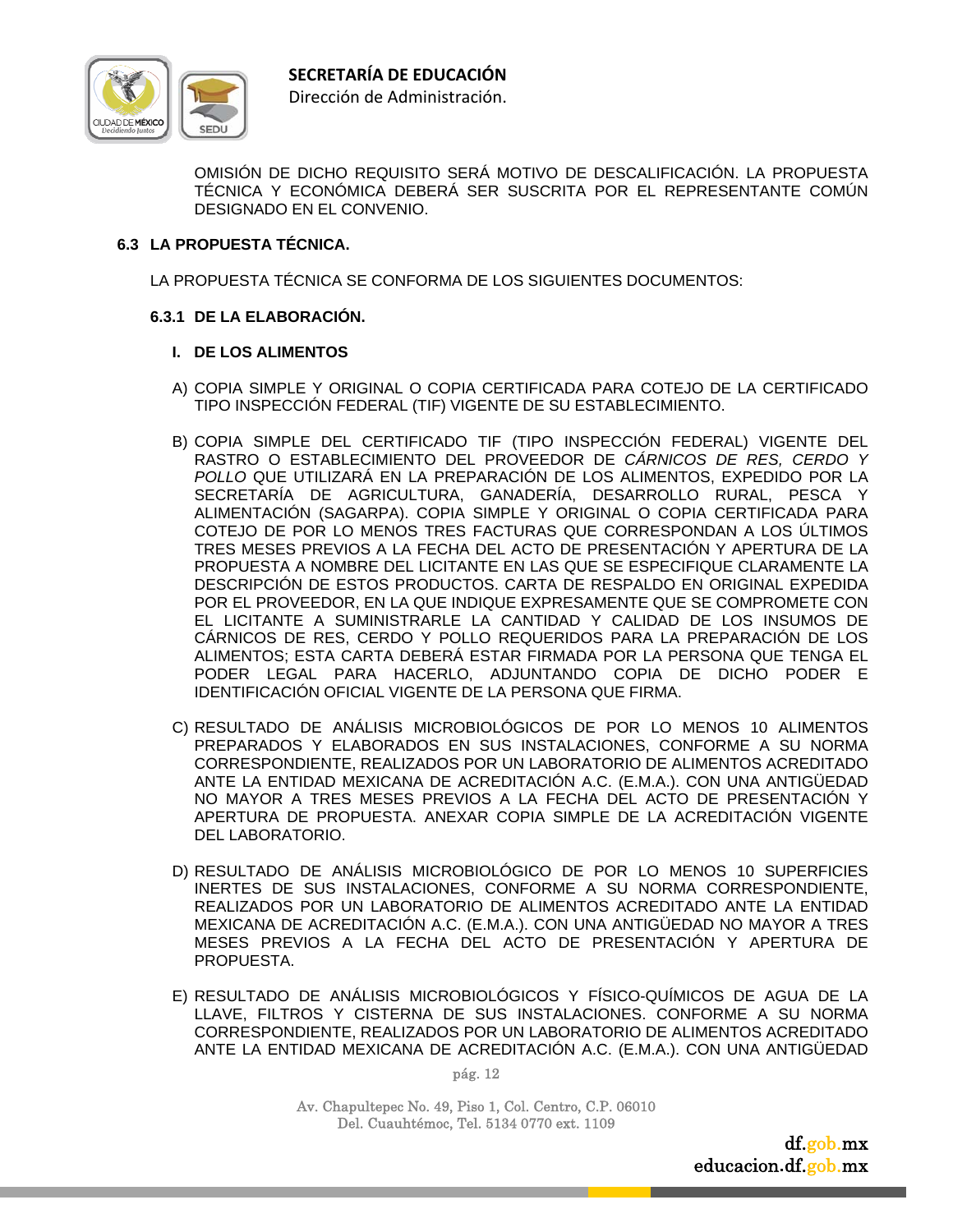

NO MAYOR A TRES MESES PREVIOS A LA FECHA DEL ACTO DE PRESENTACIÓN Y APERTURA DE PROPUESTA.

- F) COPIA SIMPLE Y ORIGINAL O COPIA CERTIFICADA PARA COTEJO DE LA CERTIFICACIÓN VIGENTE DE SU SISTEMA DE GESTIÓN DE LA INOCUIDAD DE LOS ALIMENTOS, DE CONFORMIDAD CON LA NORMA MEXICANA NMX-F-CC-22000-NORMEX-IMNC-2007 / ISO 22000:2005, EXPEDIDA POR UN ORGANISMO DE CERTIFICACIÓN ACREDITADO ANTE LA ENTIDAD MEXICANA DE ACREDITACIÓN A.C. (E.M.A.), ANEXANDO COPIA SIMPLE DE SU ACREDITACIÓN VIGENTE.
- G) ESCRITO FIRMADO POR LA PERSONA FACULTADA, MANIFESTANDO BAJO PROTESTA DE DECIR VERDAD EN LA QUE SE HACE RESPONSABLE DE ELABORAR LOS ALIMENTOS CON PRODUCTOS FRESCOS, NATURALES DE PRIMERA CALIDAD, NO CONGELADOS, NI VERDURAS, FRUTAS Y/O LEGUMINOSAS ENLATADAS.
- H) ESCRITO FIRMADO POR LA PERSONA FACULTADA, MANIFESTANDO BAJO PROTESTA DE DECIR VERDAD EN EL QUE EXPRESE QUE CUENTA CON UNA CADENA EN FRIO O CALIENTE, DESDE EL INICIO DEL PROCESO DE ELABORACIÓN HASTA SU EMPAQUE FINAL.

#### **II. DE LAS INSTALACIONES.**

- A) COPIA SIMPLE Y ORIGINAL O COPIA CERTIFICADA PARA COTEJO DEL CERTIFICADO DE DISTINTIVO "H" VIGENTE DE SUS INSTALACIONES, DE CONFORMIDAD CON LA NORMA MEXICANA NMX-F-605-NORMEX-2004.
- B) COPIA SIMPLE Y ORIGINAL O COPIA CERTIFICADA PARA COTEJO DE LA LICENCIA SANITARIA Y/O AVISO DE FUNCIONAMIENTO EXPEDIDOS POR LA SECRETARIA DE SALUD FEDERAL.
- C) AUDITORIA SANITARIA REALIZADA EN BASE A LA NOM-251-SSA1-2009, POR UN LABORATORIO DE ALIMENTOS ACREDITADO ANTE LA ENTIDAD MEXICANA DE ACREDITACIÓN A.C. (E.M.A.), QUE REFLEJE QUE CUMPLE AL 100% CON LAS CONDICIONES DE SEGURIDAD E HIGIENE Y MONITOREO AMBIENTAL, CORRESPONDIENTES AL AÑO DEL PRESENTE PROCESO LICITATORIO. ANEXAR COPIA SIMPLE DE LA ACREDITACIÓN VIGENTE DEL LABORATORIO.
- D) COPIA SIMPLE Y ORIGINAL O COPIA CERTIFICADA PARA COTEJO DE LA CERTIFICACIÓN VIGENTE DE SU SISTEMA DE GESTIÓN DE CALIDAD, DE CONFORMIDAD CON LA NORMA MEXICANA NMX-CC-9001-IMNC-2008 / ISO 9001:2008, EXPEDIDA POR UN ORGANISMO DE CERTIFICACIÓN ACREDITADO ANTE LA ENTIDAD MEXICANA DE ACREDITACIÓN A.C. (E.M.A.), ANEXANDO COPIA SIMPLE DE SU ACREDITACIÓN VIGENTE.
- E) COPIA SIMPLE Y ORIGINAL O COPIA CERTIFICADA PARA COTEJO DE LA CERTIFICACIÓN VIGENTE DE SU SISTEMA DE GESTIÓN AMBIENTAL, DE CONFORMIDAD CON LA NORMA MEXICANA NMX-SAA-14001-IMNC-2004 / ISO 14001:2004, EXPEDIDA POR UN ORGANISMO DE CERTIFICACIÓN ACREDITADO ANTE LA ENTIDAD MEXICANA DE CERTIFICACIÓN, A.C. (E.M.A.), ANEXANDO COPIA SIMPLE DE SU ACREDITACIÓN VIGENTE.

pág. 13

Av. Chapultepec No. 49, Piso 1, Col. Centro, C.P. 06010 Del. Cuauhtémoc, Tel. 5134 0770 ext. 1109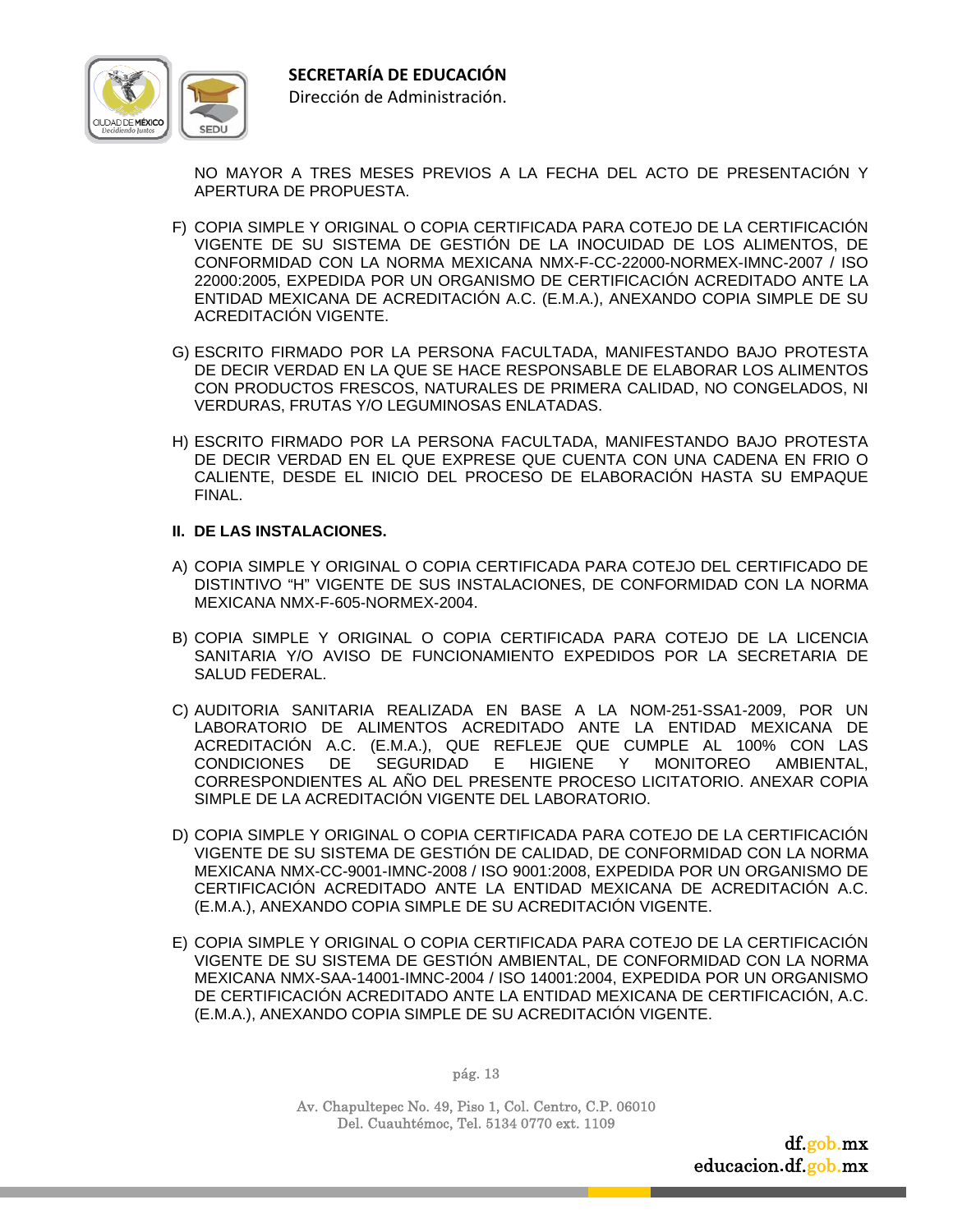

- F) COPIA SIMPLE Y ORIGINAL O COPIA CERTIFICADA PARA COTEJO DE LA CERTIFICACIÓN VIGENTE DE SU SISTEMA DE ANÁLISIS DE PELIGROS Y PUNTOS CRÍTICOS DE CONTROL (HACCP), DE CONFORMIDAD CON LA NORMA MEXICANA NOM-251-SSA1-2009, POR UN ORGANISMO DE CERTIFICACIÓN ACREDITADO ANTE LA ENTIDAD MEXICANA DE CERTIFICACIÓN, A. C. (E.M.A.), ANEXANDO COPIA SIMPLE DE SU ACREDITACIÓN VIGENTE.
- G) COPIA SIMPLE Y ORIGINAL O COPIA CERTIFICADA PARA COTEJO DEL CONTRATO DEBIDAMENTE FORMALIZADO CON LA EMPRESA QUE LE PRESTE EL SERVICIO DE FUMIGACIÓN A SUS INSTALACIONES, MISMO QUE DEBE INCLUIR EL PROGRAMA DE FUMIGACIÓN PARA EL AÑO 2014 ASÍ COMO LAS FACTURAS DE LOS TRES ÚLTIMOS MESES ANTERIORES AL PROCEDIMIENTO LICITATORIO PRESENTE, ACOMPAÑADAS DE LOS CERTIFICADOS DE APLICACIÓN DE LOS QUÍMICOS UTILIZADOS LOS QUE DEBEN CUMPLIR CON LO ESTABLECIDO POR LA COMISIÓN FEDERAL PARA LA PROTECCIÓN CONTRA RIESGOS SANITARIOS DE LA SECRETARIA DE SALUD (COFEPRIS) Y LA "COMISIÓN INTERSECRETARIAL PARA EL CONTROL DEL PROCESO Y USO DE PLAGUICIDAS, FERTILIZANTES Y SUSTANCIAS TÓXICAS" (CICOPLASFEST), ANEXADO COPIA SIMPLE DE LA LICENCIA SANITARIA DE LA EMPRESA QUE PROPORCIONA EL SERVICIO DE FUMIGACIÓN.
- H) ESCRITO FIRMADO POR LA PERSONA FACULTADA, MANIFESTANDO BAJO PROTESTA DE DECIR VERDAD, EN EL QUE PRESENTA EN ORIGINAL EL PROGRAMA DE LIMPIEZA PROFUNDA CON SUS PROCEDIMIENTOS DE LIMPIEZA Y DESINFECCIÓN DEL ÁREA EN LA QUE SE PREPARAN, EMPAQUETAN Y TRANSPORTAN LOS ALIMENTOS.
- I) ESCRITO FIRMADO POR LA PERSONA FACULTADA, MANIFESTANDO BAJO PROTESTA DE DECIR VERDAD, EN EL CUAL MANIFIESTE QUE CUENTA CON CÁMARA DE REFRIGERACIÓN CON TEMPERATURA DE 3 A 4 GRADOS CENTÍGRADOS PARA LA CONSERVACIÓN DE LOS ALIMENTOS PROCESADOS QUE LO REQUIERAN.
- J) ESCRITO FIRMADO POR LA PERSONA FACULTADA, MANIFESTANDO BAJO PROTESTA DE DECIR VERDAD, EN EL CUAL MANIFIESTE QUE TIENE EL EQUIPO O CÁMARA DE ABATIMIENTO DE TEMPERATURA (RÁFAGA DE REFRIGERACIÓN) CON TEMPERATURA DE -18° A -30° CENTÍGRADOS PARA REALIZAR EL "CHOQUE TÉRMICO" DE LOS ALIMENTOS PROCESADOS QUE LO REQUIERAN.
- K) ESCRITO FIRMADO POR LA PERSONA FACULTADA, MANIFESTANDO BAJO PROTESTA DE DECIR VERDAD, EN EL CUAL MANIFIESTE QUE TIENE LAS ÁREAS APROPIADAS E HIGIÉNICAS PARA EL ALMACENAMIENTO Y CONSERVACIÓN DE LOS INSUMOS REQUERIDOS PARA EL SUMINISTRO OBJETO DE LA PRESENTE LICITACIÓN, DE CUANDO MENOS TRES DÍAS DENTRO DE SUS MISMAS INSTALACIONES.
- L) ESCRITO FIRMADO POR LA PERSONA FACULTADA, MANIFESTANDO BAJO PROTESTA DE DECIR VERDAD EN EL QUE EXPRESE QUE CUENTA CON EL EQUIPO SUFICIENTE PARA PRODUCIR, ENVASAR, ALMACENAR Y RECALENTAR EN SUS PROPIAS INSTALACIONES LA CANTIDAD MÁXIMA DE CHAROLAS A SUMINISTRAR ESTABLECIDAS EN EL **ANEXO 4**.
- M) ESCRITO FIRMADO POR LA PERSONA FACULTADA, MANIFESTANDO BAJO PROTESTA DE DECIR VERDAD, EN EL QUE MANIFIESTE QUE CUENTA CON LAS INSTALACIONES

Av. Chapultepec No. 49, Piso 1, Col. Centro, C.P. 06010 Del. Cuauhtémoc, Tel. 5134 0770 ext. 1109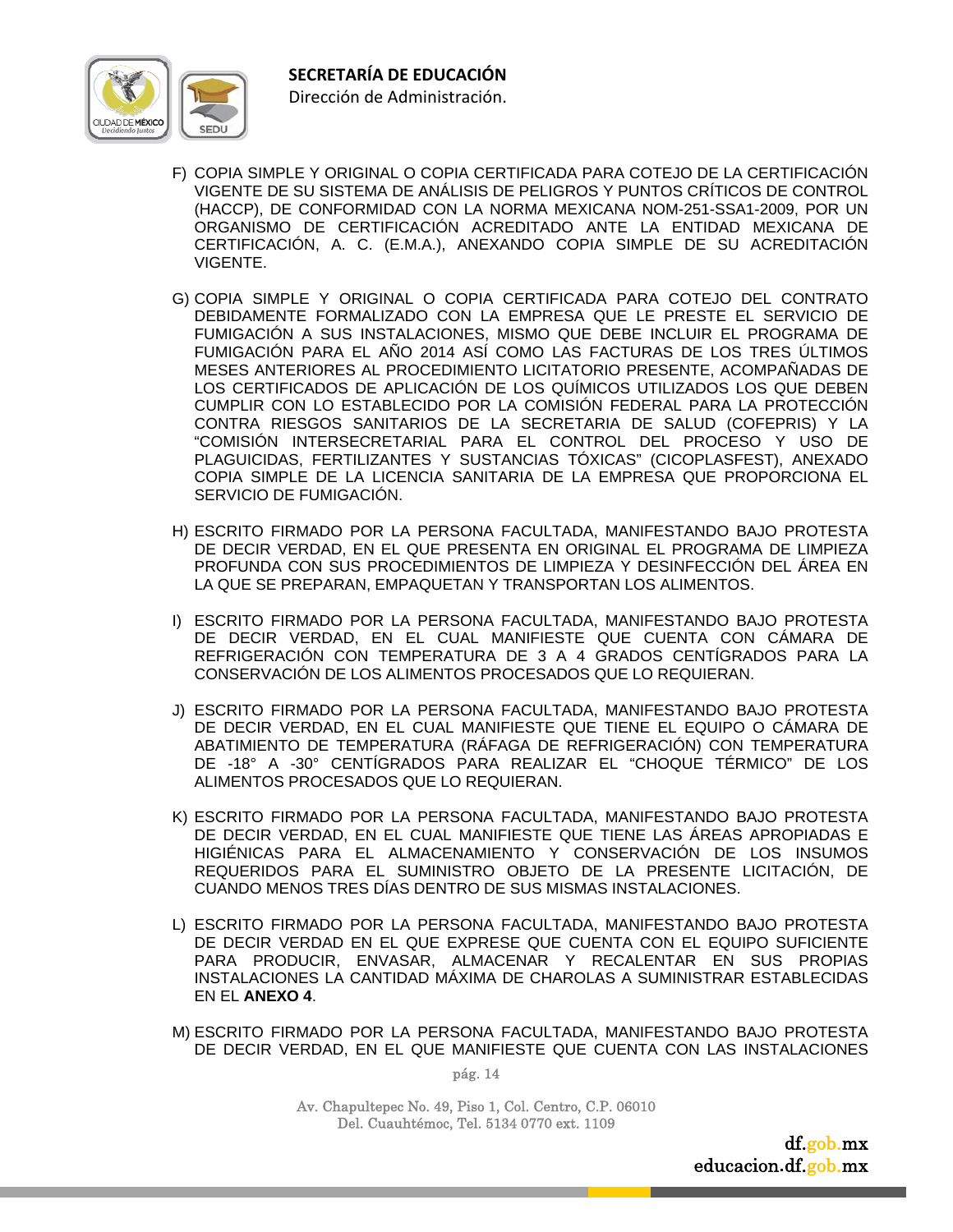

HIGIÉNICAS CON CONTROL DE TEMPERATURA Y HUMEDAD RELATIVA, ADECUADAS PARA LA ELABORACIÓN DE LOS ALIMENTOS.

- N) COPIA SIMPLE Y ORIGINAL O COPIA CERTIFICADA PARA COTEJO DE LA FACTURA O CONTRATO DE ARRENDAMIENTO QUE ACREDITE QUE CUENTA CON UNA PLANTA DE ENERGÍA ELÉCTRICA, EN OPERACIÓN AUTOMATIZADA CON CAPACIDAD SUFICIENTE PARA ABASTECER LOS EQUIPOS DE CONSERVACIÓN DE ALIMENTOS Y ÁREAS DE PRODUCCIÓN EN SITUACIONES DE CONTINGENCIA.
- O) COPIA SIMPLE Y ORIGINAL O COPIA CERTIFICADA PARA COTEJO DE LA VERIFICACIÓN PRACTICADA A SUS EQUIPOS DE MEDICIÓN (BÁSCULAS), A TRAVÉS DE LA PROCURADURÍA FEDERAL DEL CONSUMIDOR (PROFECO).
- P) COPIA SIMPLE Y ORIGINAL O COPIA CERTIFICADA PARA COTEJO DEL RESULTADO DE LOS ANÁLISIS REALIZADOS PARA COMPROBAR LA CALIBRACIÓN DE LOS EQUIPOS DE MEDICIÓN ANTE LABORATORIOS ACREDITADOS POR LA ENTIDAD MEXICANA DE ACREDITACIÓN, A.C. (E.M.A.), VIGENTE A LA FECHA DE LA PRESENTACIÓN Y APERTURA DE PROPUESTAS.
- Q) ESCRITO FIRMADO POR LA PERSONA FACULTADA, MANIFESTANDO BAJO PROTESTA DE DECIR VERDAD, EN EL QUE ACEPTA QUE "LA CONVOCANTE" REALICE VISITAS A SUS INSTALACIONES Y A COMEDORES DÓNDE PRESTE UN SUMINISTRO SIMILAR.
- R) ESCRITO FIRMADO POR LA PERSONA FACULTADA, MANIFESTANDO BAJO PROTESTA DE DECIR VERDAD, EN EL QUE EXPRESA QUE CUENTA CON EQUIPO DE BIOLUMINISCENCIA PARA GARANTIZAR LA LIMPIEZA DE LOS EQUIPOS UTILIZADOS EN EL PROCESO DE ELABORACIÓN.

#### **III. DEL PERSONAL.**

- A) COPIA SIMPLE Y ORIGINAL O COPIA CERTIFICADA PARA COTEJO DEL ALTA PATRONAL E INSCRIPCIÓN EN EL SEGURO DE RIESGOS DE TRABAJO O REANUDACIÓN DE ACTIVIDADES ANTE EL INSTITUTO MEXICANO DEL SEGURO SOCIAL.
- B) COPIA SIMPLE Y ORIGINAL O COPIA CERTIFICADA PARA COTEJO DE LA APROBACIÓN DE PLANES Y PROGRAMAS DE CAPACITACIÓN Y ADIESTRAMIENTO (DC-2) ACTUALIZADO Y ACUSE DE RECIBO OFICIAL EXPEDIDO POR LA SECRETARÍA DEL TRABAJO Y PREVISIÓN SOCIAL, DC3 (CON FIRMA DE RECIBIDO DEL INTERESADO), DC4 Y DC5 DEBIDAMENTE REQUISITADOS. PARA EL CASO DE LOS FORMATOS DC2, DC4 Y DC5 DEPOSITADOS EN DICHA SECRETARÍA, ASÍ COMO EL REGISTRO DEL INSTRUCTOR QUE IMPARTE DICHOS CURSOS ANTE LA MISMA SECRETARÍA.
- C) COPIA SIMPLE Y ORIGINAL O COPIA CERTIFICADA PARA COTEJO DE LA CONSTANCIA DE NO ADEUDO DE CUOTAS OBRERO PATRONALES EXPEDIDA POR LA SUBDELEGACIÓN DEL IMSS QUE LE CORRESPONDA, CORRESPONDIENTE AL EJERCICIO 2013.
- D) ESCRITO FIRMADO POR LA PERSONA FACULTADA, MANIFESTANDO BAJO PROTESTA DE DECIR VERDAD, MEDIANTE EL CUAL DA A CONOCER EL PROGRAMA DE ANÁLISIS DE LABORATORIO AL QUE SE SOMETERÁ CADA SEIS MESES EL PERSONAL MANIPULADOR

pág. 15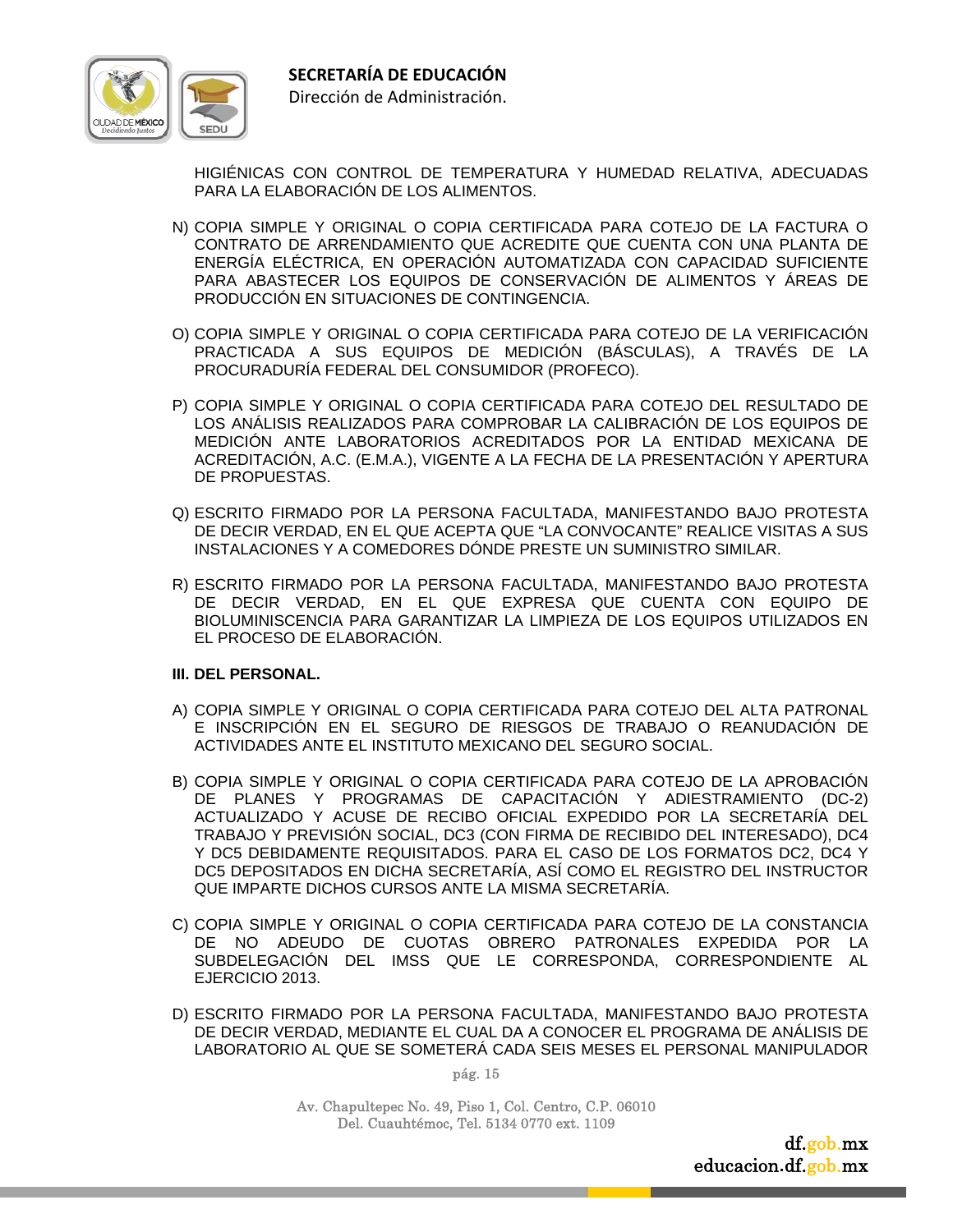

EN LA EMPRESA (COPROCULTIVO, COPRO PARASITOSCOPICO SERIE DE TRES Y EXUDADO FARÍNGEO) LOS ANÁLISIS DEBERÁN REFLEJAR QUE EL PERSONAL SE ENCUENTRE TOTALMENTE SANO DE CONFORMIDAD CON LO ESTABLECIDO EN LA NOM-251-SSA-2009, NUMERAL 5.12.1.

E) COPIA SIMPLE Y ORIGINAL O COPIA CERTIFICADA PARA COTEJO DE LAS CONSTANCIAS DE CAPACITACIÓN DEL PERSONAL QUE ESTÉ INVOLUCRADO EN LA ELABORACIÓN, PREPARACIÓN, ENVASADO Y DISTRIBUCIÓN DE LOS ALIMENTOS, SOBRE EL MANEJO HIGIÉNICO DE LOS ALIMENTOS EMITIDAS POR LA SECRETARÍA DE TURISMO (SECTUR) EN EL 2013.

#### **IV. DEL ENVASADO.**

#### **1. DE LAS CHAROLAS.**

- A. EL LICITANTE DEBERÁ PRESENTAR **CARTA DE APOYO DEL FABRICANTE DE LAS CHAROLAS**, EN EL QUE MANIFIESTE QUE LAS MISMAS CUMPLEN CON EL GRADO ALIMENTICIO Y NO SON TOXICAS. ASIMISMO, DEBERÁ PRESENTAR LA FICHA TÉCNICA DE LAS CHAROLAS EN ORIGINAL. EN CASO DE UTILIZAR ALGÚN POLÍMERO SE REQUIERE LA CERTIFICACIÓN DE ASTM INTERNATIONAL CON ESTUDIOS DE ANÁLISIS DE POLÍMEROS POR INFRAROJO PARA IDENTIFICACIÓN DEL MATERIAL Y COMPORTAMIENTO TÉRMICO DSC Y TGA.
- B. ESCRITO FIRMADO POR LA PERSONA FACULTADA, MANIFESTANDO BAJO PROTESTA DE DECIR VERDAD, QUE UTILIZARÁ ÚNICAMENTE LA CHAROLA QUE PRESENTE Y SEA APROBADA POR LA CONVOCANTE.

#### **2. DEL EMPAQUE Y ETIQUETADO.**

- A. ESCRITO FIRMADO POR LA PERSONA FACULTADA MANIFESTANDO BAJO PROTESTA DE DECIR VERDAD A TRAVÉS DEL CUAL MANIFIESTE QUE EN SUS INSTALACIONES CUENTA CON MAQUINARIA DE CAPACIDAD SUFICIENTE PARA ENVASAR EN CHAROLAS TERMOSELLADAS CONFORME A SU PROPUESTA.
- B. ESCRITO FIRMADO POR LA PERSONA FACULTADA MANIFESTANDO BAJO PROTESTA DE DECIR VERDAD QUE SE CUMPLIRÁ CON EL ETIQUETADO CONFORME A LAS SIGUIENTES ESPECIFICACIONES: NOMBRE DE LA EMPRESA, CARACTERÍSTICAS DE ENVASE PRIMARIO, NÚMERO DE MENÚ, DESCRIPCIÓN DEL MENÚ, CONTENIDO NUTRICIONAL, FECHA Y HORA DE ELABORACIÓN, CONSUMO PREFERENTE, LEYENDA DE CONSERVACIÓN.
- C. ESCRITO FIRMADO POR LA PERSONA FACULTADA MANIFESTANDO BAJO PROTESTA DE DECIR VERDAD A TRAVÉS DEL CUAL MANIFIESTE QUE SE APEGARÁ A LO SEÑALADO EN LA NORMA MEXICANA NOM-051-SCFI/SSA1-2010.

#### **V. DE LA DISTRIBUCIÓN.**

**1. DEL TRANSPORTE.** 

pág. 16

Av. Chapultepec No. 49, Piso 1, Col. Centro, C.P. 06010 Del. Cuauhtémoc, Tel. 5134 0770 ext. 1109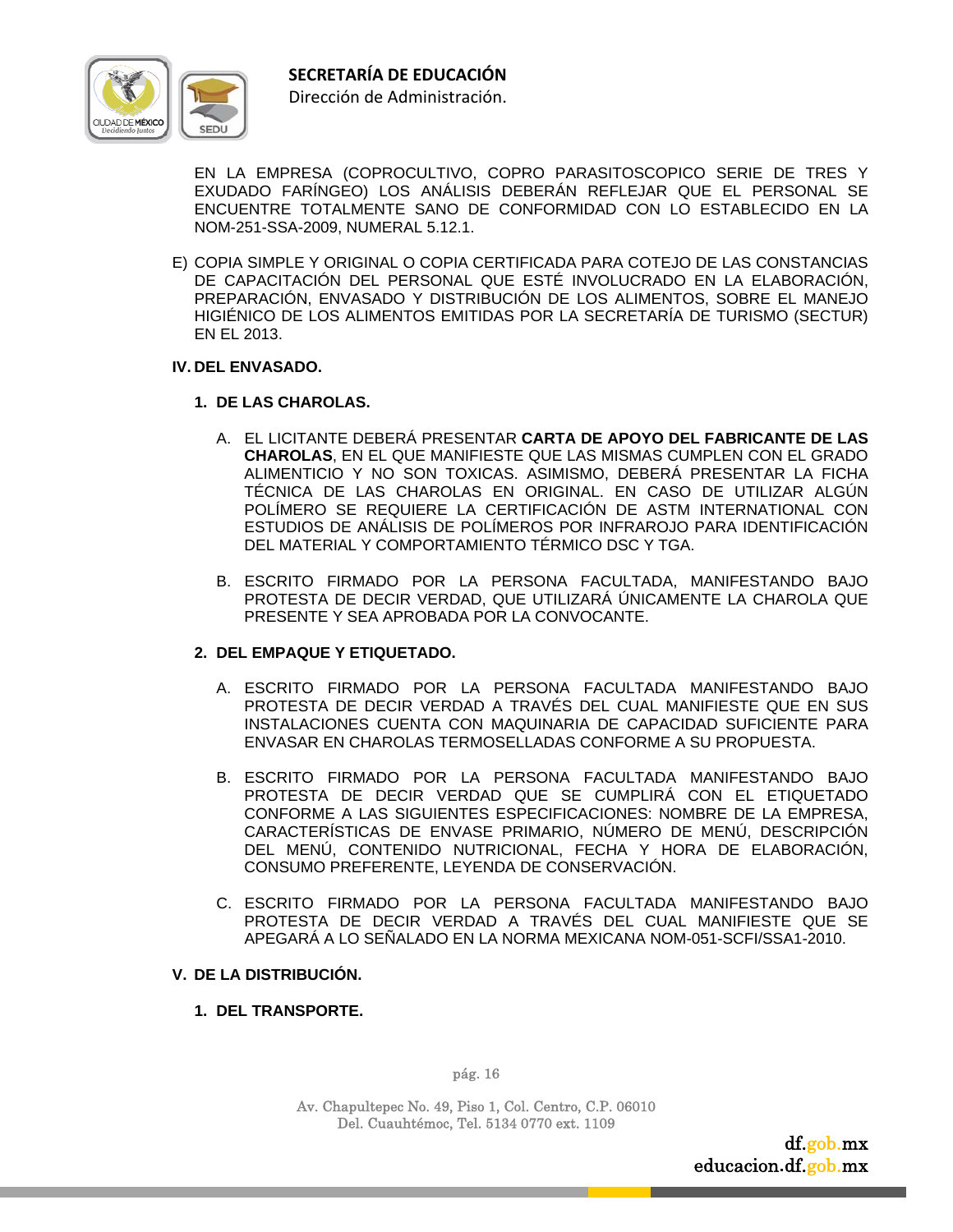



- A. COPIA SIMPLE Y ORIGINAL O COPIA CERTIFICADA PARA COTEJO DE LAS FACTURAS Y TARJETA DE CIRCULACIÓN DE CADA UNO DE LOS VEHÍCULOS QUE INTEGREN EL PARQUE VEHICULAR QUE ESTÉ ASIGNADO A LA TRANSPORTACIÓN DE LAS CHAROLAS O, EN SU CASO, CONTRATO DE SERVICIO DE TRANSPORTE CON PERSONAS FÍSICAS O MORALES. EN CASO DE QUE EL LICITANTE CUENTE CON VEHÍCULOS ARRENDADOS, DEBERÁ PRESENTAR EN COPIA SIMPLE Y ORIGINAL O COPIA CERTIFICADA PARA COTEJO, EL CONTRATO DE ARRENDAMIENTO DE TRASPORTE Y/O ARRENDAMIENTO FINANCIERO RESPECTIVO.
- B. ESCRITO FIRMADO POR LA PERSONA FACULTADA MANIFESTANDO, BAJO PROTESTA DE DECIR VERDAD, QUE DESCRIBE EL PLAN DE ACCIÓN EN CASO DE ALGÚN IMPREVISTO EN LA TRANSPORTACIÓN DE LAS CHAROLAS. A FIN DE GARANTIZAR EL SUMINISTRO DE ALIMENTOS EN LAS ESCUELAS CONFORME LO ESTABLECIDO EN LOS NUMERALES 2.5 Y 2.6 DE LAS PRESENTES BASES DE LICITACIÓN.
- C. ESCRITO FIRMADO POR LA PERSONA FACULTADA, MANIFESTANDO BAJO PROTESTA DE DECIR VERDAD, EN EL QUE MANIFIESTE QUE LOS VEHÍCULOS QUE UTILIZARÁ PARA LA TRANSPORTACIÓN DE LOS ALIMENTOS, ESTÁN EQUIPADOS CON CAJA CERRADA.
- D. FOTOGRAFÍAS DE LOS VEHÍCULOS QUE SERÁN UTILIZADOS EN LA TRANSPORTACIÓN DE LOS ALIMENTOS CON LA ROTULACIÓN DE LA EMPRESA LICITANTE.
- E. COPIA SIMPLE Y ORIGINAL O COPIA CERTIFICADA PARA COTEJO DEL CERTIFICADO EN QUE CONSTE EL CUMPLIMIENTO CON LA NORMA OFICIAL MEXICANA NOM-251-SSA1-2009 "PRACTICAS DE HIGIENE PARA EL PROCESO DE ALIMENTOS, BEBIDAS O SUPLEMENTOS ALIMENTICIOS", EXPEDIDO POR UN LABORATORIO ACREDITADO POR LA ENTIDAD MEXICANA DE ACREDITACIÓN, A.C. (E.M.A) CON UNA ANTIGÜEDAD DE NO MAYOR A TRES MESES PREVIOS A LA FECHA DE LA PRESENTACIÓN DE PROPUESTAS. DEBERÁ ANEXAR COPIA SIMPLE DE LA ACREDITACIÓN DEL LABORATORIO CERTIFICADOR.
- F. ESCRITO FIRMADO POR LA PERSONA FACULTADA, MANIFESTANDO BAJO PROTESTA DE DECIR VERDAD, EN EL QUE LOS VEHÍCULOS QUE UTILICEN PARA LA TRASPORTACIÓN DE LAS CHAROLAS SON MODELOS DE 2009 - 2014, ASÍ COMO COPIA LEGIBLE Y ORIGINAL PARA SU COTEJO DEL CERTIFICADO EN QUE CONSTE EL CUMPLIMIENTO CON LA NORMA OFICIAL MEXICANA NOM-251-SSA1- 2009 PRÁCTICAS DE HIGIENE PARA EL PROCESO DE ALIMENTOS, BEBIDAS O SUPLEMENTOS ALIMENTICIOS, EXPEDIDO POR UN LABORATORIO ACREDITADO POR LA ENTIDAD MEXICANA DE ACREDITACIÓN, A.C. (E.M.A.). DEBERÁ ANEXAR COPIA SIMPLE DE LA ACREDITACIÓN DEL LABORATORIO CERTIFICADOR.
- G. ESCRITO FIRMADO POR LA PERSONA FACULTADA, MANIFESTANDO BAJO PROTESTA DE DECIR VERDAD, EN EL QUE PRESENTA EL PROGRAMA DE LIMPIEZA PROFUNDA CON SUS PROCEDIMIENTOS DE LIMPIEZA Y DESINFECCIÓN DEL ÁREA EN LA QUE SE PREPARAN, EMPAQUETAN Y TRANSPORTAN LOS ALIMENTOS.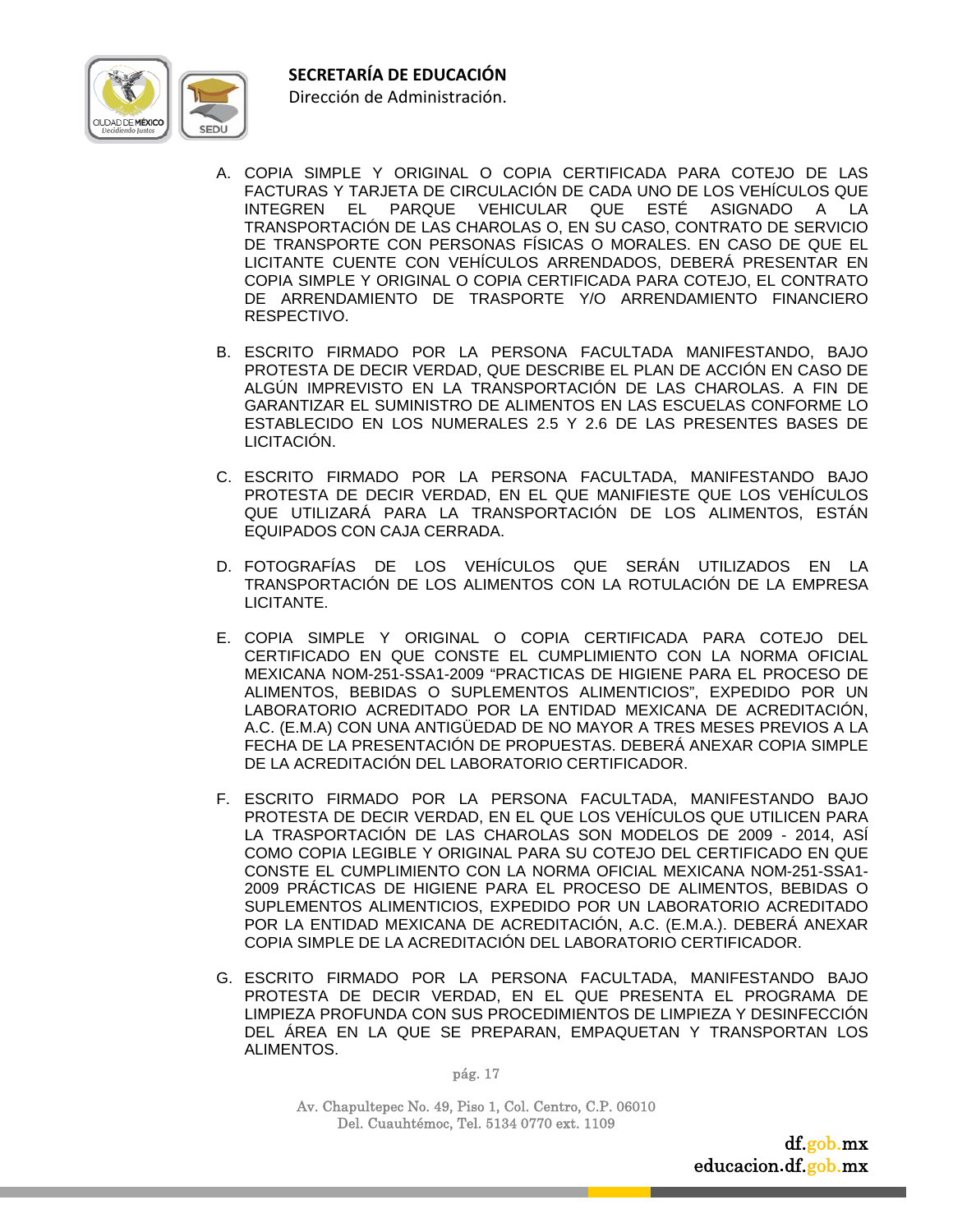

H. ESCRITO FIRMADO POR LA PERSONA FACULTADA, MANIFESTANDO BAJO PROTESTA DE DECIR VERDAD, DE QUE TODAS LAS CHAROLAS DE ALIMENTOS SERÁN TRANSPORTADAS CON TECNOLOGÍA ISOTÉRMICA QUE PRESERVE LA TEMPERATURA DE LA COMIDA Y CONDICIONES DE HERMETICIDAD, DESDE LA SALIDA DE LA EMPRESA HASTA LA ENTREGA AL COMENSAL. ASÍ MISMO DEBERÁ PROPORCIONAR FICHA DESCRIPTIVA DE LA TECNOLOGÍA Y PROCEDIMIENTO A EMPLEAR.

#### **VI. DE LA ENTREGA.**

#### **1. DE LOS ALIMENTOS.**

- A. ESCRITO FIRMADO POR LA PERSONA FACULTADA, MANIFESTANDO BAJO PROTESTA DE DECIR VERDAD, EN EL QUE DESCRIBE EL PROCEDIMIENTO QUE UTILIZARÁ Y APLICARÁ PARA QUE EL ALIMENTO SE SIRVA CALIENTE O FRIO, EL CUAL PODRÁ SER VERIFICABLE EN CUALQUIER MOMENTO.
- B. ESCRITO FIRMADO POR LA PERSONA FACULTADA, MANIFESTANDO BAJO PROTESTA DE DECIR VERDAD, EN EL QUE SE COMPROMETE A ENTREGAR SIN COSTO ALGUNO PARA LA CONVOCANTE DENTRO DE LOS PRIMEROS CINCO DÍAS HÁBILES DESPUÉS DE LA FIRMA DEL CONTRATO, EL STOCK SOLICITADO EN EL ANEXO 2, QUE SE COMPONE DE: ENSALADA DE ATÚN EMBOLSADA DE FORMA INDIVIDUAL (170 G) CON CADUCIDAD MÍNIMA DE ENERO DEL 2015, DOS PAQUETES DE GALLETAS (30 G CADA UNA) CON CADUCIDAD MÍNIMA DE ENERO DEL 2015, BARRA DE CEREAL (50 G) CON CADUCIDAD MÍNIMA DE ENERO DEL 2015, AGUA EMBOTELLADA (DE POR LO MENOS 330 ML Y HASTA 600 ML) CON CADUCIDAD MÍNIMA DE ENERO DEL 2015, SERVILLETA (2 PIEZAS), CUCHARA Y PLATO DESECHABLE; Y QUE EL MISMO SERÁ RESTITUÍDO SIN COSTO ALGUNO PARA LA CONVOCANTE EN UN PLAZÓ MÁXIMO DE 24 HORAS A PARTIR DE SU CONSUMO.

#### **2. DEL PERSONAL.**

- A. ESCRITO FIRMADO POR LA PERSONA FACULTADA, MANIFESTANDO BAJO PROTESTA DE DECIR VERDAD, EN EL QUE SE COMPROMETE EN CASO DE SER ADJUDICADO A ENTREGAR A LA DIRECCIÓN GENERAL DE EDUCACIÓN BÁSICA EN UN PLAZO MÁXIMO DE 24 HORAS A PARTIR DEL FALLO EL NOMBRE DE CADA UNO DE LOS RESPONSABLES DEL SUMINISTRO DE ALIMENTOS EN LAS ESCUELAS QUE LE CORRESPONDAN INDICANDO SU NÚMERO TELEFÓNICO, ASÍ COMO LOS NOMBRES DEL PERSONAL QUE PARTICIPARÁ EN EL SERVICIO DE ALIMENTACIÓN QUE SE PROPORCIONARÁ EN LOS COMEDORES ESCOLARES DE LAS ESCUELAS CONTEMPLADAS EN EL **ANEXO 4** DE LAS PRESENTES BASES.
- B. ESCRITO FIRMADO POR LA PERSONA FACULTADA, MANIFESTANDO BAJO PROTESTA DE DECIR VERDAD, QUE EN CASO DE RESULTAR ADJUDICADO PROPORCIONARÁ LOS UNIFORMES E IDENTIFICACIONES NECESARIAS, AL PERSONAL QUE PARTICIPE EN LA ENTREGA DE ALIMENTOS, OBLIGÁNDOSE A QUE SU PERSONAL SIEMPRE LO PORTE EN EL HORARIO DE SERVICIO.

pág. 18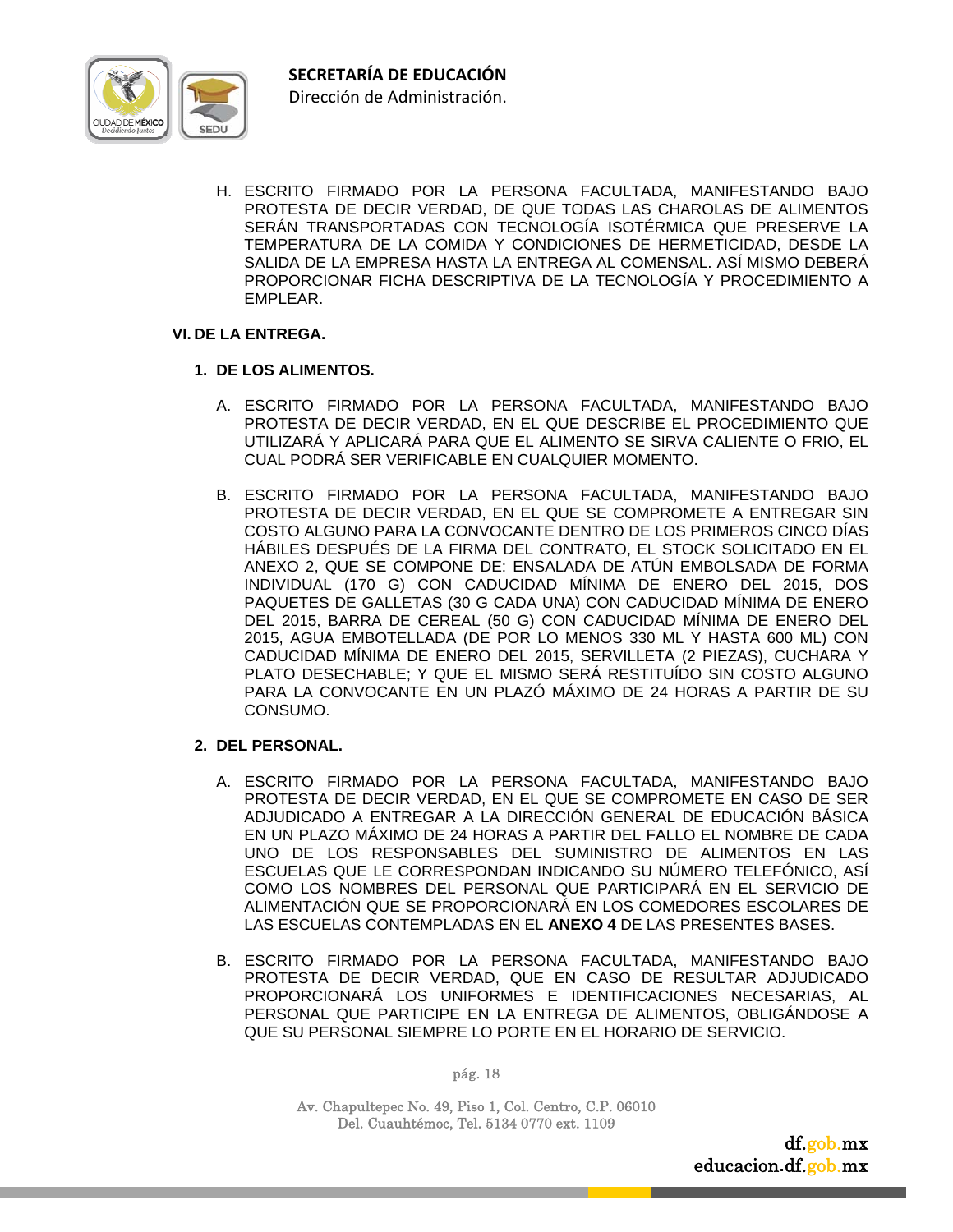

# **6.4. LA PROPUESTA ECONÓMICA.**

LA PROPUESTA ECONÓMICA DEBERÁ SER PRESENTADA POR LOS LICITANTES DE ACUERDO CON EL **ANEXO 9** Y DEBERÁ CONTENER LA SIGUIENTE INFORMACIÓN:

- A) DESCRIPCIÓN GENÉRICA Y COSTO DEL BIEN OFERTADO, DE ACUERDO A LO INDICADO EN LOS **ANEXOS 1 Y 2** DE ESTAS BASES, CONSIDERANDO LO SIGUIENTE:
	- PRECIO UNITARIO DEL BIEN E IMPORTE POR LA ÚNICA PARTIDA.
	- IMPORTE TOTAL DE LA PROPOSICIÓN CON IVA DESGLOSADO.
	- COTIZADAS EN MONEDA NACIONAL (PESOS MEXICANOS).
	- INDICAR QUE EL PRECIO ES FIJO Y FIRME HASTA EL CUMPLIMIENTO TOTAL DE LAS CONDICIONES PACTADAS EN EL CONTRATO DE ADQUISICIONES.
	- INDICAR LA ACEPTACIÓN DE LAS CONDICIONES DE PAGO, EN MONEDA NACIONAL Y CONFORME AL PLAZO Y PROCEDIMIENTO ESTABLECIDO POR **LA CONVOCANTE.**
- B) LA GARANTÍA RELATIVA A LA FORMALIDAD DE LAS PROPOSICIONES, SOLICITADA EN EL NUMERAL 10.1 DE LAS PRESENTES BASES.

#### **7. DESARROLLO DE LA LICITACIÓN.**

**7.1** EL ACTO DE ACLARACIÓN AL CONTENIDO DE ESTAS BASES DEL PROCEDIMIENTO DE LICITACIÓN PÚBLICA SE LLEVARÁ A CABO **EL DÍA 19 DE FEBRERO DE 2014, A LAS 11:00 HORAS**, EN EL SALÓN DE USOS MÚLTIPLES DE LA SECRETARÍA DE EDUCACIÓN DEL DISTRITO FEDERAL, SITA EN EL TERCER PISO DEL EDIFICIO UBICADO EN AVENIDA CHAPULTEPEC No. 49, COLONIA CENTRO, DELEGACIÓN CUAUHTÉMOC, CÓDIGO POSTAL 06010, MÉXICO, DISTRITO FEDERAL, EN LA QUE SE DARÁ RESPUESTA A LOS CUESTIONAMIENTOS TÉCNICOS Y ADMINISTRATIVOS QUE POR ESCRITO O VERBALMENTE FORMULEN LOS LICITANTES. PARA PRESENTAR PREGUNTAS O CUESTIONAMIENTOS EN ESTA ETAPA DEL PROCEDIMIENTO DE ADQUISICIÓN, **LOS LICITANTES DEBERÁN PRESENTAR COPIA Y ORIGINAL PARA COTEJO DE SU RECIBO DE PAGO DE BASES EMITIDO POR LA CONVOCANTE O FICHA DE DEPÓSITO BANCARIO, FECHADO A MÁS TARDAR EL ÚLTIMO DÍA DE VENTA.** 

 EN LAS ACLARACIONES, PRECISIONES O RESPUESTAS QUE REALICE **LA CONVOCANTE**, DEBERÁ ESPECIFICAR EXPRESAMENTE EL PUNTO O PUNTOS DE LAS BASES QUE SE MODIFICAN O ADICIONAN, LO QUE FORMARÁ PARTE INTEGRANTE DE LAS PROPIAS BASES.

 EN EL CASO DE QUE SEA NECESARIA LA CELEBRACIÓN DE UNA SEGUNDA O MÁS JUNTAS DE ACLARACIONES, EN ESTE EVENTO Y POSTERIORES SE SEÑALARÁ LUGAR, FECHA Y HORA EN QUE ESTA SE REALIZARÁ.

 PARA EL MEJOR DESARROLLO DE LA JUNTA DE ACLARACIÓN DE BASES, SE SOLICITA A LOS LICITANTES QUE ENVÍEN SUS CUESTIONAMIENTOS A LA DIRECCIÓN DE CORREO ELECTRÓNICO: compraseducaciondf@hotmail.com O POR ESCRITO, ACOMPAÑADO DEL ARCHIVO MAGNÉTICO, A LA JEFATURA DE UNIDAD DEPARTAMENTAL DE RECURSOS MATERIALES Y SERVICIOS GENERALES DE **LA CONVOCANTE** EN ARCHIVO DE WORD (NO FORMATO PDF), PREFERENTEMENTE 24 HORAS ANTES DE LA CELEBRACIÓN DE LA JUNTA DE ACLARACIÓN DE ESTAS BASES; ACOMPAÑADA EN CUALQUIER CASO, DEL RECIBO DE

pág. 19

Av. Chapultepec No. 49, Piso 1, Col. Centro, C.P. 06010 Del. Cuauhtémoc, Tel. 5134 0770 ext. 1109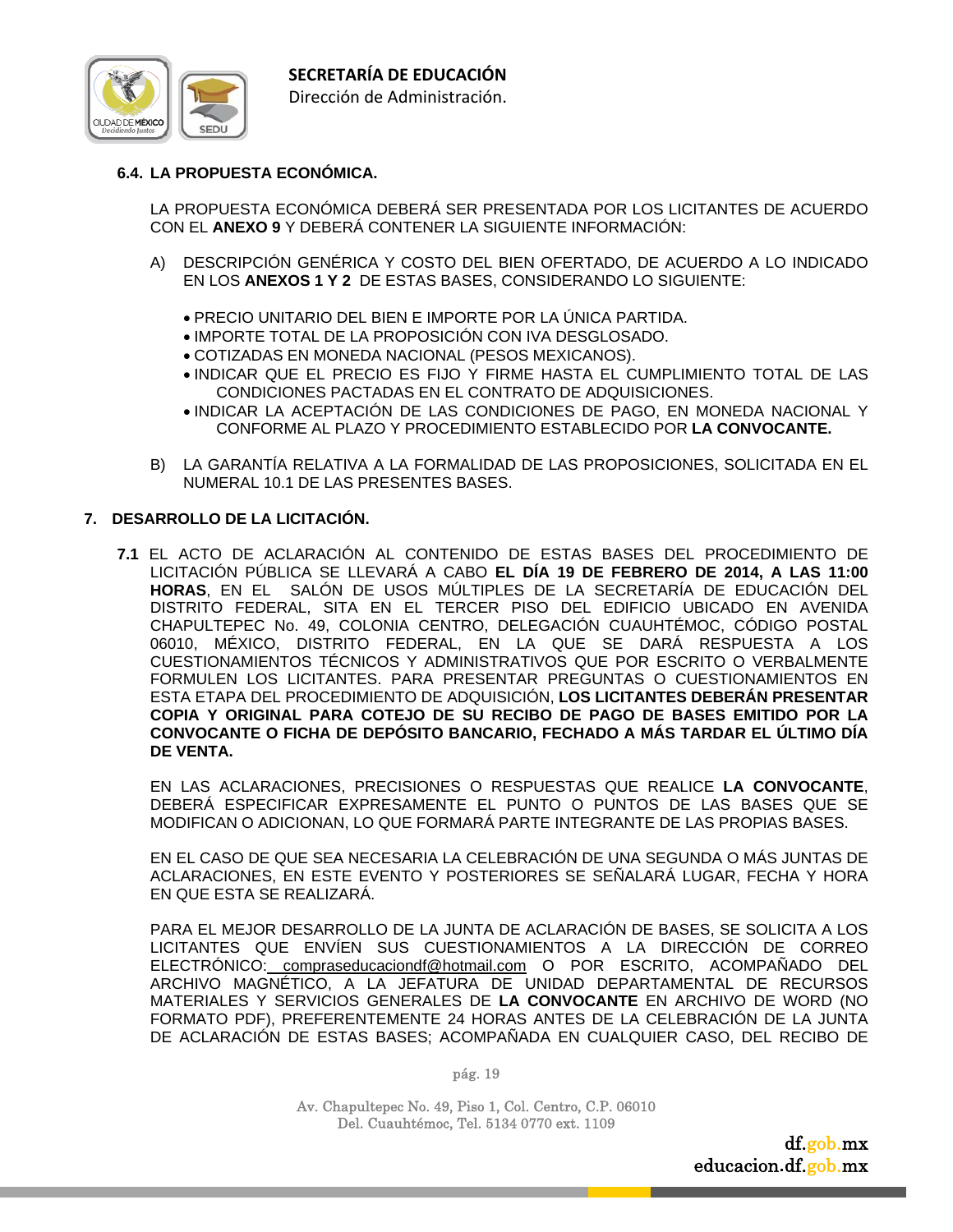

PAGO DE BASES EMITIDO POR **LA CONVOCANTE** O FICHA DE DEPÓSITO BANCARIO EN COPIA.

 SE LEVANTARÁ ACTA DEL EVENTO DE LA QUE, UNA VEZ FIRMADA POR LOS LICITANTES, SE ENTREGARÁ COPIA A LOS MISMOS.

 LA OMISIÓN DE FIRMA POR PARTE DE LOS LICITANTES, NO INVALIDARÁ EL CONTENIDO, NI LOS EFECTOS DEL ACTA.

 LA INASISTENCIA DE ALGUNO DE LOS LICITANTES A LA JUNTA DE ACLARACIONES SERÁ BAJO SU ESTRICTA RESPONSABILIDAD. EN EL CASO DE QUE DURANTE LA JUNTA DE ACLARACIONES SE EFECTÚEN MODIFICACIONES A LAS BASES DE LICITACIÓN, **LA CONVOCANTE** ESTARÁ OBLIGADA A ENTREGAR COPIA DEL ACTA CORRESPONDIENTE CON ACUSE DE RECIBO A CADA UNO DE LOS PARTICIPANTES QUE HAYAN ADQUIRIDO LAS BASES DE LICITACIÓN, INCLUYENDO AQUELLOS QUE NO HUBIESEN ASISTIDO A DICHA JUNTA.

#### **PRIMERA ETAPA**

#### **7.2. ACTO DE PRESENTACIÓN Y APERTURA DE LA PROPUESTA.**

 EL ACTO SE LLEVARÁ A CABO EN EL SALÓN DE USOS MÚLTIPLES DE LA SECRETARÍA DE EDUCACIÓN DEL DISTRITO FEDERAL, SITA EN EL EDIFICIO UBICADO EN AVENIDA CHAPULTEPEC No. 49, TERCER PISO, COLONIA CENTRO, DELEGACIÓN CUAUHTÉMOC, CÓDIGO POSTAL 06010, MÉXICO, DISTRITO FEDERAL, **EL DÍA 24 DE FEBRERO DE 2014, EN PUNTO DE LAS 11:00 HORAS. A LA HORA SEÑALADA, SE CERRARÁ EL RECINTO Y NO SE PERMITIRÁ LA PARTICIPACIÓN DE AQUELLOS LICITANTES QUE NO SE ENCUENTREN PRESENTES.**

 **EL ACTO SE DESARROLLARÁ CONFORME A LO SIGUIENTE:** 

 **LOS LICITANTES ENTREGARÁN SU PROPOSICIÓN (DOCUMENTACIÓN LEGAL Y ADMINISTRATIVA, INCLUYENDO LOS DOCUMENTOS ORIGINALES PARA COTEJO, PROPUESTA TÉCNICA Y ECONÓMICA, INCLUYENDO LA GARANTÍA DE SOSTENIMIENTO DE SU OFERTA) EN UN SOLO SOBRE CERRADO EN FORMA INVIOLABLE A QUIEN PRESIDA EL ACTO**, Y SE PROCEDERÁ A LA APERTURA DEL MISMO, REVISÁNDOSE CUANTITATIVA, SUCESIVA Y SEPARADAMENTE, LA DOCUMENTACIÓN LEGAL Y ADMINISTRATIVA, TÉCNICA Y ECONÓMICA, DESECHANDO LAS QUE HUBIERAN OMITIDO ALGUNO DE LOS REQUISITOS EXIGIDOS Y SE DARÁ LECTURA A LOS PRECIOS DE LA PROPUESTA ECONÓMICA.

 EN CASO DE QUE LA PERSONA QUE ASISTA A ESTE ACTO PARA LA ENTREGA DEL SOBRE QUE CONTENGA LA DOCUMENTACIÓN LEGAL Y ADMINISTRATIVA, PROPUESTA TÉCNICA, PROPUESTA ECONÓMICA Y LA GARANTÍA DE FORMALIDAD DE LA PROPUESTA NO SEA EL REPRESENTANTE LEGAL O APODERADO DEL LICITANTE; DEBERÁ ACREDITAR SU IDENTIDAD MEDIANTE LA PRESENTACIÓN DE IDENTIFICACIÓN OFICIAL ORIGINAL VIGENTE Y COPIA FOTOSTÁTICA DE LA MISMA. DICHA PERSONA SOLAMENTE PODRÁ PARTICIPAR EN EL ACTO, COMO OBSERVADOR.

 LA DOCUMENTACIÓN DE CARÁCTER DEVOLUTIVO COMO LAS GARANTÍAS DE LA FORMALIDAD DE LAS PROPUESTAS, Y LAS MUESTRAS PRESENTADAS EN EL ACTO DE PRESENTACIÓN Y APERTURA DE LA PROPUESTA, SERÁN DEVUELTAS POR **LA CONVOCANTE**

pág. 20

Av. Chapultepec No. 49, Piso 1, Col. Centro, C.P. 06010 Del. Cuauhtémoc, Tel. 5134 0770 ext. 1109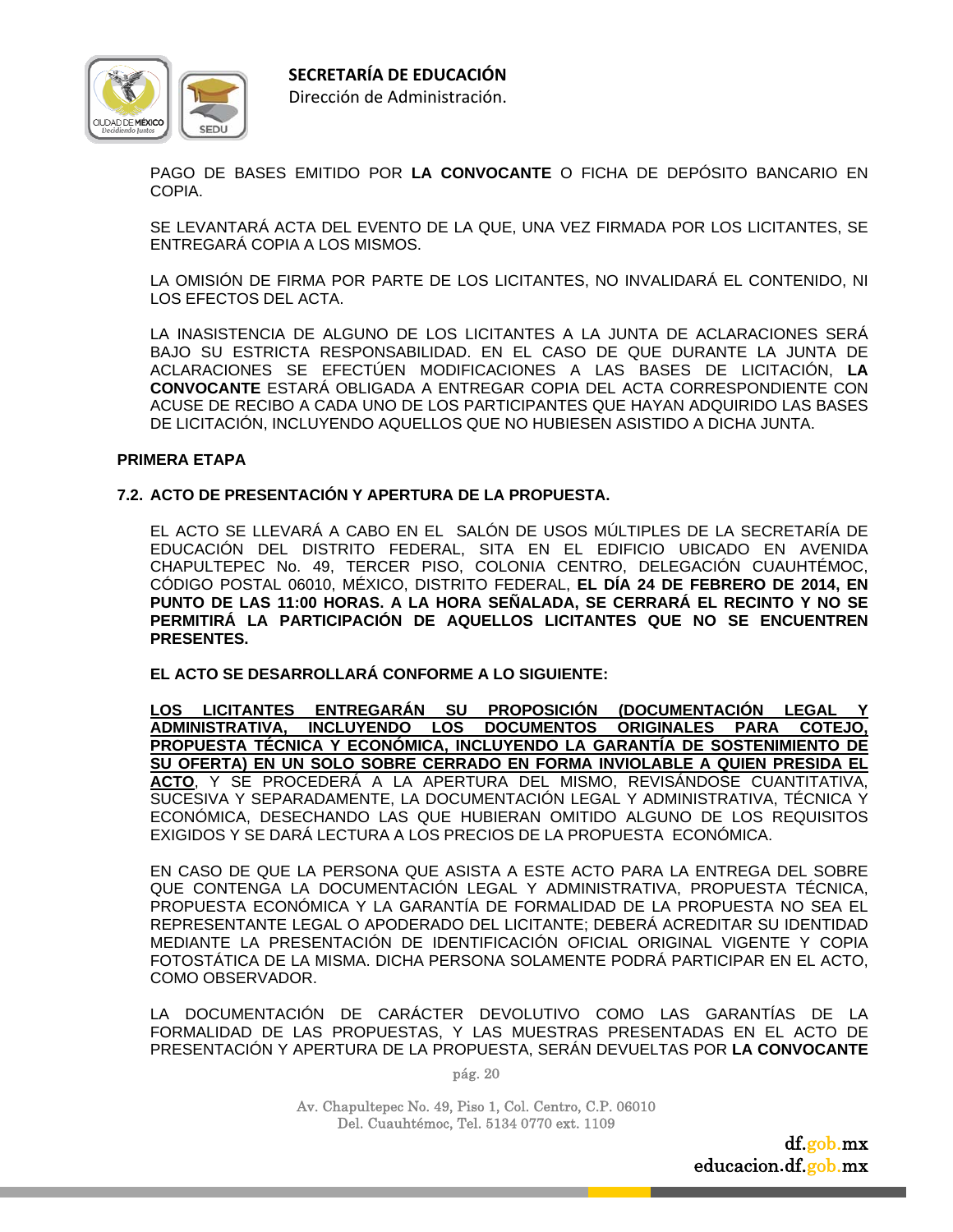

TRANSCURRIDOS QUINCE DÍAS HÁBILES, CONTADOS A PARTIR DE LA FECHA EN QUE SE DÉ A CONOCER EL FALLO DE LA LICITACIÓN, **PREVIA SOLICITUD POR ESCRITO.**

 SE LEVANTARÁ ACTA DEL EVENTO EN LA QUE SE HARÁ CONSTAR LAS PROPUESTAS ADMITIDAS Y SE HARÁ MENCIÓN DE AQUELLAS QUE FUERON DESECHADAS, ASÍ COMO LOS MOTIVOS Y FUNDAMENTO LEGAL PARA SU DESCALIFICACIÓN. DICHA ACTA SERÁ RUBRICADA Y FIRMADA POR LOS LICITANTES Y SERVIDORES PÚBLICOS QUE HAYAN INTERVENIDO EN EL ACTO, A QUIENES SE LES ENTREGARÁ COPIA DE LA MISMA.

 LOS FUNCIONARIOS ASISTENTES Y TODOS LOS LICITANTES RUBRICARÁN LAS PROPUESTAS PRESENTADAS Y QUEDARAN EN CUSTODIA DE **LA CONVOCANTE** PARA SALVAGUARDAR SU CONFIDENCIALIDAD, PROCEDIENDO POSTERIORMENTE AL ANÁLISIS CUALITATIVO DE DICHAS PROPUESTAS, MISMO QUE MEDIANTE DICTAMEN SERÁ DADO A CONOCER EN EL ACTO DE FALLO.

#### **7.2.1. DICTAMEN PREVIO AL FALLO**

EL DICTAMEN COMPRENDERÁ EL ANÁLISIS DETALLADO DE LO SIGUIENTE:

- a) DOCUMENTACIÓN LEGAL Y ADMINISTRATIVA.
- b) PROPUESTA TÉCNICA, Y
- c) PROPUESTA ECONÓMICA

 EN EL DICTAMEN SE ESTABLECERÁ SI LOS RUBROS ANTES CITADOS CUBREN CON LOS REQUISITOS SOLICITADOS EN LAS BASES, AL IGUAL QUE LAS ESPECIFICACIONES REQUERIDAS POR **LA CONVOCANTE**, RESPECTO DE LOS BIENES OBJETO DE LA LICITACIÓN, PARA DETERMINAR SI LAS PROPUESTAS CUMPLEN CON LO SOLICITADO.

#### **SEGUNDA ETAPA**

#### **7.3. FALLO**

 EL ACTO DE FALLO SE LLEVARÁ A CABO EN EL SALÓN DE USOS MÚLTIPLES DE LA SECRETARÍA DE EDUCACIÓN DEL DISTRITO FEDERAL, SITA EN EL EDIFICIO UBICADO EN AVENIDA CHAPULTEPEC No. 49, TERCER PISO, COLONIA CENTRO, DELEGACIÓN CUAUHTÉMOC, CÓDIGO POSTAL 06010, MÉXICO, DISTRITO FEDERAL EL **DÍA 27 DE FEBRERO DE 2014 A LAS 11:00 HORAS.** 

**LA CONVOCANTE** COMUNICARÁ EL RESULTADO DEL DICTAMEN, SEÑALANDO DETALLADAMENTE LAS PROPUESTAS QUE FUERON DESECHADAS FUNDANDO Y MOTIVANDO LAS CAUSAS POR LAS QUE NO FUERON ACEPTADAS, INDICÁNDOSE EN SU CASO, LAS QUE HAYAN CUMPLIDO CON LA TOTALIDAD DE LOS REQUISITOS LEGALES Y ADMINISTRATIVOS, TÉCNICOS Y ECONÓMICOS ASÍ COMO EL NOMBRE DEL PARTICIPANTE QUE OFERTÓ LAS MEJORES CONDICIONES Y EL PRECIO MÁS BAJO DE LOS BIENES OBJETO DE ESTA LICITACIÓN, DANDO A CONOCER EL IMPORTE RESPECTIVO.

pág. 21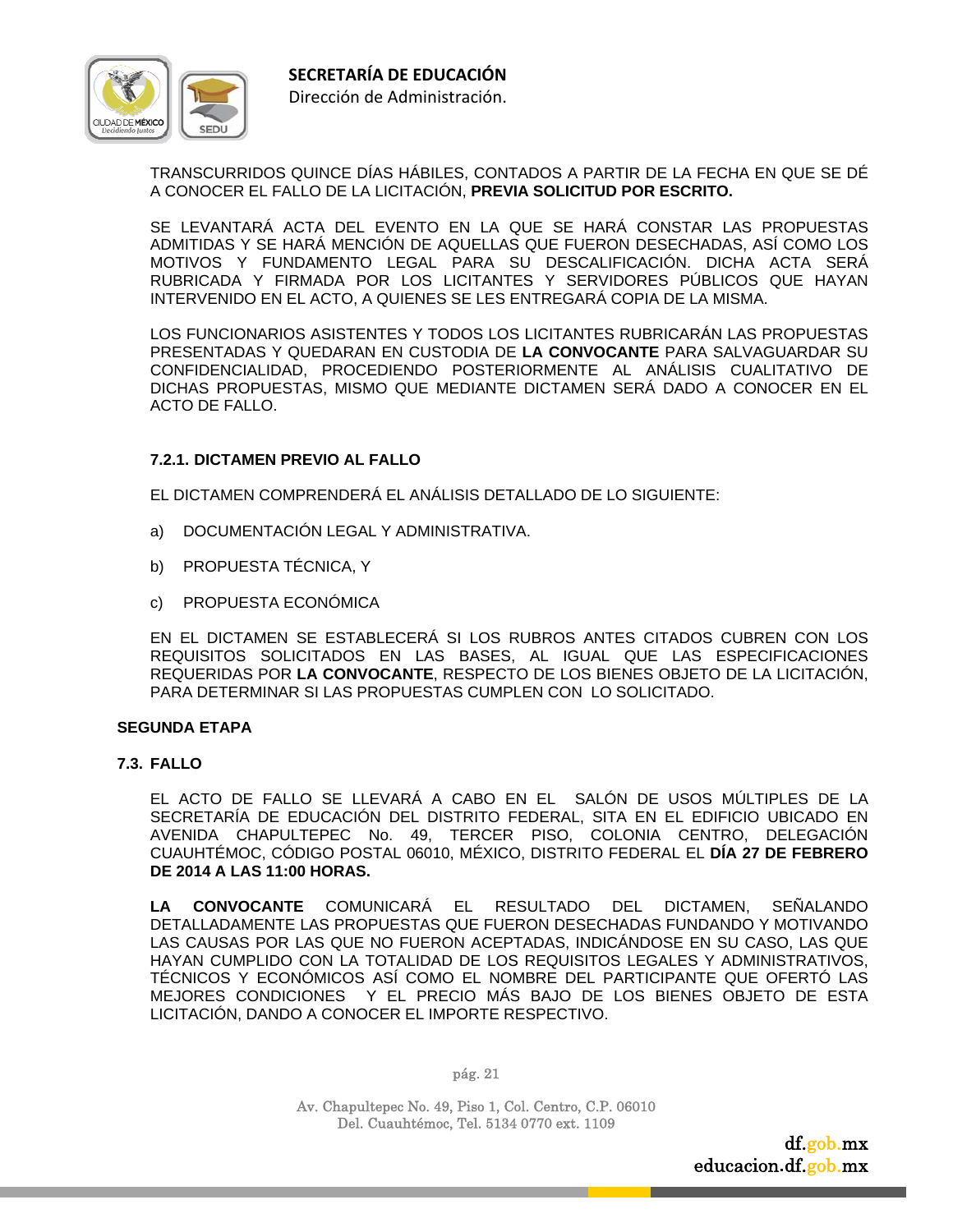

 SE COMUNICARÁ A LOS LICITANTES EN ESTE MISMO ACTO QUE PODRÁN OFERTAR, UN PRECIO UNITARIO MÁS BAJO EN TÉRMINOS PORCENTUALES POR LOS BIENES OBJETO DE LA LICITACIÓN TOMANDO COMO REFERENCIA AQUELLA QUE HUBIERA RESULTADO ORIGINALMENTE MÁS BENÉFICA PARA **LA CONVOCANTE**.

 PARA EL EFECTO, EL REPRESENTANTE LEGAL DEL PARTICIPANTE DEBERÁ PRESENTAR ORIGINAL DE LA IDENTIFICACIÓN OFICIAL VIGENTE (CREDENCIAL DE ELECTOR, CÉDULA PROFESIONAL, PASAPORTE, CARTILLA DEL SERVICIO MILITAR LIBERADA), LA CUAL SERÁ COTEJADA CON EL PODER NOTARIAL DE LA EMPRESA Y/O ACTA CONSTITUTIVA QUE FUERON PRESENTADAS DENTRO DEL SOBRE, EN LA PRIMERA ETAPA REFERENTE A LA PRESENTACIÓN Y APERTURA DE PROPUESTAS.

 EN CASO DE QUE EN ESTE ACTO SE ENCUENTRE PRESENTE PERSONA DISTINTA A LA SEÑALADA EN EL PÁRRAFO QUE ANTECEDE, DEBERÁ ACREDITAR SU PERSONALIDAD PARA PARTICIPAR MEDIANTE LA PRESENTACIÓN DEL PODER NOTARIAL CORRESPONDIENTE E IDENTIFICACIÓN OFICIAL VIGENTE (CREDENCIAL DE ELECTOR, CÉDULA PROFESIONAL, PASAPORTE, CARTILLA DEL SERVICIO MILITAR LIBERADA).

#### **7.3.1. ETAPA DE MEJORAMIENTO DE PRECIOS.**

 LAS NUEVAS OFERTAS SE PRESENTARÁN EN EL FORMATO IDENTIFICADO EN EL **ANEXO 10**  DE LAS PRESENTES BASES. SE PRECISA QUE EL **ANEXO 10**, NO DEBERÁ SER INCLUIDO DENTRO DEL SOBRE QUE CONTENGA LA PROPUESTA. DICHO FORMATO SERÁ PROPORCIONADO POR **LA CONVOCANTE**, UNA VEZ QUE DÉ INICIO LA ETAPA DE MEJORAMIENTO DE PRECIOS, BAJO EL SIGUIENTE PROCEDIMIENTO:

- a) LOS LICITANTES OFERTARÁN PRECIOS UNITARIOS MÁS BAJOS EN TÉRMINOS PORCENTUALES SIN CONSIDERAR EL IMPUESTO AL VALOR AGREGADO;
- b) LOS PRECIOS UNITARIOS MÁS BAJOS SERÁN OFERTADOS COMO MÍNIMO EN DOS RONDAS Y HASTA QUE NO SEA PRESENTADA UNA MEJOR PROPUESTA POR ALGÚN PARTICIPANTE.
- c) LAS CONDICIONES LEGALES Y TÉCNICAS PRESENTADAS EN SU PROPUESTA INICIAL NO PODRÁN SER ALTERADAS.
- d) AL FINAL DE CADA RONDA EL LICITANTE DEBERÁ ENTREGAR A **LA CONVOCANTE** EL FORMATO, EN EL QUE ANOTARON EL MEJOR PRECIO OFERTADO EN TÉRMINOS PORCENTUALES, **LA CONVOCANTE** DARÁ A CONOCER SIN ESPECIFICAR EL NOMBRE DEL LICITANTE, EL PRECIO MÁS BAJO DE CADA UNA DE LAS RONDAS.

#### **7.3.2. CRITERIOS DE DESEMPATE**

 SI COMO RESULTADO DE LA EVALUACIÓN A LAS PROPUESTAS A QUE SE REFIERE EL PÁRRAFO ANTERIOR, EXISTIERA QUE DOS O MÁS PROPUESTAS OFERTAN EN IGUALDAD DE PRECIO, **LA CONVOCANTE** APLICARÁ EL SIGUIENTE CRITERIO PARA EL DESEMPATE:

SE ADJUDICARÁ PROPORCIONALMENTE EN PARTES IGUALES, A LAS PROPUESTAS QUE REÚNAN LAS MISMAS CONDICIONES Y EN IGUALDAD DE PRECIO.

pág. 22

Av. Chapultepec No. 49, Piso 1, Col. Centro, C.P. 06010 Del. Cuauhtémoc, Tel. 5134 0770 ext. 1109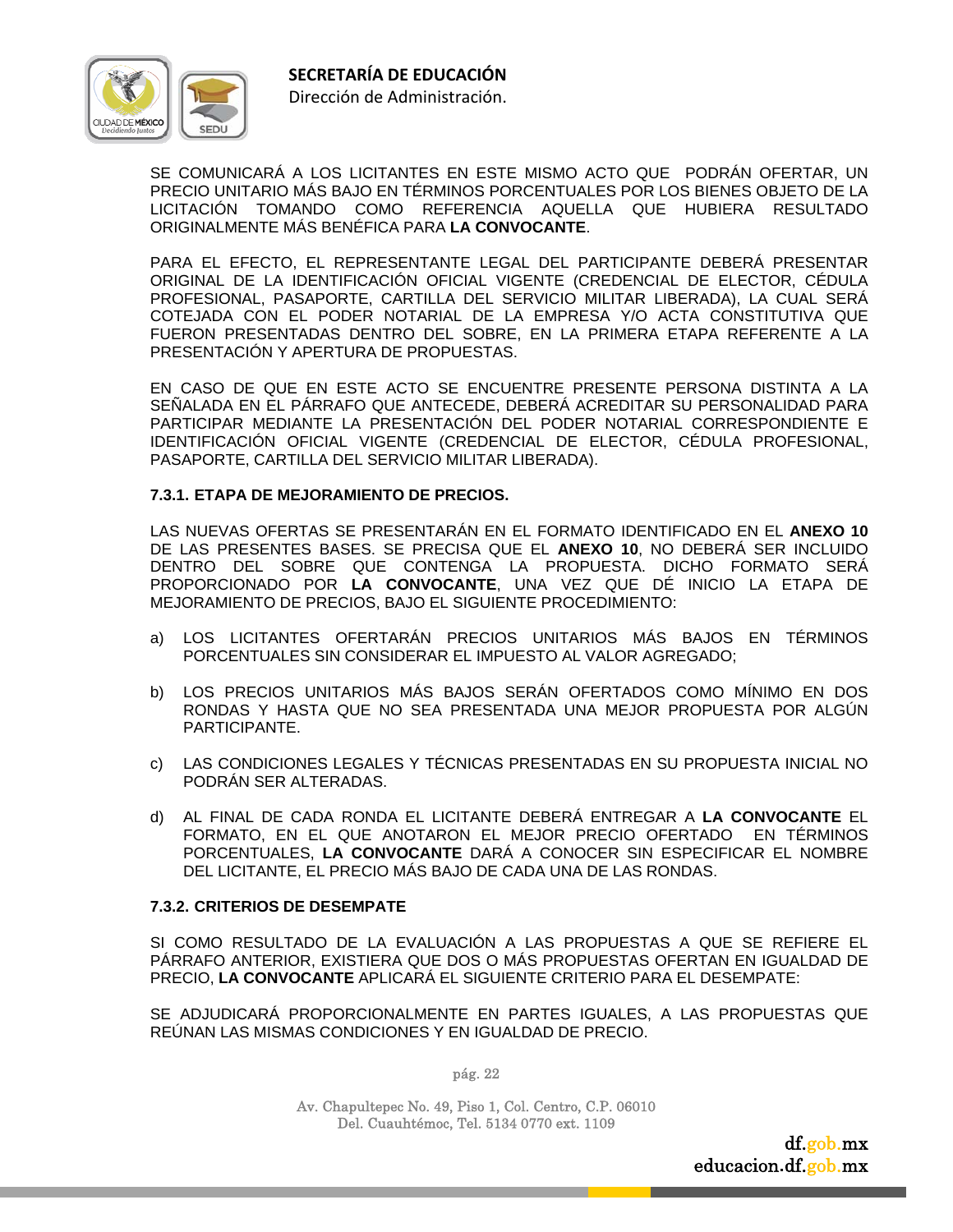

 UNA VEZ DETERMINADO EL PARTICIPANTE QUE HAYA OFERTADO EL PRECIO MÁS BAJO POR LOS BIENES REQUERIDOS Y COMO CONSECUENCIA HAYA RESULTADO ADJUDICADO SE LEVANTARÁ ACTA ENTREGÁNDOSE COPIA A CADA UNO DE LOS ASISTENTES.

 LA EMISIÓN DEL FALLO PODRÁ DIFERIRSE POR UNA SOLA VEZ POR EL TIEMPO QUE DETERMINE **LA CONVOCANTE** Y BAJO SU RESPONSABILIDAD, SIEMPRE Y CUANDO EXISTAN CIRCUNSTANCIAS DEBIDAMENTE JUSTIFICADAS.

 AQUELLOS LICITANTES QUE HAYAN SIDO DESCALIFICADOS EN LA PRIMERA ETAPA DEL PROCEDIMIENTO LICITATORIO, PODRÁN ASISTIR A LOS ACTOS SUBSECUENTES CON EL CARÁCTER ÚNICO Y EXCLUSIVAMENTE DE OBSERVADORES.

#### **7.3.3 DE LAS INCONFORMIDADES.**

 CONTRA LA RESOLUCIÓN QUE CONTENGA EL FALLO, SE ESTARÁ A LO DISPUESTO EN EL ARTICULO 88 DE LA LEY DE ADQUISICIONES PARA EL DISTRITO FEDERAL.

#### **7.4. CAUSAS PARA DECLARAR DESIERTA LA LICITACIÓN**

- A. CUANDO NINGUNA PERSONA FÍSICA O MORAL COMPRASE LAS BASES DE LA LICITACIÓN.
- B. CUANDO NINGUNA PERSONA FÍSICA O MORAL PRESENTE PROPUESTAS.
- C. CUANDO NINGUNA PERSONA FÍSICA O MORAL O LAS OFERTAS PRESENTADAS POR ELLAS NO REÚNAN LAS CONDICIONES Y REQUISITOS ESTABLECIDOS EN ESTAS BASES DE LICITACIÓN.
- D. CUANDO LOS PRECIOS Y LAS CONDICIONES OFERTADAS NO FUEREN CONVENIENTES PARA EL GOBIERNO DEL DISTRITO FEDERAL.

#### **UNA VEZ QUE SE DECLARE DESIERTA LA LICITACIÓN LA CONVOCANTE PROCEDERÁ CONFORME A LO DISPUESTO EN LA LEY DE ADQUISICIONES PARA EL DISTRITO FEDERAL.**

#### **7.5. CRITERIOS DE EVALUACIÓN QUE SE APLICARAN.**

 SE PROCEDERÁ DE MANERA EQUITATIVA AL ANÁLISIS COMPARATIVO DE LA DOCUMENTACIÓN PRESENTADA POR LOS LICITANTES, TANTO LEGAL COMO PROPUESTA TÉCNICA Y ECONÓMICA

 LAS PROPUESTAS SERÁN EVALUADAS CONFORME AL CRITERIO DE CUMPLIMIENTO O INCUMPLIMIENTO DE LOS REQUISITOS Y ESPECIFICACIONES SOLICITADOS EN ESTAS BASES, NO SE UTILIZARÁN MECANISMOS DE PUNTOS O PORCENTAJES.

#### **7.6. DESCALIFICACIÓN DE LICITANTES.**

 SE DESCALIFICARÁ AL LICITANTE QUE INCURRA EN UNA O VARIAS DE LAS SITUACIONES SIGUIENTES:

A) NO CUMPLIR CON TODOS LOS REQUISITOS ESTABLECIDOS EN ESTAS BASES, O

pág. 23

Av. Chapultepec No. 49, Piso 1, Col. Centro, C.P. 06010 Del. Cuauhtémoc, Tel. 5134 0770 ext. 1109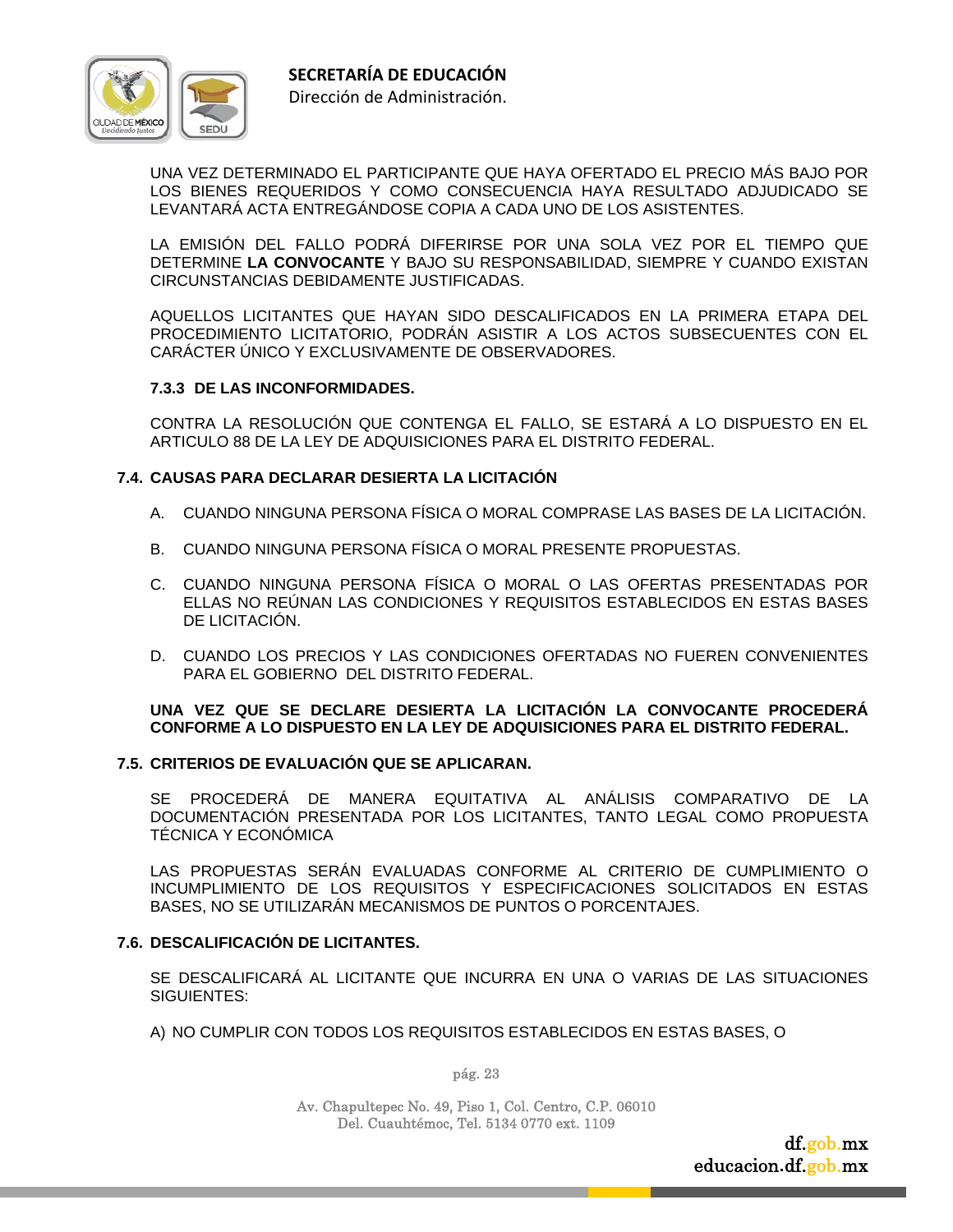

- B) SI SE COMPRUEBA QUE HA ACORDADO CON OTRO U OTROS LICITANTES ELEVAR LOS PRECIOS DE LOS BIENES QUE SE LICITAN.
- C) SE ENCUENTRE EN ALGUNO DE LOS SUPUESTOS DE LOS ARTÍCULOS 39 DE LA LEY DE ADQUISICIONES PARA EL DISTRITO FEDERAL, O 47 FRACCIÓN XXIII DE LA LEY FEDERAL DE RESPONSABILIDADES DE LOS SERVIDORES PÚBLICOS.

#### **8. ADJUDICACIÓN DEL CONTRATO.**

 DE ACUERDO CON LO DISPUESTO EN EL ARTICULO 33 FRACCIÓN VII EN CORRELACIÓN CON EL ARTÍCULO 58 DE LA LEY DE ADQUISICIONES PARA EL DISTRITO FEDERAL LA ADJUDICACIÓN QUE SE DERIVE DEL PRESENTE PROCEDIMIENTO SERÁ A TRAVÉS DE LA FIGURA DE ABASTECIMIENTO SIMULTÁNEO.

 CONFORME A LO DISPUESTO EN EL ARTÍCULO 49 DE LA LEY DE ADQUISICIONES PARA EL DISTRITO FEDERAL, SE VERIFICARÁ QUE LAS PROPUESTAS INCLUYAN TODA LA INFORMACIÓN, DOCUMENTOS Y REQUISITOS SOLICITADOS EN ESTAS Y SE ELABORARÁ UN DICTAMEN QUE SERVIRÁ DE FUNDAMENTO PARA EMITIR EL FALLO EN DONDE SE INDICARÁ LA PROPUESTA QUE HAYA CUMPLIDO CON TODOS LOS REQUISITOS LEGALES Y ADMINISTRATIVOS, TÉCNICOS, EN SU CASO, DE MENOR IMPACTO AMBIENTAL Y ECONÓMICOS REQUERIDOS POR **LA CONVOCANTE**, QUE HAYA REUNIDO LAS MEJORES CONDICIONES PARA LA ADMINISTRACIÓN PÚBLICA DEL DISTRITO FEDERAL, Y QUE HAYA GARANTIZADO SATISFACTORIAMENTE EL CUMPLIMIENTO DE LAS OBLIGACIONES RESPECTIVAS Y HAYA PRESENTADO EL PRECIO MÁS BAJO.

 PREVIO A LA FORMALIZACIÓN DEL CONTRATO O CONTRATOS RESPECTIVOS, **LA CONVOCANTE** VERIFICARÁ QUE EL PROVEEDOR O PROVEEDORES ADJUDICADOS, NO SE ENCUENTREN SANCIONADOS POR LA CONTRALORÍA GENERAL DEL DISTRITO FEDERAL, POR LA SECRETARÍA DE LA FUNCIÓN PÚBLICA O EN INCUMPLIMIENTO CONTRACTUAL CON ALGUNA DEPENDENCIA, ÓRGANO DESCONCENTRADO, DELEGACIÓN Y ENTIDAD, SEGÚN CORRESPONDA.

#### **9. FIRMA DEL CONTRATO.**

 EL REPRESENTANTE DE LA PERSONA MORAL O FÍSICA GANADORA, DEBERÁ PRESENTARSE EN LA UNIDAD DEPARTAMENTAL DE RECURSOS MATERIALES Y SERVICIOS GENERALES DE **LA CONVOCANTE** UBICADA EN AVENIDA CHAPULTEPEC No. 49, PRIMER PISO, COLONIA CENTRO, DELEGACIÓN CUAUHTÉMOC, CÓDIGO POSTAL 06010, MÉXICO, DISTRITO FEDERAL, DENTRO DEL TERMINO QUE MARCA EL ARTÍCULO 59 PRIMER PÁRRAFO DE LA LEY DE ADQUISICIONES PARA EL DISTRITO FEDERAL, PARA FIRMAR EL CONTRATO DE ADQUISICIÓN RESPECTIVO.

- **9.1.** EL PARTICIPANTE A QUIEN SE HUBIERA ADJUDICADO EL CONTRATO COMO RESULTADO DE ESTA LICITACIÓN PERDERÁ EN FAVOR DE **LA CONVOCANTE**, LA GARANTÍA DE FORMALIDAD DE LA PROPUESTA QUE HUBIERE OTORGADO, SI POR CAUSAS IMPUTABLES A ÉL, LA OPERACIÓN NO SE FORMALIZA DENTRO DEL PLAZO ESTABLECIDO EN EL PRIMER PÁRRAFO DEL ARTICULO 59 DE LA LEY DE ADQUISICIONES PARA EL DISTRITO FEDERAL.
	- **9.1.1.** EN ESTOS CASOS **LA CONVOCANTE** PODRÁ ADJUDICAR EL CONTRATO AL PARTICIPANTE QUE HAYA PRESENTADO LA SEGUNDA Y/O DEMÁS PROPUESTAS ECONÓMICAS QUE SIGAN EN ORDEN, DE CONFORMIDAD CON LO ASENTADO EN EL DICTAMEN A QUE SE REFIERE ESTA LEY, HASTA QUE EL REQUERIMIENTO DE ABASTECIMIENTO ESTE SATISFECHO Y CUYOS DIFERENCIALES DE PRECIO NO REBASEN

pág. 24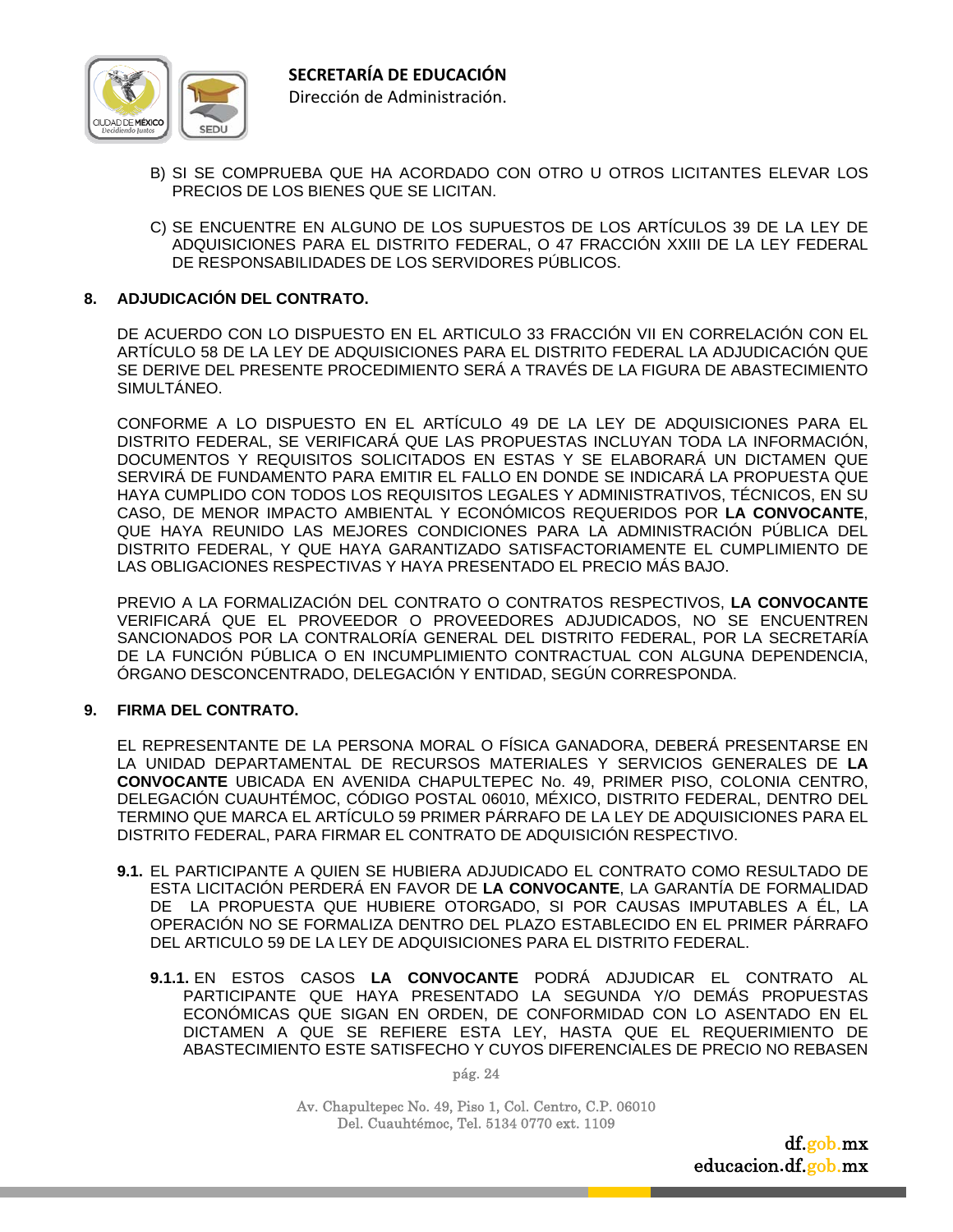

EL 10% DE LA OFERTA QUE HUBIERE RESULTADO GANADORA, SIEMPRE Y CUANDO EL PRECIO NO EXCEDA EL PRECIO PROMEDIO DEL ESTUDIO DE MERCADO REALIZADO CON ANTERIORIDAD A ESTE PROCEDIMIENTO.

**9.1.2**. EL ATRASO DE **LA CONVOCANTE** EN LA FORMALIZACIÓN DE LOS CONTRATOS RESPECTIVOS POR RAZONES IMPUTABLES A ELLA, PRORROGARÁ EN IGUAL PLAZO LA FECHA DE CUMPLIMIENTO DE LAS OBLIGACIONES ASUMIDAS POR AMBAS PARTES.

#### **9.2. PLIEGO DE CLAUSULAS NO NEGOCIABLES**

 LAS CONDICIONES ESTABLECIDAS EN ESTAS BASES ASÍ COMO LAS DERIVADAS EN LA JUNTA DE ACLARACIÓN DE LAS MISMAS, SE DARÁN POR REPETIDAS EN EL CONTRATO QUE SE DERIVE DE LA PRESENTE LICITACIÓN, NO OBSTANTE QUE NO SE ENCUENTREN EXPRESAS EN EL MISMO.

 NINGUNA DE LAS CLAUSULAS CONTENIDAS EN EL CONTRATO DE ADQUISICIÓN PODRÁN SER NEGOCIADAS

#### **10. GARANTÍAS**

LAS GARANTÍAS DE SOSTENIMIENTO DE LAS PROPUESTAS Y DEL CUMPLIMIENTO DEL CONTRATO, DEBERÁN SER EXPEDIDAS A NOMBRE DE LA SECRETARIA DE FINANZAS DEL DISTRITO FEDERAL Y NO DEBERÁN SER PRESENTADAS CON PERFORACIONES, MUTILACIONES, ENMENDADURAS O TACHADURAS Y PODRÁN PRESENTARSE MEDIANTE:

- ❖ FIANZA
- CHEQUE DE CAJA (NO NEGOCIABLE)
- CHEQUE CERTIFICADO (NO NEGOCIABLE)
- BILLETE DE DEPOSITO
- CARTA DE CRÉDITO
- DEPÓSITO DE DINERO

 EN EL CASO DE LAS FIANZAS DEBERÁN SER EXPEDIDAS POR INSTITUCIONES NACIONALES LEGALMENTE CONSTITUIDAS Y FACULTADAS PARA TAL EFECTO EN LOS TÉRMINOS DE LA LEY FEDERAL DE INSTITUCIONES DE FIANZAS EN VIGOR.

#### **10.1 DE LA FORMALIDAD DE LAS PROPUESTAS.**

 EL LICITANTE DEBERÁ GARANTIZAR LA FORMALIDAD DE SU PROPUESTA, POR UN IMPORTE DEL 5% (CINCO POR CIENTO) DEL MONTO MÁXIMO DE SU PROPUESTA ECONÓMICA, SIN CONSIDERAR IMPUESTOS. EN CASO DE QUE SE OPTE POR LA PRESENTACIÓN DE LA FIANZA, DEBERÁ RESPETARSE EL TEXTO ESTABLECIDO EN EL FORMATO DEL **ANEXO 11.**

**LA CONVOCANTE** CONSERVARÁ EN CUSTODIA LAS GARANTÍAS DE FORMALIDAD DE LAS PROPUESTAS DE LA PRESENTE LICITACIÓN HASTA LA FECHA DEL FALLO, Y SERÁN DEVUELTAS A LOS LICITANTES A LOS QUINCE DÍAS HÁBILES PREVIA SOLICITUD POR ESCRITO, SALVO LA DE AQUELLAS A QUIEN SE HUBIERE ADJUDICADO EL CONTRATO, LA QUE SE RETENDRÁ HASTA EL MOMENTO EN QUE EL LICITANTE ADJUDICADO CONSTITUYA LA GARANTÍA DE CUMPLIMIENTO DEL CONTRATO CORRESPONDIENTE.

pág. 25

Av. Chapultepec No. 49, Piso 1, Col. Centro, C.P. 06010 Del. Cuauhtémoc, Tel. 5134 0770 ext. 1109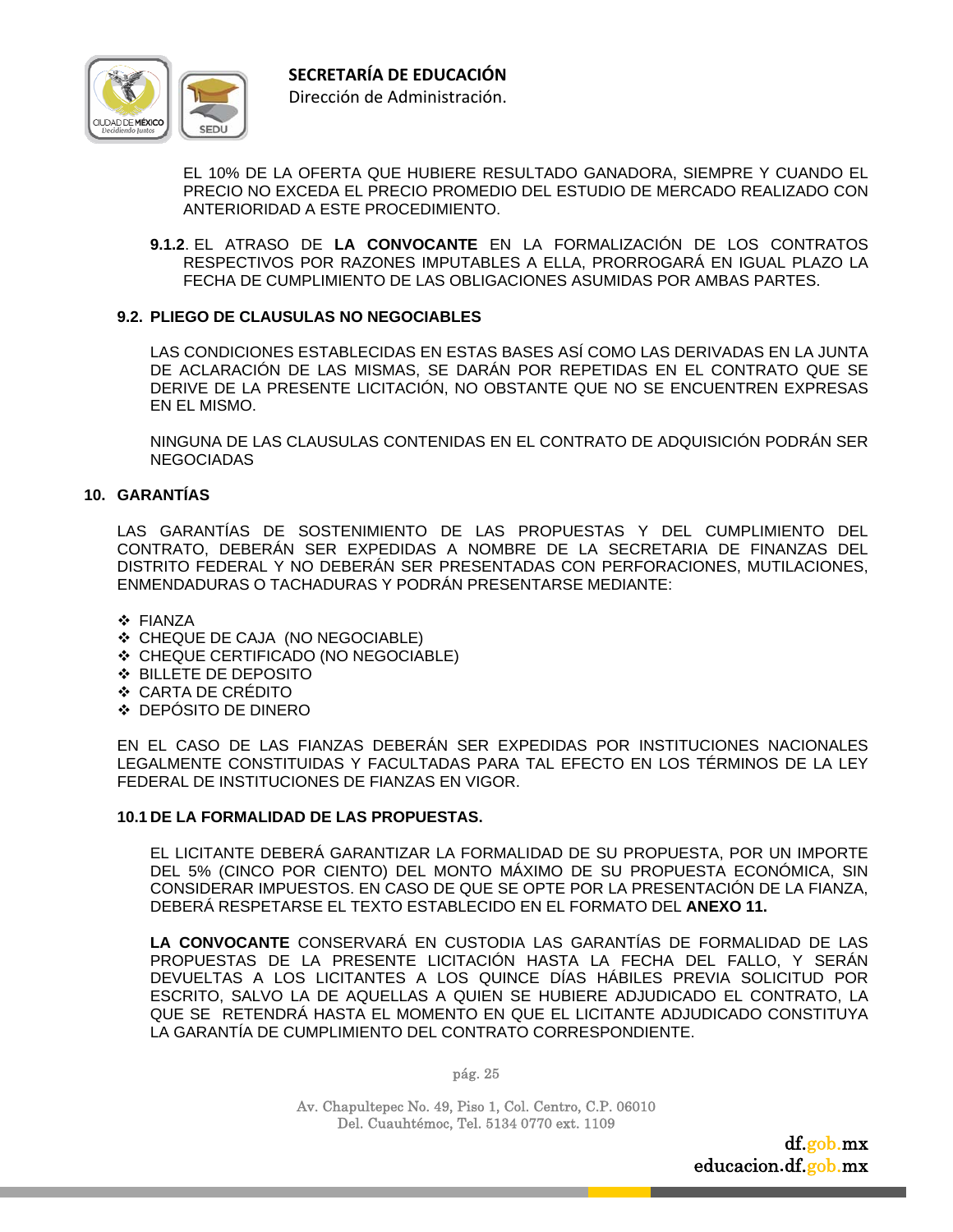

#### **10.2 DEL CUMPLIMIENTO DEL CONTRATO.**

 EL LICITANTE O LICITANTES QUE RESULTEN ADJUDICADOS DEBERÁN GARANTIZAR EL CUMPLIMIENTO DE SU CONTRATO CON UN IMPORTE DEL 15% DEL TOTAL MÁXIMO DEL CONTRATO SIN CONSIDERAR CUALQUIER CONTRIBUCIÓN.

**LA CONVOCANTE** MANTENDRÁ EN SU PODER LAS GARANTÍAS DE CUMPLIMIENTO DEL CONTRATO, LA CUAL SERÁ DEVUELTA PREVIA SOLICITUD POR ESCRITO POR PARTE DEL LICITANTE, UNA VEZ CUMPLIDAS LAS OBLIGACIONES CONTRACTUALES.

#### **10.3 DE RESPONSABILIDAD CIVIL.**

 EL LICITANTE ADJUDICADO SE OBLIGA A CUBRIR LOS RIESGOS POR RESPONSABILIDAD CIVIL Y DAÑOS Y PERJUICIOS A TERCEROS Y/O A LA SECRETARÍA DE EDUCACIÓN DEL DISTRITO FEDERAL, EN SUS PERSONAS Y/O BIENES, CON LÍMITE DE RESPONSABILIDAD POR EL 100% (CIEN POR CIENTO), DEL MONTO DEL CONTRATO RESPECTIVO. LA PÓLIZA EMITIDA DEBERÁ PRESENTARSE PREVIO A LA FIRMA DEL CONTRATO CORRESPONDIENTE.

#### **10.4 REVISIÓN DE VALIDEZ DE LAS FIANZAS DE GARANTÍA.**

**LA CONVOCANTE** REVISARÁ LA AUTENTICIDAD DE LAS PÓLIZAS DE GARANTÍA, MEDIANTE EL DISPOSITIVO DE VALIDACIÓN DE FIANZAS DE LA ASOCIACIÓN DE COMPAÑÍAS AFIANZADORAS DE MÉXICO, A.C. EN SU PÁGINA DE INTERNET **www.afianza.com.mx**

#### **11. ASPECTOS ECONÓMICOS.**

#### **11.1. ANTICIPOS.**

 ESTA CONVOCANTE NO OTORGARA ANTICIPO ALGUNO, CON MOTIVO DE LA ADJUDICACIÓN DEL CONTRATO DE ADQUISICIÓN.

#### **11.2**. **PRECIOS Y CONDICIONES DE PAGO DEL CONTRATO.**

- **11.2.1.** LOS PRECIOS DE LOS BIENES OBJETO DE ESTA LICITACIÓN, DEBERÁN SER FIJOS Y FIRMES DURANTE LA VIGENCIA DEL CONTRATO DE ADQUISICIÓN, SIN ESTAR SUJETOS A ESCALACIÓN.
- **11.2.2.** EL PAGO QUE SE GENERE CON MOTIVO DE ESTA LICITACIÓN, SE EFECTUARA EN PESOS MEXICANOS, DENTRO DE LOS 20 DÍAS HÁBILES POSTERIORES A LA FECHA DE LA PRESENTACIÓN Y ACEPTACIÓN DE LAS FACTURAS DEBIDAMENTE REQUISITADAS.
- **11.2.3.** EL LICITANTE ADJUDICADO DEBERÁ PRESENTARSE EN LA JEFATURA DE RECURSOS FINANCIEROS DE **LA CONVOCANTE** SITA EN AVENIDA CHAPULTEPEC No. 49, PRIMER PISO, COLONIA CENTRO, DELEGACIÓN CUAUHTÉMOC, CÓDIGO POSTAL 06010, MÉXICO, DISTRITO FEDERAL PARA REQUISITAR POR ÚNICA VEZ LA CÉDULA DE REGISTRO PARA LA TRANSFERENCIA INTER-BANCARIA, DE ACUERDO AL

pág. 26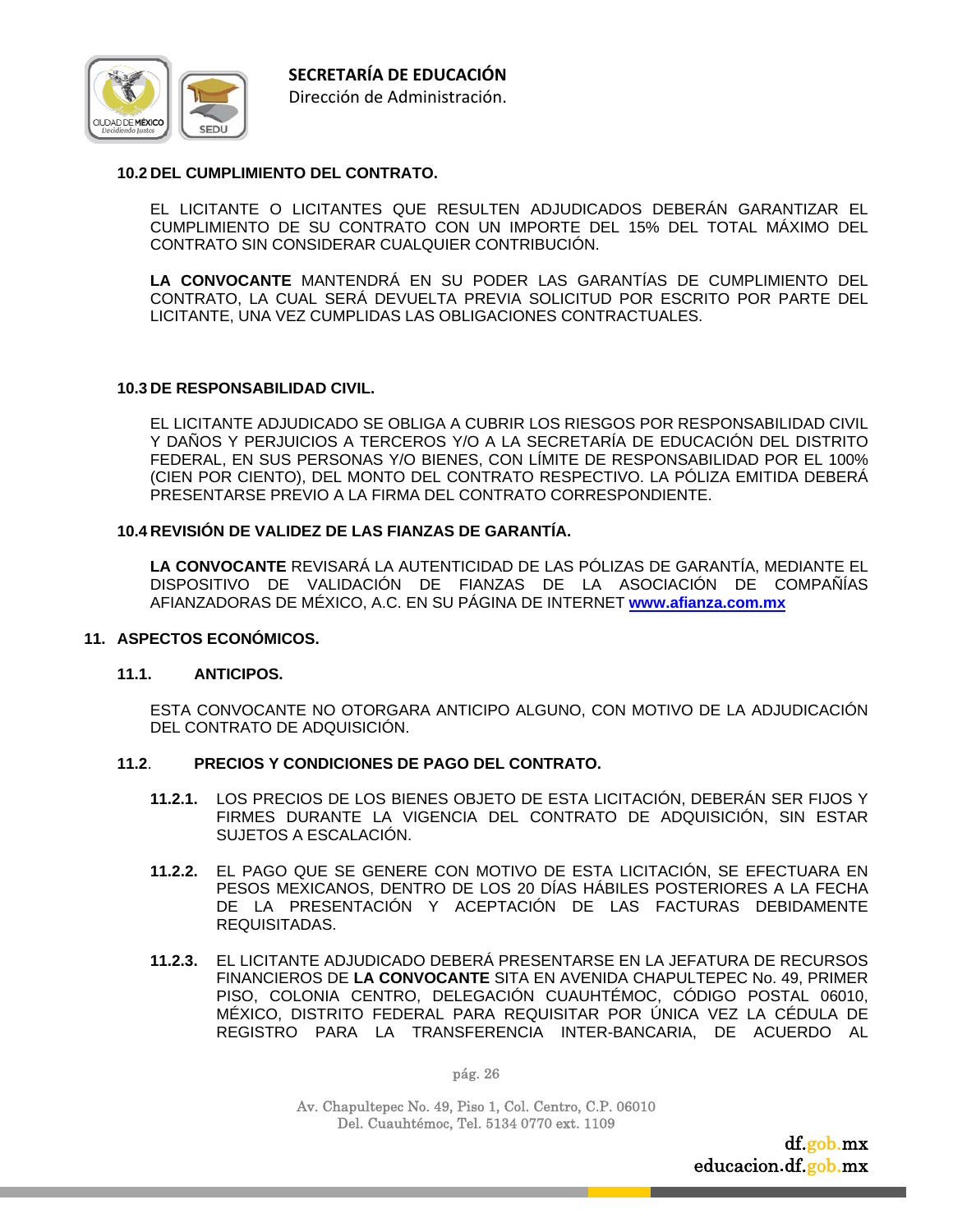

PROCEDIMIENTO ESTABLECIDO POR LA SECRETARÍA DE FINANZAS DEL GOBIERNO DEL DISTRITO FEDERAL.

- **11.2.4.** LA LIBERACIÓN DE LA FACTURA LA HARÁ EL TITULAR DE LA DIRECCIÓN GENERAL DE EDUCACIÓN BÁSICA DE LA SECRETARIA DE EDUCACIÓN DEL DISTRITO FEDERAL A TRAVÉS DE SU FIRMA DE VISTO BUENO EN LA MISMA UNA VEZ QUE LOS BIENES QUE SE FACTURAN HAYAN SIDO ENTREGADOS Y RECIBIDOS DE ACUERDO CON LAS CONDICIONES SEÑALADAS EN EL **ANEXO 1 Y 2,** ASÍ COMO LOS NUMERALES 2.4. Y 2.6. DE ESTAS BASES. LA FACTURA LIBERADA DEBERÁ REMITIRSE PARA SU PAGO A LA UNIDAD DEPARTAMENTAL DE RECURSOS MATERIALES Y SERVICIOS GENERALES, ACOMPAÑADA DE LA "CÉDULA DE SUPERVISIÓN DE ENTREGA DE ALIMENTOS", LA QUE TENDRÁ QUE ESTAR DEBIDAMENTE REQUISITADA Y CONTENER EL NOMBRE Y LA FIRMA AUTÓGRAFA DE: 1) EL PERSONAL DESIGNADO POR LA DIRECCIÓN GENERAL DE EDUCACIÓN BÁSICA PARA SUPERVISAR EL SUMINISTRO DE ALIMENTOS, EN SU CARÁCTER DE ELABORADOR DE LA CÉDULA; 2) EL PERSONAL DESIGNADO POR EL PROVEEDOR ADJUDICADO PARA ENTREGAR EL SUMINISTRO DE ALIMENTOS, HACIENDO CONSTAR SU ACEPTACIÓN EN EL CONTENIDO DE LA CÉDULA Y 3) POR EL TITULAR DE LA DIRECCIÓN GENERAL DE EDUCACIÓN BÁSICA, DANDO VALIDEZ A LO ASENTADO EN LA CÉDULA. ESTA(S) "CÉDULA(S) DE SUPERVISIÓN DE ENTREGA DE ALIMENTOS" DEBERÁ(N) REMITIRSE JUNTO CON LA(S) FACTURA(S) CORRESPONDIENTE(S) A LA JEFATURA DE UNIDAD DEPARTAMENTAL DE RECURSOS MATERIALES Y SERVICIOS GENERALES EN LA SECRETARÍA DE EDUCACIÓN DEL DISTRITO FEDERAL PARA QUE ESTA DETERMINE EL MONTO DE LA SANCIÓN POR EL INCUMPLIMIENTO CONSIGNADO EN LA "CÉDULA DE SUPERVISIÓN DE ENTREGA DE ALIMENTOS".
- **11.2.5.** LAS FACTURAS QUE CORRESPONDAN A LOS BIENES OBJETO DE LA PRESENTE LICITACIÓN DEBERÁN CONSIDERAR LO QUE DETERMINA LA NORMATIVIDAD CORRESPONDIENTE Y SE EMITIRÁN A NOMBRE DE: GOBIERNO DEL DISTRITO FEDERAL (GDF)/ SECRETARIA DE EDUCACIÓN DEL DISTRITO FEDERAL, DOMICILIO PLAZA DE LA CONSTITUCIÓN S/N CENTRO DE LA CIUDAD DE MÉXICO ÁREA 1, DISTRITO FEDERAL, C.P. 06000, R.F.C. GDF-971205-4NA.

#### **11.3 PAGOS EN EXCESO.**

 EN CASO DE PAGOS EN EXCESO RECIBIDOS AL PROVEEDOR ADJUDICADO, ÉSTE DEBERÁ REINTEGRARLOS MÁS LOS INTERESES CORRESPONDIENTES, A REQUERIMIENTO DE **LA CONVOCANTE**, LO ANTERIOR DE CONFORMIDAD CON EL ARTÍCULO 64 DE LA LEY DE ADQUISICIONES PARA EL DISTRITO FEDERAL.

 LOS CARGOS SE CALCULARÁN SOBRE LAS CANTIDADES PAGADAS EN EXCESO Y SE COMPUTARÁN POR DÍAS NATURALES DESDE LA FECHA DE PAGO, HASTA LA FECHA EN QUE SE PONGAN EFECTIVAMENTE LAS CANTIDADES A DISPOSICIÓN DE **LA CONVOCANTE**.

#### **12. IMPUESTOS Y DERECHOS.**

LOS IMPUESTOS Y DERECHOS QUE PROCEDAN CON MOTIVO DE LA ADQUISICIÓN DE LOS BIENES OBJETO DE ESTA LICITACIÓN, SERÁN CUBIERTOS POR EL LICITANTE QUE RESULTE GANADOR Y SE LE ADJUDIQUE EL CONTRATO DE ADQUISICIÓN DE LA PRESENTE LICITACIÓN. **LA CONVOCANTE** SOLO CUBRIRÁ EL IMPUESTO AL VALOR AGREGADO.

pág. 27

Av. Chapultepec No. 49, Piso 1, Col. Centro, C.P. 06010 Del. Cuauhtémoc, Tel. 5134 0770 ext. 1109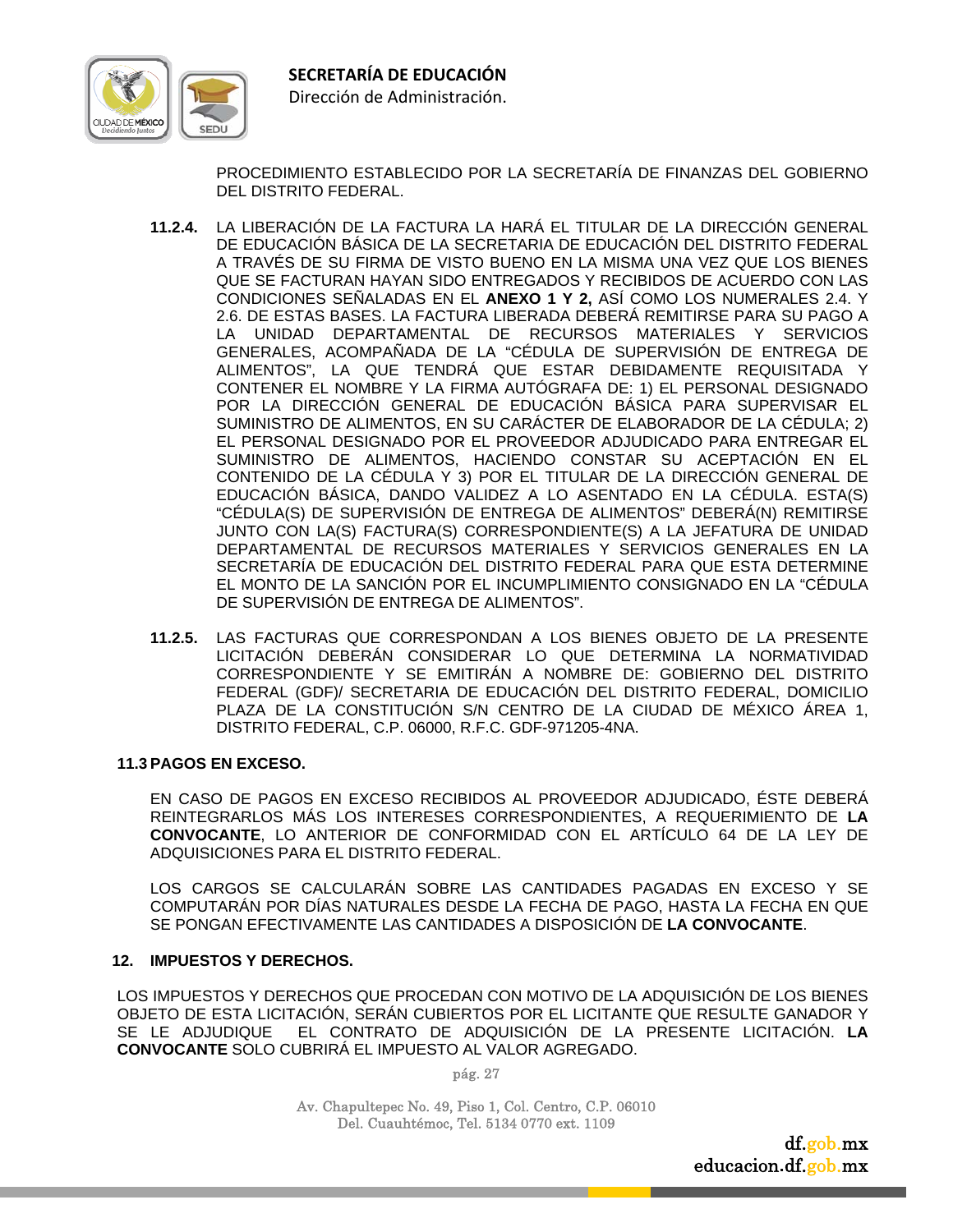

LOS DERECHOS Y OBLIGACIONES QUE DERIVEN DE LOS CONTRATOS QUE SE ADJUDIQUEN COMO RESULTADO DE ESTA LICITACIÓN NO PODRÁN CEDERSE EN FORMA PARCIAL O TOTAL A FAVOR DE CUALESQUIERA OTRA PERSONA FÍSICA O MORAL, CON EXCEPCIÓN DE LOS DERECHOS DE COBRO, EN CUYO CASO, SE DEBERÁ CONTAR CON LA CONFORMIDAD PREVIA Y POR ESCRITO DE **LA CONVOCANTE**, LO ANTERIOR DE CONFORMIDAD CON EL ARTICULO 61 DE LA LEY DE ADQUISICIONES PARA EL DISTRITO FEDERAL.

#### **13. COMPROBACIÓN DE LAS CARACTERÍSTICAS DE LOS BIENES**

**LA CONVOCANTE** PODRÁ REALIZAR EN CUALQUIER MOMENTO PRUEBAS DE CALIDAD A LOS ALIMENTOS EN UN LABORATORIO ELEGIDO LIBREMENTE POR ELLA, DEBIDAMENTE ACREDITADO POR LA AUTORIDAD COMPETENTE; EL COSTO DE LAS PRUEBAS SERÁ CUBIERTO POR EL LICITANTE ADJUDICADO.

**LA CONVOCANTE,** PODRÁ RESCINDIR EL CONTRATO QUE DERIVE DE ESTA LICITACIÓN CUANDO DEL RESULTADO DE LAS PRUEBAS SE DESPRENDA QUE LOS BIENES NO CUMPLEN CON LAS CARACTERÍSTICAS Y ESPECIFICACIONES TÉCNICAS SOLICITADAS.

#### **14. PATENTES, MARCAS Y DERECHOS DE AUTOR.**

EL LICITANTE A QUIEN SE ADJUDIQUE EL CONTRATO DE ADQUISICIÓN ASUMIRÁ LA RESPONSABILIDAD TOTAL EN CASO DE QUE AL SUMINISTRAR LOS BIENES OBJETO DE ESTA LICITACIÓN INFRINJAN PATENTES, MARCAS O VIOLEN DERECHOS DE AUTOR.

#### **15. MODIFICACIONES QUE SE PODRÁN EFECTUAR.**

SE PODRÁN MODIFICAR LOS ASPECTOS ESTABLECIDOS EN LA CONVOCATORIA Y LAS BASES DE LICITACIÓN, SIEMPRE QUE NO IMPLIQUE LA SUSTITUCIÓN, VARIACIÓN O DISMINUCIÓN DE LOS BIENES REQUERIDOS ORIGINALMENTE, LAS QUE PODRÁN REALIZARSE DESDE LA PUBLICACIÓN DE LA CONVOCATORIA Y HASTA LA JUNTA DE ACLARACIÓN A LAS BASES, SEGÚN EL ARTÍCULO 37 EN CONCORDANCIA CON EL ARTÍCULO 44 AMBOS DE LA LEY DE ADQUISICIONES PARA EL DISTRITO FEDERAL, EN CUYO CASO SE DEBERÁ SEGUIR EL SIGUIENTE PROCEDIMIENTO:

#### **15.1. A LA CONVOCATORIA.**

 TRATÁNDOSE DE MODIFICACIONES A LA CONVOCATORIA, HACERSE DEL CONOCIMIENTO DE LAS PERSONAS QUE HAYAN ADQUIRIDO LAS BASES, MEDIANTE NOTIFICACIÓN.

#### **15.2. A LAS BASES DE LA LICITACIÓN.**

EN CUALQUIER ETAPA DEL PROCEDIMIENTO, ANTES DE LA EMISIÓN DEL FALLO, **LA CONVOCANTE** PODRÁ MODIFICAR HASTA UN 25% EL MONTO O CANTIDAD DEL SUMINISTRO A CONTRATAR, SIEMPRE Y CUANDO, EXISTAN RAZONES DEBIDAMENTE FUNDADAS O CAUSAS DE INTERÉS PÚBLICO, CASO FORTUITO O FUERZA MAYOR, MISMAS QUE DEBERÁN TENERSE ACREDITADAS FEHACIENTEMENTE.

CUANDO LA MODIFICACIÓN SE REALICE EN EL ACTO DE:

pág. 28

Av. Chapultepec No. 49, Piso 1, Col. Centro, C.P. 06010 Del. Cuauhtémoc, Tel. 5134 0770 ext. 1109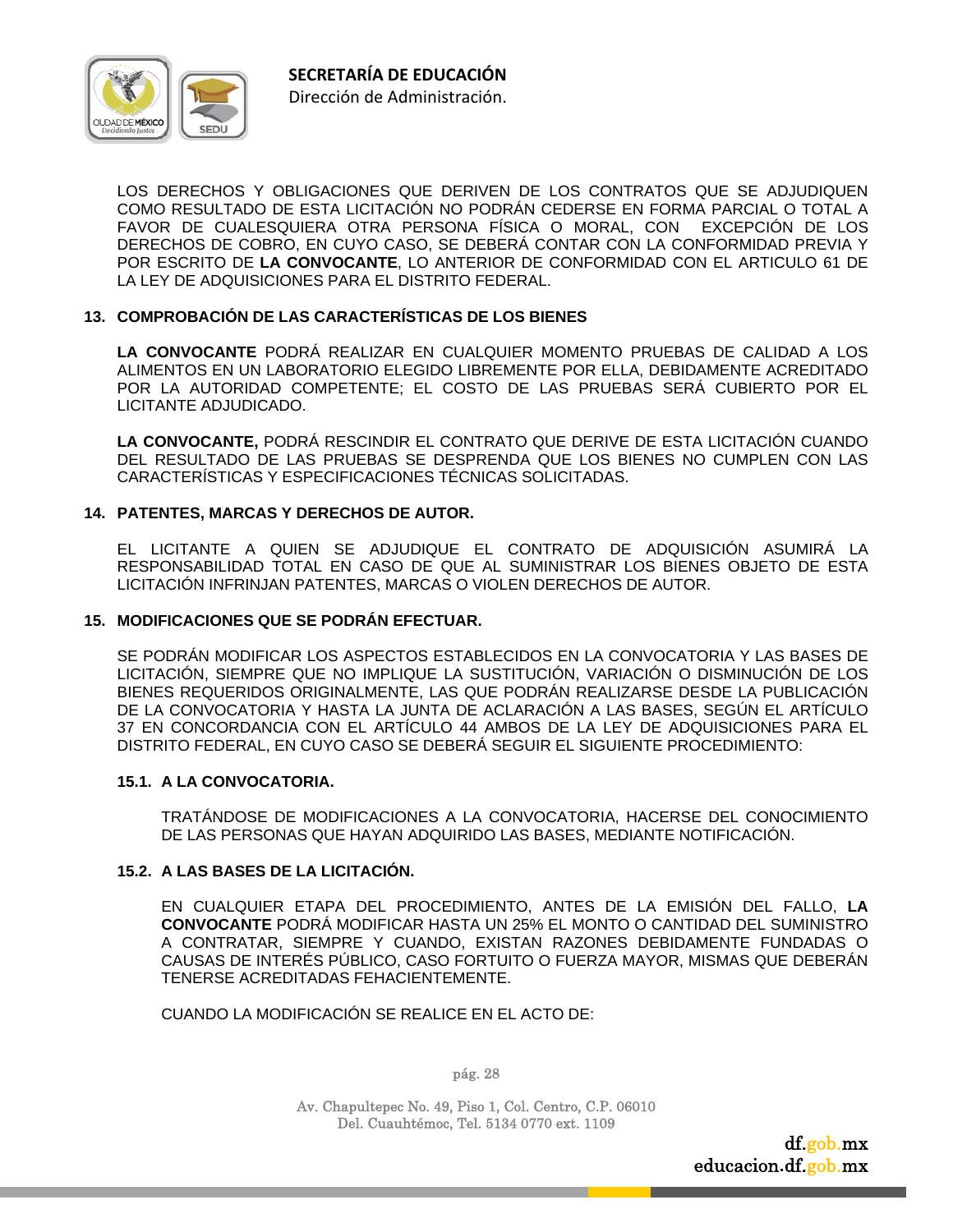

- A) JUNTA DE ACLARACIÓN DE BASES, LOS PARTICIPANTES AL ELABORAR SUS PROPUESTAS DEBERÁN CONSIDERAR EL NUEVO MONTO O CANTIDAD. NO SERÁ NECESARIA NOTIFICACIÓN PERSONAL, SI LAS MODIFICACIONES DERIVAN DE LA JUNTA DE ACLARACIÓN Y SE ENTREGA COPIA DEL ACTA RESPECTIVA A CADA UNO DE LOS LICITANTES QUE HAYAN ADQUIRIDO LAS BASES DE LA LICITACIÓN.
- B) PRESENTACIÓN Y APERTURA DE PROPUESTAS, **LA CONVOCANTE** OTORGARÁ A LOS PARTICIPANTES UN PLAZO NO MAYOR A TRES DÍAS HÁBILES, A EFECTO DE QUE REALICEN LOS AJUSTES CORRESPONDIENTES EN LA PARTE ECONÓMICA DE SU PROPUESTA, CONSIDERANDO EL NUEVO MONTO O CANTIDAD DEL SUMINISTRO REQUERIDO CONFORME AL FORMATO ESTABLECIDO PARA TAL EFECTO POR **LA CONVOCANTE**.

 EN ESTE CASO **LA CONVOCANTE** DEBERÁ RECIBIR LAS PROPUESTAS ORIGINALES Y SE ABSTENDRÁ DE REALIZAR LA EVALUACIÓN CUANTITATIVA, HASTA EN TANTO SE PRESENTEN LOS FORMATOS SEÑALADOS EN LA HORA Y FECHA QUE DETERMINE PARA LA CONTINUACIÓN DEL ACTO DE PRESENTACIÓN Y APERTURA DE PROPUESTAS.

 EL FORMATO DEBERÁ REFLEJAR EL MONTO O CANTIDAD DEL SUMINISTRO, PRECIO UNITARIO, MONTO TOTAL CON Y SIN IMPUESTOS ORIGINALMENTE PROPUESTO Y EL NUEVO MONTO.

C) FALLO HASTA ANTES DE SU EMISIÓN, **LA CONVOCANTE** DEBERÁ PROPORCIONAR EL FORMATO Y CONCEDER UN PLAZO NO MAYOR A TRES DÍAS PARA SU PRESENTACIÓN, SÓLO A AQUELLOS PARTICIPANTES QUE HUBIEREN CUMPLIDO CON LOS REQUISITOS LEGALES, TÉCNICOS Y ECONÓMICOS, Y SE ABSTENDRÁ DE REALIZAR EL MEJORAMIENTO DE PRECIOS, DEBIENDO SEÑALAR HORA Y FECHA PARA LA PRESENTACIÓN DEL FORMATO Y CONTINUACIÓN DEL ACTO.

#### **15.3 AL CONTRATO.**

 EL CONTRATO DE ADQUISICIÓN QUE SE DERIVE DE ESTA LICITACIÓN SOLO PODRÁ SER MODIFICADO EN LOS SIGUIENTES CASOS:

 SE PODRÁN ACORDAR INCREMENTOS EN LA CANTIDAD DE LOS BIENES SOLICITADOS, MEDIANTE MODIFICACIONES A SUS CONTRATOS VIGENTES Y QUE EL MONTO TOTAL DE LAS MODIFICACIONES NO REBASE EN SU CONJUNTO EL 25% (VEINTICINCO POR CIENTO) DEL VALOR TOTAL DEL CONTRATO, SIEMPRE Y CUANDO EL PRECIO Y DEMÁS CONDICIONES DE LOS BIENES SEA IGUAL AL INICIALMENTE PACTADO, DEBIÉNDOSE AJUSTAR LA GARANTÍA DE CUMPLIMIENTO DEL CONTRATO.

#### **16. VISITA A LAS INSTALACIONES.**

LA SECRETARIA DE FINANZAS DEL DISTRITO FEDERAL, LA CONTRALORÍA GENERAL DEL DISTRITO FEDERAL Y LA OFICIALÍA MAYOR PODRÁN LLEVAR A CABO LAS VISITAS E INSPECCIONES QUE ESTIMEN PERTINENTES A LAS INSTALACIONES DE LOS LICITANTES A FIN DE QUE APORTEN DATOS, DOCUMENTACIÓN E INFORMES RELACIONADOS CON LOS BIENES QUE SE ADJUDIQUEN EN ESTE PROCEDIMIENTO.

#### **17. PENA CONVENCIONAL.**

pág. 29

Av. Chapultepec No. 49, Piso 1, Col. Centro, C.P. 06010 Del. Cuauhtémoc, Tel. 5134 0770 ext. 1109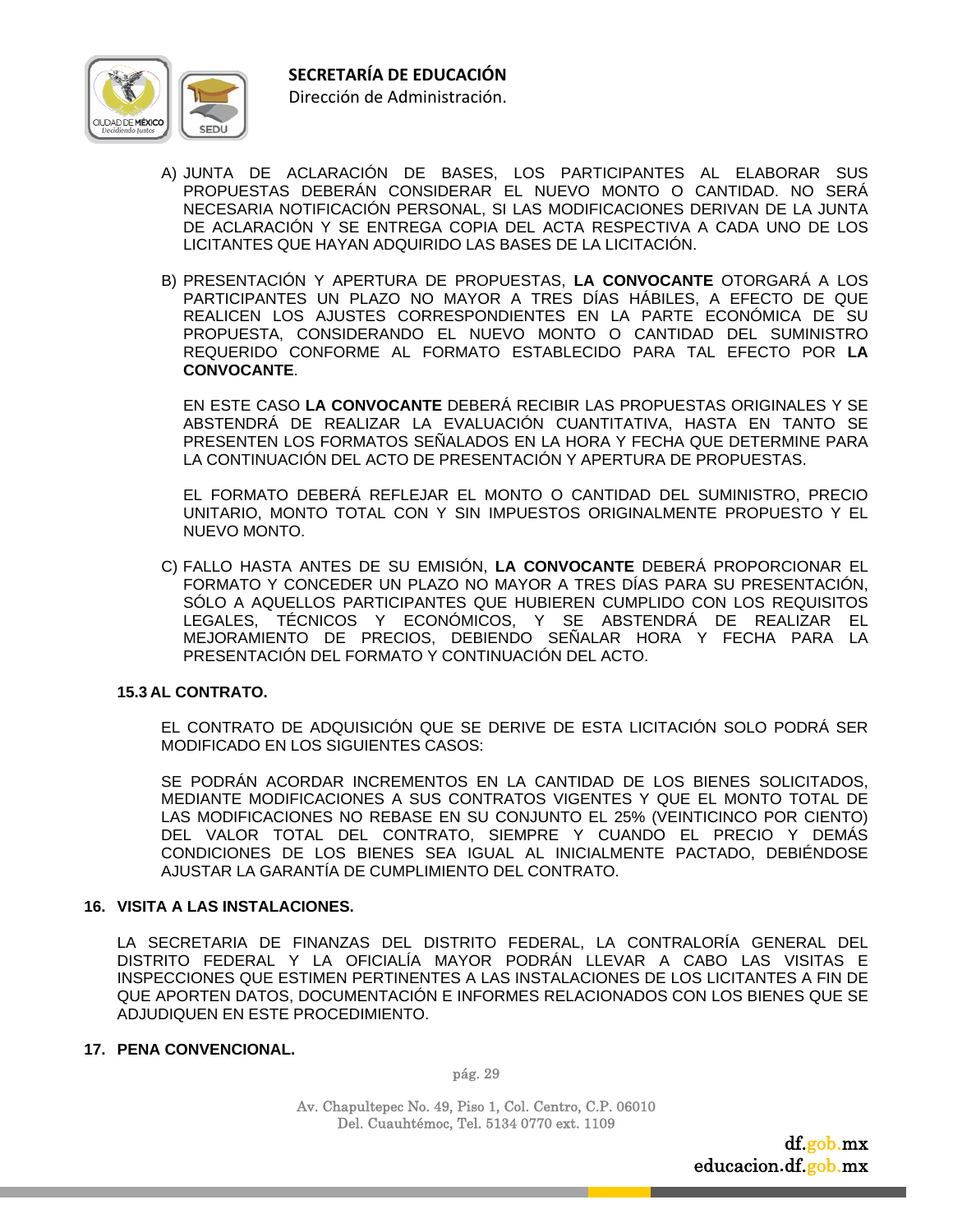

DE CONFORMIDAD CON EL ARTICULO 69 DE LA LEY DE ADQUISICIONES PARA EL DISTRITO FEDERAL Y EL NUMERAL 4.13 DE LA CIRCULAR UNO 2012, NORMATIVIDAD EN MATERIA DE ADMINISTRACIÓN DE RECURSOS PARA LAS DEPENDENCIAS, UNIDADES ADMINISTRATIVAS, UNIDADES ADMINISTRATIVAS DE APOYO TÉCNICO OPERATIVO, ÓRGANOS DESCONCENTRADOS Y ENTIDADES DE LA ADMINISTRACIÓN PÚBLICA DEL DISTRITO FEDERA, SE APLICARÁN LAS SIGUIENTES PENAS CONVENCIONALES:

- SE APLICARÁ UNA PENA CONVENCIONAL DEL 50**%** (CINCUENTA POR CIENTO) SOBRE EL VALOR DE CADA CHAROLA NO ENTREGADA EN EL PERÍODO ESTABLECIDO POR **LA CONVOCANTE**. SI EL RETRASO ES DE 1 A 30 MINUTOS A PARTIR DE LAS 14:31, SE RECIBIRÁN LOS BIENES Y SE APLICARÁ LA SANCIÓN SEÑALADA. SI EL RETRASO ES SUPERIOR A 30 MINUTOS NO SE RECIBIRÁN LAS CHAROLAS, EN CONSECUENCIA NO SE PAGARÁN Y SE APLICARÁ LA SANCIÓN DEL 50% (CINCUENTA POR CIENTO) SOBRE LAS CHAROLAS NO ENTREGADAS.
- SE APLICARÁ UNA PENA CONVENCIONAL DEL 50% (CINCUENTA POR CIENTO) SOBRE EL VALOR DE CADA CHAROLA ENTREGADA CON UN MENÚ DIFERENTE AL ESTABLECIDO POR **LA CONVOCANTE**, SALVO QUE **LA CONVOCANTE**, A TRAVÉS DE LA DIRECCIÓN GENERAL DE EDUCACIÓN BÁSICA DE LA SECRETARIA DE EDUCACIÓN DEL DISTRITO FEDERAL AUTORICE A SOLICITUD EXPRESA Y JUSTIFICADA DEL PROVEEDOR LA SUSTITUCIÓN.
- SE APLICARÁ UNA PENA CONVENCIONAL DEL 10% (DIEZ POR CIENTO) SOBRE EL VALOR DE CADA CHAROLA PUESTA EN LAS MESAS DESPUÉS DE LOS 15 MINUTOS QUE SEÑALA EL NUMERAL 4.3 DEL **ANEXO 2**.
- SE APLICARÁ UNA PENA CONVENCIONAL DEL 100% (CIENTO POR CIENTO) SOBRE EL VALOR DE CADA CHAROLA ENTREGADA CONTENIENDO MATERIA EXTRAÑA (PELO, PAPEL, FIBRA, PLÁSTICO, ENTRE OTROS) Y SE RECHAZARÁ.
- SE APLICARÁ UNA PENA CONVENCIONAL DEL 5% (CINCO POR CIENTO) SOBRE EL VALOR DE CADA CHAROLA SI SE PRESENTA UN RETRASO DE 1 A 10 MINUTOS EN EL MONTAJE DEL SERVICIO; DEL 15% SI EL RETRASO ES DE 11 A 20 MINUTOS; DEL 25% SI ES DE 21 A 30 MINUTOS Y DEL 40% SI EL SERVICIO NO SE PROPORCIONARA.
- SE APLICARÁ UNA PENA CONVENCIONAL DEL 30**%** (TREINTA POR CIENTO) SOBRE EL VALOR DE CADA CHAROLA NO TRANSPORTADA Y ENTREGADA A LAS ESCUELAS CON TECNOLOGÍA ISOTÉRMICA QUE PRESERVE LA TEMPERATURA DE LA COMIDA Y CONDICIONES DE HERMETICIDAD, DESDE LA SALIDA DE LA EMPRESA HASTA LA ENTREGA AL COMENSAL.
- SE APLICARÁ UNA PENA CONVENCIONAL DEL 10% (DIEZ POR CIENTO) SOBRE EL VALOR DE CADA CHAROLA ENTEGADA CUANDO EL MONTAJE DE MESAS Y SILLAS NO CORRESPONDA AL NÚMERO DE COMENSALES, EL CUAL SERÁ IGUAL AL NÚMERO DE CHAROLAS REQUERIDAS POR **"LA SECRETARÍA"** PARA EL COMEDOR ESCOLAR QUE SE TRATE.

EN EL CASO DE LAS PENAS CONVENCIONALES ESTAS NO DEBERÁN REBASAR EL IMPORTE DE LA GARANTÍA DE CUMPLIMIENTO DEL CONTRATO, UNA VEZ REBASADO SE PROCEDERÁ A LA

pág. 30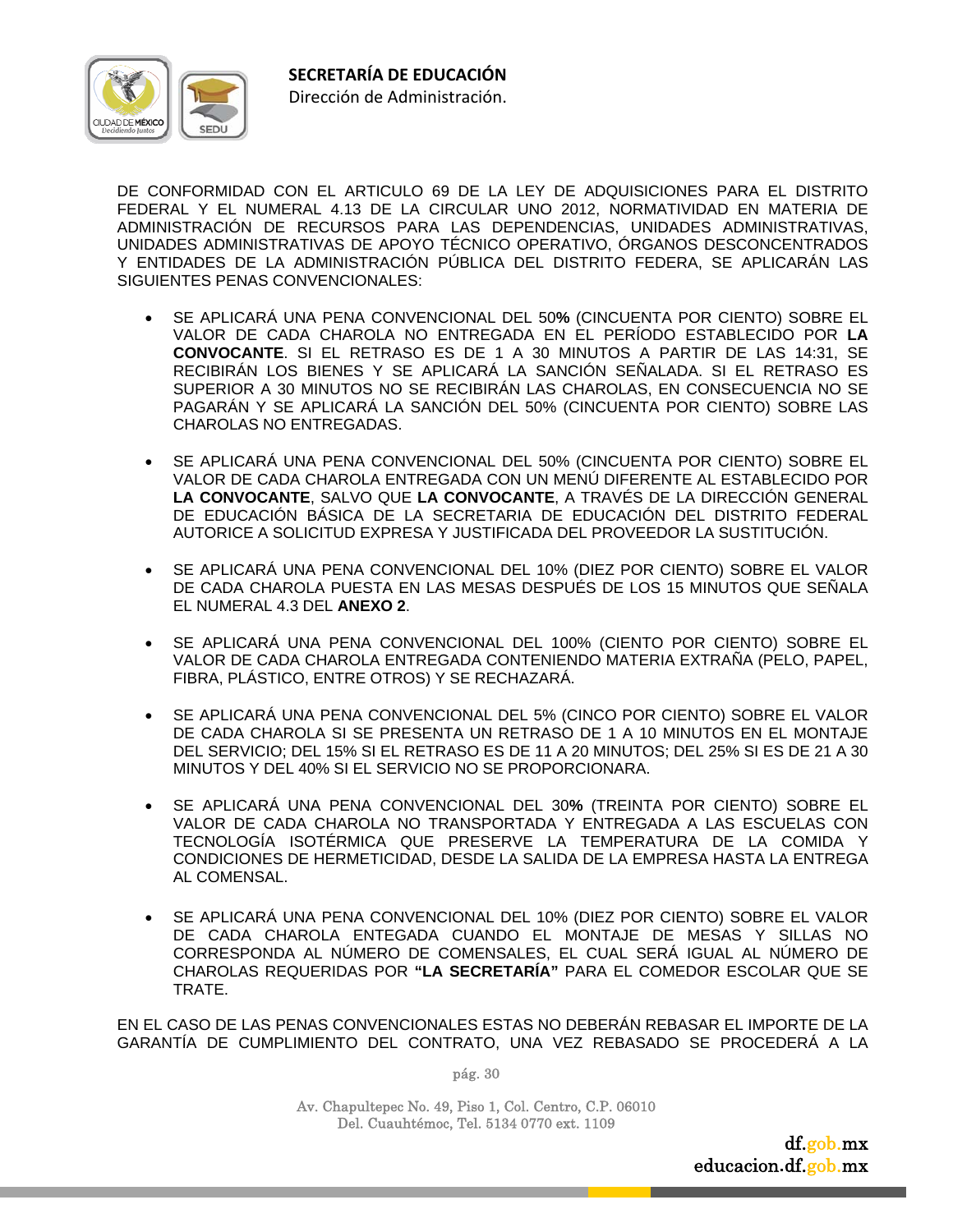

RESCISIÓN DEL MISMO EN TÉRMINOS DEL ARTICULO 69 SEGUNDO PÁRRAFO DE LA LEY DE ADQUISICIONES PARA EL DISTRITO FEDERAL

#### **18. RESCISIÓN DEL CONTRATO.**

**LA CONVOCANTE**, PREVIA APLICACIÓN DE LAS PENAS CONVENCIONALES CORRESPONDIENTES HASTA POR EL MONTO DE LA GARANTÍA DE CUMPLIMIENTO, PODRÁ RESCINDIR ADMINISTRATIVAMENTE EL CONTRATO Y HACER EFECTIVA LA GARANTÍA RESPECTIVA, EN CASO DE INCUMPLIMIENTO DE LAS OBLIGACIONES A CARGO DEL PROVEEDOR ADJUDICADO, MISMA QUE LE SERÁ NOTIFICADA MEDIANTE OFICIO.

EL PROCEDIMIENTO DE RESCISIÓN DEBERÁ INICIARSE DENTRO DE LOS CINCO DÍAS HÁBILES SIGUIENTES, A AQUEL EN QUE SE HUBIERE AGOTADO EL PLAZO PARA HACER EFECTIVAS LAS PENAS CONVENCIONALES, SALVO QUE EXISTAN CAUSAS SUFICIENTES Y JUSTIFICADAS, QUE PUDIERAN ALTERAR LA SEGURIDAD E INTEGRIDAD DE LAS PERSONAS, O PELIGRE EL MEDIO AMBIENTE DEL DISTRITO FEDERAL O SE AFECTE LA PRESTACIÓN DE LOS SERVICIOS PÚBLICOS, SE PROCEDERÁ A LA RESCISIÓN SIN AGOTAR EL PLAZO PARA APLICACIÓN DE LAS PENAS CONVENCIONALES, PREVIA OPINIÓN DE LA CONTRALORÍA GENERAL DEL DISTRITO FEDERAL.

ASÍ MISMO, PODRÁ SUSPENDER DEFINITIVAMENTE EL PROCEDIMIENTO DE LA LICITACIÓN PUBLICA Y NO CELEBRAR CONTRATOS, PREVIA OPINIÓN DE LA CONTRALORÍA GENERAL DEL DISTRITO FEDERAL, CUANDO PARA ELLO CONCURRAN RAZONES DE INTERÉS PÚBLICO O GENERAL, POR CASO FORTUITO O CAUSA DE FUERZA MAYOR DEBIDAMENTE JUSTIFICADA, O EXISTAN CIRCUNSTANCIAS QUE PROVOQUEN LA EXTINCIÓN DE LA NECESIDAD DE LA CONTRATACIÓN, O LA NECESIDAD DE MODIFICAR LAS CARACTERÍSTICAS O ESPECIFICACIONES DE LOS BIENES, PARA OBTENER MEJORES CONDICIONES O PARA CUMPLIR EFICIENTEMENTE CON LA PRESTACIÓN DE LOS SERVICIOS PÚBLICOS ENCOMENDADOS.

TAMBIÉN SERÁN CAUSAS DE RESCISIÓN, PREVIA OPINIÓN DE LA CONTRALORÍA GENERAL DEL DISTRITO FEDERAL, CUANDO:

- A) DERIVADO DE LA ENTREGA DE LOS BIENES OBJETO DE LA PRESENTE LICITACIÓN PÚBLICA, RESULTARE QUE LOS BIENES NO CUMPLEN CON LAS ESPECIFICACIONES TÉCNICAS SOLICITADAS POR **LA CONVOCANTE** O EXISTAN DEFICIENCIAS EN LA CALIDAD DE LOS ALIMENTOS**,** CONFORME A LO ASENTADO EN LAS ACTAS QUE INSTRUMENTE EL PERSONAL QUE LA DIRECCIÓN GENERAL DE EDUCACIÓN BÁSICA DE LA SECRETARIA DE EDUCACIÓN DEL DISTRITO FEDERAL DESIGNE PARA LA SUPERVISIÓN DEL SERVICIO.
- B) CUANDO EL PROVEEDOR DEL SERVICIO INCUMPLA CON LOS ESTÁNDARES HIGIÉNICO SANITARIOS QUE DERIVAN DE LA NORMATIVIDAD VIGENTE QUE REGULA LAS ACTIVIDADES RELACIONADAS CON EL PROCESAMIENTO, ENVASADO Y TRANSPORTACIÓN DE LOS ALIMENTOS REFERIDOS EN EL NUMERAL 5.3 Y EN EL ANEXO 2 DE LAS PRESENTE BASES DE LICITACIÓN.
- C) CUANDO SE HAYA AGOTADO EL MONTO LÍMITE PARA LA APLICACIÓN DE LAS PENAS CONVENCIONALES, LAS QUE NO EXCEDERÁN DEL MONTO DE LA GARANTÍA DE CUMPLIMIENTO DEL CONTRATO.
- D) CUANDO EL PROVEEDOR DEL SERVICIO MODIFIQUE LAS CARACTERÍSTICAS DE LOS BIENES OBJETO DE LAS PRESENTES BASES Y DEL CONTRATO RESPECTIVO.

pág. 31

Av. Chapultepec No. 49, Piso 1, Col. Centro, C.P. 06010 Del. Cuauhtémoc, Tel. 5134 0770 ext. 1109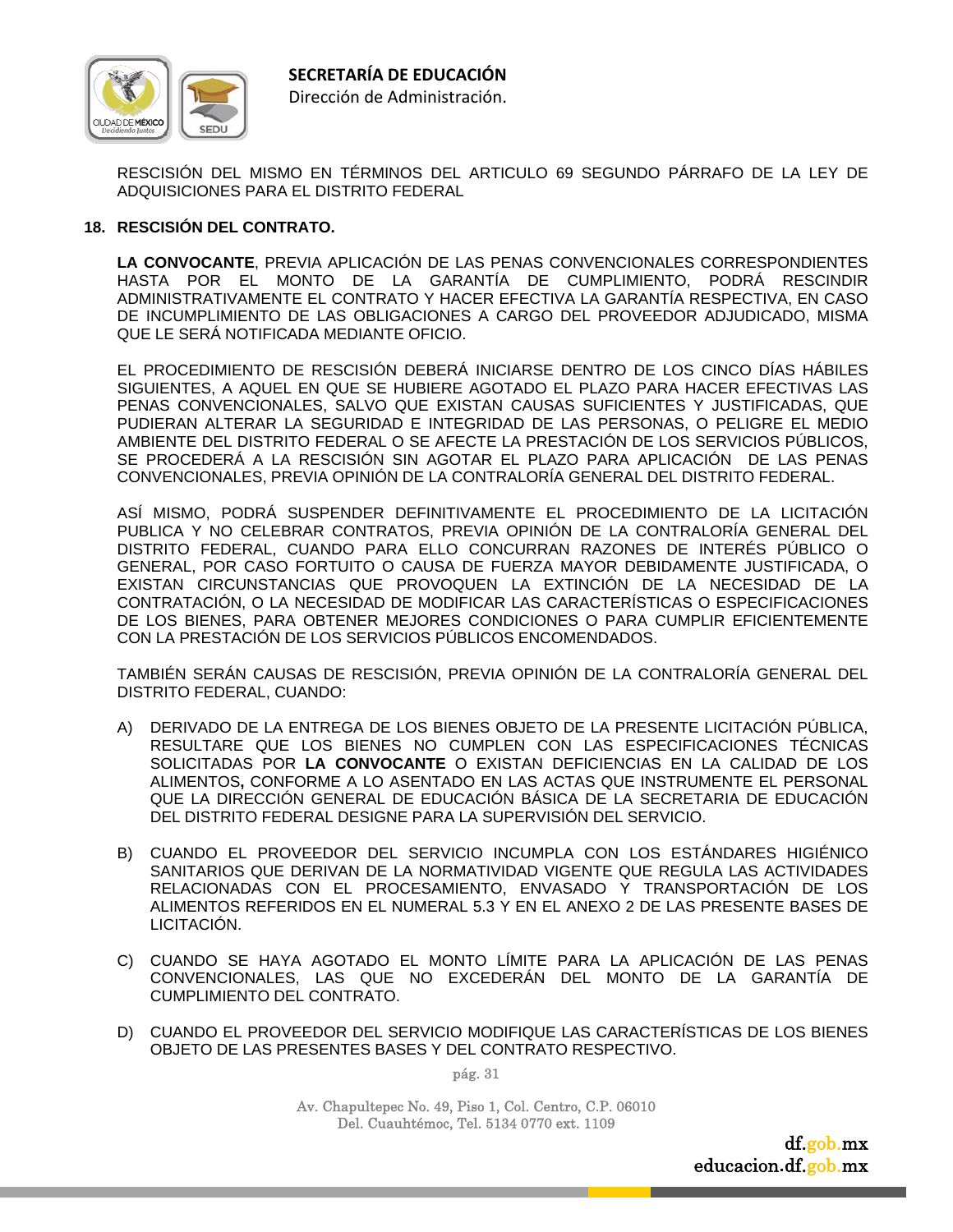

- E) CUANDO LAS AUTORIDADES FISCALES DETECTEN EL INCUMPLIMIENTO DE OBLIGACIONES FISCALES A CARGO DEL PROVEEDOR DEL SERVICIO, DE CONFORMIDAD CON LO DISPUESTO EN EL CÓDIGO FISCAL DEL DISTRITO FEDERAL.
- F) QUE EL PROVEEDOR DEL SERVICIO INTENTE POR CUALQUIER MEDIO EL COBRO DE ALGUNA COMISIÓN, CUOTA, CARGO U HONORARIO ADICIONAL Y QUE NO ESTÉ PACTADO EN EL CONTRATO RESPECTIVO.
- G) QUE EL PROVEEDOR DEL SERVICIO SE DECLARE EN QUIEBRA O SUSPENSIÓN DE PAGOS O HAGA CESIÓN EN FORMA TAL QUE PUEDAN AFECTAR LOS INTERESES DE **LA CONVOCANTE**.
- H) QUE EL PROVEEDOR DEL SERVICIO RECABE CONSTANCIA DE HABER ENTREGADO LOS BIENES A SATISFACCIÓN DE **LA CONVOCANTE**, SIN HABERLOS PROPORCIONADO EFECTIVAMENTE, HACIÉNDOLOS DEFICIENTES O INCOMPLETOS, INDEPENDIENTEMENTE DE LA RESPONSABILIDAD EN QUE INCURRAN LOS SERVIDORES PÚBLICOS QUE HAYAN INTERVENIDO.
- I) LAS DEMÁS QUE SEÑALA LA LEY DE ADQUISICIONES PARA EL DISTRITO FEDERAL Y SU REGLAMENTO.

 LOS DERECHOS Y OBLIGACIONES QUE SE DERIVEN DEL CONTRATO NO PODRÁN CEDERSE EN FORMA PARCIAL O TOTAL A FAVOR DE CUALESQUIERA OTRA PERSONA FÍSICA O MORAL, CON EXCEPCIÓN DE LOS DERECHOS DE COBRO, EN CUYO CASO, SE DEBERÁ CONTAR CON LA CONFORMIDAD PREVIA Y POR ESCRITO DE **LA CONVOCANTE**.

#### **19. INTERVENCIÓN DE LA CONTRALORÍA EN EL PROCEDIMIENTO**

 LA CONTRALORÍA PODRÁ INTERVENIR EN CUALQUIER ACTO QUE CONTRAVENGA LAS DISPOSICIONES DE LA LEY DE ADQUISICIONES PARA EL DISTRITO FEDERAL, DECLARANDO LA SUSPENSIÓN TEMPORAL O DEFINITIVA DEL PROCEDIMIENTO DE LICITACIÓN PUBLICA.

 EN CASO DE QUE LA CONTRALORÍA EN EL EJERCICIO DE SUS FUNCIONES DETECTE VIOLACIONES A LAS DISPOSICIONES DE ESTA LEY, PODRÁ INSTRUIR A **LA CONVOCANTE** QUE PROCEDA A DECLARAR LA SUSPENSIÓN TEMPORAL O LA TERMINACIÓN ANTICIPADA DE LOS CONTRATOS QUE DERIVEN DE ESTE PROCEDIMIENTO

#### **20. INCONFORMIDADES, CONTROVERSIAS Y SANCIONES.**

#### **20.1. INCONFORMIDADES.**

DE CONFORMIDAD CON EL ARTICULO 88 DE LA LEY DE ADQUISICIONES PARA EL DISTRITO FEDERAL, LOS INTERESADOS AFECTADOS POR CUALQUIER ACTO O RESOLUCIÓN EMITIDA POR LA CONVOCANTE EN LA PRESENTE LICITACIÓN, QUE CONTRAVENGA LAS DISPOSICIONES QUE RIGEN LA MATERIA OBJETO DE LA LEY DE ADQUISICIONES PARA EL DISTRITO FEDERAL PODRÁN INTERPONER EL RECURSO DE INCONFORMIDAD ANTE LA CONTRALORÍA GENERAL DEL DISTRITO FEDERAL, DENTRO DEL TÉRMINO DE 5 DÍAS HÁBILES CONTADOS A PARTIR DEL DÍA SIGUIENTE A LA NOTIFICACIÓN DEL ACTO O RESOLUCIÓN QUE SE RECURRA O QUE EL RECURRENTE TENGA CONOCIMIENTO DEL

pág. 32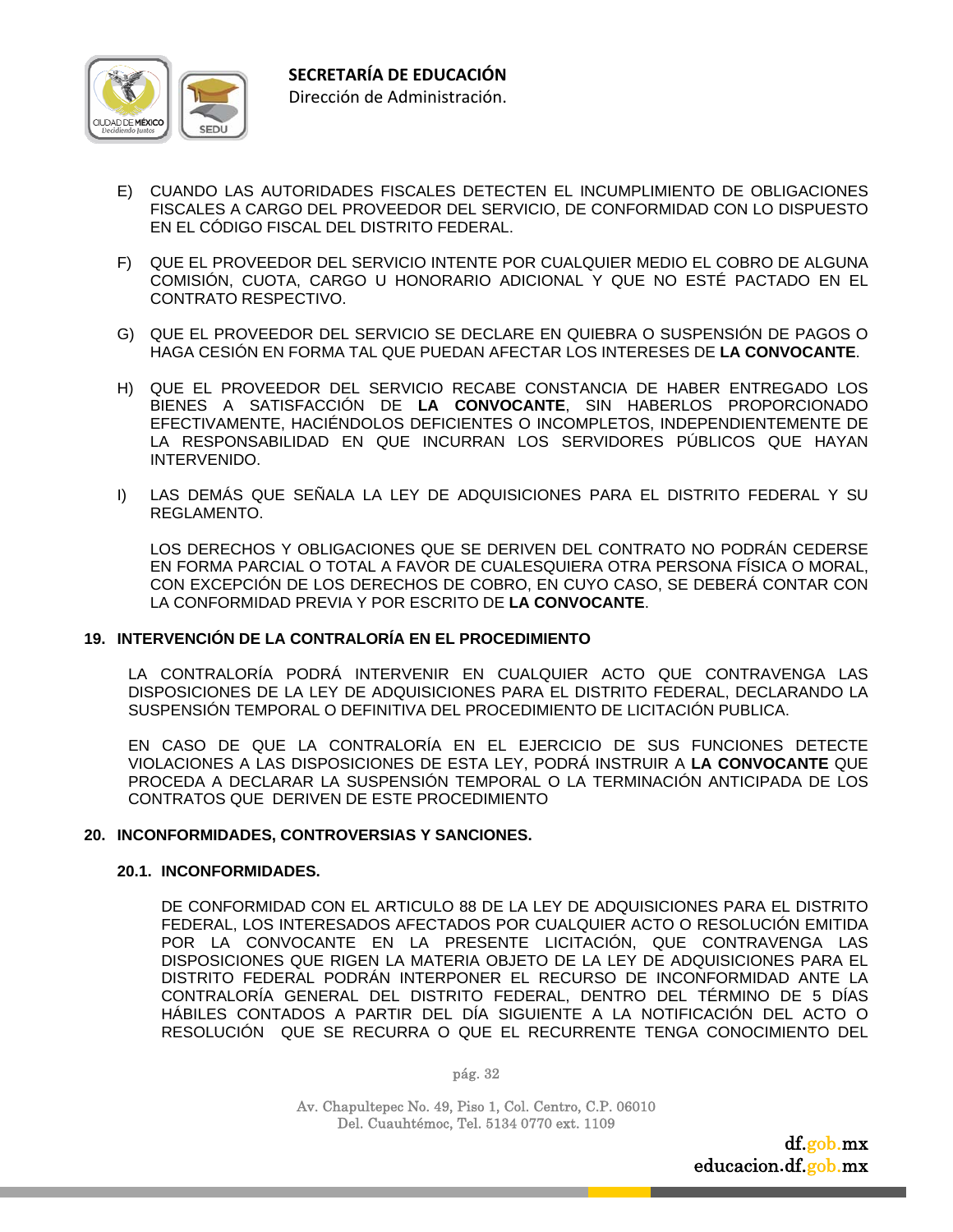

MISMO PARA LO CUAL DEBERÁ CUMPLIR LOS REQUISITOS QUE MARCA LA LEY DE PROCEDIMIENTO ADMINISTRATIVO DEL DISTRITO FEDERAL.

#### **20.2. CONTROVERSIAS.**

 LAS CONTROVERSIAS QUE SE SUSCITEN CON MOTIVO DE LA INTERPRETACIÓN O APLICACIÓN DE LA LEY DE ADQUISICIONES PARA EL DISTRITO FEDERAL O DE LOS CONTRATOS DE ADQUISICIÓN QUE SE DERIVEN DE ESTA LICITACIÓN, SERÁN RESUELTAS POR LOS TRIBUNALES COMPETENTES DEL DISTRITO FEDERAL.

#### **20.3. SANCIONES.**

#### **20.3.1. POR NO SOSTENER LAS PROPUESTAS**

 SE HARÁ EFECTIVA LA GARANTÍA DE FORMALIDAD DE LAS PROPUESTAS CUANDO EL LICITANTE RETIRE SU PROPUESTA UNA VEZ INICIADO EL ACTO DE PRESENTACIÓN Y APERTURA DEL SOBRE QUE CONTENGA LA DOCUMENTACIÓN LEGAL Y ADMINISTRATIVA, PROPUESTA TÉCNICA Y ECONÓMICA.

#### **20.3.2. POR NO FIRMAR EL CONTRATO.**

 SE HARÁ EFECTIVA LA GARANTÍA DE FORMALIDAD DE LAS PROPUESTAS CUANDO ADJUDICADO EL CONTRATO DE ADQUISICIÓN, POR CAUSAS IMPUTABLES A EL LICITANTE ADJUDICADO, NO SE FORMALICE EN EL TERMINO PREVISTO POR EL ARTICULO 59 DE LA LEY DE ADQUISICIONES PARA EL DISTRITO FEDERAL.

#### **21. NO NEGOCIACIÓN DE CONDICIONES**

NINGUNA DE LAS CONDICIONES CONTENIDAS EN ESTAS BASES PODRÁN SER NEGOCIADAS

#### **MÉXICO, DISTRITO FEDERAL A 10 DE FEBRERO DE 2014.**

#### **LIC. BERTHA MARÍA ELENA GÓMEZ CASTRO DIRECTORA DE ADMINISTRACIÓN**

pág. 33

Av. Chapultepec No. 49, Piso 1, Col. Centro, C.P. 06010 Del. Cuauhtémoc, Tel. 5134 0770 ext. 1109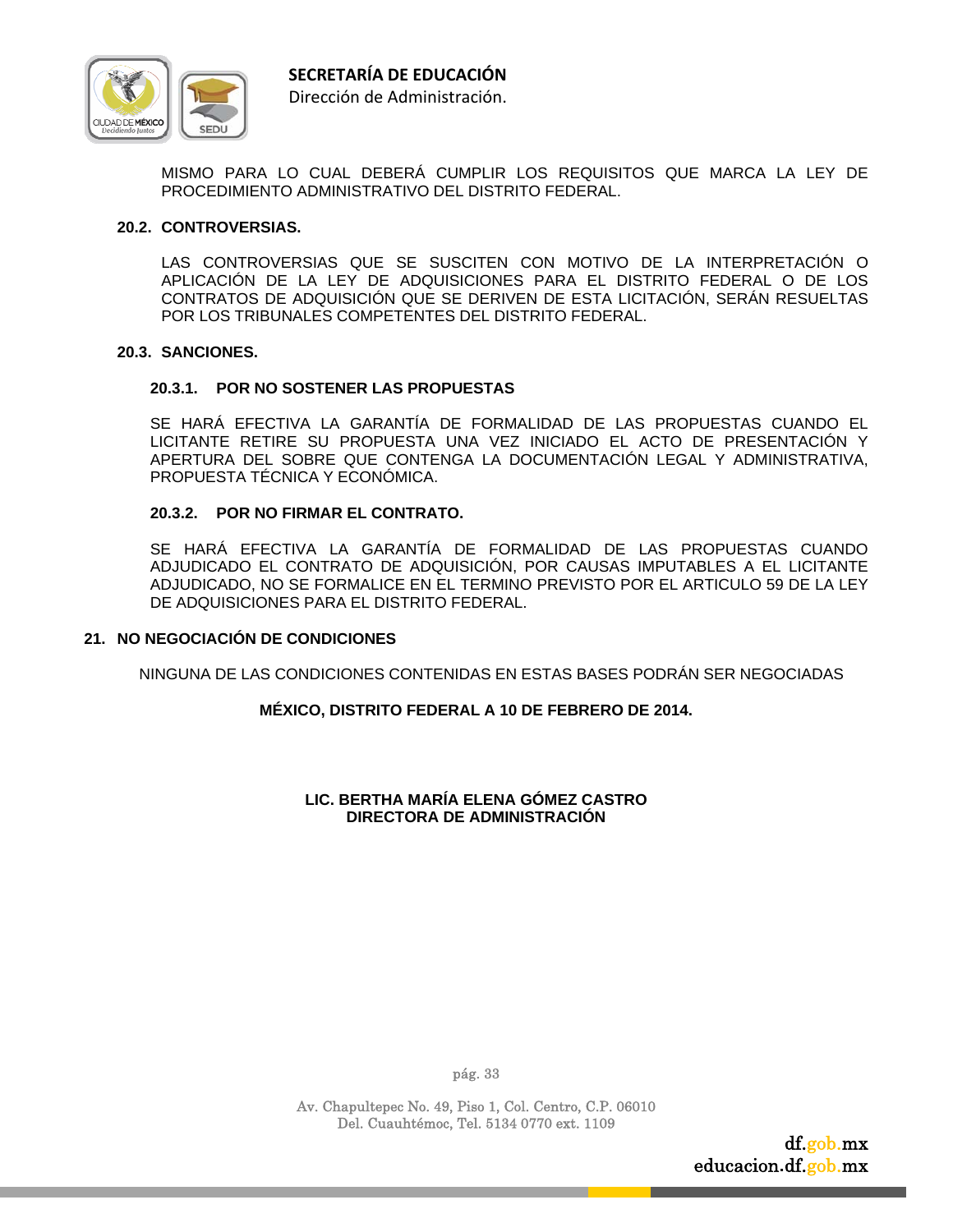

# **ANEXO 1**

| <b>PARTIDA</b> | <b>DESCRIPCIÓN</b>                                                                                                 | <b>UNIDAD</b><br>DE | <b>CANTIDAD DE</b><br><b>CHAROLAS</b> |               | <b>FUENTES A ADJUDICAR</b>  |                              |                               |
|----------------|--------------------------------------------------------------------------------------------------------------------|---------------------|---------------------------------------|---------------|-----------------------------|------------------------------|-------------------------------|
|                |                                                                                                                    | <b>MEDIDA</b>       | <b>MINIMO</b>                         | <b>MÁXIMO</b> | <b>UNA</b><br><b>FUENTE</b> | <b>DOS</b><br><b>FUENTES</b> | <b>TRES</b><br><b>FUENTES</b> |
|                | <b>DE</b><br><b>SUMINISTRO</b><br><b>ALIMENTOS</b><br>EN<br>84<br>ESCUELAS PRIMARIAS                               |                     |                                       |               | 55%<br>100%<br>45%          |                              | 37.89%                        |
| ÚNICA          | <b>DISTRITO</b><br>DEL.<br>FEDERAL EN CHAROLA<br><b>CON</b><br><b>GRADO</b>                                        | <b>CHAROLA</b>      | 163,680                               | 1,636,800     |                             |                              | 31.63%                        |
|                | <b>ALIMENTICIO</b><br><b>CON</b><br><b>RECICLABLE</b><br><b>TRES</b><br><b>DIVISIONES</b><br><b>TERMOSELLABLES</b> |                     |                                       |               |                             |                              | 30.48%                        |

pág. 34

Av. Chapultepec No. 49, Piso 1, Col. Centro, C.P. 06010 Del. Cuauhtémoc, Tel. 5134 0770 ext. 1109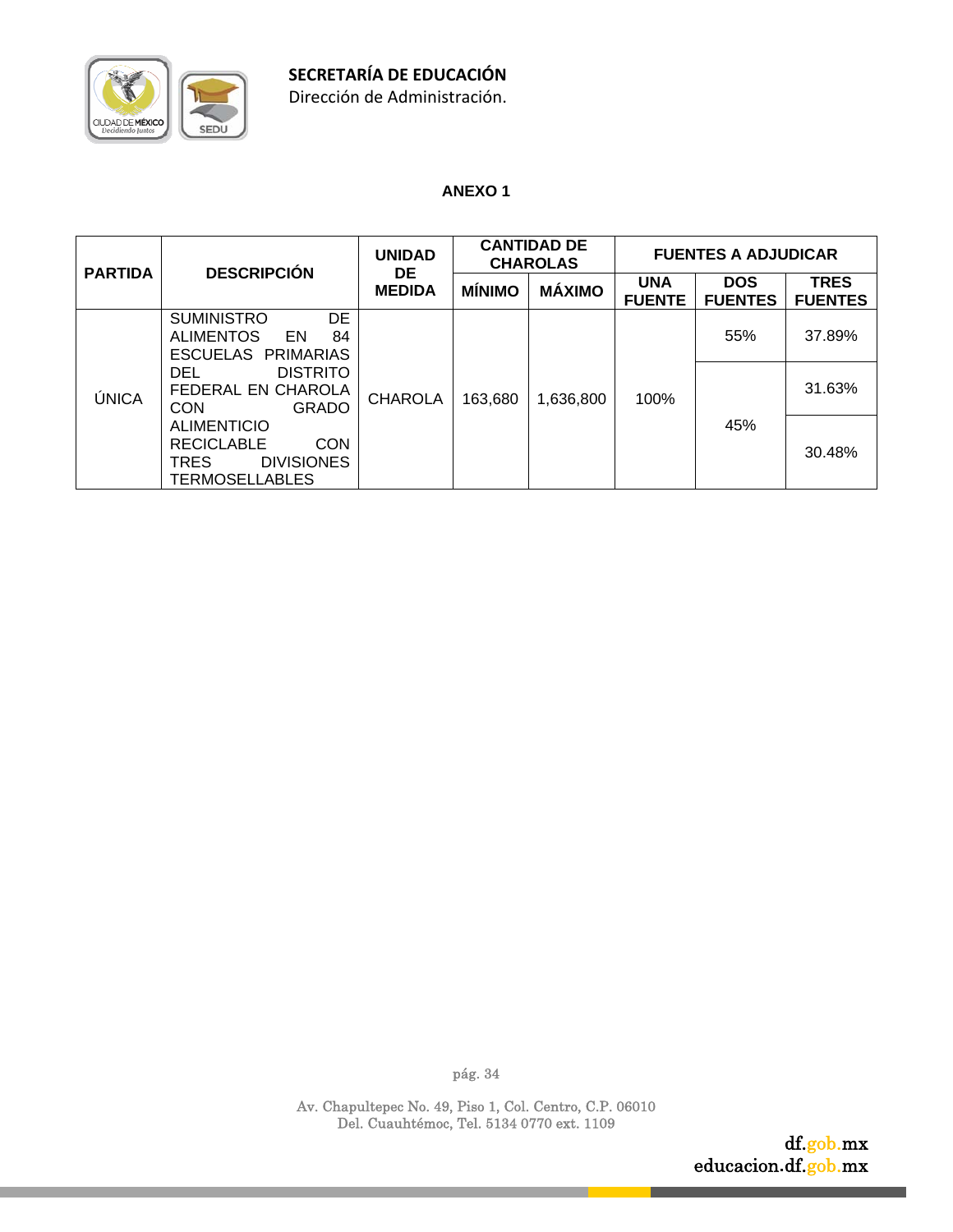

# **ANEXO 2**

# **ESPECIFICACIONES TÉCNICAS DEL SUMINISTRO**

#### **1. DE LA ELABORACIÓN.**

#### **1.1. DE LOS ALIMENTOS.**

LA SECRETARÍA DE EDUCACIÓN DEL DISTRITO FEDERAL A TRAVÉS DE LA DIRECCIÓN GENERAL DE EDUCACIÓN BÁSICA ENTREGARÁ AL PROVEEDOR ADJUDICADO, LOS DÍAS JUEVES DE CADA QUINCE DÍAS LOS MENÚS CON SUS RESPECTIVAS RECETAS QUE HABRÁ DE SERVIR LAS DOS SEMANAS SIGUIENTES A LAS DE LA ENTREGA. EL PROVEEDOR ADJUDICADO DEBERÁ MANIFESTAR POR ESCRITO, A LA DIRECCIÓN GENERAL DE EDUCACIÓN BÁSICA, EN UN PLAZO MÁXIMO DE 48 HORAS POSTERIORES A LA ENTREGA DE LOS MENUS Y RECETAS LA IMPOSIBILIDAD DE SERVIR ALGÚN MENÚ DE LOS SEÑALADOS, JUSTIFICANDO AMPLIAMENTE LAS RAZONES QUE LO IMPIDAN, EN EL ENTENDIDO QUE NO SERÁ ACEPTADO EL CAMBIO DEL MENÚ HASTA EN TANTO LA DIRECCIÓN GENERAL DE EDUCACIÓN BÁSICA SE LO AUTORICE POR ESCRITO.

LA SECRETARÍA DE EDUCACIÓN DEL DISTRITO FEDERAL A TRAVÉS DE LA DIRECCIÓN GENERAL DE EDUCACIÓN BÁSICA INFORMARÁ AL PROVEEDOR ADJUDICADO, LOS DÍAS JUEVES DE CADA SEMANA EL NÚMERO DE CHAROLAS A ENTREGAR EN CADA ESCUELA PARA LA SIGUIENTE SEMANA.

LA SECRETARÍA DE EDUCACIÓN DEL DISTRITO FEDERAL A TRAVÉS DE LA DIRECCIÓN GENERAL DE EDUCACIÓN BÁSICA PODRÁ REALIZAR MODIFICACIONES O CANCELACIONES DE LA CANTIDAD DEL NÚMERO DE CHAROLAS A ENTREGAR EN CADA ESCUELA PREFERENTEMENTE CON UN MÍNIMO DE 24 HORAS ANTES DE LA ENTREGA DEL SUMINISTRO, LO QUE DEBERÁ INFORMAR AL PROVEEDOR ADJUDICADO DE MANERA OFICIAL.

EL MENÚ QUE SE OFREZCA, DEBERÁ ESTAR INTEGRADO POR: SOPA AGUADA O SECA, PLATO FUERTE, GUARNICIÓN, FRUTA (POR PIEZA), AGUA NATURAL EMBOTELLADA, PAN, TORTILLA O GALLETAS DEPENDIENDO DEL PLATILLO FUERTE, EN EL ENTENDIDO DE QUE LAS RACIONES DEBERÁN TENER CARACTERÍSTICAS ORGANOLÉPTICAS ADECUADAS PARA SU CONSUMO EN ASPECTO, TEXTURA, COLOR, OLOR Y SABOR AGRADABLE.

EL PROVEEDOR ADJUDICADO DEBERÁ SERVIR LOS MENÚS ESTABLECIDOS POR LA SECRETARÍA DE EDUCACIÓN DEL DISTRITO FEDERAL, CON ESTRICTO APEGO A LAS RECETAS ENTREGADAS AL EFECTO. NO SE PODRÁ CONSIDERAR NINGUNA SUSTITUCIÓN NI EXCLUSIÓN.

EL PROVEEDOR DEBERÁ PROPORCIONAR PRODUCTOS DE ALTA CALIDAD Y DE MARCAS REGISTRADAS Y/O CERTIFICADAS, SIN CONSERVADORES NI ALIMENTOS CONGELADOS. TODOS LOS PRODUCTOS DEBERÁN SER FRESCOS Y NATURALES. LO QUE SERÁ SUPERVISADO POR PERSONAL AUTORIZADO POR LA SECRETARÍA DE EDUCACIÓN DEL DISTRITO FEDERAL A TRAVÉS DE LA DIRECCIÓN GENERAL DE EDUCACIÓN BÁSICA QUIEN TENDRÁ LA FACULTAD EN SU CASO, DE RECHAZAR ALIMENTOS CUYAS CONDICIONES ORGANOLÉPTICAS NO SEAN ACEPTABLES.

pág. 35

Av. Chapultepec No. 49, Piso 1, Col. Centro, C.P. 06010 Del. Cuauhtémoc, Tel. 5134 0770 ext. 1109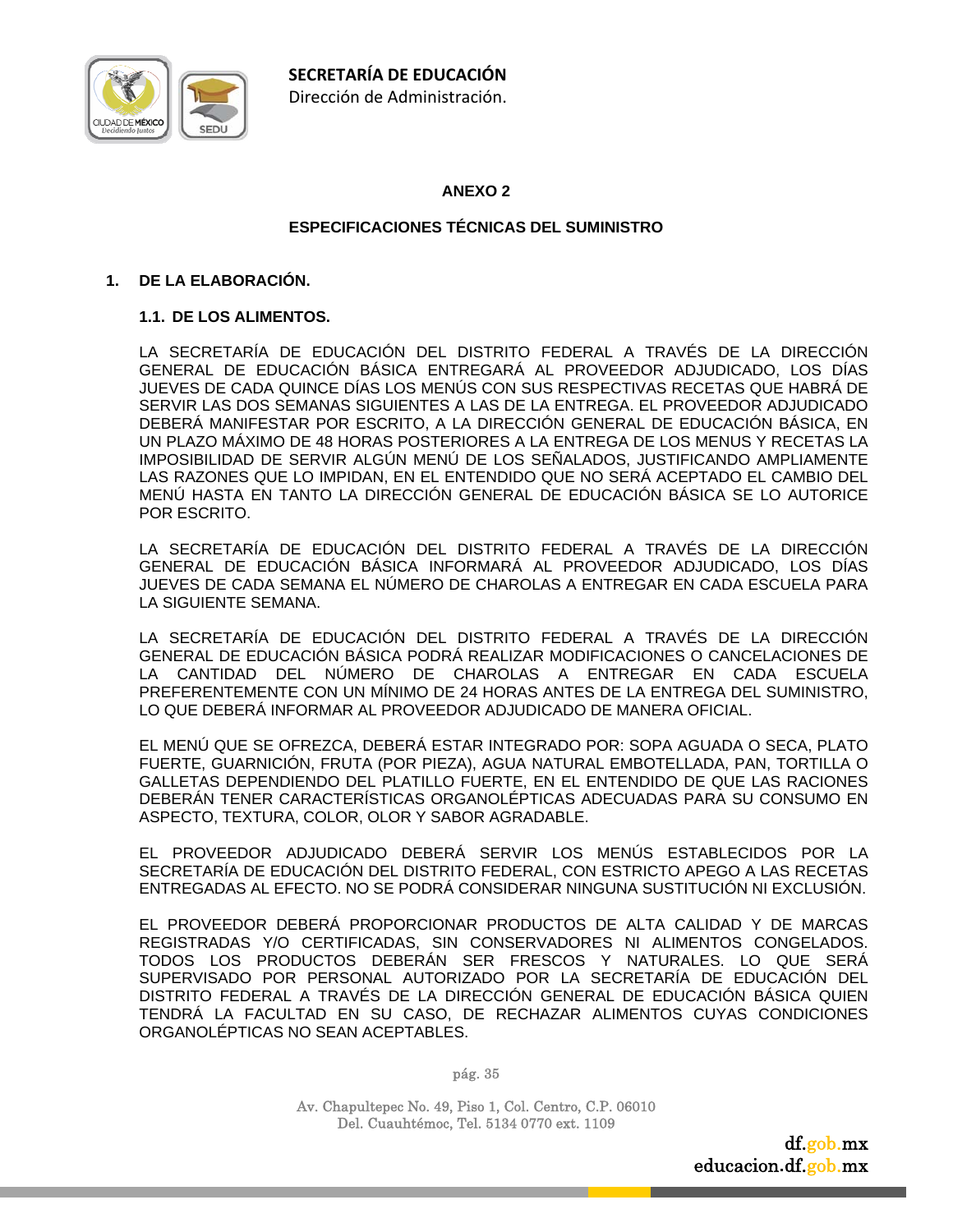

LA CALIDAD DE LAS MATERIAS PRIMAS, ASÍ COMO DE LAS CANTIDADES DEL PRODUCTO TERMINADO DEBERÁN APEGARSE A LOS GRAMAJES EN ALIMENTOS YA COCIDOS Y ESPECIFICACIONES TÉCNICAS DE LOS PRODUCTOS SOLICITADOS EN LOS MENÚS APROBADOS, LO QUE SERÁ SUPERVISADO POR EL PERSONAL AUTORIZADO POR LA SECRETARÍA DE EDUCACIÓN DEL DISTRITO FEDERAL A TRAVÉS DE LA DIRECCIÓN GENERAL DE EDUCACIÓN BÁSICA QUIÉN TENDRÁ LA FACULTAD DE SUPERVISAR TODO EL PROCESO DESDE LA RECEPCIÓN DE LOS INSUMOS, ALMACENAMIENTO, PROCESAMIENTO Y ELABORACIÓN DE LOS ALIMENTOS, ENVASADO, EMPACADO Y ETIQUETADO, TRANSPORTACIÓN, ENTREGA, DISTRIBUCIÓN Y LIMPIEZA, EN CUALQUIER MOMENTO SIN PREVIO AVISO.

EL PROVEEDOR ADJUDICADO DEBERÁ SUMINISTRAR EN CADA UNA DE LAS ESCUELAS UN STOCK SIN COSTO ALGUNO PARA LA CONVOCANTE QUE CONTENGA, CONFORME AL NÚMERO DE CHAROLAS SOLICITADAS PARA LA ESCUELA QUE SE TRATE: ENSALADA DE ATÚN EMBOLSADA DE FORMA INDIVIDUAL (170 G) CON CADUCIDAD MÍNIMA DE ENERO DEL 2015, DOS PAQUETES DE GALLETAS (30 G CADA UNA) CON CADUCIDAD MÍNIMA DE ENERO DEL 2015, BARRA DE CEREAL (50 G) CON CADUCIDAD MÍNIMA DE ENERO DEL 2015, AGUA EMBOTELLADA (DE POR LO MENOS 330 ML Y HASTA 600 ML) CON CADUCIDAD MÍNIMA DE ENERO DEL 2015, SERVILLETA (2 PIEZAS), CUCHARA Y PLATO DESECHABLE. ESTE STOCK SERÁ UTILIZADO ÚNICAMENTE EN CASO DE QUE POR ALGUNA RAZÓN EXTRAORDINARIA EL SUMINISTRO CONSIDERADO SUFRA ALGÚN INCONVENIENTE EN EL PROCESO DE TRANSPORTACIÓN O SI LAS CHAROLAS FUERAN RECHAZADAS, LO QUE DEBERÁ SER INFORMADO A LA DIRECCIÓN GENERAL DE EDUCACIÓN BÁSICA DE LA SECRETARÍA DE EDUCACIÓN DEL DISTRITO FEDERAL CUANDO MENOS CON 30 MINUTOS DE ANTICIPACIÓN.

SE PROHÍBE LA VENTA DE ALIMENTOS Y BEBIDAS.

EL PROVEDOR ADJUDICADO LLEVARÁ A CABO BIMESTRALMENTE, ANÁLISIS DE TIPO MICROBIOLÓGICO TANTO EN ALIMENTOS FRESCOS Y AGUA, COMO EN SUPERFICIES VIVAS Y NO VIVAS, MISMOS QUE SERÁN EFECTUADOS POR UN LABORATORIO ESPECIALIZADO Y AVALADO POR LA ENTIDAD MEXICANA DE ACREDITACIONES, A. C. (E.M.A.). LOS RESULTADOS DE LOS ANÁLISIS SE ENVIARÁN LOS PRIMEROS CINCO DÍAS HÁBILES DE CADA DOS MESES, A LA DIRECCIÓN GENERAL DE EDUCACIÓN BÁSICA DE LA SECRETARIA DE EDUCACIÓN DEL DISTRITO FEDERAL.

LA DIRECCIÓN GENERAL DE EDUCACIÓN BÁSICA DE LA SECRETARÍA DE EDUCACIÓN DEL DISTRITO FEDERAL PODRÁ SOLICITAR LOS ANÁLISIS ANTES DESCRITOS EN CASO DE QUE SE PRESENTE ALGÚN SUCESO RELACIONADO CON LOS BIENES ADQUIRIDOS O COMENSALES.

EL PROVEEDOR ADJUDICADO TOMARÁ MUESTRAS DIARIAS DE LOS PLATILLOS A SERVIR, MISMAS QUE SE OBLIGA A MANTENER COMO MÍNIMO TRES DÍAS, ETIQUETADAS Y CONGELADAS PARA SU CONSERVACIÓN. ESTAS MISMAS SERÁN UTILIZADAS EN CASO DE QUE OCURRA UNA INCIDENCIA, PUDIÉNDOSE SOLICITAR PARA ANALIZAR Y CONFIRMAR LA CALIDAD E INOCUIDAD DE LAS MISMAS.

### **1.2. DE LAS INSTALACIONES.**

LAS INSTALACIONES FÍSICAS DEBERÁN CUMPLIR CON LAS ESPECIFICACIONES QUE EVITEN LA CONTAMINACIÓN DE LAS MATERIAS PRIMAS, ALIMENTOS Y BEBIDAS. ASIMISMO DEBERÁN SER

pág. 36

Av. Chapultepec No. 49, Piso 1, Col. Centro, C.P. 06010 Del. Cuauhtémoc, Tel. 5134 0770 ext. 1109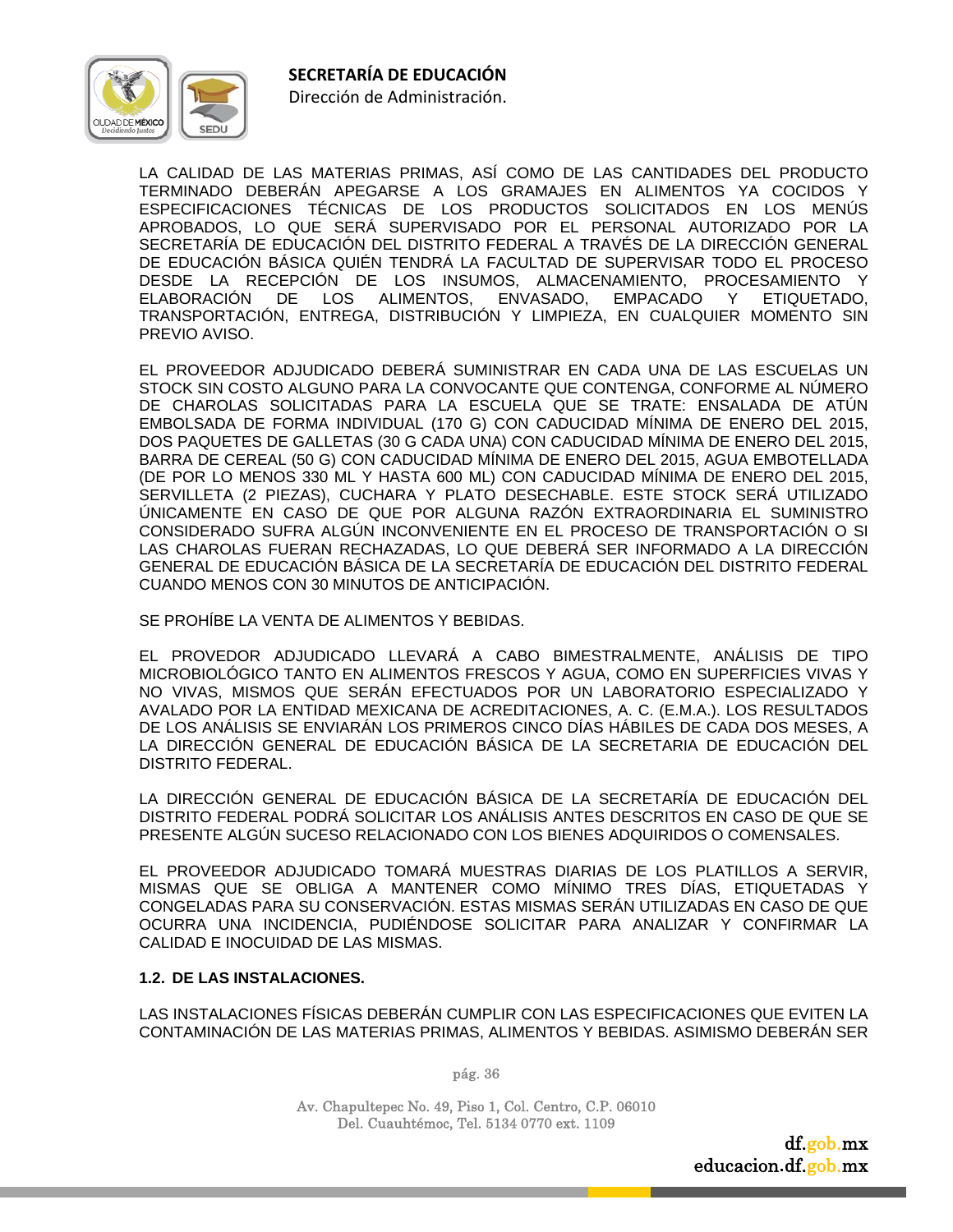

ADECUADOS PARA EL ALMACENAMIENTO, PRODUCCIÓN, ENVASADO Y TRANSPORTACIÓN DE ALIMENTOS PREPARADOS.

LA COCINA DEBERÁ DE CONTAR CON INSTALACIONES INDUSTRIALES DE ALTA PRODUCCIÓN DEBIDAMENTE EQUIPADAS.

RESPECTO AL USO DE DESINFECTANTES EL PROVEEDOR ADJUDICADO DEBERÁ CUMPLIR CON LO ESTABLECIDO POR LA COMISIÓN FEDERAL PARA LA PROTECCIÓN CONTRA RIESGOS SANITARIOS DE LA SECRETARÍA DE SALUD (COFEPRIS), PARA LO CUAL ENTREGARÁ CARTA EXPEDIDA POR LA EMPRESA QUE REALICE EL SERVICIO.

#### **1.3. DEL PERSONAL.**

EL PROVEEDOR ADJUDICADO DEBERÁ CONTAR CON EL PERSONAL CAPACITADO POR UN INSTRUCTOR CON EL REGISTRO VIGENTE ANTE LA SECRETARÍA DE TURISMO (SECTUR), EN APEGO A LA NOM-F-605-NORMEX 2004 SOBRE EL MANEJO HIGIÉNICO EN EL SERVICIO DE ALIMENTOS PREPARADOS PARA LA OBTENCIÓN DEL "DISTINTIVO H".

EL PERSONAL QUE PRESTE SUS SERVICIOS EN LA ELABORACIÓN Y PRODUCCIÓN DE ALIMENTOS COMO PARTE DEL PROVEEDOR ADJUDICADO TENDRÁ QUE ESTAR EN PERFECTO ESTADO DE SALUD, ASÍ MISMO DEBERÁ SOMETERSE CADA TRES MESES A EXÁMENES CLÍNICOS (COPROCULTIVO, COPRO PARASITOSCOPICO SERIE DE TRES Y EXUDADO FARÍNGEO) PARA CONFIRMAR QUE SON PERSONAS LIBRES DE ENFERMEDADES INFECTO-CONTAGIOSAS. LOS EXÁMENES CITADOS SERÁN CON CARGO AL PROVEEDOR ADJUDICADO Y LOS RESULTADOS SERÁN ENTREGADOS A LA DIRECCIÓN GENERAL DE EDUCACIÓN BÁSICA EN LA SECRETARÍA DE EDUCACIÓN DEL DISTRITO FEDERAL AL INICIO DE LA CONTRATACIÓN Y, POSTERIORMENTE, DENTRO DE LOS PRIMEROS CINCO DÍAS HÁBILES DE CADA TRES MESES. EN CUANTO AL PERSONAL QUE SE INCORPORE POSTERIORMENTE O EN SUSTITUCIÓN, LA EMPRESA SE OBLIGA A ENTREGAR LOS MISMOS EXÁMENES DE MANERA INMEDIATA A LA DIRECCIÓN GENERAL DE EDUACIÓN BÁSICA DE LA SECRETARÍA DE EDUCACIÓN DEL DISTRITO FEDEAL Y POSTERIORMENTE PASADOS TRES MESES.

EL PERSONAL DEBERÁ ESTAR CAPACITADO EN LA RECEPCIÓN, ALMACENAMIENTO, ELABORACIÓN, PRODUCCIÓN, ENVASADO Y RECALENTADO DE ALIMENTOS Y CON ELLO DESEMPEÑAR LAS FUNCIONES QUE SE LE ASIGNEN.

EL PERSONAL QUE ELABORE LOS ALIMENTOS DEBERÁ PORTAR UNIFORME DE LA EMPRESA (PANTALÓN Y FILIPINA), COFIA, MANDIL, CUBRE BOCA, CALZADO CERRADO QUE NO SEA TENIS Y GUANTES DE PLÁSTICO, ADEMÁS DEBERÁ ESTAR ASEADO Y TENER UÑAS CORTAS, LIMPIAS, SIN ESMALTE Y CABELLO RECOGIDO.

EL PERSONAL QUE DISTRIBUYA LOS ALIMENTOS COMO PARTE DEL PROVEEDOR ADJUDICADO TENDRÁ QUE ESTAR EN PERFECTO ESTADO DE SALUD FÍSICO, MENTAL Y LIBRE DE ADICCIONES, POR LO QUE DEBERÁ SOMETERSE A ANÁLISIS, A FIN DE OBTENER UN CERTIFICADO MÉDICO. ESTOS CORRERÁN A CARGO DEL PROVEEDOR ADJUDICADO Y LOS RESULTADOS SERÁN ENTREGADOS A LA DIRECCIÓN GENERAL DE EDUCACIÓN BÁSICA EN LA SECRETARÍA DE EDUCACIÓN DEL DISTRITO FEDERAL LOS PRIMEROS 5 DÍAS HÁBILES DE CADA DOS MESES, A PARTIR DE LA FECHA DE LA CONTRATACIÓN. SI EN ESE PLAZO SE CONTRATARA NUEVO PERSONAL, SE CONTARÁ CON CINCO DÍAS HÁBILES PARA PRESENTAR SU RESPECTIVO CERTIFICADO.

pág. 37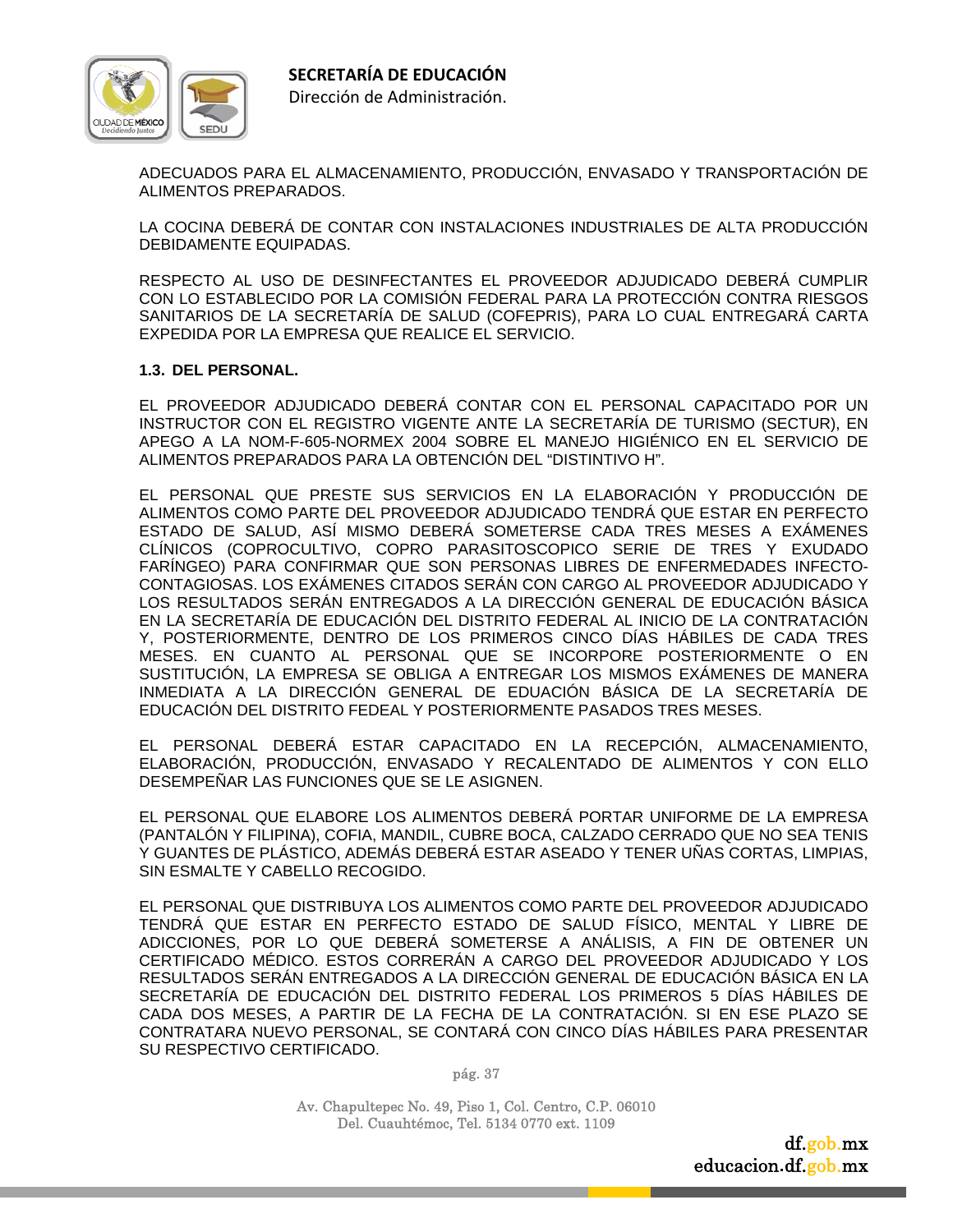

EL PERSONAL QUE ELABORE LOS ALIMENTOS DEBERÁ PORTAR DE MANERA IMPECABLE Y LIMPIA: UNIFORME DE LA EMPRESA (PANTALÓN Y FILIPINA), COFIA, MANDIL, CUBRE BOCA, CALZADO CERRADO QUE NO SEA TENIS Y GUANTES DE PLÁSTICO, ADEMÁS DEBERÁ ESTAR ASEADO Y TENER UÑAS CORTAS, LIMPIAS, SIN ESMALTE Y CABELLO RECOGIDO.

EL PERSONAL QUE DISTRIBUYA LOS ALIMENTOS DEBERÁ PORTAR DE MANERA IMPECABLE Y LIMPIA: UNIFORME (PANTALÓN Y FILIPINA) Y GAFETE DE LA EMPRESA, COFIA, MANDIL, CUBRE BOCA, CALZADO CERRADO QUE NO SEA TENIS Y GUANTES DE PLÁSTICO, ADEMÁS DEBERÁ ESTAR ASEADO Y TENER UÑAS CORTAS, LIMPIAS, SIN ESMALTE Y CABELLO RECOGIDO.

EL PERSONAL QUE TRANSPORTA LOS ALIMENTOS DEBERÁ ESTAR ASEADO Y PORTAR UNIFORME (PANTALÓN Y FILIPINA) Y GAFETE DE LA EMPRESA.

#### **2. DEL ENVASADO.**

#### **2.1 DE LAS CHAROLAS.**

LA CHAROLA DEBERÁ TENER LAS SIGUIENTES CARACTERÍSTICAS:

CHAROLA CON TRES DIVISIONES CON CAPACIDAD SUFICIENTE PARA CONTENER LA CANTIDAD DE ALIMENTOS SOLICITADOS EN LOS MENUS, LAS QUE DEBERÁN SER SIEMPRE LAS APROBADAS POR LA DIRECCIÓN GENERAL DE EDUCACIÓN BÁSICA EN LA SECRETARÍA DE EDUACIÓN DEL DISTRITO FEDERAL, TIPO SANITARIO ELABORADAS CON MATERIALES INOCUOS Y RESISTENTES A DISTINTAS ETAPAS DEL PROCESO, QUE NO REACCIONEN CON EL PRODUCTO O ALTEREN SUS CARACTERÍSTICAS FÍSICAS, QUÍMICAS, SENSORIALES O PRODUZCAN SUSTANCIAS TÓXICAS.

LA PELÍCULA SUPERIOR DEBERÁ SER GRADO ALIMENTICIO Y OFRECER LA PROTECCIÓN ADECUADA PARA IMPEDIR EL DETERIORO, DERRAME O CONTAMINACIÓN DE LOS ALIMENTOS, A LA VEZ QUE FACILITE SU MANIPULACIÓN, ALMACENAMIENTO, DISTRIBUCIÓN Y FÁCIL DESPRENDIMIENTO.

#### **2.2 DEL EMPAQUE Y ETIQUETADO.**

TODOS LOS ALIMENTOS ENVASADOS QUE SEAN SUMINISTRADOS DEBERÁN CUMPLIR CON LAS ESPECIFICACIONES SIGUIENTES: NOMBRE DE LA EMPRESA, CARACTERÍSTICAS DE ENVASE PRIMARIO, NÚMERO DE MENÚ, DESCRIPCIÓN DEL MENÚ, CONTENIDO NUTRICIONAL, FECHA Y HORA DE ELABORACIÓN, CONSUMO PREFERENTE, LEYENDA DE CONSERVACIÓN.

LAS PORCIONES DE TORTILLA DEBERÁN DISTRIBUIRSE DE MANERA INDIVIDUAL AL COMENSAL Y ENTREGARSE CALIENTES. SE MANTENDRÁN EN UN RECIPIENTE TÉRMICO PARA CONSERVAR SU TEMPERATURA HASTA QUE SE ENTREGUEN AL COMENSAL. LAS GALLETAS SE OFRECERÁN EN SU ENVOLTURA ORIGINAL.

LA FRUTA SE ENTREGARÁ LAVADA Y DESINFECTADA.

#### **3. DE LA DISTRIBUCIÓN.**

**3.1 DEL TRANSPORTE.** 

pág. 38

Av. Chapultepec No. 49, Piso 1, Col. Centro, C.P. 06010 Del. Cuauhtémoc, Tel. 5134 0770 ext. 1109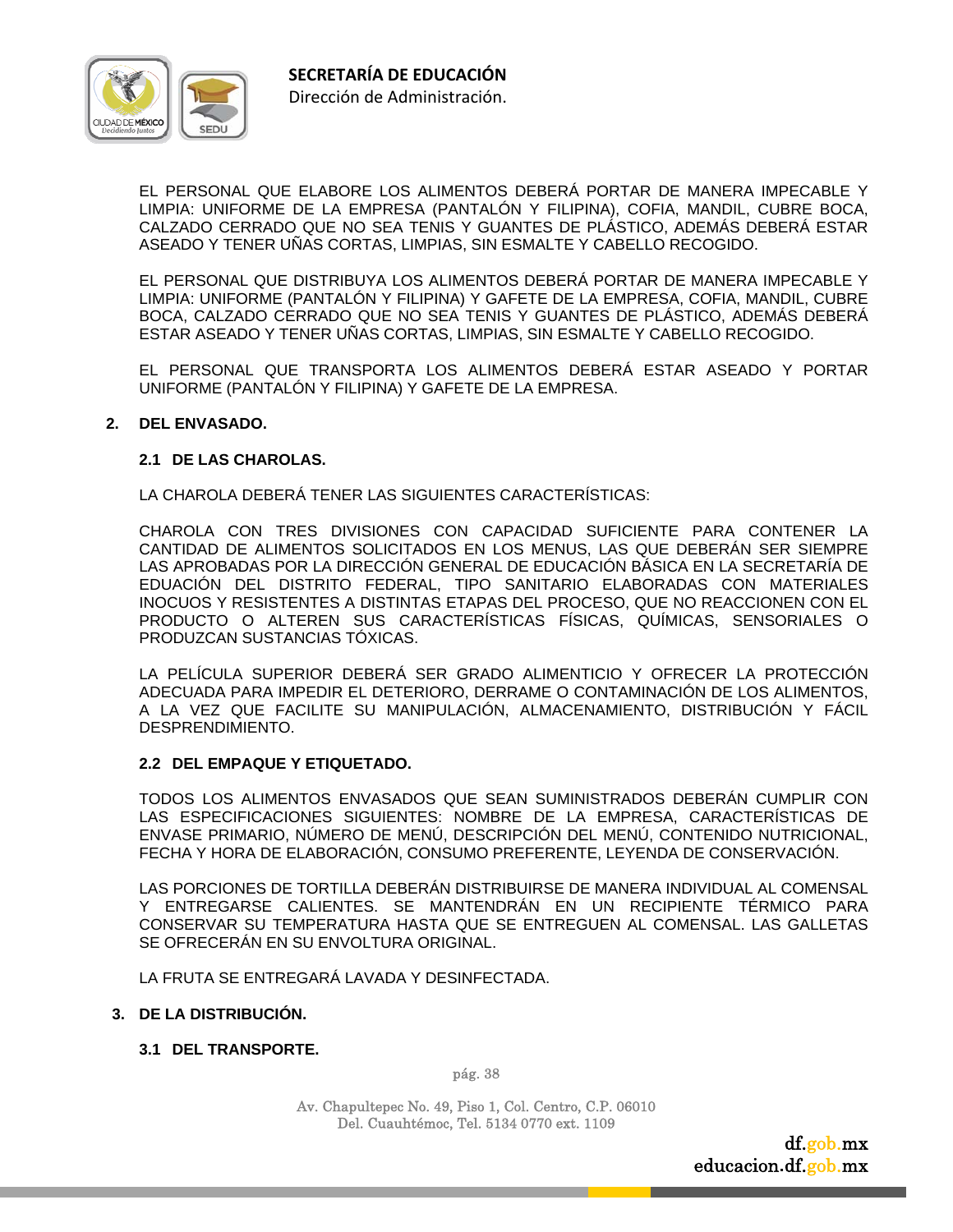

LA ANTIGÜEDAD DEL PARQUE VEHICULAR QUE SE DESTINARÁ PARA EL SUMINISTRO DE ALIMENTO, NO DEBERÁ SER MAYOR A 6 AÑOS Y DEBERÁ ESTAR EN BUENAS CONDICIONES.

EL VEHÍCULO O CONTENEDOR DE TRANSPORTE DE ALIMENTOS, SERÁ CERRADO CON O SIN AISLAMIENTO TÉRMICO.

QUEDA PROHIBIDO EL TRANSPORTE SIMULTÁNEO DE ALIMENTO Y RESIDUOS.

TODOS LOS VEHÍCULOS DEBERÁN ESTAR LIMPIOS, LIBRES DE FAUNA NOCIVA, TENER UN PROGRAMA DE FUMIGACIÓN PERIÓDICA. CONTAR CON UN FORMATO MENSUAL DONDE SE ESPECIFIQUE LA HORA Y MATERIALES DE LIMPIEZA UTILIZADOS Y NOMBRE Y FIRMA DEL RESPONSABLE DE REALIZAR LA LIMPIEZA.

LA TRANSPORTACIÓN Y ENTREGA DE LAS CHAROLAS SE REALIZARÁ SIEMPRE CON TECNOLOGÍA ISOTÉRMICA QUE PRESERVE LA TEMPERATURA DE LA COMIDA EN CONDICIONES DE HERMETICIDAD, DESDE LA SALIDA DE LA EMPRESA HASTA LA ENTREGA AL COMENSAL.

#### **4. DE LA ENTREGA.**

#### **4.1 DE LOS ALIMENTOS.**

LOS ALIMENTOS DEBERÁN LLEGAR Y OFRECERSE CALIENTES AL COMENSAL, O EN EL CASO DE SER ALIMENTOS FRÍOS DEBERÁN DE LLEGAR A MENOS DE 7º C.

EL AGUA NATURAL DEBE ABASTECERSE MEDIANTE BOTELLAS DE 350 ML. Y SERÁ A LIBRE CONSUMO.

EL PERSONAL DESIGNADO POR LA DIRECCIÓN GENERAL DE EDUCACIÓN BÁSICA DE LA SECRETARIA DE EDUCACIÓN DEL DISTRITO FEDERAL SUPERVISARÁ TODO EL PROCESO SEÑALADO, Y EN CUALQUIER MOMENTO RECHAZARÁ ALIMENTOS CUYAS CONDICIONES ORGANOLÉPTICAS NO CUMPLAN CON LAS ESPECIFICACIONES QUE SE DESCRIBEN EN ESTE ANEXO Y EN LAS NORMAS OFICIALES MEXICANAS QUE SE ESTABLECEN EN LAS PERESENTES BASES.

#### **4.2 DEL MONTAJE.**

EL PROVEEDOR ADJUDICADO DEBERÁ INSTALAR CON ANTELACIÓN AL SUMINISTRO, MESAS PLEGABLES RECTANGULARES CON SUPERFICIE DE POLIETILENO DE ALTA DENSIDAD (2.00 X .90 CM) Y SILLAS (10 POR CADA MESA), LAS CUALES NO TENDRÁN COSTO ALGUNO PARA LA SECRETARÍA DE EDUCACIÓN DEL DISTRITO FEDERAL.

LAS MESAS Y SILLAS DEBERÁN ESTAR LIMPIAS Y DESINFECTADAS ANTES Y DESPUÉS DEL SUMINISTRO.

UNA VEZ TERMINADO EL SUMINISTRO DE ALIMENTOS SE DEBERÁN DESMONTAR LAS MESAS Y SILLAS EN 30 MINUTOS MÁXIMO, DEJANDO LIMPIAS LAS ÁREAS UTILIZADAS Y COLOCANDO EL DESPERDICIO EN BOLSAS DE BASURA ORGÁNICA E INORGÁNICA, BIEN CERRADAS, QUE COLOCARÁN EN EL LUGAR QUE INDIQUE LA ESCUELA.

pág. 39

Av. Chapultepec No. 49, Piso 1, Col. Centro, C.P. 06010 Del. Cuauhtémoc, Tel. 5134 0770 ext. 1109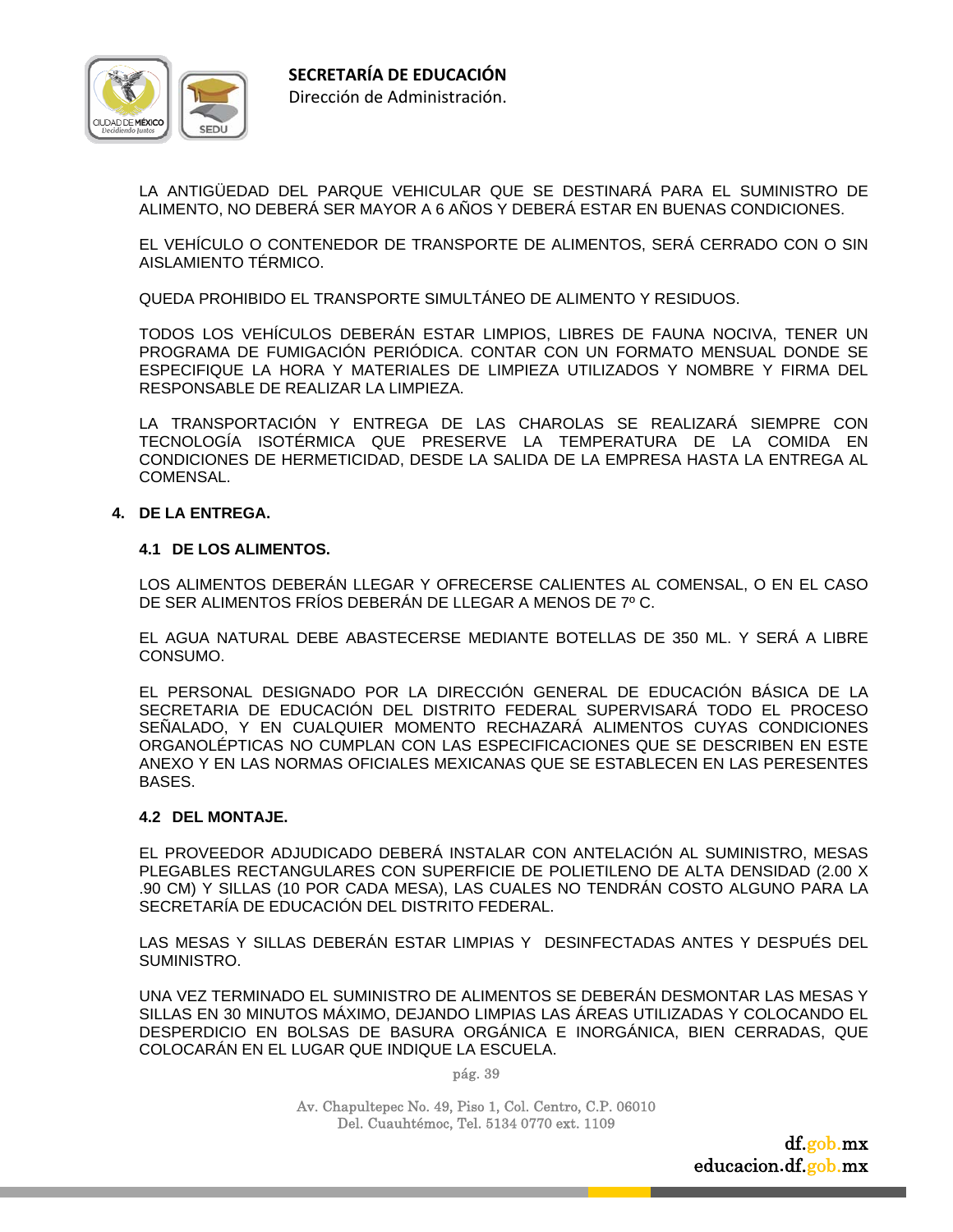

EL PROVEEDOR ADJUDICADO RESGUARDARÁ LAS MESAS Y SILLAS EN EL ESPACIO QUE EN CADA PLANTEL SE LE ASIGNE.

#### **4.3 DEL PERSONAL.**

EL PROVEEDOR ADJUDICADO DEBERÁ PONER A DISPOSICIÓN DE LA SECRETARÍA DE EDUCACIÓN DEL DISTRITO FEDERAL, LOS RECURSOS HUMANOS SUFICIENTES QUE GARANTICEN QUE LA PUESTA EN MESA DE LAS CHAROLAS SE REALICE EN UN MÁXIMO DE 15 MINUTOS DESPUÉS DE INICIADO EL SERVICIO.

EL PROVEEDOR ADJUDICADO DEBERÁ ENTREGAR CADA MES A LA DIRECCIÓN GENERAL DE EDUCACIÓN BÁSICA DE LA SECRETARIA DE EDUCACIÓN DEL DISTRITO FEDERAL, UNA LISTA INDICANDO EL NOMBRE COMPLETO DE LAS PERSONAS QUE ASIGNARÁ PARA EL SUMINISTRO DE ALIMENTOS, EN EL ENTENDIDO QUE SOLO INGRESARÁN A LA ESCUELA LAS PERSONAS QUE APAREZCAN EN LA LISTA MENCIONADA.

EL PROVEEDOR ADJUDICADO DEBERÁ ENTREGAR A LA DIRECCIÓN GENERAL DE EDUCACIÓN BÁSICA DE LA SECRETARIA DE EDUCACIÓN DEL DISTRITO FEDERAL, EL CERTIFICADO MÉDICO DE CADA UNA DE LAS PERSONAS INVOLUCRADAS CON EL SUMINISTRO DE ALIMENTOS, A FIN DE QUE SE CORROBORE EL ESTADO DE SALUD Y EN SU CASO SE CONFIRME QUE SE ENCUENTRAN LIBRES DE CUALQUIER ENFERMEDAD, TAL COMO SE INDICA EN EL NUMERAL 1.3

EL PROVEEDOR ADJUDICADO SE OBLIGA A DAR AVISO POR ESCRITO RESPECTO DE LAS BAJAS O ALTAS QUE SE DEN DURANTE EL SUMINISTRO DE ALIMENTOS, ASÍ MISMO EN CASO DE ALTA SE DEBERÁ ENTREGAR A LA DIRECCIÓN GENERAL DE EDUCACIÓN BÁSICA EN LA SECRETARÍA DE EDUCACIÓN DEL DISTRITO FEDERAL EL CERTIFICADO MÉDICO CORRESPONDIENTE.

EL PROVEEDOR ADJUDICADO DEBERÁ ASIGNAR UN RESPONSABLE PARA CADA PLANTEL, EL CUAL SE RESPONSABILIZARÁ DE LA OPERACIÓN, SUMINISTRO Y LIMPIEZA DEL ÁREA DESIGNADA PARA EL SUMINISTRO, CON FACULTADES SUFICIENTES PARA TOMAR DECISIONES Y RESOLVER LOS PROBLEMAS QUE SE PRESENTEN. DICHO RESPONSABLE TENDRÁ UNA RELACIÓN DIRECTA E INMEDIATA CON EL PERSONAL QUE DESIGNE LA DIRECCIÓN GENERAL DE EDUCACIÓN BÁSICA DE LA SECRETARIA DE EDUCACIÓN DEL DISTRITO FEDERAL, DEBIENDO CONTAR CON UN EQUIPO DE COMUNICACIÓN DIRECTO (CELULAR) Y PROPORCIONAR SU NÚMERO TELEFÓNICO.

EL RESPONSABLE DEL SUMINISTRO DEBERÁ LIMPIAR LAS MESAS Y SILLAS ANTES DE SER OCUPADAS Y DESPUÉS DE CONCLUIR EL SERVICIO, DEJANDO EL ÁREA LIMPIA, ASÍ COMO EL ASEO DE PISOS. DE IGUAL MANERA DEBERÁ RECOLECTAR LA BASURA EN CONTENEDORES O BOTES CLASIFICADOS EN ORGÁNICA E INORGÁNICA, SEPARÁNDOLA, ASÍ MISMO SE OBLIGA A PROPORCIONAR LAS BOLSAS SUFICIENTES.

EL PERSONAL DEBERÁ ESTAR CAPACITADO PARA DESEMPEÑAR LAS FUNCIONES QUE SE LE ASIGNEN.

EL PERSONAL QUE ELABORE LOS ALIMENTOS DEBERÁ PORTAR DE MANERA IMPECABLE Y LIMPIA: UNIFORME DE LA EMPRESA (PANTALÓN Y FILIPINA), COFIA, MANDIL, CUBRE BOCA,

pág. 40

Av. Chapultepec No. 49, Piso 1, Col. Centro, C.P. 06010 Del. Cuauhtémoc, Tel. 5134 0770 ext. 1109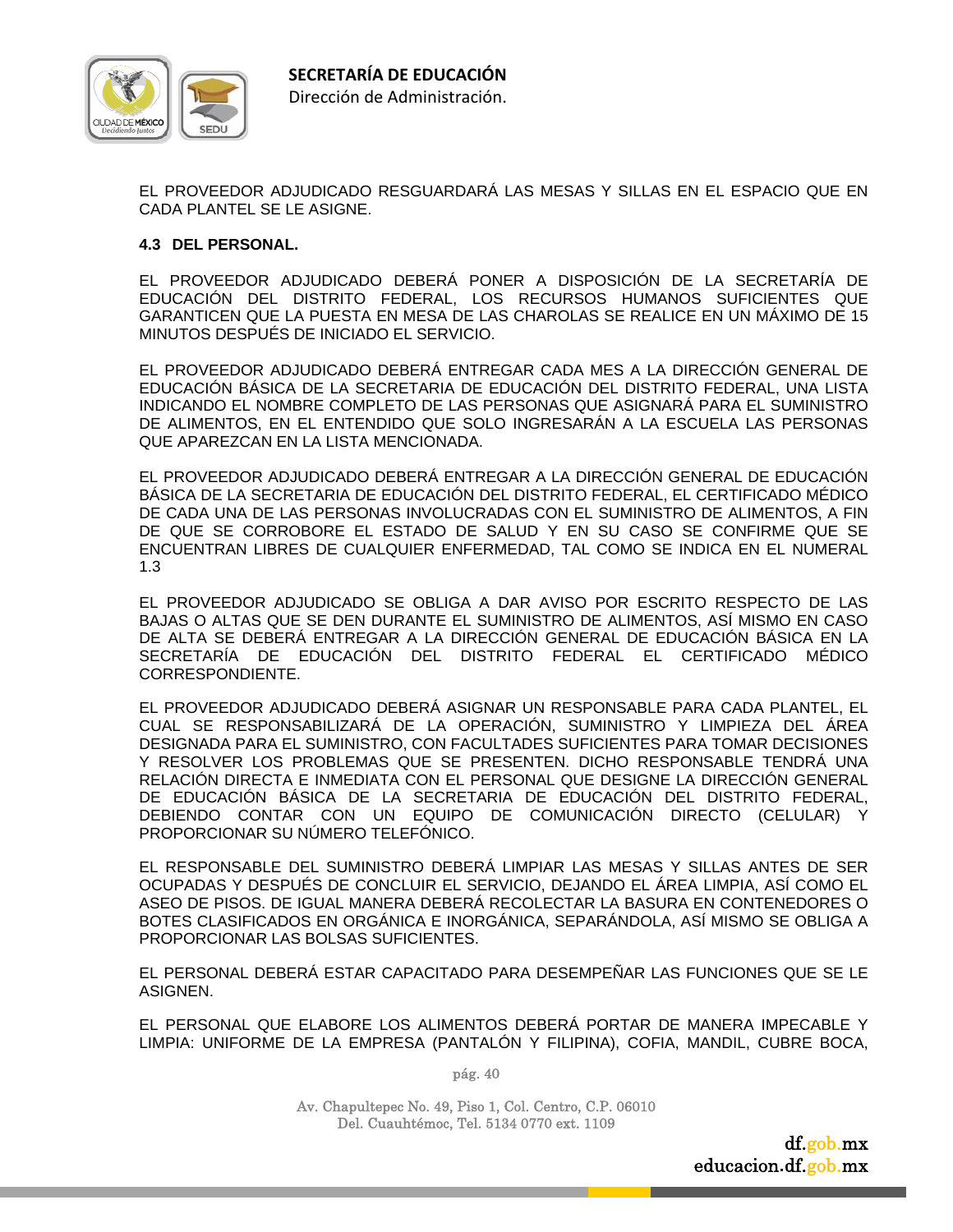

CALZADO CERRADO QUE NO SEA TENIS Y GUANTES DE PLÁSTICO, ADEMÁS DEBERÁ ESTAR ASEADO Y TENER UÑAS CORTAS, LIMPIAS, SIN ESMALTE Y CABELLO RECOGIDO.

EL PERSONAL QUE DISTRIBUYA LOS ALIMENTOS DEBERÁ PORTAR DE MANERA IMPECABLE Y LIMPIA: UNIFORME Y GAFETE DE LA EMPRESA (PANTALÓN Y FILIPINA), COFIA, MANDIL, CUBRE BOCA, CALZADO CERRADO QUE NO SEA TENIS Y GUANTES DE PLÁSTICO, ADEMÁS DEBERÁ ESTAR ASEADO Y TENER UÑAS CORTAS, LIMPIAS, SIN ESMALTE Y CABELLO RECOGIDO.

EL PERSONAL QUE TRANSPORTA LOS ALIMENTOS DEBERÁ PORTAR UNIFORME Y GAFETE DE LA EMPRESA (PANTALÓN Y FILIPINA), ASÍ COMO PRESENTARSE ASEADOS.

#### **5. RIESGOS**

EL PROVEEDOR ADJUDICADO RESPONDERÁ DE LOS DAÑOS Y PERJUICIOS QUE PUDIERAN ORIGINARSE CON MOTIVO DE CUALQUIER SINIESTRO, OCASIONADO POR EL PERSONAL A SU SERVICIO, SEA POR NEGLIGENCIA O POR LA INADECUADA OPERACIÓN DEL EQUIPO QUE SE ENCUENTRE INSTALADO EN LAS ÁREAS DE LA ESCUELA.

LA EMPRESA ADJUDICADA ASUME ANTE LAS AUTORIDADES LA RESPONSABILIDAD DEL BUEN MANEJO HIGIÉNICO DE LOS ALIMENTOS, ASÍ COMO DE LAS EVENTUALIDADES QUE SE SUSCITEN EN LA PREPARACIÓN DE ALIMENTOS Y SUMINISTRO QUE AFECTEN LA SALUD O LA SEGURIDAD DE LOS COMENSALES O DE LAS INSTALACIONES, IGUALMENTE POR DAÑOS Y PERJUICIOS QUE PUDIERAN ORIGINARSE CON MOTIVO DE CUALQUIER SINIESTRO, OCASIONADO POR EL PERSONAL DE LA EMPRESA QUE BRINDA EL SERVICIO.

LA EMPRESA ADJUDICADA SERÁ, ANTE LAS AUTORIDADES, LA ÚNICA RESPONSABLE DEL BUEN MANEJO DE LA CALIDAD E HIGIENE DE LOS ALIMENTOS, DE LOS PRODUCTOS QUE SE UTILICEN PARA SU DESINFECCIÓN, ASÍ COMO DE LA LIMPIEZA Y PRODUCTOS PARA FUMIGAR QUE AFECTEN LA SALUD O SEGURIDAD DE LOS COMENSALES.

pág. 41

Av. Chapultepec No. 49, Piso 1, Col. Centro, C.P. 06010 Del. Cuauhtémoc, Tel. 5134 0770 ext. 1109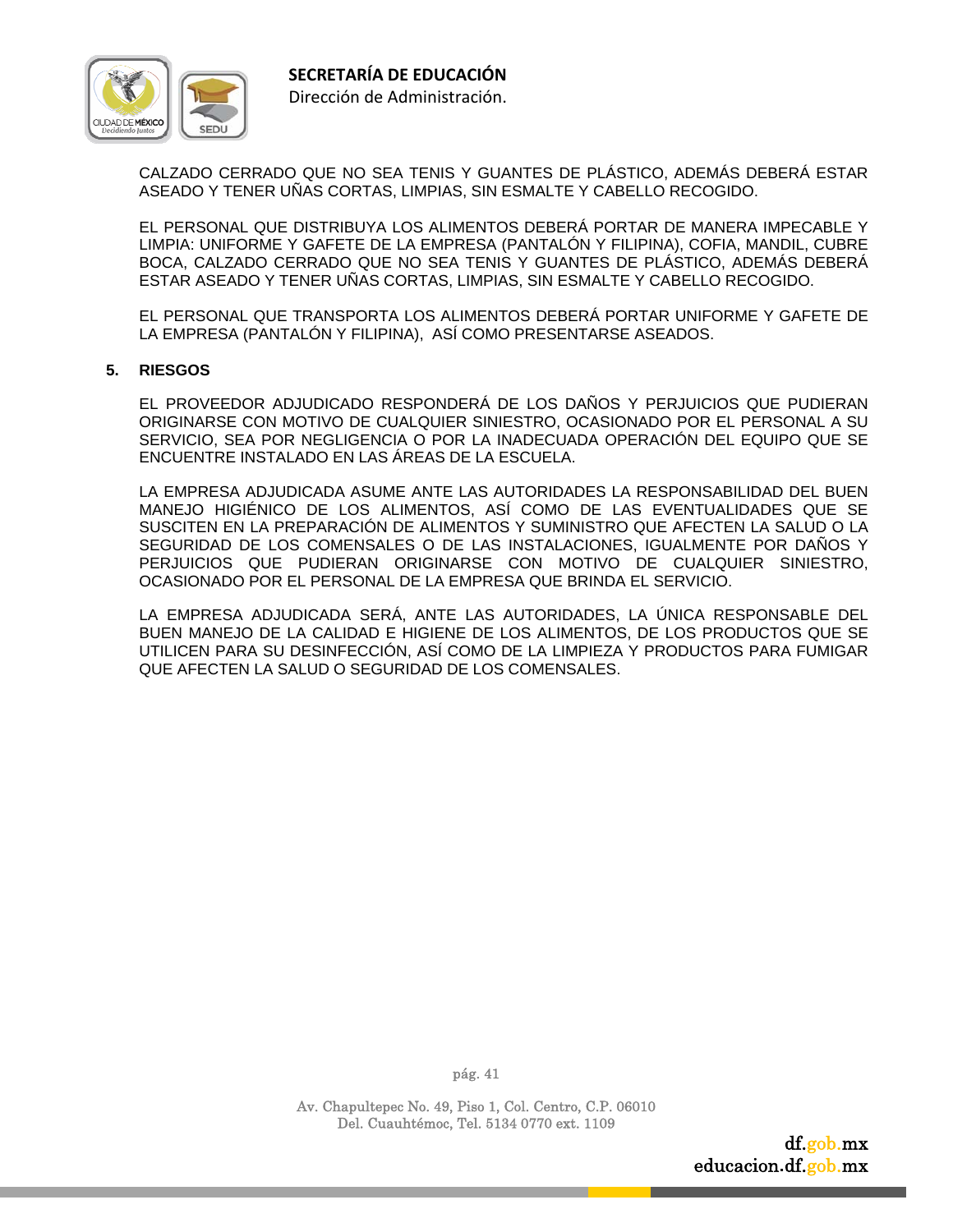

# **ANEXO 3 CALENDARIO ESCOLAR**





# **CALENDARIO ESCOLAR** 2013-2014

Vigente para las escuelas públicas y particulares incorporadas al Sistema Educativo Nacional en los Estados Unidos Mexicanos

| <b>AGOSTO 2013</b><br>D L M M J V S<br>2 <sup>3</sup><br>6 7 8 9 10<br>11 12 13 14 15 16 17<br>18 19 20 21 22 23 24<br>25 26 27 28 29 30 31<br><b>SEPTIEMBRE 2013</b><br>D L M M J V S<br>$1\quad 2$<br>3 4 5 6 7<br>10 11 12 13 14<br>8 9 | <b>NOVIEMBRE 2013</b><br>D L M M J V S<br>$1$ $\odot$<br>3 4 5 6 7 8 9<br>10 11 12 13 14 15 16<br>17 18 19 20 21 22 23<br>24 25 26 27 28 29 30<br>DICIEMBRE 2013<br>D L M M J V S<br>$1\ 2\ 3\ 4\ 5\ 6\ 7$<br>8 9 10 11 12 13 14 | <b>FEBRERO 2014</b><br>D L M M J V S<br>$2 \bigcirc 4 \bigcirc 6 \bigcirc 8$<br>9 10 11 12 13 14 15<br>16 17 18 19 20 21 22<br>23 24 25 26 27 28<br><b>MARZO 2014</b><br>D L M M J V S<br>$\mathbf{1}$<br>2 3 4 5 6 7 8 | <b>MAYO 2014</b><br>D L M M J V S<br>O<br>$2 \quad 3$<br>4 6 7 8 9 10<br>11 12 13 14 15 16 17<br>18 19 20 21 22 23 24<br>25 26 27 28 29 30 31<br><b>JUNIO 2014</b><br>D L M M J V S<br>$1\ 2\ 3\ 4\ 5\ 6\ 7$<br>8 9 10 11 12 13 14 |                                                                            |
|--------------------------------------------------------------------------------------------------------------------------------------------------------------------------------------------------------------------------------------------|----------------------------------------------------------------------------------------------------------------------------------------------------------------------------------------------------------------------------------|-------------------------------------------------------------------------------------------------------------------------------------------------------------------------------------------------------------------------|------------------------------------------------------------------------------------------------------------------------------------------------------------------------------------------------------------------------------------|----------------------------------------------------------------------------|
| 15 (6 17 18 19 20 21<br>22 23 24 25 26 27 28                                                                                                                                                                                               | 15 16 17 18 19 20 21<br>22 23 24 25 26 27 28                                                                                                                                                                                     | 9 10 11 12 13 14 15<br>16 18 19 20 21 22                                                                                                                                                                                | 15 16 17 18 19 20 21<br>22 23 24 25 26 27 28                                                                                                                                                                                       |                                                                            |
| 29 30                                                                                                                                                                                                                                      | 29 30 31                                                                                                                                                                                                                         | 23 24 25 26 27 28 29<br>30 31                                                                                                                                                                                           | 29 30                                                                                                                                                                                                                              |                                                                            |
| <b>OCTUBRE 2013</b><br>D L M M J V S                                                                                                                                                                                                       | <b>ENERO 2014</b><br>D L M M J V S                                                                                                                                                                                               | <b>ABRIL 2014</b><br>D L M M J V S                                                                                                                                                                                      | <b>JULIO 2014</b><br>D L M M J V S                                                                                                                                                                                                 |                                                                            |
| $1 \quad 2 \quad 3 \quad 4 \quad 5$                                                                                                                                                                                                        | 1 2 3 4                                                                                                                                                                                                                          | $1 \quad 2 \quad 3 \quad 4 \quad 5$                                                                                                                                                                                     | $1 \quad 2 \quad 3 \quad 4 \quad 5$                                                                                                                                                                                                |                                                                            |
| 6 7 8 9 10 11 12                                                                                                                                                                                                                           | 5 6 7 8 9 10 11                                                                                                                                                                                                                  | 6 7 8 9 10 11 12                                                                                                                                                                                                        | 6 7 8 9 10 11 12                                                                                                                                                                                                                   |                                                                            |
| 13 14 15 16 17 18 19<br>20 21 22 23 24 25 26                                                                                                                                                                                               | 12    13    14    15    16    17    18<br>19 20 21 22 23 24 25                                                                                                                                                                   | 13 14 15 16 17 18 19<br>20 21 22 23 24 25 26                                                                                                                                                                            | 13 14 15 16 17 18 19<br>20 21 22 23 24 25 26                                                                                                                                                                                       |                                                                            |
| 27 28 29 30 31                                                                                                                                                                                                                             | 26 27 28 29 30 31                                                                                                                                                                                                                | 27 28 29 30                                                                                                                                                                                                             | 27  28  29  30  31                                                                                                                                                                                                                 | "La Patria", Pintor: Jorge González Camarena                               |
|                                                                                                                                                                                                                                            |                                                                                                                                                                                                                                  |                                                                                                                                                                                                                         |                                                                                                                                                                                                                                    | "2013, Año de la Lealtad Institucional y Centenario del Ejército Mexicano" |
| <b>INICIO DE CURSOS</b>                                                                                                                                                                                                                    | <b>16 DE SEPTIEMBRE</b><br>Aniversario de la iniciación<br>de la Independencia Nacional                                                                                                                                          |                                                                                                                                                                                                                         |                                                                                                                                                                                                                                    |                                                                            |
| IN DE CURSOS                                                                                                                                                                                                                               | <b>2 DE NOVIEMBRE</b><br>Commemoración tradicions                                                                                                                                                                                |                                                                                                                                                                                                                         |                                                                                                                                                                                                                                    |                                                                            |
| SUSPENSIÓN DE<br>LABORES DOCENTES                                                                                                                                                                                                          | <b>20 DE NOVIEMBRE</b><br>Aniversario de la iniciación<br>de la Revolución Mexicana                                                                                                                                              |                                                                                                                                                                                                                         |                                                                                                                                                                                                                                    |                                                                            |
| <b>RECESO DE CLASES</b>                                                                                                                                                                                                                    | <b>25 DE DICIEMBRE</b><br>Commemoración tradicional                                                                                                                                                                              |                                                                                                                                                                                                                         |                                                                                                                                                                                                                                    |                                                                            |
| CONSEJO TÉCNICO ESCOLAR                                                                                                                                                                                                                    | <b>1 DE INFRO</b><br>Commemoración tradicional                                                                                                                                                                                   |                                                                                                                                                                                                                         |                                                                                                                                                                                                                                    |                                                                            |
| SEMANA NACIONAL DE EVALUACIÓN                                                                                                                                                                                                              | <b>S DE FEBRERO</b><br>Aniversario de la promulgación de la Constitución<br>Política de los Estados Unidos Mescursos                                                                                                             |                                                                                                                                                                                                                         |                                                                                                                                                                                                                                    |                                                                            |
| <b>VACACIONES</b>                                                                                                                                                                                                                          | 21 DE MARZO<br>Aniversario del natalido<br>de Don Benite Juánez                                                                                                                                                                  |                                                                                                                                                                                                                         |                                                                                                                                                                                                                                    |                                                                            |
|                                                                                                                                                                                                                                            | <b>1 DE MATO</b><br>Dia del Trabajo                                                                                                                                                                                              |                                                                                                                                                                                                                         |                                                                                                                                                                                                                                    |                                                                            |
| SOLICITUDES DE PREINSCRIPCIÓN<br>A PREESCOLAR, PRIMER GRADO DE<br>PRIMARIA Y PRIMER GRADO DE                                                                                                                                               | <b>S DE MATO</b><br>Aniversario de la Batalla de Puebla                                                                                                                                                                          |                                                                                                                                                                                                                         |                                                                                                                                                                                                                                    |                                                                            |
| SECUNDARIA PARA EL CICLO<br><b>ESCOLAR 2013-2014</b>                                                                                                                                                                                       | <b>15 DE MAYO</b><br>Dla del Maestro                                                                                                                                                                                             |                                                                                                                                                                                                                         | LIC. EMILIO CHUAYFFET CHEMOR                                                                                                                                                                                                       |                                                                            |

LIC. EMMO CHUAYFFET CHEMOR<br>Secretario de Educación Pública

www.sep.gob.mx

pág. 42

Av. Chapultepec No. 49, Piso 1, Col. Centro, C.P. 06010 Del. Cuauhtémoc, Tel. 5134 0770 ext. 1109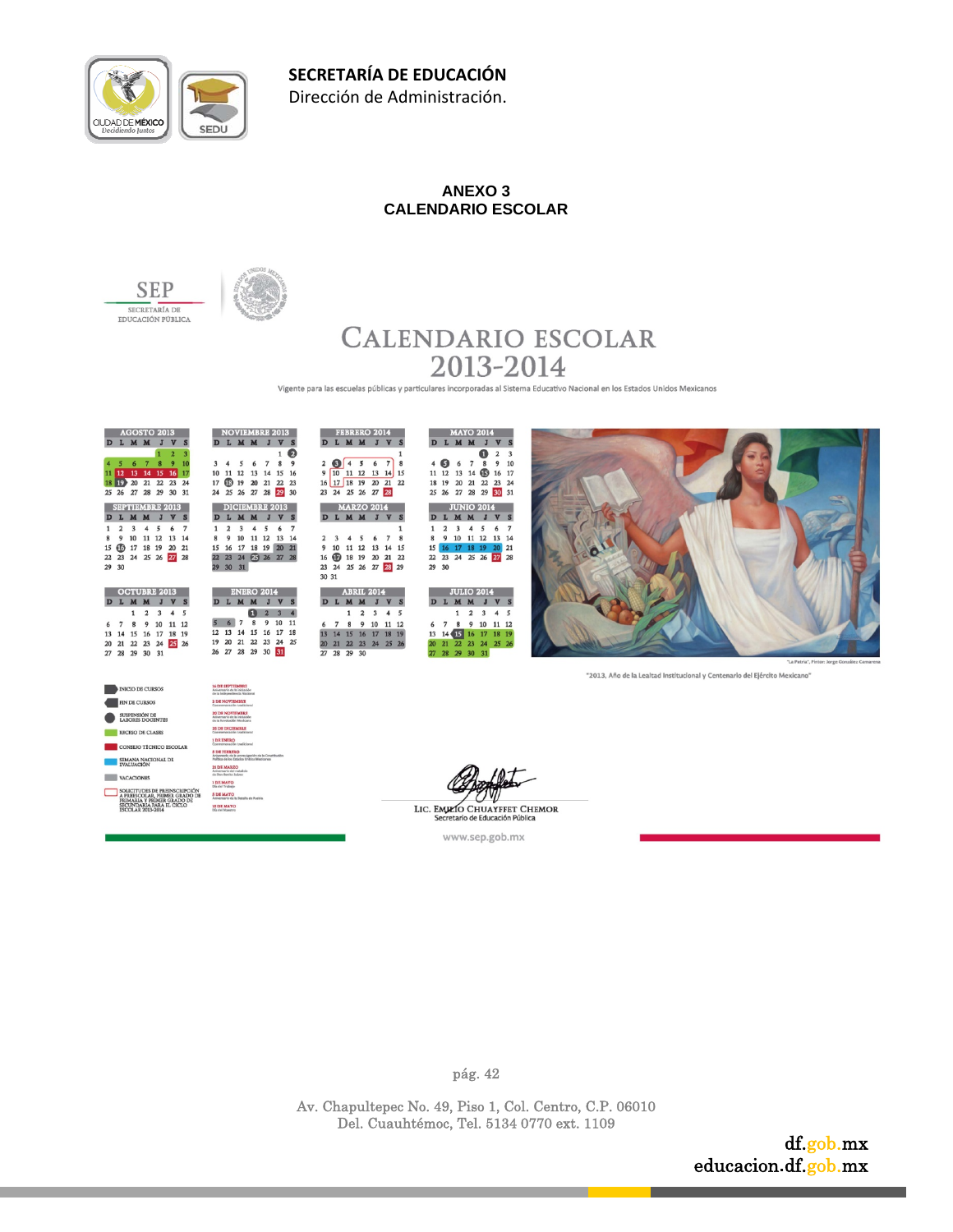

#### **ANEXO 4 DOMICILIO DE LAS ESCUELAS**

| No.            | <b>DELEGACIÓN</b>    | <b>CENTRO EDUCATIVO</b>                       | <b>DOMICILIO</b>                 | <b>COLONIA</b>                        | <b>CANTIDAD MÁXIMA A</b><br><b>SUMINISTRAR POR</b><br><b>PLANTEL</b> |
|----------------|----------------------|-----------------------------------------------|----------------------------------|---------------------------------------|----------------------------------------------------------------------|
| -1             | ÁLVARO OBREGÓN       | ADOLFO RUIZ CORTINES                          | <b>BENITO JUAREZ NO 118</b>      | <b>BARRIO NORTE</b>                   | 331                                                                  |
| $\overline{2}$ | ÁLVARO OBREGÓN       | JOSEFINA RODRÍGUEZ SOLÍS<br><b>GUDIĐO</b>     | <b>BENITO JUAREZ 1</b>           | <b>BARRIO NORTE</b>                   | 328                                                                  |
| 3              | ÁLVARO OBREGÓN       | LUIS R. ALARCÓN                               | <b>CENTENARIO NUM 88 BIS</b>     | <b>MERCED GOMEZ</b>                   | 580                                                                  |
| 4              | ÁLVARO OBREGÓN       | MIGUEL ÁNGEL DE QUEVEDO                       | AV TECOLALCO S N                 | <b>TECOLALCO</b>                      | 245                                                                  |
| 5              | ÁLVARO OBREGÓN       | PROFR. MANUEL QUIROZ<br>MARTÍNEZ              | AV ANTIGUA VIA LA VENTA S/N      | <b>LOMAS DE BECERRA</b>               | 535                                                                  |
| 6              | ÁLVARO OBREGÓN       | <b>ROSA MEXICANO</b>                          | ANTIGUA VIA LA VENTA S/N         | <b>LOMAS DE BECERRA</b>               | 217                                                                  |
| $\overline{7}$ | <b>BENITO JUÁREZ</b> | PRESIDENTE MIGUEL ALEMAN                      | LAZARO CARDENAS NO 726           | <b>PORTALES</b>                       | 341                                                                  |
| 8              | <b>CUAJIMALPA</b>    | <b>LEONA VICARIO</b>                          | <b>EXPLOSIVOS NUM 7</b>          | <b>LOMAS DE MEMETLA</b>               | 253                                                                  |
| 9              | <b>COYOACÁN</b>      | <b>IDEARIO DE JUAREZ</b>                      | IZQUITECATL ESQ IXTLIXOCHITL S/N | <b>ADOLFO RUIZ</b><br><b>CORTINEZ</b> | 335                                                                  |
| 10             | <b>COYOACÁN</b>      | <b>JOSE JESUS AGUILERA</b><br><b>PALOMINO</b> | <b>OCOXAL S/N</b>                | PEDREGAL DE SANTO<br><b>DOMINGO</b>   | 250                                                                  |
| 11             | <b>COYOACÁN</b>      | LIC. ANTONIO MARTINEZ DE<br><b>CASTRO</b>     | SAN RAUL Y SAN BENJAMIN          | PEDREGAL DE SANTA<br><b>URSULA</b>    | 217                                                                  |

pág. 43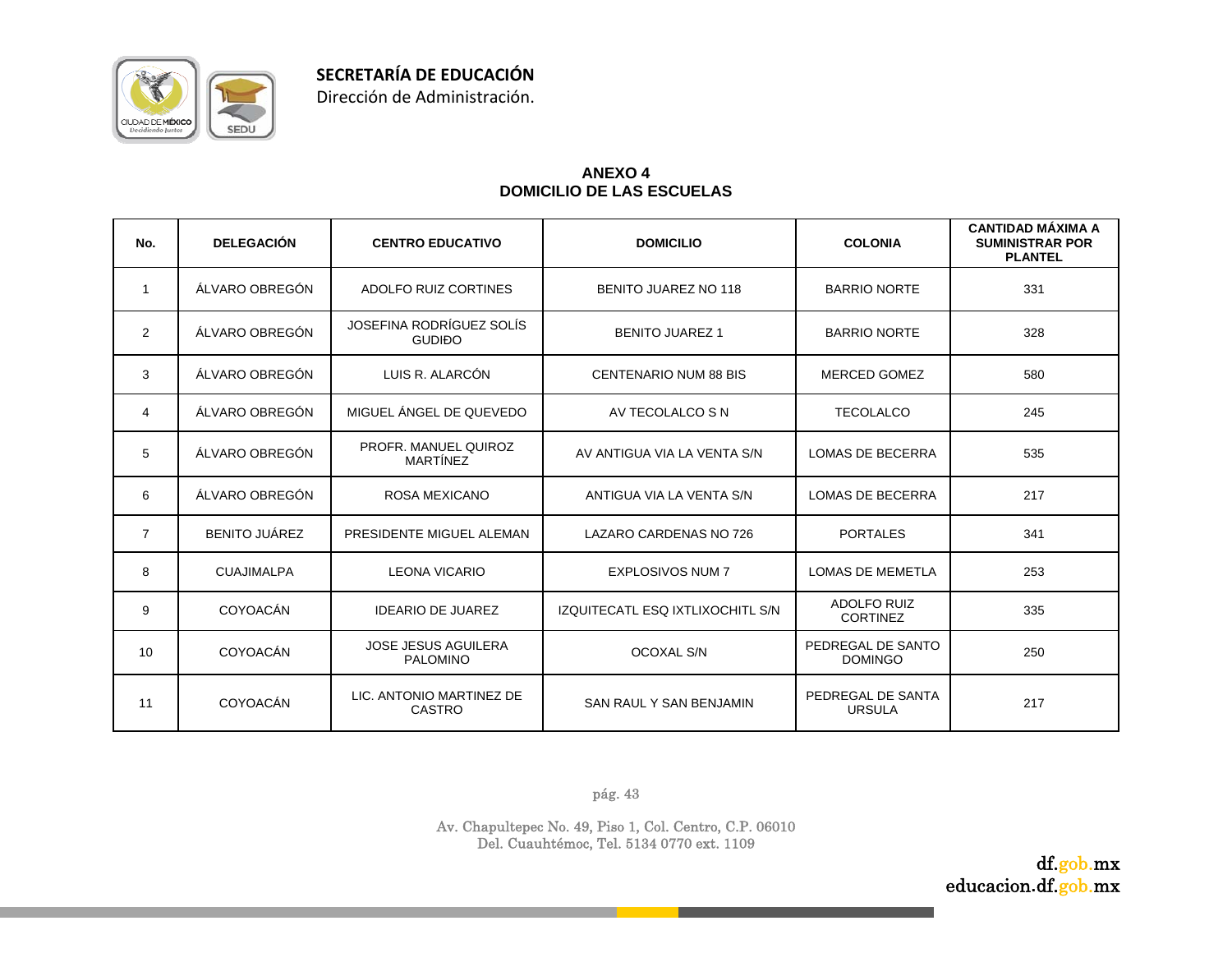

Dirección de Administración.

| No. | <b>DELEGACIÓN</b>                    | <b>CENTRO EDUCATIVO</b>                       | <b>DOMICILIO</b>                               | <b>COLONIA</b>                         | <b>CANTIDAD MÁXIMA A</b><br><b>SUMINISTRAR POR</b><br><b>PLANTEL</b> |
|-----|--------------------------------------|-----------------------------------------------|------------------------------------------------|----------------------------------------|----------------------------------------------------------------------|
| 12  | <b>COYOACÁN</b>                      | PROFR. CANDELARIO MEJIA Y<br><b>CERVANTES</b> | PLAZUELA DE LOS REYES S/N                      | PUEBLO LOS REYES                       | 563                                                                  |
| 13  | <b>COYOACÁN</b>                      | PROFR. VICTORIANO GUZMAN                      | <b>REY TOPILTZIN S/N</b>                       | <b>AJUSCO</b>                          | 435                                                                  |
| 14  | <b>COYOACÁN</b>                      | PROFR, XAVIER MEJIA                           | AV. TLALPAN 3352                               | <b>SANTA URSULA COAPA</b>              | 543                                                                  |
| 15  | <b>COYOACÁN</b>                      | <b>TECAYEHUATZIN</b>                          | CAHITAS Y SERIS S/N ZONA 2<br><b>INFONAVIT</b> | AMPL SAN FRANCISCO<br><b>CULHUACAN</b> | 355                                                                  |
| 16  | <b>IZTACALCO</b>                     | <b>MAESTROS DE MEXICO</b>                     | <b>ORIENTE 110 NO 1999</b>                     | <b>JUVENTINO ROSAS</b>                 | 300                                                                  |
| 17  | <b>IZTACALCO</b>                     | PROFR. ISIDRO C. TORRES<br><b>MORENO</b>      | CALLEJON DEL TEZONTLE NUM 10                   | JUVENTINO ROSAS                        | 398                                                                  |
| 18  | <b>MAGDALENA</b><br><b>CONTRERAS</b> | ALFONSO TEJA ZABRE                            | PACHUCA NUM 34                                 | <b>SANTA TERESA</b>                    | 460                                                                  |
| 19  | <b>MAGDALENA</b><br><b>CONTRERAS</b> | <b>FRANCISCO NICODEMO</b>                     | <b>MANZANITOS NUM 14</b>                       | <b>BARRANCA SECA</b>                   | 521                                                                  |
| 20  | <b>MIGUEL HIDALGO</b>                | <b>AQUILES SERDAN</b>                         | CALZ PANTEON CIVIL 18                          | <b>AMERICA</b>                         | 366                                                                  |
| 21  | <b>MIGUEL HIDALGO</b>                | <b>CENTRO ESCOLAR MEXICO</b>                  | LAGOS ERNE Y TRASIMENO S/N                     | <b>PENSIL</b>                          | 493                                                                  |
| 22  | MIGUEL HIDALGO                       | DAVID G. BERLANGA                             | MELCHOR OCAMPO NUM 91                          | <b>TLAXPANA</b>                        | 546                                                                  |
| 23  | <b>MIGUEL HIDALGO</b>                | DR. MIGUEL SILVA                              | <b>LAGO CANEGUIN NUM 29</b>                    | ARGENTINA ANTIGUA                      | 294                                                                  |

pág. 44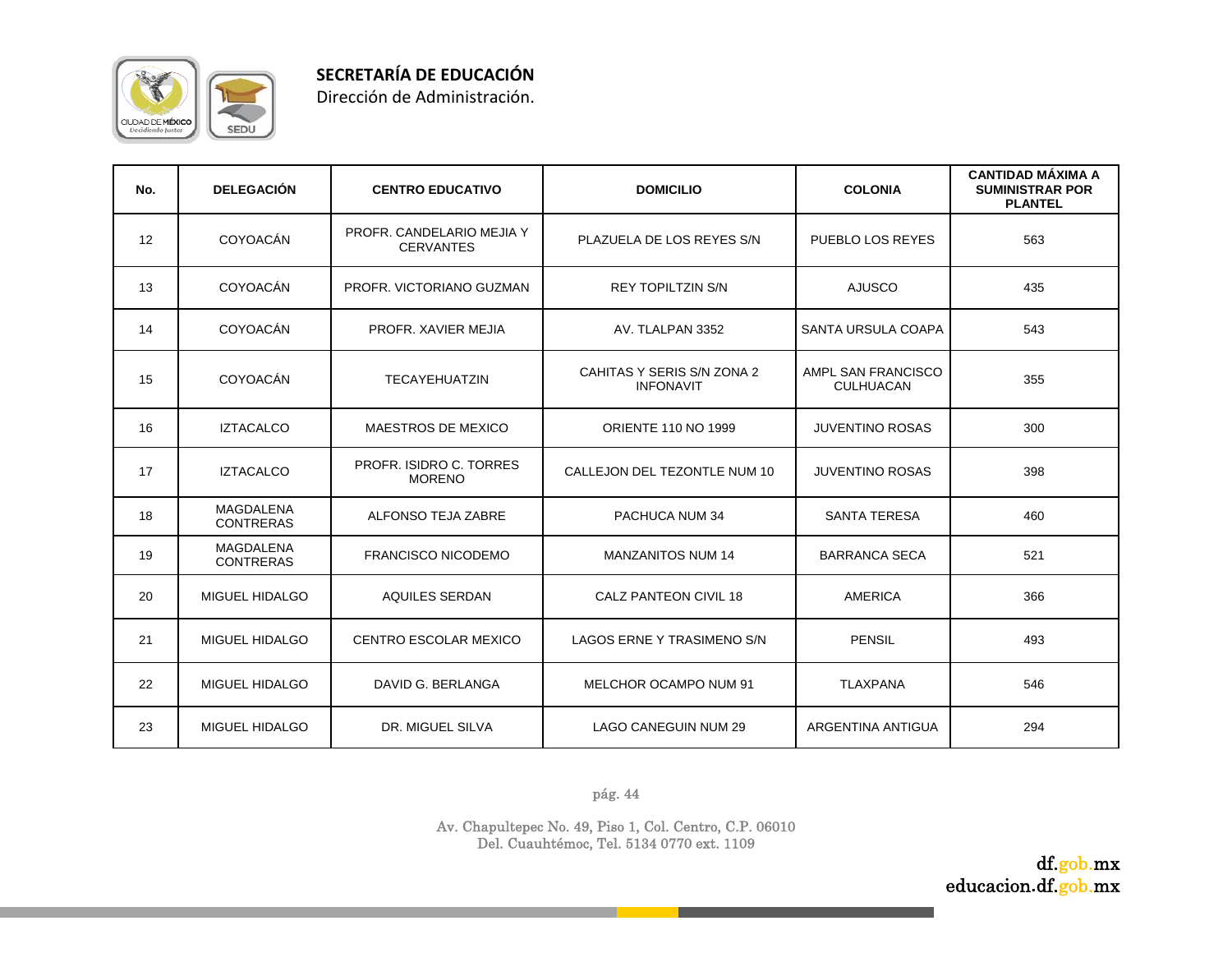

Dirección de Administración.

| No. | <b>DELEGACIÓN</b>             | <b>CENTRO EDUCATIVO</b>                                                  | <b>DOMICILIO</b>                  | <b>COLONIA</b>        | <b>CANTIDAD MÁXIMA A</b><br><b>SUMINISTRAR POR</b><br><b>PLANTEL</b> |
|-----|-------------------------------|--------------------------------------------------------------------------|-----------------------------------|-----------------------|----------------------------------------------------------------------|
| 24  | MIGUEL HIDALGO                | PROFR. ADELAIDO RIOS Y<br>MONTES DE OCA                                  | <b>QUETZALCOATL NUM 86</b>        | <b>TLAXPANA</b>       | 385                                                                  |
| 25  | <b>TLALPAN</b>                | <b>MARTIN DE LA CRUZ</b>                                                 | AV LA CARRETA NUM 72 S MANZANA 2  | <b>VILLA COAPA</b>    | 470                                                                  |
| 26  | <b>TLALPAN</b>                | NIÑO ARTILLERO NARCISO<br><b>MENDOZA</b>                                 | MAGISTERIO NACIONAL 80            | <b>TLALPAN</b>        | 364                                                                  |
| 27  | <b>VENUSTIANO</b><br>CARRANZA | FRAY MELCHOR DE<br><b>TALAMANTES</b>                                     | FERR DE CINTURA S/N Y LECUMBERRI  | <b>MORELOS</b>        | 374                                                                  |
| 28  | <b>VENUSTIANO</b><br>CARRANZA | <b>HERMENEGILDO GALEANA</b>                                              | AV QUETZALCOATL S/N               | PEÑON DE LOS BAÑOS    | 151                                                                  |
| 29  | <b>VENUSTIANO</b><br>CARRANZA | <b>LORENZA ROSALES</b>                                                   | AV DEL TRABAJO # 228              | <b>MORELOS</b>        | 183                                                                  |
| 30  | <b>VENUSTIANO</b><br>CARRANZA | <b>MTRO, LAURO AGUIRRE</b>                                               | MATILDE MARQUEZ S/N               | PEÑON DE LOS BAÑOS    | 290                                                                  |
| 31  | <b>VENUSTIANO</b><br>CARRANZA | NARCISO MENDOZA                                                          | PLATINO Y CANANEA                 | <b>VALLE GOMEZ</b>    | 393                                                                  |
| 32  | <b>IZTAPALAPA</b>             | <b>ALBERTO MASFERRER</b>                                                 | SUR 103 A NO. 604 Y AGUSTIN YAÑEZ | <b>SECTOR POPULAR</b> | 332                                                                  |
| 33  | <b>IZTAPALAPA</b>             | <b>BANDERA DE MEXICO</b>                                                 | ALFONSO TORO NO.1708              | <b>ESCUADRON 201</b>  | 326                                                                  |
| 34  | <b>IZTAPALAPA</b>             | <b>CENTENARIO DE LA</b><br><b>RESTAURACION DE LA</b><br><b>REPUBLICA</b> | AVENIDA JUAREZ NO.128             | <b>PROGRESISTA</b>    | 440                                                                  |

pág. 45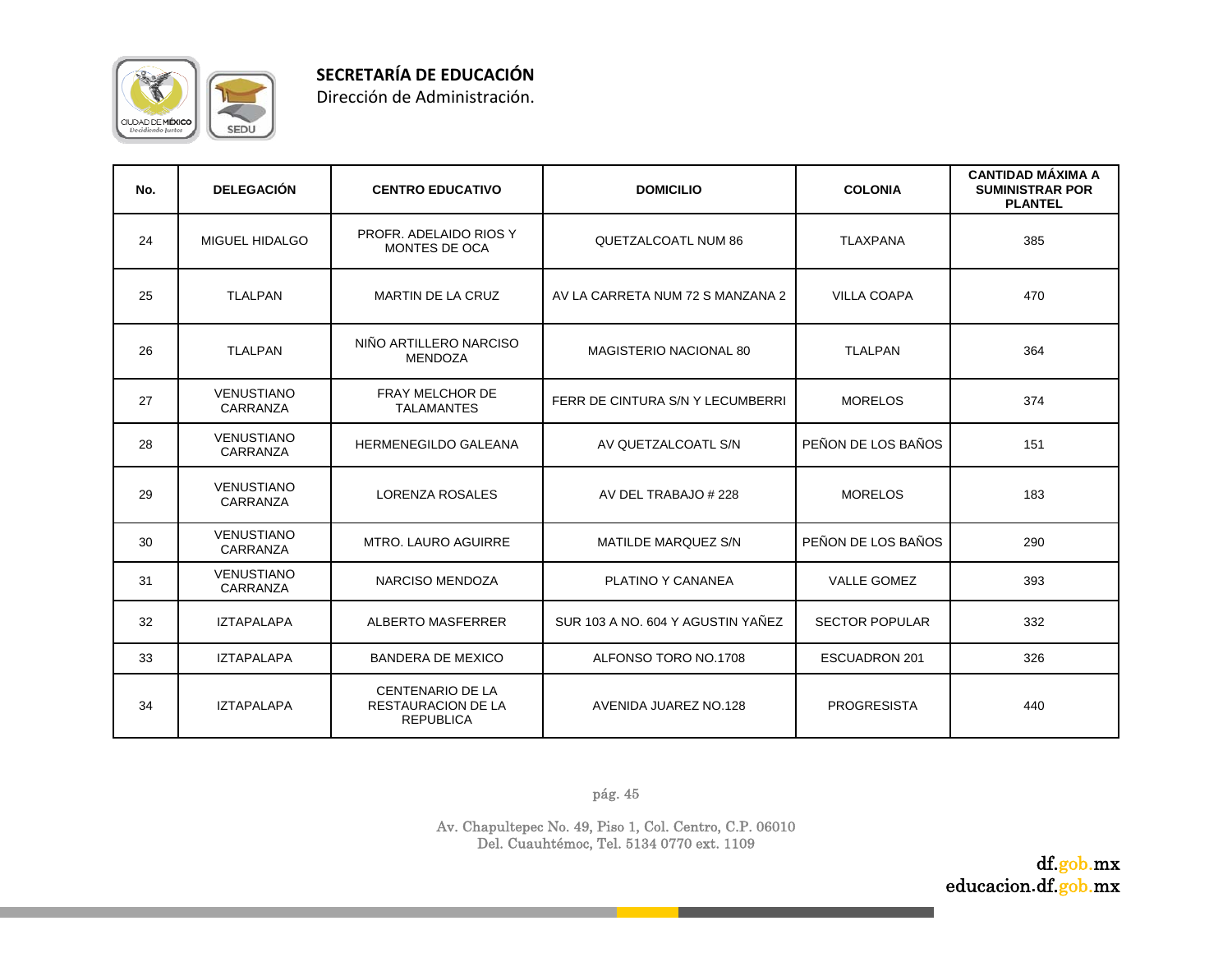

**SECRETARÍA DE EDUCACIÓN**

Dirección de Administración.

| No. | <b>DELEGACIÓN</b> | <b>CENTRO EDUCATIVO</b>                        | <b>DOMICILIO</b>                                        | <b>COLONIA</b>                              | <b>CANTIDAD MÁXIMA A</b><br><b>SUMINISTRAR POR</b><br><b>PLANTEL</b> |
|-----|-------------------|------------------------------------------------|---------------------------------------------------------|---------------------------------------------|----------------------------------------------------------------------|
| 35  | <b>IZTAPALAPA</b> | IGNACIO GONZALEZ GUZMAN                        | SUPER MANZANA V S N                                     | UNIDAD HAB VICENTE<br><b>GUERRERO</b>       | 420                                                                  |
| 36  | <b>IZTAPALAPA</b> | <b>JAPON</b>                                   | SUR 103 A NO. 264                                       | <b>SECTOR POPULAR</b>                       | 299                                                                  |
| 37  | <b>IZTAPALAPA</b> | <b>JUANA PAVON DE MORELOS</b>                  | ANTONIO CARDENAS NO.409                                 | <b>ESCUADRON 201</b>                        | 412                                                                  |
| 38  | <b>IZTAPALAPA</b> | MTRA. GUILLERMINA GONZALEZ<br><b>GALICIA</b>   | CIRCONIO NO.39                                          | <b>EL MANTO</b>                             | 642                                                                  |
| 39  | <b>IZTAPALAPA</b> | NORMALISMO MEXICANO                            | AUTOPISTA MEX-PUEBLA KILOMETRO<br>21.700                | <b>AMPLIACION EMILIANO</b><br><b>ZAPATA</b> | 196                                                                  |
| 40  | <b>IZTAPALAPA</b> | PROFRA, COLUMBA RIVERA                         | CONSTITUC.DE APATZINGAN NO.65                           | U HAB EJTO<br><b>CONSTITUCIONALISTA</b>     | 465                                                                  |
| 41  | <b>IZTAPALAPA</b> | PROFRA, MA, DE LA LUZ<br><b>MERCADO MENDEZ</b> | 3A. CALLE DE ROBERTO RODRIGUEZ<br>NO. 20 SUPERMANZANA 5 | UNIDAD HAB VICENTE<br><b>GUERRERO</b>       | 440                                                                  |
| 42  | <b>IZTAPALAPA</b> | SALVADOR NOVO                                  | AVENIDA HIDALGO NO.140                                  | <b>PURISIMA</b>                             | 274                                                                  |
| 43  | <b>IZTAPALAPA</b> | <b>U. R. S. S.</b>                             | <b>AVENIDA CENTRAL NUM 41</b>                           | <b>TEPALCATES</b>                           | 393                                                                  |
| 44  | <b>IZTAPALAPA</b> | <b>VILLA ESTRELLA</b>                          | CAM CERRO DE LA ESTRELLA NO.4                           | <b>EL SANTUARIO</b>                         | 255                                                                  |

pág. 46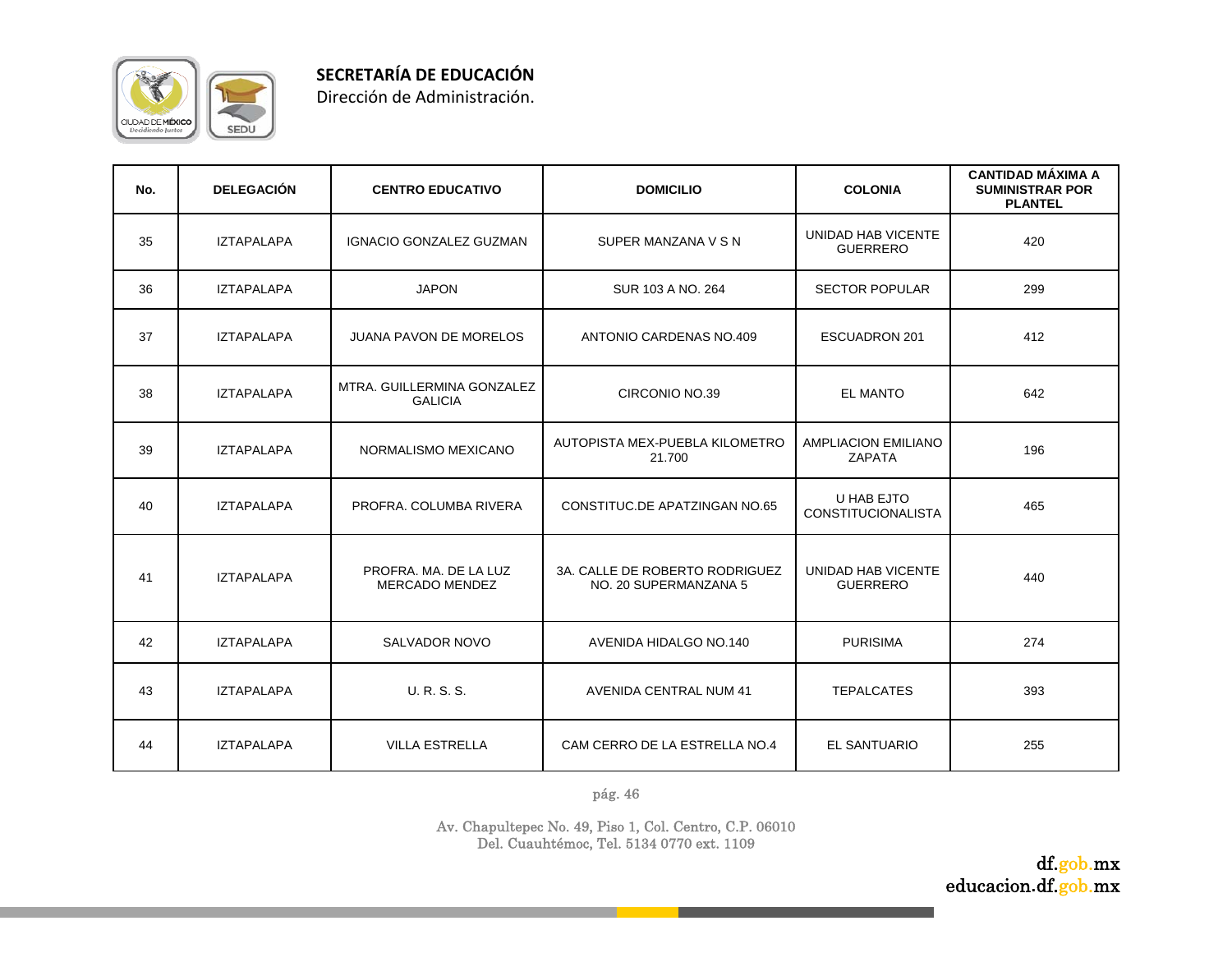

|  | Dirección de Administración. |
|--|------------------------------|
|--|------------------------------|

| No. | <b>DELEGACIÓN</b>             | <b>CENTRO EDUCATIVO</b>                    | <b>DOMICILIO</b>               | <b>COLONIA</b>                              | <b>CANTIDAD MÁXIMA A</b><br><b>SUMINISTRAR POR</b><br><b>PLANTEL</b> |
|-----|-------------------------------|--------------------------------------------|--------------------------------|---------------------------------------------|----------------------------------------------------------------------|
| 45  | <b>IZTAPALAPA</b>             | <b>WILFRIDO MASSIEU</b>                    | AVENIDA UNIVERSIDAD S/N.       | LA ALBARRADA                                | 613                                                                  |
| 46  | <b>IZTAPALAPA</b>             | <b>VOCEADORES DE MEXICO</b>                | 5A.CDA.DE JUAN ENRIQUEZ NO.33  | <b>JUAN ESCUTIA</b>                         | 351                                                                  |
| 47  | <b>MILPA ALTA</b>             | <b>GENERAL ANTONIO DE LEON Y</b><br>LOYOLA | CALLE LA PURISIMA S/N          | <b>SAN JUAN</b><br><b>TEPENAHUAC</b>        | 247                                                                  |
| 48  | <b>TLAHUAC</b>                | <b>ANTONIO CASO</b>                        | JUAN MENDOZA S/N Y LA RONDALLA | <b>SAN JOSE</b>                             | 582                                                                  |
| 49  | <b>TLAHUAC</b>                | SOR JUANA INES DE LA CRUZ                  | PROLONGACION BENITO JUAREZ S/N | TIERRA BLANCA (S.<br><b>JUAN IXTAYOPAN)</b> | 574                                                                  |
| 50  | <b>VENUSTIANO</b><br>CARRANZA | DEFENSORES DE VERACRUZ DE<br>1914          | ORIENTE 138 NUM 134            | MOCTEZUMA 2A<br><b>SECCION</b>              | 237                                                                  |
| 51  | <b>VENUSTIANO</b><br>CARRANZA | HEROES DE 1914                             | ORIENTE 178 Y NORTE 9 S/N      | MOCTEZUMA 2A<br><b>SECCION</b>              | 337                                                                  |
| 52  | <b>VENUSTIANO</b><br>CARRANZA | <b>HEROES DE ZACAPOAXTLA</b>               | NORTE 21 NO. 110 BIS           | MOCTEZUMA 2A<br><b>SECCION</b>              | 566                                                                  |
| 53  | <b>VENUSTIANO</b><br>CARRANZA | MTRO. ANDRES JUAREZ<br><b>SANTOS</b>       | NORTE 3 NUM 80                 | MOCTEZUMA 2A<br><b>SECCION</b>              | 162                                                                  |
| 54  | <b>XOCHIMILCO</b>             | <b>GRECIA</b>                              | 2A CERRADA ABASOLO S/N         | <b>SANTA MARIA</b><br><b>TEPEPAN</b>        | 624                                                                  |
| 55  | <b>XOCHIMILCO</b>             | <b>OCTAVIO PAZ</b>                         | CALLE MUYUGUARDA S/N           | SAN LORENZO LA<br><b>CEBADA</b>             | 585                                                                  |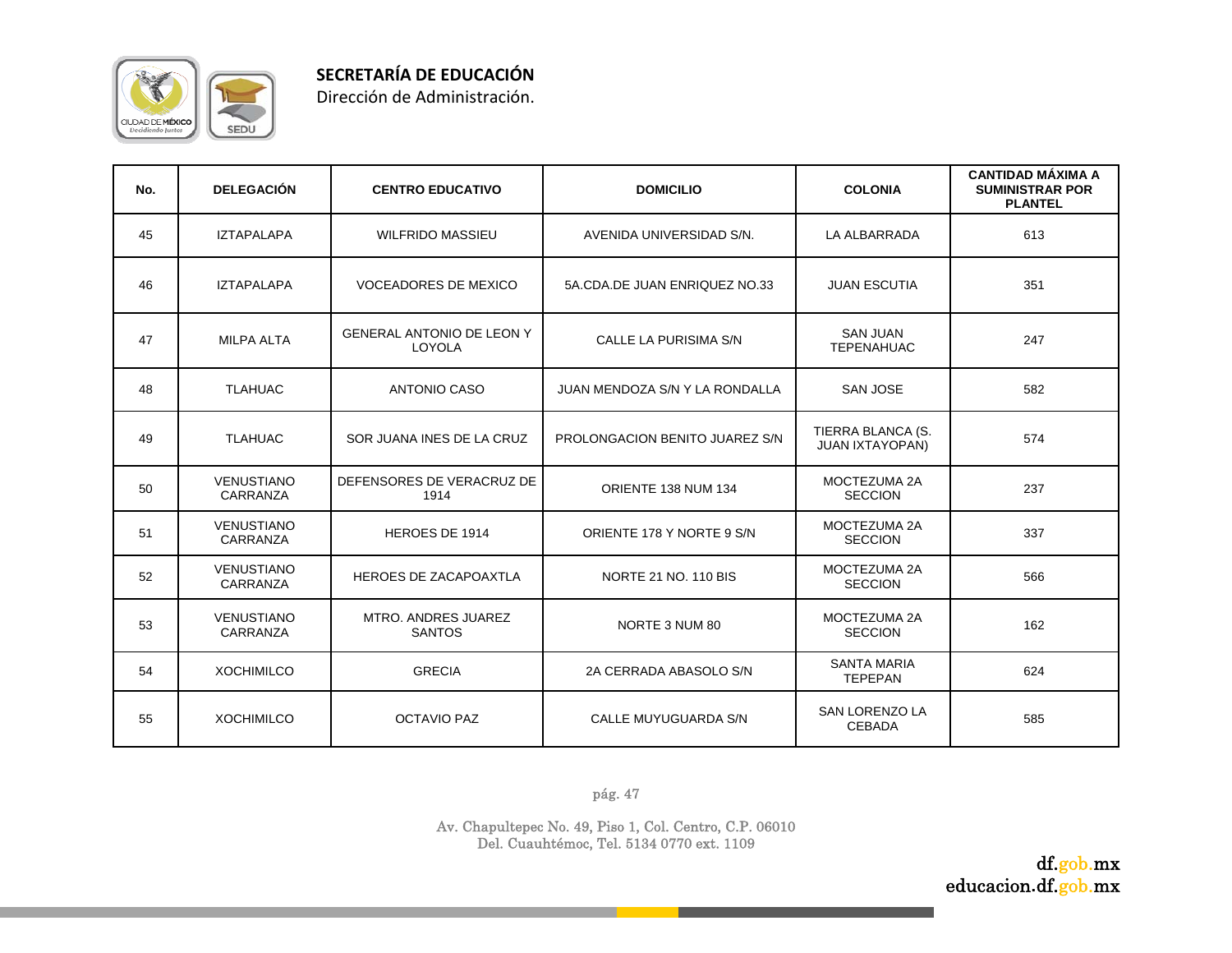

| Dirección de Administración. |  |
|------------------------------|--|
|                              |  |

| No. | <b>DELEGACIÓN</b>   | <b>CENTRO EDUCATIVO</b>    | <b>DOMICILIO</b>                 | <b>COLONIA</b>                             | <b>CANTIDAD MÁXIMA A</b><br><b>SUMINISTRAR POR</b><br><b>PLANTEL</b> |
|-----|---------------------|----------------------------|----------------------------------|--------------------------------------------|----------------------------------------------------------------------|
| 56  | AZCAPOTZALCO        | LEYES DE REFORMA           | PROL GERANIO Y AV RIO CONSULADO  | <b>EL ARENAL</b>                           | 238                                                                  |
| 57  | <b>AZCAPOTZALCO</b> | PROFR. LUIS DE LA BRENA    | PONIENTE 122 NUM 548             | <b>BARRIO SANTA CRUZ</b><br>DE LAS SALINAS | 127                                                                  |
| 58  | <b>AZCAPOTZALCO</b> | PROFR. MANUEL S. HIDALGO   | FFCC NALES Y AV DE LAS CULTURAS  | UNIDAD INFONAVIT EL<br><b>ROSARIO</b>      | 415                                                                  |
| 59  | <b>AZCAPOTZALCO</b> | PROFRA. EMMA GODOY         | FERROCARRIL CENTRAL Y RABAUL 594 | <b>HOGARES</b><br><b>FERROCARRILEROS</b>   | 225                                                                  |
| 60  | <b>CUAUHTÉMOC</b>   | DR. BELISARIO DOMINGUEZ    | <b>HEROES NUM. 25</b>            | <b>GUERRERO</b>                            | 336                                                                  |
| 61  | <b>CUAUHTÉMOC</b>   | <b>ESTADO DE CHIHUAHUA</b> | LUNA NUM 131                     | <b>GUERRERO</b>                            | 388                                                                  |
| 62  | <b>CUAUHTÉMOC</b>   | <b>ESTADO DE VERACRUZ</b>  | ZARCO NUM 55                     | <b>GUERRERO</b>                            | 321                                                                  |
| 63  | <b>CUAUHTÉMOC</b>   | <b>LUCIO TAPIA</b>         | JESÚS CARRANZA NUM. 38           | <b>MORELOS</b>                             | 186                                                                  |
| 64  | <b>CUAUHTÉMOC</b>   | LEOPOLDO RIO DE LA LOZA    | <b>CONSTANCIA 35</b>             | <b>MORELOS</b>                             | 166                                                                  |
| 65  | <b>CUAUHTÉMOC</b>   | LIC. FELIPE RIVERA         | DR ANDRADE NUM 367               | <b>BUENOS AIRES</b>                        | 167                                                                  |
| 66  | <b>CUAUHTÉMOC</b>   | LIC. FELIPE RIVERA         | DR ANDRADE NUM 367               | <b>BUENOS AIRES</b>                        | 136                                                                  |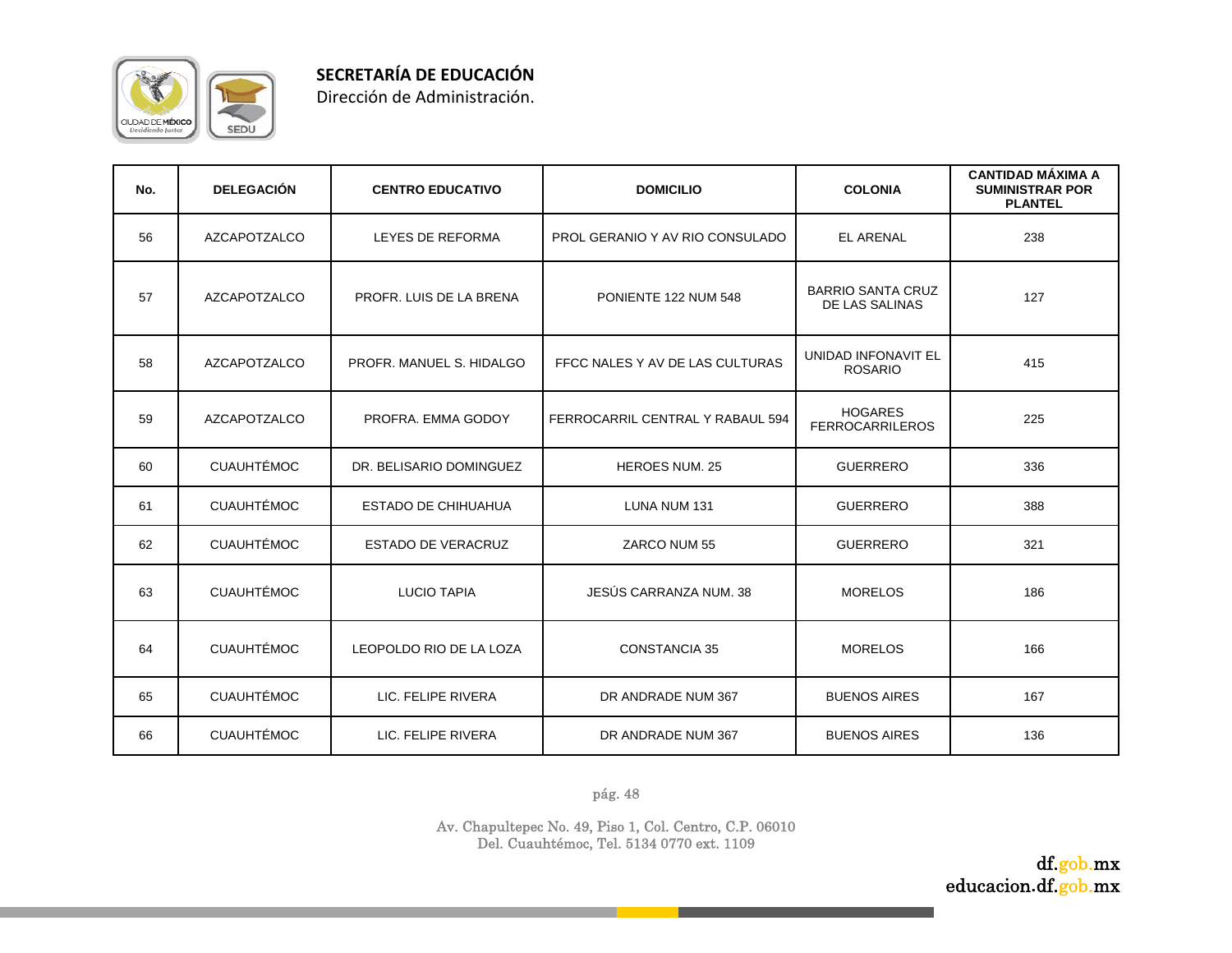

| No. | <b>DELEGACIÓN</b>        | <b>CENTRO EDUCATIVO</b>                  | <b>DOMICILIO</b>                               | <b>COLONIA</b>                           | <b>CANTIDAD MÁXIMA A</b><br><b>SUMINISTRAR POR</b><br><b>PLANTEL</b> |
|-----|--------------------------|------------------------------------------|------------------------------------------------|------------------------------------------|----------------------------------------------------------------------|
| 67  | <b>CUAUHTÉMOC</b>        | MAESTRO CELERINO CANO<br><b>PALACIOS</b> | VIADUCTO MIGUEL ALEMAN NO 117                  | <b>BUENOS AIRES</b>                      | 134                                                                  |
| 68  | <b>CUAUHTÉMOC</b>        | REPUBLICA POPULAR CHINA                  | DR FEDERICO GOMEZ SANTOS NUM<br>141            | <b>DOCTORES</b>                          | 149                                                                  |
| 69  | <b>CUAUHTÉMOC</b>        | <b>REVOLUCION</b>                        | NIÑOS HEROES NO 20                             | <b>DOCTORES</b>                          | 764                                                                  |
| 70  | <b>GUSTAVO A. MADERO</b> | <b>BELICE</b>                            | AVENIDA INGENIERO EDUARDO<br><b>MOLINA S/N</b> | <b>JUAN GONZALEZ</b><br><b>ROMERO</b>    | 573                                                                  |
| 71  | <b>GUSTAVO A. MADERO</b> | GENERACION 21-22                         | AV I.P.N. NUM 4847 ESQ. PONIENTE 112           | <b>TLACAMACA</b>                         | 363                                                                  |
| 72  | <b>GUSTAVO A. MADERO</b> | <b>HEROE ANTONIO REYES</b>               | PTO MATAMOROS Y MAZATLAN S/N                   | <b>AMPLIACION CASAS</b><br><b>ALEMAN</b> | 350                                                                  |
| 73  | <b>GUSTAVO A. MADERO</b> | <b>INSURGENTE MORELOS</b>                | EJE 5 NORTE, ESQ. PROGRESO                     | <b>GUSTAVO A. MADERO</b>                 | 272                                                                  |
| 74  | <b>GUSTAVO A. MADERO</b> | FORJADORES DE LA CULTURA                 | AVENIDA 539 PLAZA 9                            | U. SAN JUAN DE<br>ARAGON                 | 551                                                                  |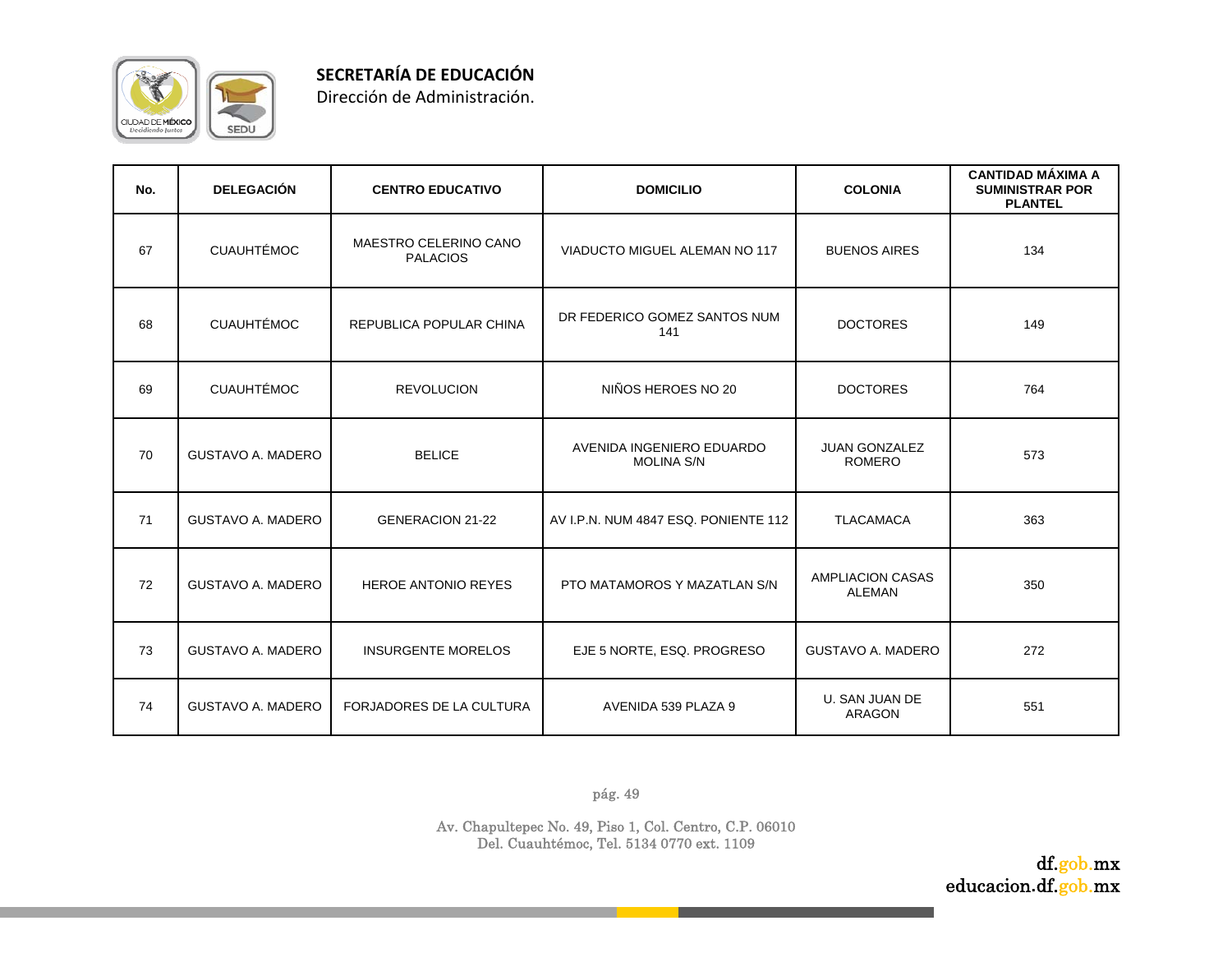

| No. | <b>DELEGACIÓN</b>        | <b>CENTRO EDUCATIVO</b>                    | <b>DOMICILIO</b>                  | <b>COLONIA</b>                    | <b>CANTIDAD MÁXIMA A</b><br><b>SUMINISTRAR POR</b><br><b>PLANTEL</b> |
|-----|--------------------------|--------------------------------------------|-----------------------------------|-----------------------------------|----------------------------------------------------------------------|
| 75  | <b>GUSTAVO A. MADERO</b> | MAESTRO MARIO DE LA CUEVA                  | AV. GRAN CANAL Y PTO, SALINA CRUZ | AMPLIACIÓN CASAS<br><b>ALEMAN</b> | 305                                                                  |
| 76  | <b>GUSTAVO A. MADERO</b> | LIBERTADORES DE MEXICO                     | NORTE 82 Y ORIENTE 91             | NUEVA TENOCHTITLAN                | 327                                                                  |
| 77  | <b>GUSTAVO A. MADERO</b> | LIC. ALFREDO V. BONFIL PINTO               | CALLE 16 DE SEPTIEMBRE Y COLIMA   | 25 DE JULIO                       | 478                                                                  |
| 78  | <b>GUSTAVO A. MADERO</b> | LUIS MARTINEZ MURILLO                      | AVENIDA 483 NUM 200 Y PLAZA 31    | U SAN JUAN DE<br><b>ARAGON</b>    | 381                                                                  |
| 79  | <b>GUSTAVO A. MADERO</b> | NIÑO HEROE JOSE LUIS ORDAZ<br><b>LOPEZ</b> | EDO. DE PUEBLA 2                  | LA PROVIDENCIA                    | 429                                                                  |
| 80  | <b>GUSTAVO A. MADERO</b> | PROFR. CARLOS FUENTES<br><b>MARTINEZ</b>   | VOLCAN IMPALA NUM 10              | AMPL PROVIDENCIA                  | 333                                                                  |
| 81  | <b>GUSTAVO A. MADERO</b> | PROFR. ROBERTO OROPEZA<br><b>NAJERA</b>    | LATERAL PERIFERICO NUM.13590      | <b>LA PRADERA</b>                 | 379                                                                  |
| 82  | <b>GUSTAVO A. MADERO</b> | REPUBLICA DE COLOMBIA                      | PTE 118 NUM 305                   | <b>CAPULTITLAN</b>                | 289                                                                  |
| 83  | <b>GUSTAVO A. MADERO</b> | <b>SUAVE PATRIA</b>                        | AV 20 DE NOVIEMBRE S/N            | 25 DE JULIO                       | 367                                                                  |
| 84  | <b>GUSTAVO A. MADERO</b> | <b>TURQUIA</b>                             | AV 507 PLAZA 1                    | U SAN JUAN DE<br><b>ARAGON</b>    | 389                                                                  |

pág. 50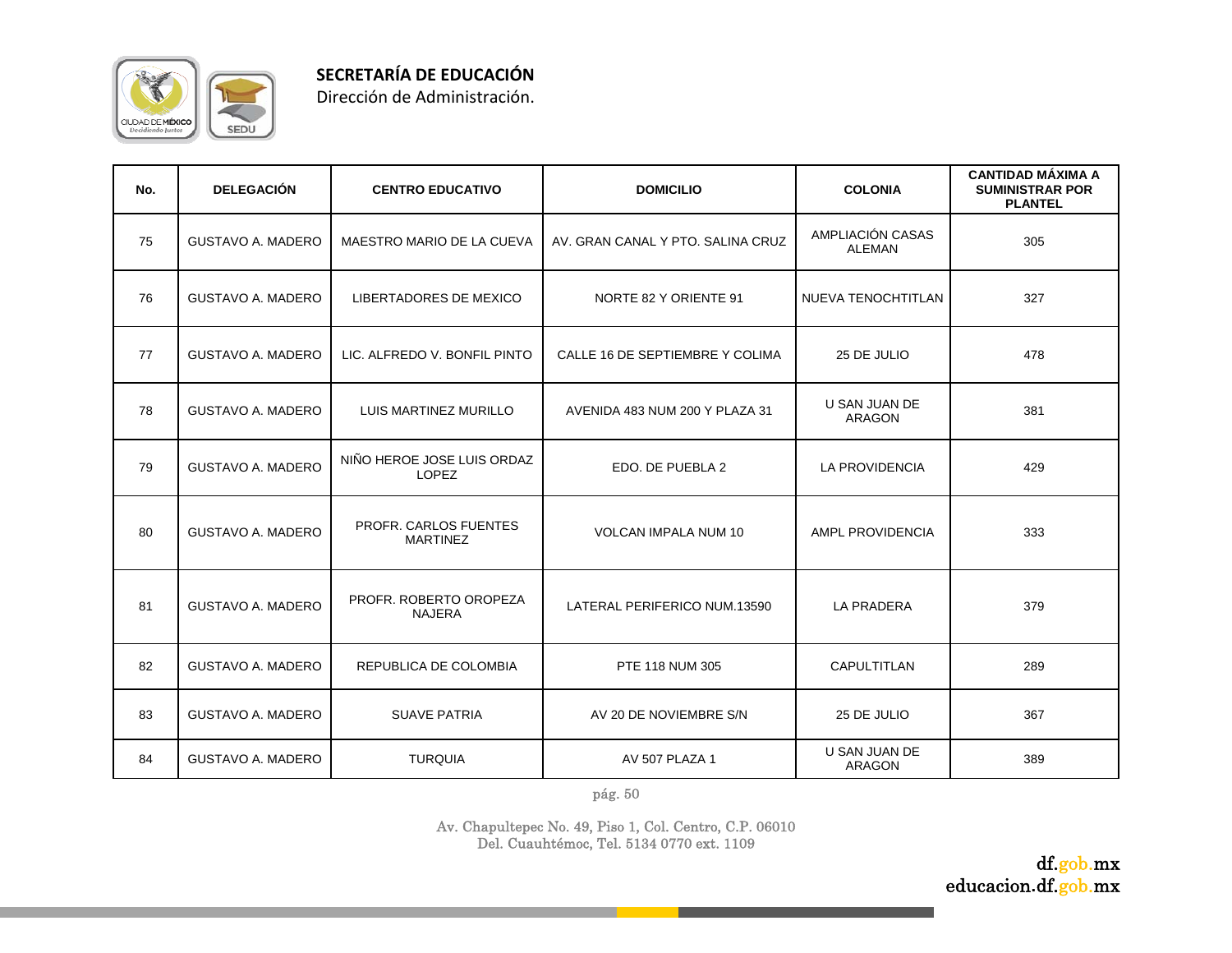# **SECRETARÍA DE EDUCACIÓN**



Dirección de Administración.

#### **ANEXO 5 OBLIGACIONES FISCALES**

(LOS INTERESADOS EN LA PRESENTE LICITACIÓN, DEBERÁN TRANSCRIBIR EN HOJA MEMBRETADA LA SIGUIENTE PROMOCIÓN E INDICAR LOS CASOS QUE SEAN APLICABLES A SU SITUACIÓN:)

MÉXICO, D.F. A…

LIC. BERTHA MARÍA ELENA GÓMEZ CASTRO DIRECTORA DE ADMINISTRACIÓN **SECRETARÍA DE EDUCACIÓN DEL DISTRITO FEDERAL**  PRESENTE

#### **LICITACIÓN PÚBLICA NACIONAL SEDF/LPN/003/2014 SUMINISTRO DE ALIMENTOS EN 84 ESCUELAS PRIMARIAS EN CHAROLA CON GRADO ALIMENTICIO RECICLABLE CON TRES DIVISIONES TERMOSELLABLES**

EN CUMPLIMIENTO AL SEGUNDO PÁRRAFO DEL ARTÍCULO 51 DE LA LEY DE PRESUPUESTO Y GASTO EFICIENTE DEL DISTRITO FEDERAL, MANIFIESTO BAJO PROTESTA DE DECIR VERDAD, QUE NUESTRA EMPRESA HA CUMPLIDO EN DEBIDA FORMA CON LAS OBLIGACIONES SEÑALADAS POR EL CÓDIGO FISCAL DEL DISTRITO FEDERAL ANTES CITADO, CORRESPONDIENTES A LOS ÚLTIMOS CINCO EJERCICIOS FISCALES REALIZANDO PARA EL EFECTO EL LISTADO DE POR LO MENOS LAS SIGUIENTES CONTRIBUCIONES:

| <b>CONTRIBUCIÓN</b>                                           | <b>APLICA</b> | <b>NO APLICA</b> |
|---------------------------------------------------------------|---------------|------------------|
| <b>IMPUESTO PREDIAL</b>                                       |               |                  |
| IMPUESTO SOBRE LA ADQUISICIÓN DE INMUEBLES                    |               |                  |
| IMPUESTO DE NÓMINAS                                           |               |                  |
| IMPUESTO SOBRE TENENCIA O USO DE VEHÍCULOS                    |               |                  |
| IMPUESTO SOBRE LA ADQUISICIÓN DE VEHÍCULOS AUTOMOTORES USADOS |               |                  |
| IMPUESTO POR LA PRESTACIÓN DE SERVICIOS DE HOSPEDAJE          |               |                  |
| DERECHOS POR EL SUMINISTRO DE AGUA.                           |               |                  |

ASIMISMO MANIFIESTO QUE LA EMPRESA QUE REPRESENTO SE ENCUENTRA EN EL SUPUESTO DE:

| <b>SUPUESTO</b>                                                                   | <b>APLICA</b> | <b>NO APLICA</b> |
|-----------------------------------------------------------------------------------|---------------|------------------|
| LA CAUSACIÓN DE LAS CONTRIBUCIONES ES MENOR A CINCO AÑOS. DEBIDO A QUE LA FECHA A |               |                  |
| PARTIR DE LA CUAL SE GENERARON ES                                                 |               |                  |
|                                                                                   |               |                  |
| EL DOMICILIO FISCAL SE ENCUENTRA FUERA DEL DISTRITO FEDERAL.                      |               |                  |
|                                                                                   |               |                  |
| EL DOMICILIO FISCAL SE ENCONTRÓ EN EL DISTRITO FEDERAL DENTRO DE LOS ÚLTIMOS 5    |               |                  |
| AÑOS.                                                                             |               |                  |
| SE CUENTA CON AUTORIZACIÓN PARA PAGO A PLAZO, Y NO SE HA INCURRIDO EN ALGUNO DE   |               |                  |
| LOS SUPUESTOS QUE CONTEMPLA EL CÓDIGO FISCAL DEL DISTRITO FEDERAL, POR LO QUE     |               |                  |
| CESE DICHA AUTORIZACIÓN.                                                          |               |                  |
| SE ENCUENTRE OBLIGADO A DICTAMINAR EL CUMPLIMIENTO DE SUS OBLIGACIONES O QUE      |               |                  |
| HAYA ADOPTADO POR LA DICTAMINACIÓN, CONFORME A LOS SUPUESTOS QUE MARCA EL         |               |                  |
| CÓDIGO FISCAL DEL DISTRITO FEDERAL.                                               |               |                  |
| EN ESTE CASO SE PRECISA QUE LOS EJERCICIOS Y LAS CONTRIBUCIONES DICTAMINADAS SON  |               |                  |
| LAS SIGUIENTES:                                                                   |               |                  |
| ASIMISMO MANIFIESTO QUE EL DICTAMEN SE ENCUENTRA EN PROCESO DE INTEGRACIÓN POR    |               |                  |
| PERSONA AUTORIZADA POR EL CÓDIGO FISCAL DEL DISTRITO FEDERAL.                     |               |                  |

ATENTAMENTE.

| RAZÓN SOCIAL:                                      |  |
|----------------------------------------------------|--|
| NOMBRE DEL REPRESENTANTE LEGAL:                    |  |
| DOMICILIO PARA OIR Y RECIBIR NOTIFICACIONES DENTRO |  |
| DEL DISTRITO FEDERAL:                              |  |
| NOMBRE DE LA PERSONA AUTORIZADA PARA RECIBIR       |  |
| NOTIFICACIONES:                                    |  |
| NÚMERO TELEFÓNICO:                                 |  |
| <b>REGISTRO FEDERAL DE CONTRIBUYENTES:</b>         |  |
| FIRMA DEL REPRESENTANTE LEGAL:                     |  |

#### PROTESTO LO NECESARIO

#### **NOTA: EL PRESENTE FORMATO DEBERÁ SER PRESENTADO EN PAPEL MEMBRETADO DEL LICITANTE.**



**AV. CHAPULTEPEC NO. 49 PRIMER PISO, COLONIA CENTRO DELEGACIÓN CUAUHTÉMOC, C.P. 06010, TEL. 5134 0770 EXT. 1105**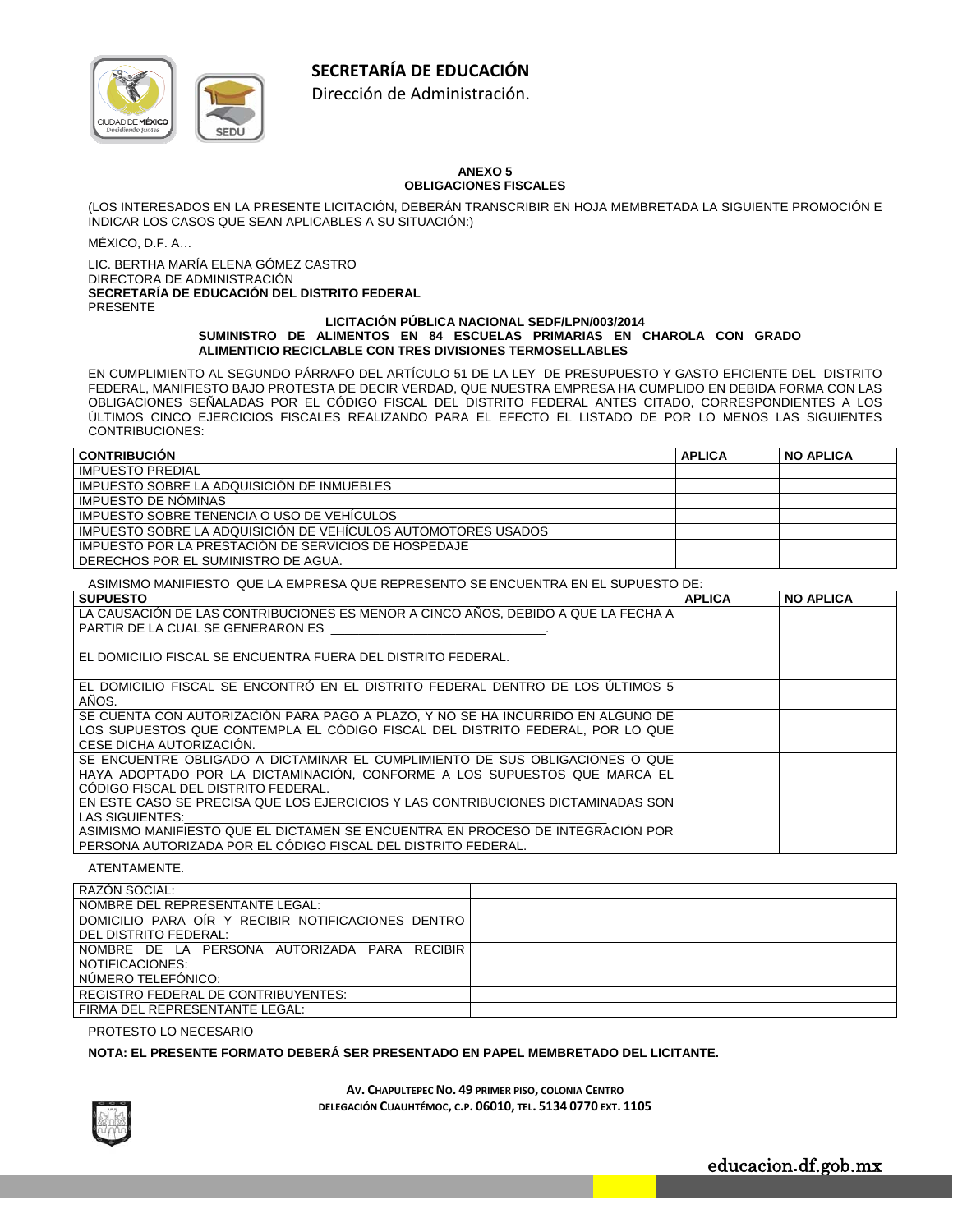

**ANEXO 6** 

MÉXICO, D.F. A…

**LIC. BERTHA MARÍA ELENA GÓMEZ CASTRO DIRECTORA ADMINISTRACIÓN SECRETARÍA DE EDUCACIÓN DEL DISTRITO FEDERAL PRESENTE**

#### **LICITACIÓN PÚBLICA NACIONAL SEDF/LPN/003/2014 SUMINISTRO DE ALIMENTOS EN 84 ESCUELAS PRIMARIAS EN CHAROLA CON GRADO ALIMENTICIO RECICLABLE CON TRES DIVISIONES TERMOSELLABLES**

DECLARO, BAJO PROTESTA DE DECIR VERDAD, QUE HE LEÍDO Y QUE CONOZCO TODAS Y CADA UNO DE LOS ANEXOS RELACIONADOS EN LAS BASES DE LA PRESENTE LICITACIÓN ASÍ COMO EL CONTENIDO DEL ACTA DERIVADA DE LA JUNTA DE ACLARACIÓN DE BASES, DOCUMENTOS QUE ME FUERON PROPORCIONADOS POR LA SECRETARIA DE EDUCACIÓN DEL DISTRITO FEDERAL. LO ANTERIOR COMO CONSTANCIA DE MI ACEPTACIÓN A LO ESTIPULADO EN LOS DOCUMENTOS ANTES **MENCIONADOS** 

PROTESTO LO NECESARIO

**NOTA: EL PRESENTE FORMATO DEBERÁ SER PRESENTADO EN PAPEL MEMBRETADO DEL LICITANTE.** 

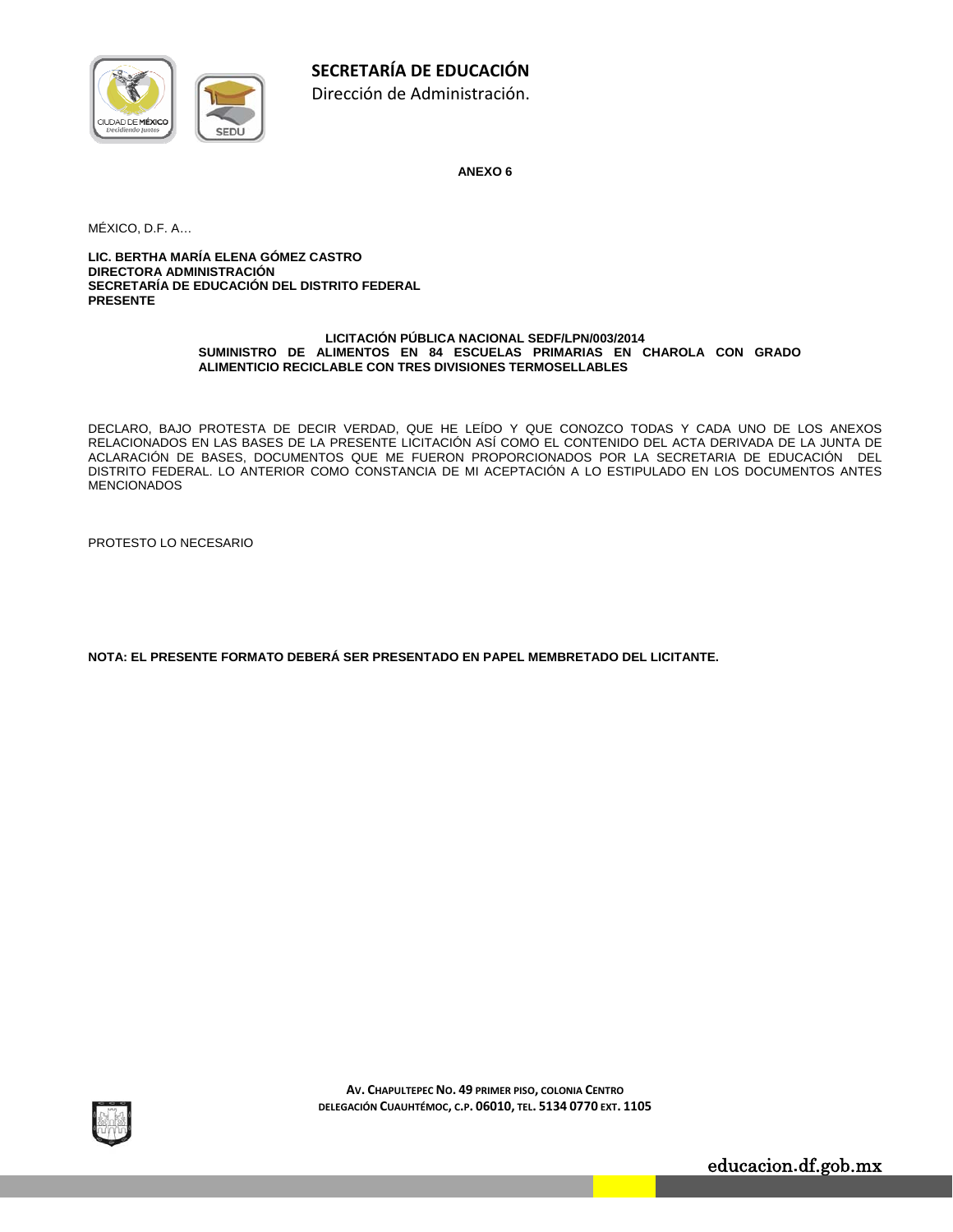

**ANEXO 7** 

MÉXICO, D.F. A…

**LIC. BERTHA MARÍA ELENA GÓMEZ CASTRO DIRECTORA DE ADMINISTRACIÓN SECRETARÍA DE EDUCACIÓN DEL DISTRITO FEDERAL PRESENTE** 

#### **LICITACIÓN PÚBLICA NACIONAL SEDF/LPN/003/2014 SUMINISTRO DE ALIMENTOS EN 84 ESCUELAS PRIMARIAS EN CHAROLA CON GRADO ALIMENTICIO RECICLABLE CON TRES DIVISIONES TERMOSELLABLES**

DECLARO, BAJO PROTESTA DE DECIR VERDAD, QUE ME COMPROMETO A QUE MIS REPRESENTANTES, DIRECTIVOS Y EMPLEADOS NO INCURRIRÁN EN PRÁCTICAS NO ÉTICAS O ILEGALES DURANTE EL PROCEDIMIENTO DE LA LICITACIÓN PÚBLICA, ASÍ COMO EN EL PROCESO DE FORMALIZACIÓN Y VIGENCIA DEL CONTRATO, Y EN SU CASO LOS CONVENIOS QUE SE CELEBREN, INCLUYENDO LOS ACTOS QUE DE ÉSTOS DERIVEN.

PROTESTO LO NECESARIO

**NOTA: EL PRESENTE FORMATO DENEGRA SER PRESENTADO EN PAPEL MEMBRETADO DEL LICITANTE** 



**AV. CHAPULTEPEC NO. 49 PRIMER PISO, COLONIA CENTRO DELEGACIÓN CUAUHTÉMOC, C.P. 06010, TEL. 5134 0770 EXT. 1105**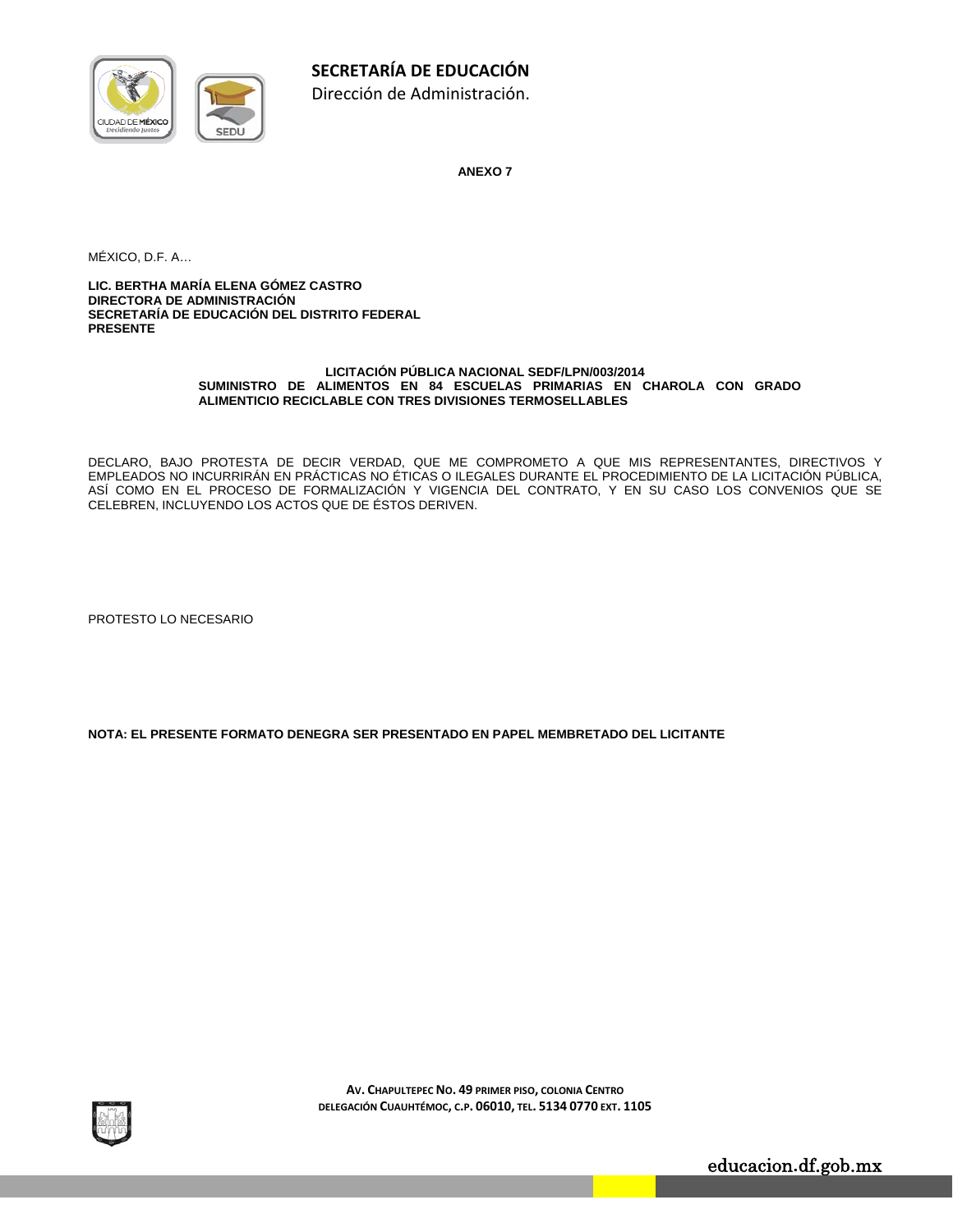

**ANEXO 8** 

**MÉXICO, D.F. A…** 

**LIC. BERTHA MARÍA ELENA GÓMEZ CASTRO DIRECTORA DE ADMINISTRACIÓN SECRETARÍA DE EDUCACIÓN DEL DISTRITO FEDERAL PRESENTE** 

#### **LICITACIÓN PÚBLICA NACIONAL SEDF/LPN/003/2014 SUMINISTRO DE ALIMENTOS EN 84 ESCUELAS PRIMARIAS EN CHAROLA CON GRADO ALIMENTICIO RECICLABLE CON TRES DIVISIONES TERMOSELLABLES**

DECLARO, BAJO PROTESTA DE DECIR VERDAD, QUE LA EMPRESA QUE REPRESENTO NO TIENE INCUMPLIMIENTO DE CONTRATOS VIGENTES CON DEPENDENCIAS, ÓRGANOS DESCONCENTRADOS, DELEGACIONES O ENTIDADES DE LA ADMINISTRACIÓN PÚBLICA DEL DISTRITO FEDERAL

PROTESTO LO NECESARIO

**NOTA: EL PRESENTE FORMATO DEBERÁ SER PRESENTADO EN PAPEL MEMBRETADO DEL LICITANTE.** 



**AV. CHAPULTEPEC NO. 49 PRIMER PISO, COLONIA CENTRO DELEGACIÓN CUAUHTÉMOC, C.P. 06010, TEL. 5134 0770 EXT. 1105**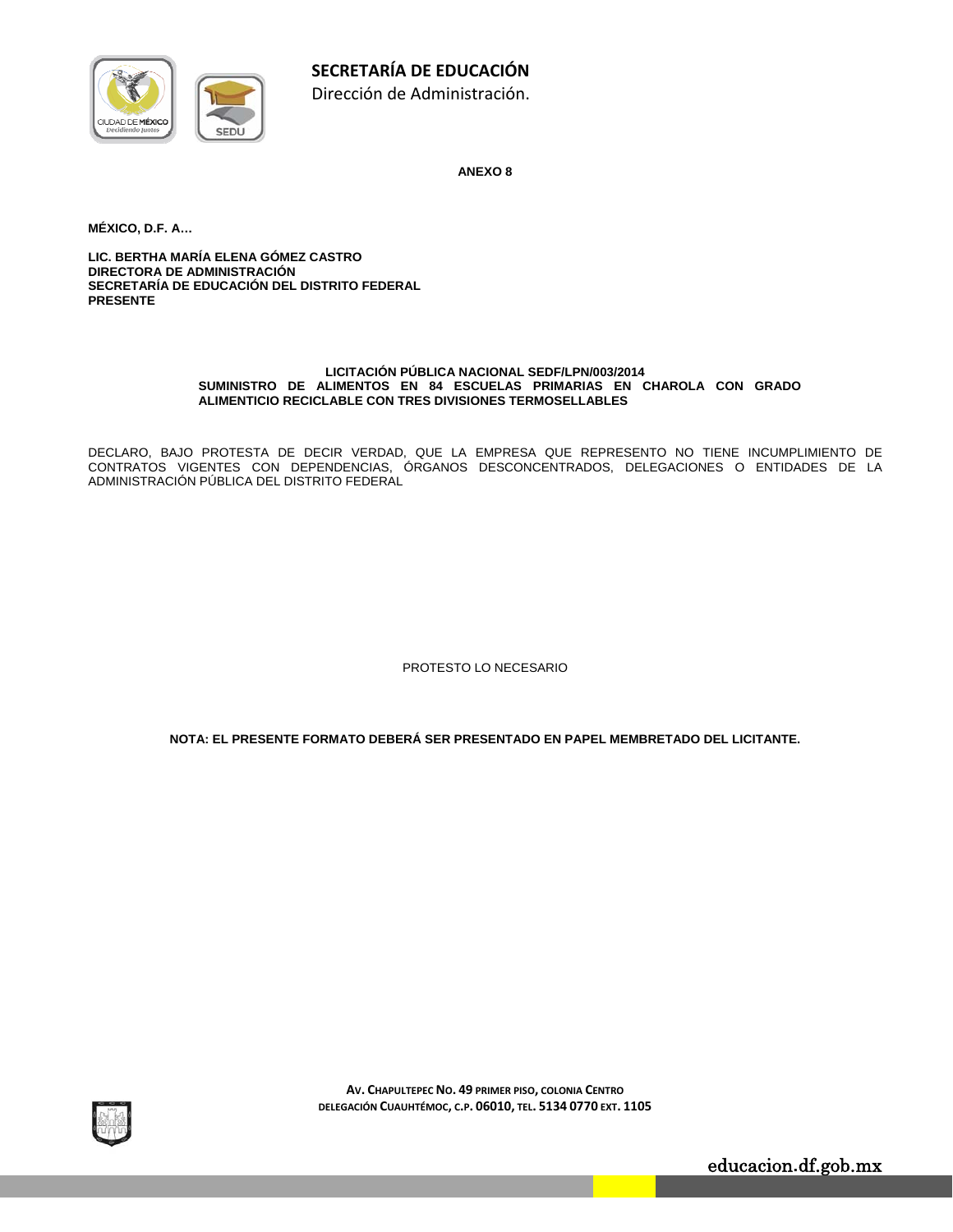**SECRETARÍA DE EDUCACIÓN**

Dirección de Administración.

#### **ANEXO 9 PROPUESTA ECONÓMICA**

| <b>PARTIDA</b>  | <b>DESCRIPCIÓN</b>                                                                                                                                                                                                                                                                              | <b>UNIDAD</b><br>DE. | <b>PRECIO</b>   | <b>CANTIDAD DE</b><br><b>CHAROLAS</b> |               | <b>IMPORTE</b> |               |
|-----------------|-------------------------------------------------------------------------------------------------------------------------------------------------------------------------------------------------------------------------------------------------------------------------------------------------|----------------------|-----------------|---------------------------------------|---------------|----------------|---------------|
|                 |                                                                                                                                                                                                                                                                                                 | <b>MEDIDA</b>        | <b>UNITARIO</b> | <b>MÍNIMO</b>                         | <b>MÁXIMO</b> | <b>MÍNIMO</b>  | <b>MÁXIMO</b> |
| ÚNICA           | <b>DE</b><br><b>SUMINISTRO</b><br><b>ALIMENTOS</b><br>84<br>EN<br><b>ESCUELAS</b><br><b>PRIMARIAS</b><br><b>DEL</b><br><b>DISTRITO</b><br><b>FEDERAL</b><br>EN CHAROLA CON<br><b>GRADO ALIMENTICIO</b><br><b>RECICLABLE</b><br><b>CON</b><br><b>DIVISIONES</b><br>TRES<br><b>TERMOSELLABLES</b> | <b>CHAROLA</b>       |                 |                                       |               |                |               |
| <b>SUBTOTAL</b> |                                                                                                                                                                                                                                                                                                 |                      |                 |                                       |               |                |               |
| <b>IVA</b>      |                                                                                                                                                                                                                                                                                                 |                      |                 |                                       |               |                |               |
| <b>TOTAL</b>    |                                                                                                                                                                                                                                                                                                 |                      |                 |                                       |               |                |               |



CIUDAD DE MÉXICO

**SEDU**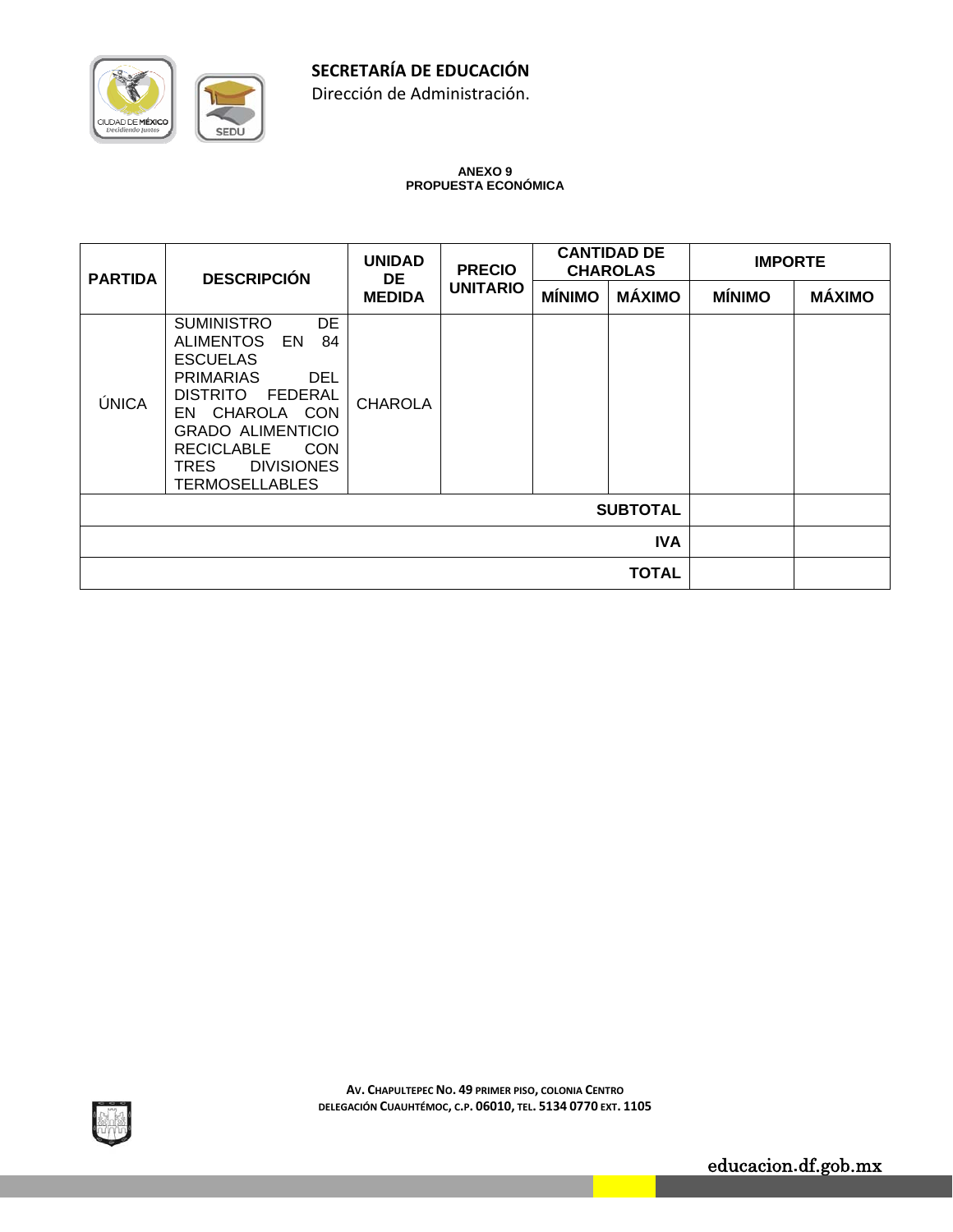

#### **ANEXO 10 PROPUESTA DEL "LICITANTE" PARA ADJUDICAR A MEJOR CONDICIÓN DE PRECIO**

**SECRETARÍA DE EDUCACIÓN**Dirección de Administración.

**Con fundamento en lo establecido en el artículo 43 fracción II segundo párrafo de la Ley de Adquisiciones, para el Distrito Federal que a la letra dice:** Se comunicará a los participantes que en ese mismo acto, podrán ofertar un precio más bajo por los bienes o servicios objeto de la licitación o invitación restringida, en beneficio del área Convocante, con la finalidad de resultar adjudicados, respecto de la propuesta que originalmente haya resultado más benéfica para el área Convocante, lo cual podrán efectuar, siempre y cuando, en el acto se encuentre la persona que cuente con poderes de representación de la persona física o moral licitante, lo que deberá ser acreditado en el mismo acto. De conformidad con los Lineamientos Generales para la Presentación de Precios Más Bajos para los Bienes y Servicios Objeto del Procedimiento Licitatorio, publicados el 14 de Abril del año 2010 en la Gaceta Oficial del Distrito Federal, se establecen los fines y procedimientos a realizar por la convocante, a efecto de que los participantes presenten precios más bajos en términos porcentuales para los bienes objeto del presente procedimiento.

| LICITACION PUBLICA NACIONAL:             | Concepto                                                                                                                                                 |
|------------------------------------------|----------------------------------------------------------------------------------------------------------------------------------------------------------|
| SEDF/LPN/003/2014                        | SUMINISTRO DE ALIMENTOS A 84 ESCUELAS PRIMARIAS DEL DISTRITO FEDERAL EN CHAROLA CON  <br>GRADO ALIMENTICIO RECICLABLE CON TRES DIVISIONES TERMOSELLABLES |
| Persona Física o Moral:                  |                                                                                                                                                          |
| Documento que acredita su representación |                                                                                                                                                          |

| Partida | Precio Unitario | Primera<br>Ronda | Segunda<br>Ronda | Fercera<br>Ronda | Cuarta<br>Ronda | Quinta<br>Ronda | Sexta<br>Ronda | Séptima<br>Ronda | Precio Unitario<br>Definitivo |
|---------|-----------------|------------------|------------------|------------------|-----------------|-----------------|----------------|------------------|-------------------------------|
| ÚNICA   |                 |                  |                  |                  |                 |                 |                |                  |                               |

| SOSTENIMIENTO DE PRECIO DEFINITIVO |
|------------------------------------|
| DEL REPRESENTANTE LEGAL            |
|                                    |
|                                    |
|                                    |
| <b>NOMBRE, FIRMA Y FECHA</b>       |

**CLÁUSULA:** Una vez determinado el participante que haya ofertado el precio más bajo por los bienes o servicios requeridos y como consecuencia haya resultado adjudicado, se compromete a sostener y cumplir la presente propuesta conforme a lo estipulado por el representante legal debidamente acreditado por la empresa que representa.



**AV. CHAPULTEPEC NO. 49 PRIMER PISO, COLONIA CENTRO DELEGACIÓN CUAUHTÉMOC, C.P. 06010, TEL. 5134 0770 EXT. 1105**